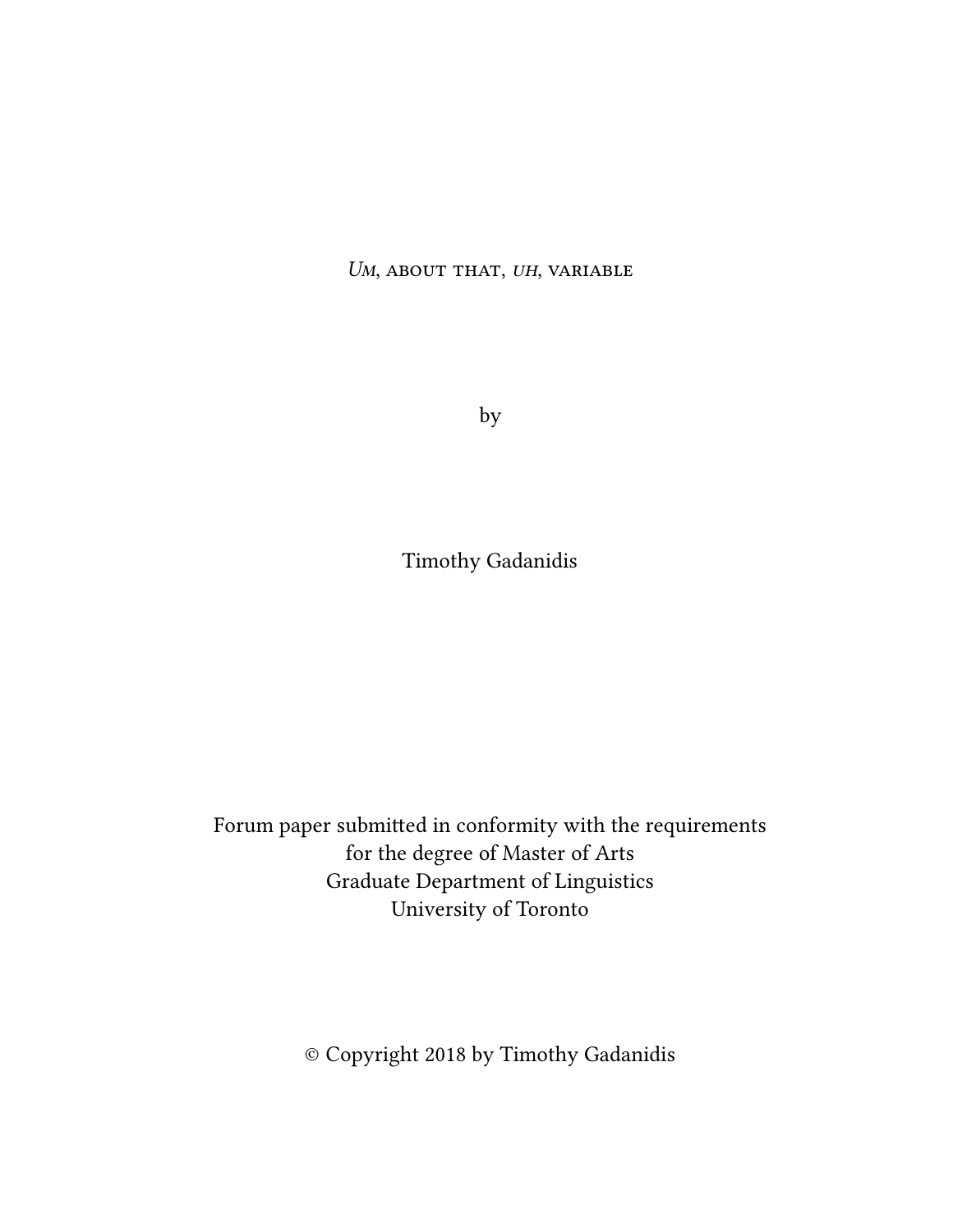### **Abstract**

*Um*, about that, *uh*, variable

Timothy Gadanidis Master of Arts Graduate Department of Linguistics University of Toronto 2018

Recent variationist work on *uh* and *um* (hereafter UHUM, e.g. (1)) has revealed a striking change in progress which has escaped the notice of laypeople and, until recently, linguists. Fruehwald [\(2016\)](#page-84-0) and Wieling et al.([2016](#page-87-0)) have found, using both apparent- and real-time data, that *um* is rising over *uh*.

- (1) a. **Um**, you might wanna ease up on the ol liver there (M/1995)
	- b. **uhh** how would i know LOOOL (F/1995)

For example, the oldest (born c. 1900–1910) and youngest (born c. 1990–2000) speakers in the Philadelphia Neighborhood Corpus (Labov & Rosenfelder, [2011](#page-85-0)) have *um* rates below 10% and exceeding 70%, respectively (Fruehwald, [2016:](#page-84-0) 43). While Fruehwald [\(2016:](#page-84-0) 45) and Wieling et al. [\(2016:](#page-87-0) 228) suggest that the rise of *um* may be due to the emergence of a new discourse or pragmatic function for *um*, neither study identifies one—in many cases (UHM) tokens appear to be nonlexical planners which are supposedly not consciously produced (Tottie, [2017](#page-86-0): 21).

However, Tottie([2017](#page-86-0)) has recently shown that in journalistic writing, (UHM) is a *bona fide* pragmatic marker whose function depends on its position in the sentence: initial position encodes speaker attitude/stance (as in the negative-evaluative stance shown in (2a)), while medial position offers commentary on the speaker's word choice (e.g., the use of a euphemism as in (2b)).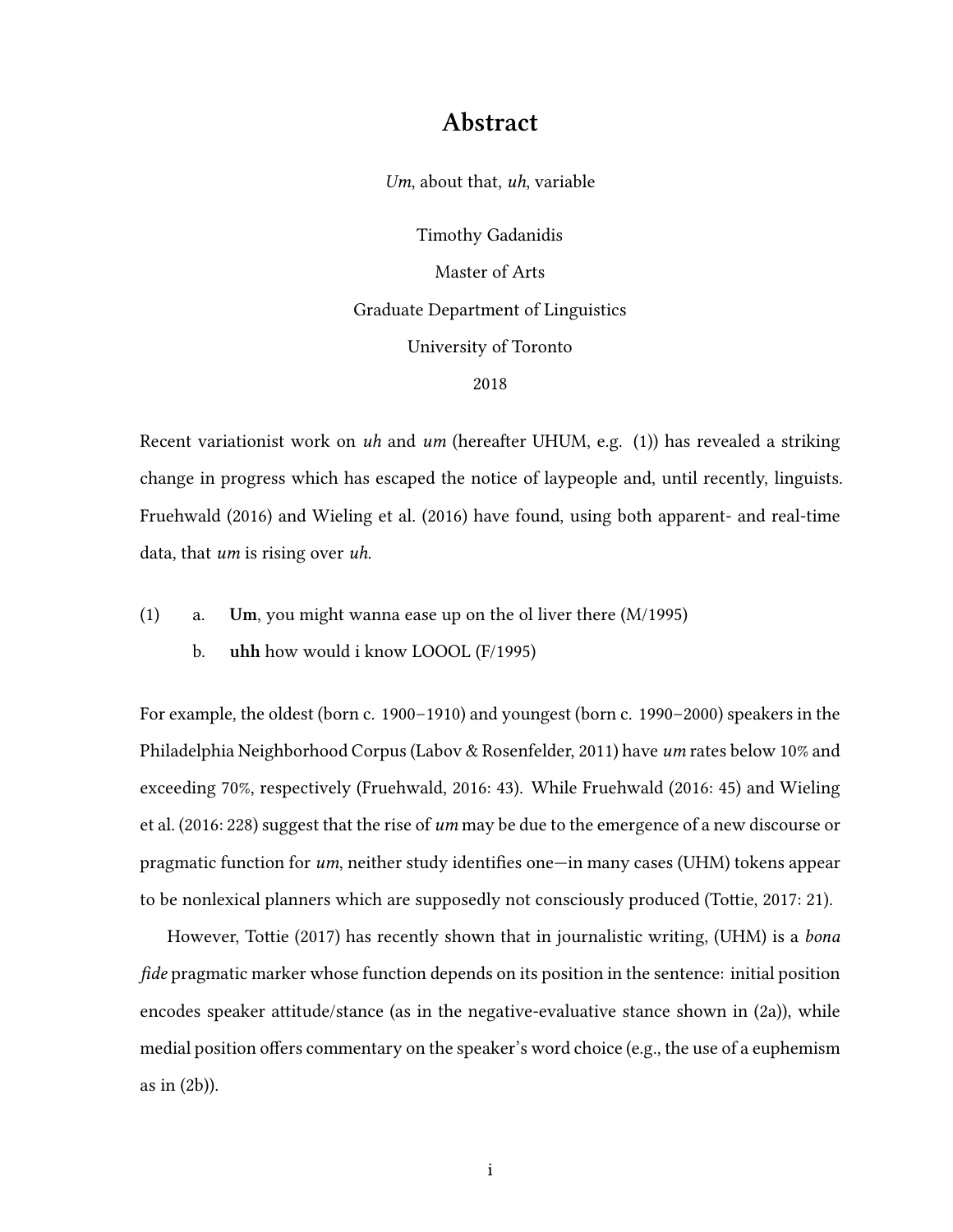- (2) From Tottie [\(2017:](#page-86-0) 5):
	- a. **Um**, senator, the market already views those firms as having implicit government backing (*New York Times*, 2010)
	- b. Obama is more, **um**, seasoned (*Washington Post*, 2005)

While Tottie([2017\)](#page-86-0) does not find that either function favours *um* or *uh* in particular, position provides a means of operationalizing functional differentiation in other registers—in the present study, I do so with instant messaging (IM).

IM is a hybrid register: it incorporates aspects of both spoken and written language (Tagliamonte, [2016](#page-86-1); Tagliamonte & Denis, [2008\)](#page-86-2), being synchronous and interactive but conducted in a written medium. This makes it an ideal medium in which to investigate the pragmatic function of (UHM), as the apparently unconscious or physiologically-motivated uses of (UHM) observed in speech are all but absent in IM, assuming IM users do not unconsciously type (UHM) when planning messages. Thus IM isolates the intentional, pragmatic-marker uses of (UHM) and enables testing of functional differentiation.

In this paper, I analyze 1513 tokens of (UHM) from three Toronto IM corpora, two collected by Tagliamonte and Denis [\(2008](#page-86-2)) in 2004–2006 (birthdates 1985–1990) and one that I collected in 2017 from a community of practice (CoP) in which I participate (birthdates 1993– 1997). Qualitatively analyses show that *uh* and *um* have different connotations (and therefore different pragmatic functions) in the most recent CoP: *um* is polite and used for face-threat mitigation([3a\)](#page-3-0), *uh* is rude and used for disalignment/disagreement, face challenges and mockery [\(3b\)](#page-3-1). Quantitatively, mixed-effects regression in R (Bates, Mächler, Bolker, & Walker, [2015](#page-83-0); R Core Team, [2018\)](#page-86-3) reveals two patterns differentiating the two variants: *um* is more common in initial position ( $p = .017$ ) and in responses to questions ( $p = .007$ ). I also show that contrary to the attested pattern in speech, *uh* is becoming more common over time in IM (*p* = *.*021). I attribute these patterns to specialization (Kroch, [1994](#page-84-1)): *um*'s rise over the last century has put it in competition with *uh* in a discourse-pragmatic doublet, leading the two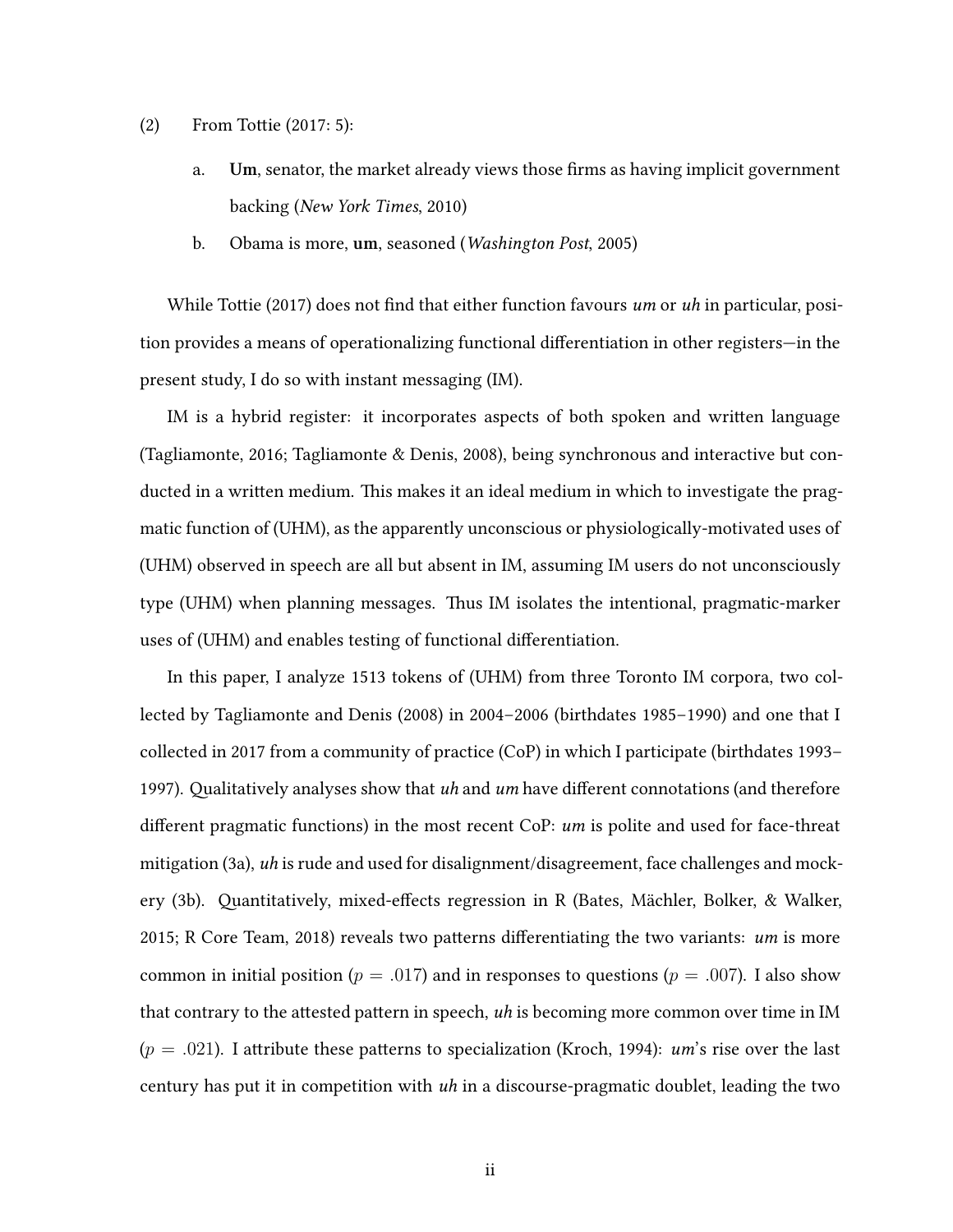forms to diverge and develop different meanings.

- <span id="page-3-1"></span><span id="page-3-0"></span>(3) a. *Context: The interlocutor left the rice cooker on the previous night.* **Uhm**, the rice cooker is super hot cuz it was still in keep warm mode. […] It's okay, let's just be careful next time (F/1993)
	- b. *Context: Token occurs after the interlocutor says "how did i treat her like a thing"* **uh** hello, you've been trying to change her mind, trick her into liking you back again (F/1995)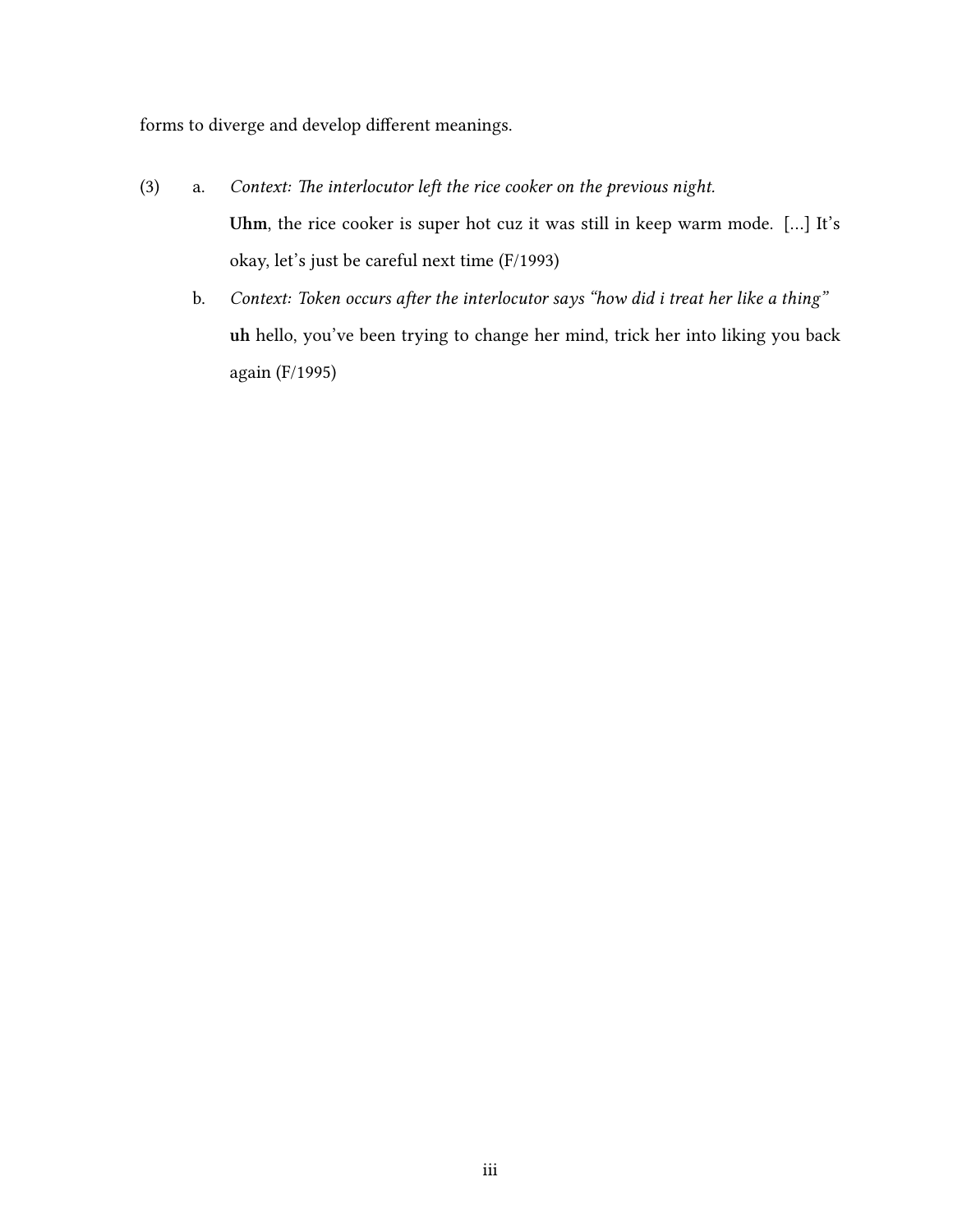### **Acknowledgements**

First of all, this research would not be possible with the generous participation of all of the individuals in all three corpora, as well as those who collected it—thanks to all the participants, as well as the researchers, RAs and Mentees who collected the data in the TEEN and TTT corpora! Thanks also to Bridget Jankowski for all of her help figuring out what was going on with the older corpora, getting me access to the metadata, and setting me up to use the lab computers for more complicated analyses.

My thanks are also due to the audiences of Change and Variation in Canada (CVC) 10 in Winnipeg, and Discourse-Pragmatic Variation and Chance (DiPVaC) 4 in Helsinki (especially Gunnel Tottie and Heike Pichler) for valuable feedback and discussion on earlier versions of this research. I also owe thanks to Atiqa Hachimi and all the members of LIN1256 "Advanced Language Variation II" for many stimulating and thoughtful discussions: Nicole Hildebrand-Edgar, Lex Konnelly, Sarah Ordanis, Katharina Pabst, Lisa Schlegl and Pocholo Umbal. I also need to thank all the members of the MA cohort this year: Koorosh Ariyaee, Isabelle Ladouceur-Séguin, Megan Parker, Ryan Pidhayny, Mia Sara Misic, Matt Riopelle, Lisa Schlegl, Lisa Sullivan, Rachel Soo and Connie Ting. Thanks for all the helpful feedback, and for letting me hear all about your projects as well—I can't wait to read your papers! To those of you moving on to other places and other things, I wish you the best; and to those of you joining me in the PhD program in September, I look forward to seeing you around the department again!

I would also like to thank all of the people and institutions that funded this research: SSHRC grants to Sali Tagliamonte which enabled the collection of the data in the TTT and TEEN corpora (Tagliamonte, [2003–2006,](#page-86-4) [2007–2010](#page-86-5)); The University of Toronto Linguistics Department SIG travel fund for assistance travelling to Helsinki for DiPVaC4; The School of Graduate Studies Conference Grant for assistance travelling to Helsinki for DiPVaC4; and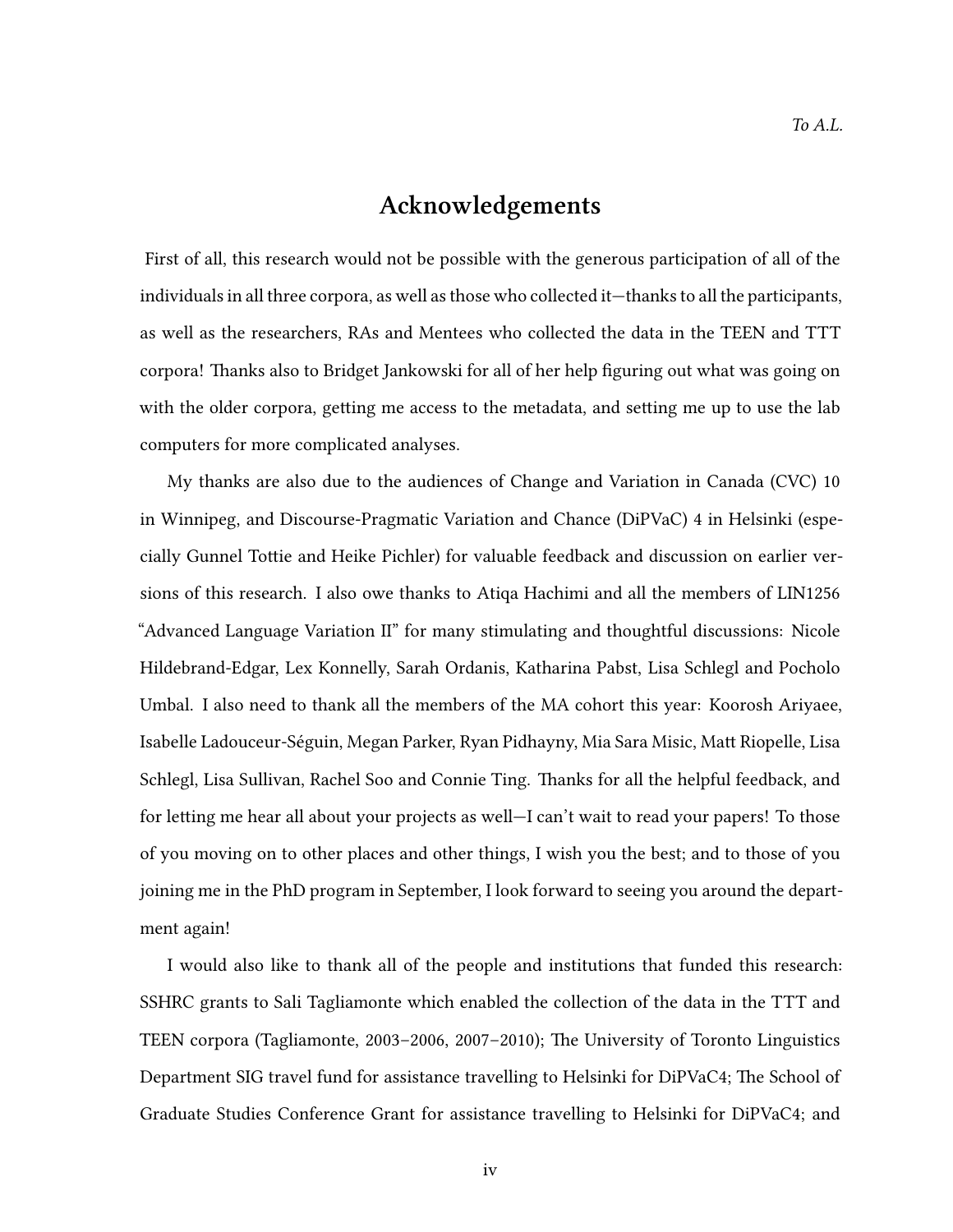Derek Denis for assistance travelling to Helsinki for DiPVaC4.

Thank you to all of the instructors who gave me the opportunity to learn from them throughout my undergraduate degree. In the context of this paper, I need to thank Naomi Nagy in particular for introducing me to sociolinguistics in the first-year seminar I took with her in 2014 on heritage languages and in Intro to Sociolinguistics—two courses that sparked my curiosity and inspired me to continue in this field.

Thanks also to all of the instructors I had the opportunity to learn from over the past year: Nick LaCara for an exhaustive crash course on the syntax of ellipsis, Guillaume Thomas for a thorough introduction on lambda-notation and theoretical semantics, Yoonjung Kang for expert guidance on statistical analysis and experimental design, Susana Béjar for getting me to think about and reflect on argumentation—my own and others'—, Sali Tagliamonte for the opportunity to do an exciting collaboration about stylistic variation—the course in which I began to learn about stance—and to Atiqa Hachimi for guiding me through the sometimesopaque but always-fascinating world of style, social meaning and linguistic anthropology. Not everything I learned this year is in this paper, but I'm sure I'll be turning all of it over in my mind for the foreseeable future.

Of course, Sali has taught me in more than just one graduate seminar. I learned to transcribe and code data in Sali's lab, I learned to do sociolinguistic interviews on a field trip with Sali to Parry Sound and I learned how to do an analysis and write a paper in courses and an independent study I took with Sali. Sali, thanks for encouraging me to continue in linguistics; thanks for giving me so many opportunities to learn and do, and thank you for agreeing to be the second reader for this paper (just as you're busy taking on a new role as department chair, at that!) and helping me develop it into a better-supported and better-argued final product. Your feedback and support has been inestimable and I look forward to continue working and learning with you in the future.

I also need to thank Derek Denis for his invaluable support, not only on this project but on everything I did throughout my entire MA year. As my RA supervisor, Derek gave me the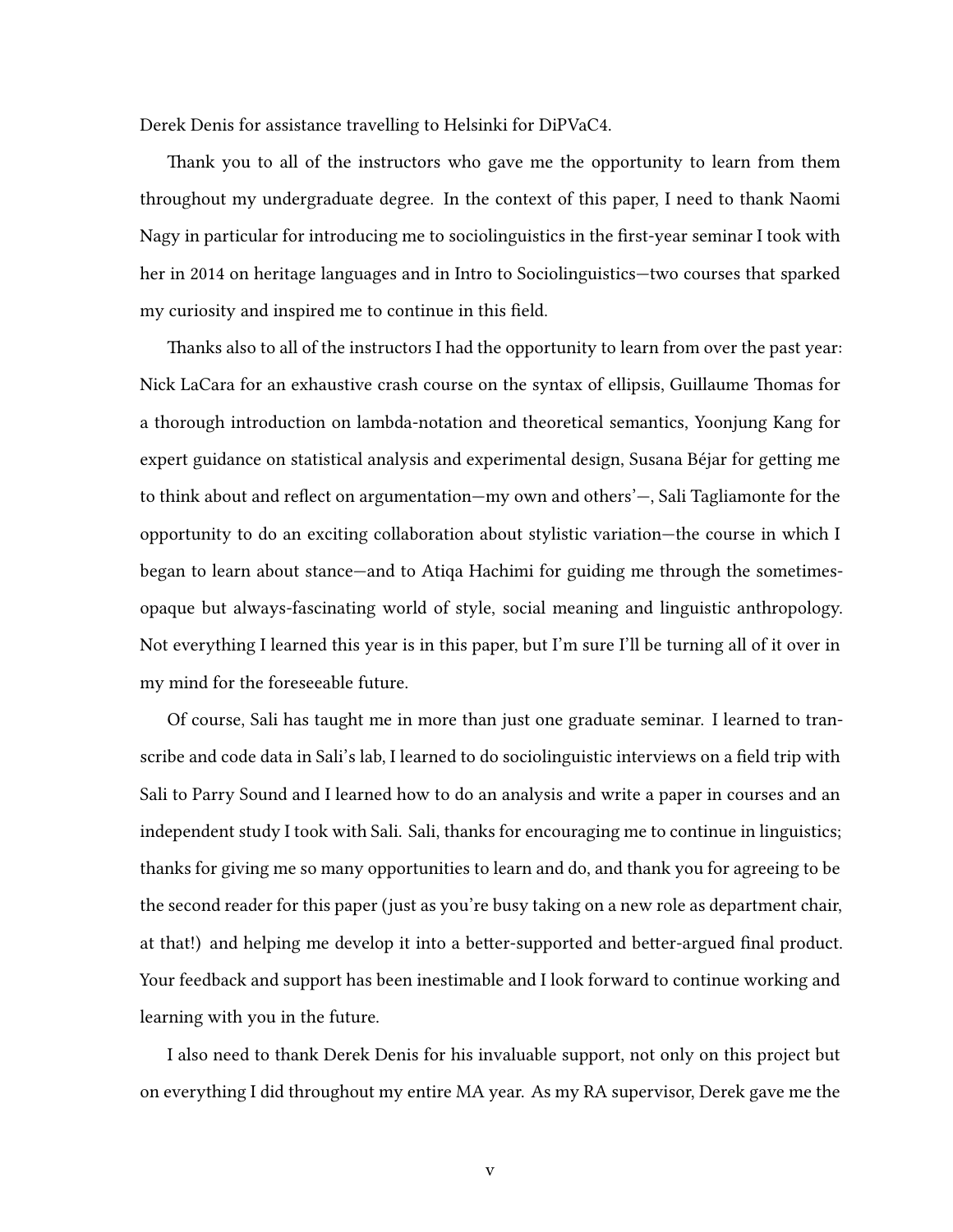chance to work with him on the project that would eventually become Denis and Gadanidis [\(2018](#page-83-1)), looking into my variable of choice (UHUM) in the Farm Work and Farm Life Since 1890 corpus, insights from which have greatly informed my work in this paper. As my MA advisor, Derek gave me direction when I wasn't sure where to go, pointed me to key papers and ideas (Kroch, [1994](#page-84-1)! specialization!), encouraged me to submit my work to CVC and DiPVaC and was always available when I needed help or advice—whether it be with help interpreting my results or advice on what to wear to my first conference. Derek, I couldn't have asked for a better supervisor. I hope this paper has measured up to your expectations!

Before I finish up these lengthy acknowledgements, I would be remiss not to mention all the nonlinguists whose support I've been relying on. Thanks in particular to my friends Alex, HeeSeok, Jeremy, Mikako and Stephanie for helping me relax and unwind when I needed it most. Thanks also to my family: Mum, Dad, Alex, Molly, Nan, Chris, Koko and Sandy for unconditional love and support, and for letting me know I always have a place to come home to. Thank you for everything.

Finally, Aileen, I can't imagine where or who I'd be without you and your love and support over the last four years. thank you for being my constant companion—from Toronto, to Calgary, to Helsinki and beyond! I can't wait to find out where we go next.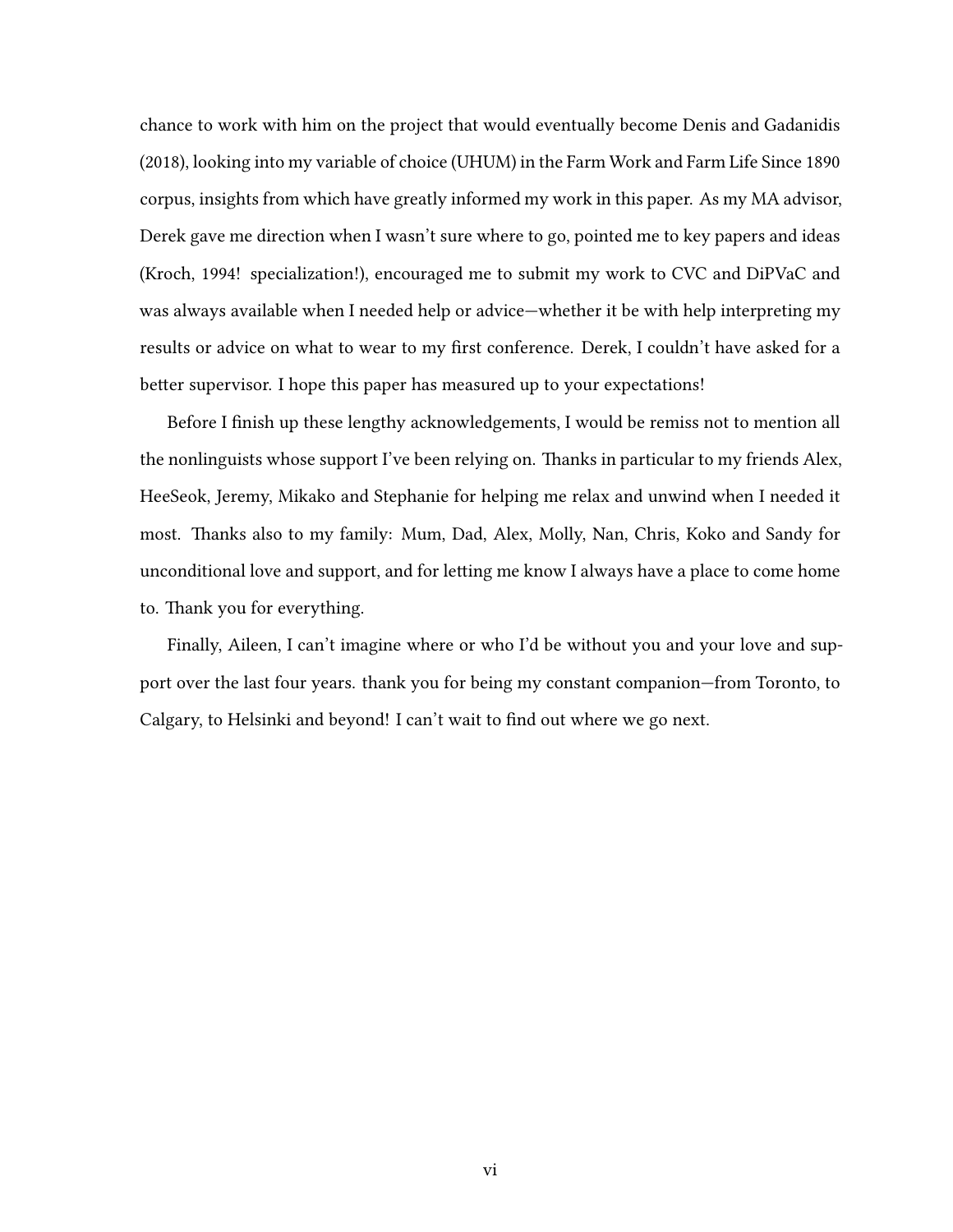## **Contents**

| 1              |     | Introduction     |                                                                                            | $\mathbf{1}$   |
|----------------|-----|------------------|--------------------------------------------------------------------------------------------|----------------|
| $\overline{2}$ |     |                  | Situating the variable                                                                     | $\overline{4}$ |
|                | 2.1 |                  | The nature of UHUM $\ldots \ldots \ldots \ldots \ldots \ldots \ldots \ldots \ldots \ldots$ | $\overline{4}$ |
|                | 2.2 |                  |                                                                                            | 6              |
|                | 2.3 |                  |                                                                                            | $\overline{7}$ |
| 3              |     | Data and methods |                                                                                            | 8              |
|                | 3.1 |                  |                                                                                            | 8              |
|                |     | 3.1.1            |                                                                                            | 8              |
|                |     | 3.1.2            |                                                                                            | 9              |
|                |     | 3.1.3            |                                                                                            | 10             |
|                | 3.2 |                  |                                                                                            | 10             |
|                | 3.3 |                  |                                                                                            | 10             |
|                |     | 3.3.1            |                                                                                            | 10             |
|                |     | 3.3.2            | Applying variationist analysis to discourse-pragmatic variation                            | 13             |
|                | 3.4 |                  |                                                                                            | 14             |
|                |     | 3.4.1            | The variable context $\dots \dots \dots \dots \dots \dots \dots \dots \dots \dots$         | 14             |
|                |     | 3.4.2            |                                                                                            | 15             |
|                |     | 3.4.3            |                                                                                            | 15             |
|                | 3.5 |                  |                                                                                            | 16             |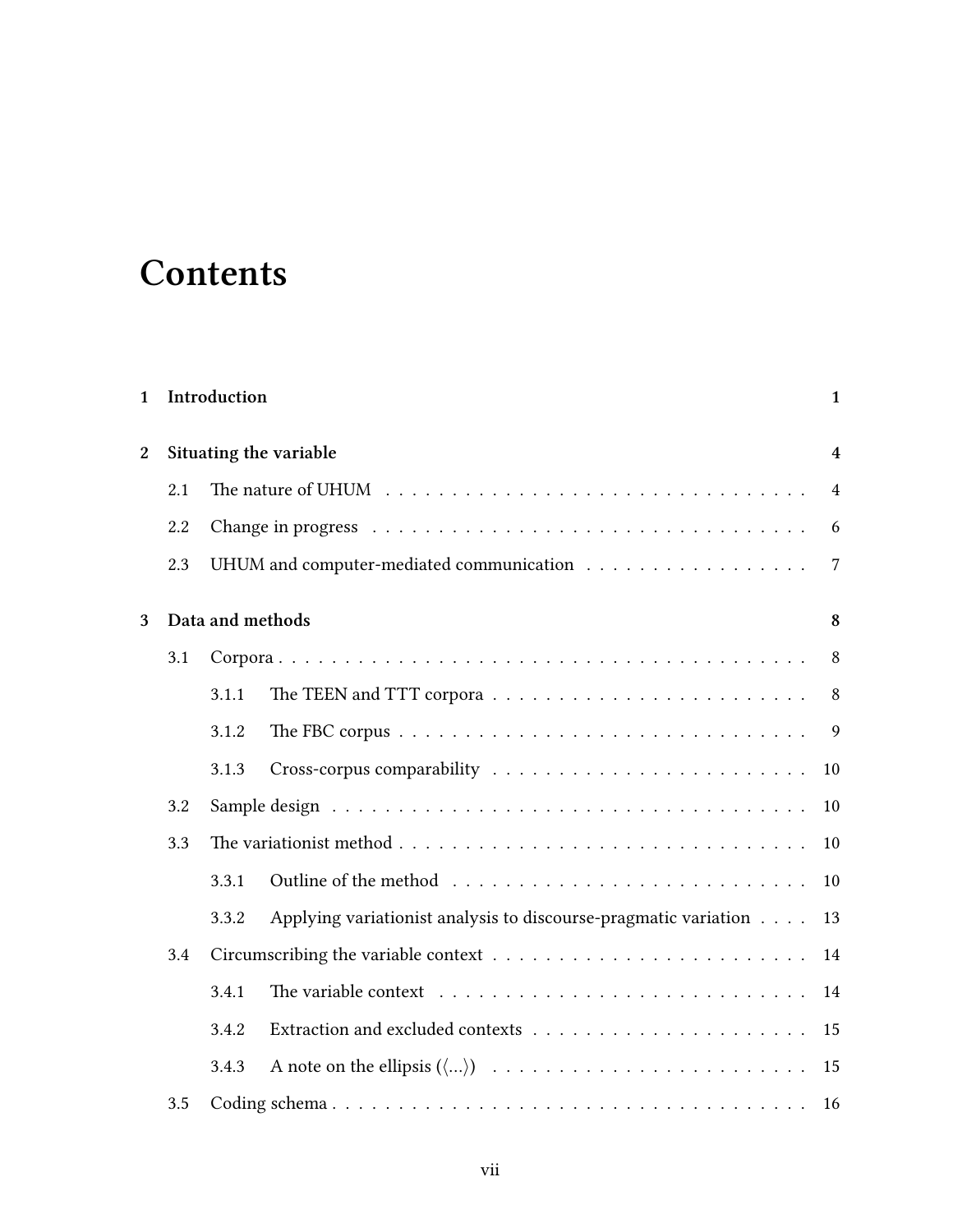|                         | 3.6 |                                                                                                      | 18 |
|-------------------------|-----|------------------------------------------------------------------------------------------------------|----|
| $\overline{\mathbf{4}}$ |     | Variable UHUM overall                                                                                | 19 |
|                         | 4.1 |                                                                                                      | 19 |
|                         | 4.2 |                                                                                                      | 19 |
|                         |     | 4.2.1                                                                                                | 19 |
|                         |     | 4.2.2                                                                                                | 20 |
|                         | 4.3 |                                                                                                      | 26 |
|                         | 4.4 |                                                                                                      | 26 |
| 5                       |     | Factors conditioning the choice of variant                                                           | 31 |
|                         | 5.1 |                                                                                                      | 31 |
|                         | 5.2 |                                                                                                      | 31 |
|                         |     | 5.2.1                                                                                                | 31 |
|                         |     | 5.2.2                                                                                                | 34 |
|                         | 5.3 | Multivariate analysis $\ldots \ldots \ldots \ldots \ldots \ldots \ldots \ldots \ldots \ldots \ldots$ | 39 |
|                         | 5.4 |                                                                                                      | 40 |
| 6                       |     | Discourse function and social meaning                                                                | 42 |
|                         | 6.1 |                                                                                                      | 42 |
|                         |     |                                                                                                      | 43 |
|                         |     | 6.2.1                                                                                                | 44 |
|                         |     | 6.2.2                                                                                                | 46 |
|                         | 6.3 |                                                                                                      | 47 |
|                         |     | 6.3.1                                                                                                | 47 |
|                         |     | 6.3.2                                                                                                | 50 |
|                         |     | Interpersonal UHUM: Disalignment, politeness, face-management<br>6.3.3                               | 52 |
|                         |     | 6.3.4                                                                                                | 55 |
|                         | 6.4 |                                                                                                      | 56 |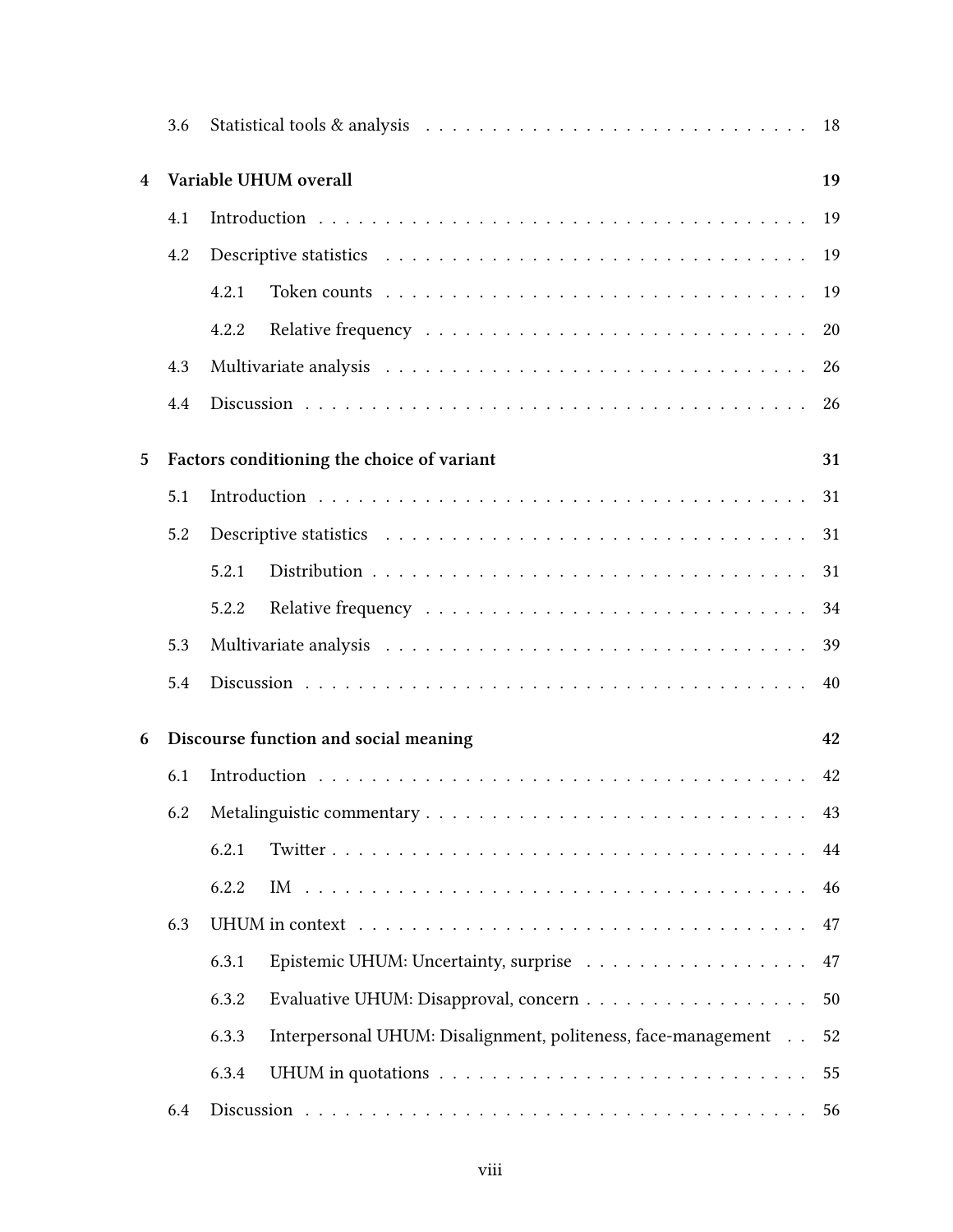|   |     | 6.4.1                    | The indexical field $\ldots \ldots \ldots \ldots \ldots \ldots \ldots \ldots \ldots \ldots$ |    |  |  |  |  |  |  |
|---|-----|--------------------------|---------------------------------------------------------------------------------------------|----|--|--|--|--|--|--|
|   |     | 6.4.2                    |                                                                                             |    |  |  |  |  |  |  |
|   |     | 6.4.3                    |                                                                                             | 59 |  |  |  |  |  |  |
|   |     | 6.4.4                    |                                                                                             |    |  |  |  |  |  |  |
|   |     |                          |                                                                                             |    |  |  |  |  |  |  |
| 7 |     | General discussion<br>61 |                                                                                             |    |  |  |  |  |  |  |
|   | 7.1 |                          |                                                                                             |    |  |  |  |  |  |  |
|   | 7.2 |                          | Integrating the quantitative and qualitative results $\ldots \ldots \ldots \ldots \ldots$ . |    |  |  |  |  |  |  |
|   | 7.3 |                          | Variants of UHUM or different markers altogether? 65                                        |    |  |  |  |  |  |  |
|   | 7.4 |                          |                                                                                             |    |  |  |  |  |  |  |
|   |     |                          |                                                                                             |    |  |  |  |  |  |  |
| 8 |     | Conclusions              |                                                                                             | 68 |  |  |  |  |  |  |
|   | 8.1 |                          |                                                                                             |    |  |  |  |  |  |  |
|   | 8.2 |                          |                                                                                             |    |  |  |  |  |  |  |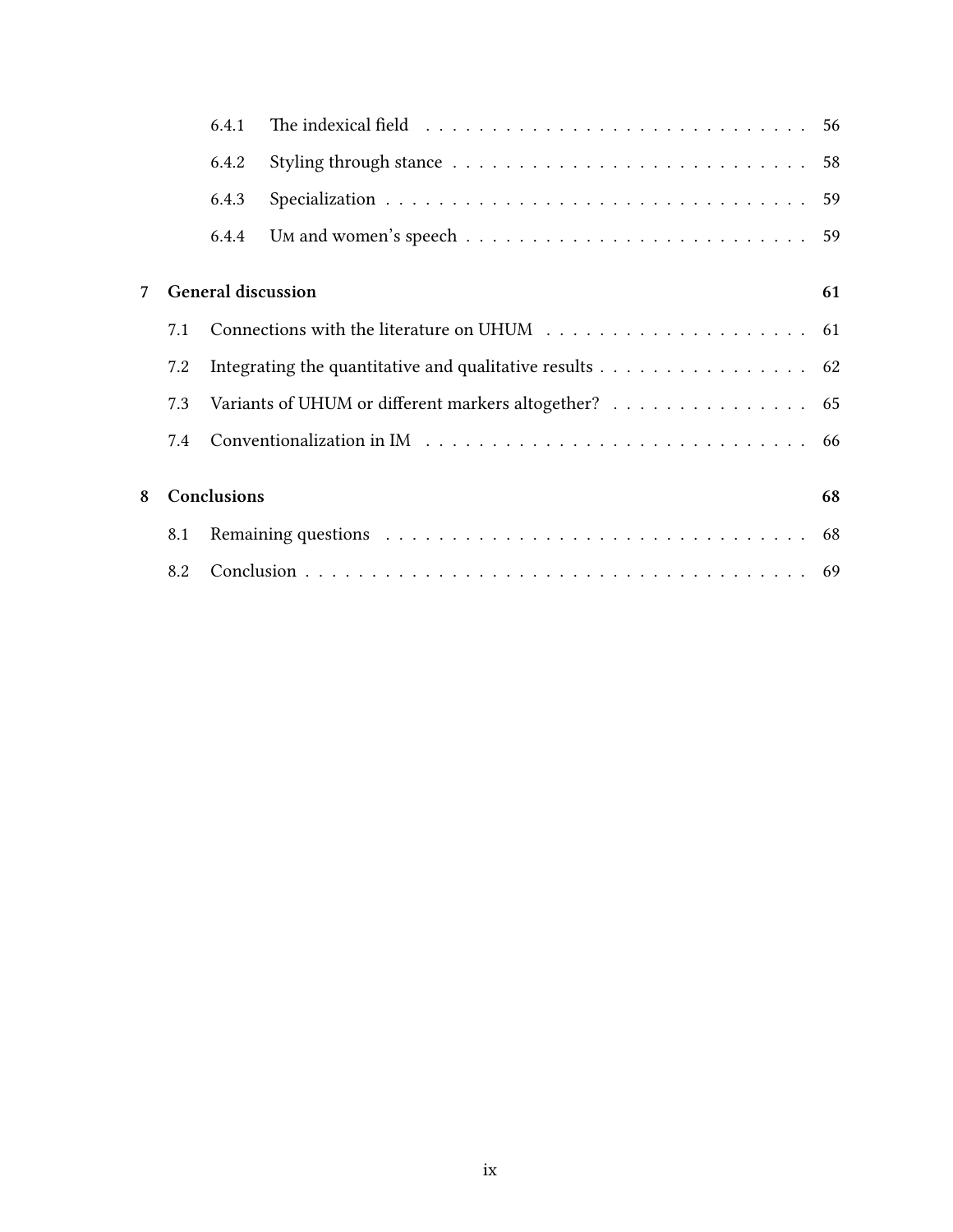# **List of Tables**

| 4.1 | Comparison of IM data to historical and contemporary spoken data 22                                        |  |
|-----|------------------------------------------------------------------------------------------------------------|--|
|     | 4.2 Linear mixed-effects Poisson regression model for UHUM with individual as                              |  |
|     |                                                                                                            |  |
| 5.1 | Generalized linear mixed-effects regression model of variation between UH                                  |  |
|     | and $\text{U}$ M with individual as random intercept $\ldots \ldots \ldots \ldots \ldots \ldots \ldots$ 39 |  |
|     |                                                                                                            |  |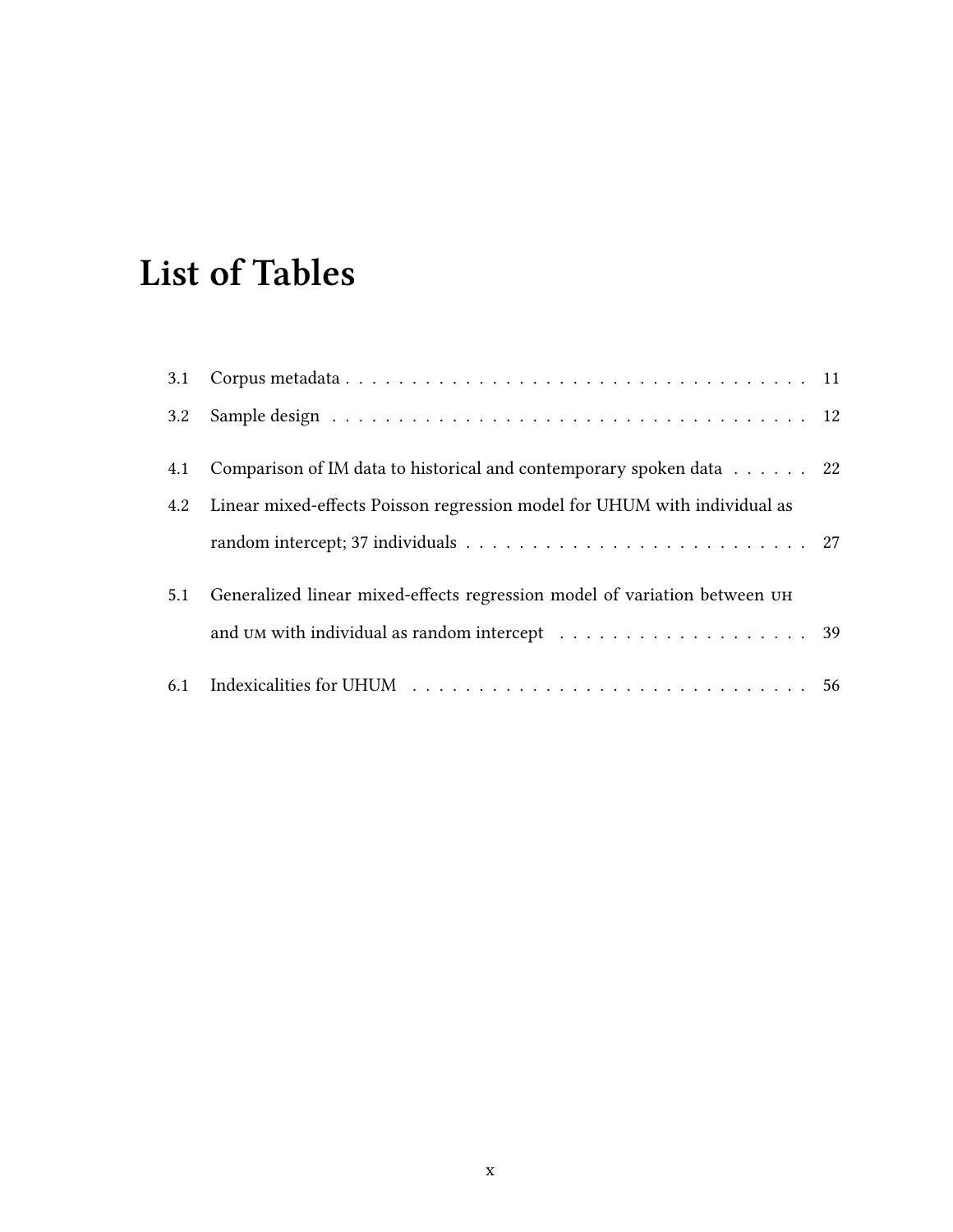# **List of Figures**

| 4.1 | Number of UHUM tokens by message position 20                                           |        |
|-----|----------------------------------------------------------------------------------------|--------|
| 4.2 |                                                                                        | 21     |
| 4.3 |                                                                                        | 21     |
| 4.4 | Relative frequency of UHUM per individual, coloured by gender                          | $22\,$ |
| 4.5 | Relative frequency of UHUM per individual, coloured by corpus                          | 23     |
| 4.6 |                                                                                        | 24     |
| 4.7 | Relative frequency of UHUM by age at time of message $\dots\dots\dots\dots\dots$       | 24     |
| 4.8 | Relative frequency of UHUM by age at time of message, with the same indi-              |        |
|     |                                                                                        | 25     |
| 5.1 | Distribution of UH vs. UM by year of birth $\ldots \ldots \ldots \ldots \ldots \ldots$ | 32     |
| 5.2 |                                                                                        | 33     |
| 5.3 |                                                                                        | 33     |
| 5.4 |                                                                                        | 36     |
| 5.5 |                                                                                        | 37     |
| 5.6 |                                                                                        | 37     |
| 5.7 | Relative frequency of UH vs. UM by year of birth $\dots \dots \dots \dots \dots \dots$ | 38     |
| 6.1 |                                                                                        |        |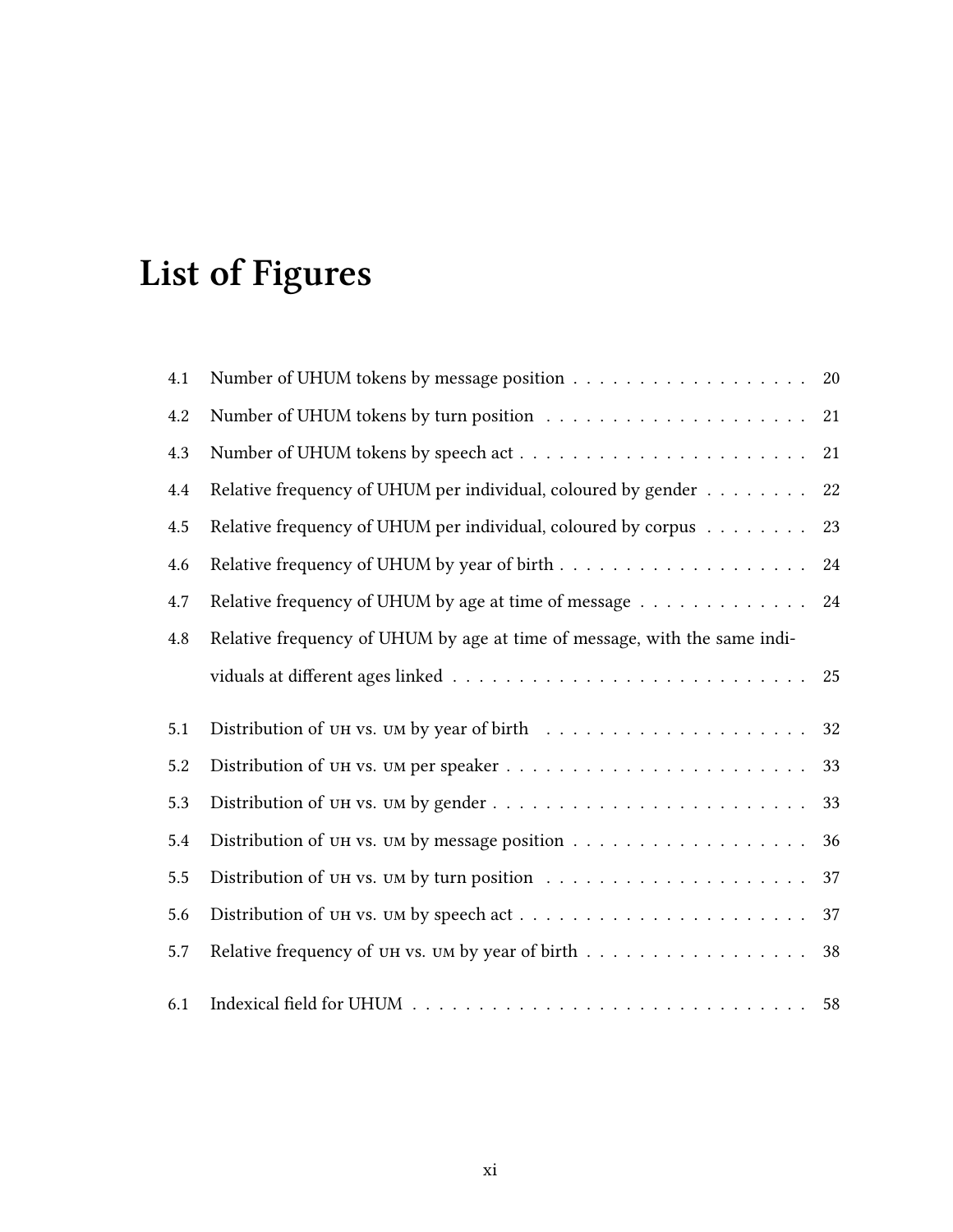## **List of Extracts**

| 4.1  | Turn-initial UHUM occurring after natural turn ending | 28 |
|------|-------------------------------------------------------|----|
| 5.1  |                                                       | 35 |
| 5.2  |                                                       | 35 |
| 5.3  |                                                       | 36 |
| 6.1  |                                                       | 46 |
| 6.2  |                                                       | 48 |
| 6.3  |                                                       | 49 |
| 6.4  |                                                       | 49 |
| 6.5  |                                                       | 50 |
| 6.6  |                                                       | 51 |
| 6.7  |                                                       | 51 |
| 6.8  |                                                       | 51 |
| 6.9  |                                                       | 52 |
| 6.10 |                                                       | 53 |
| 6.11 |                                                       | 53 |
| 6.12 |                                                       | 54 |
|      |                                                       | 54 |
| 6.14 |                                                       | 54 |
|      |                                                       | 54 |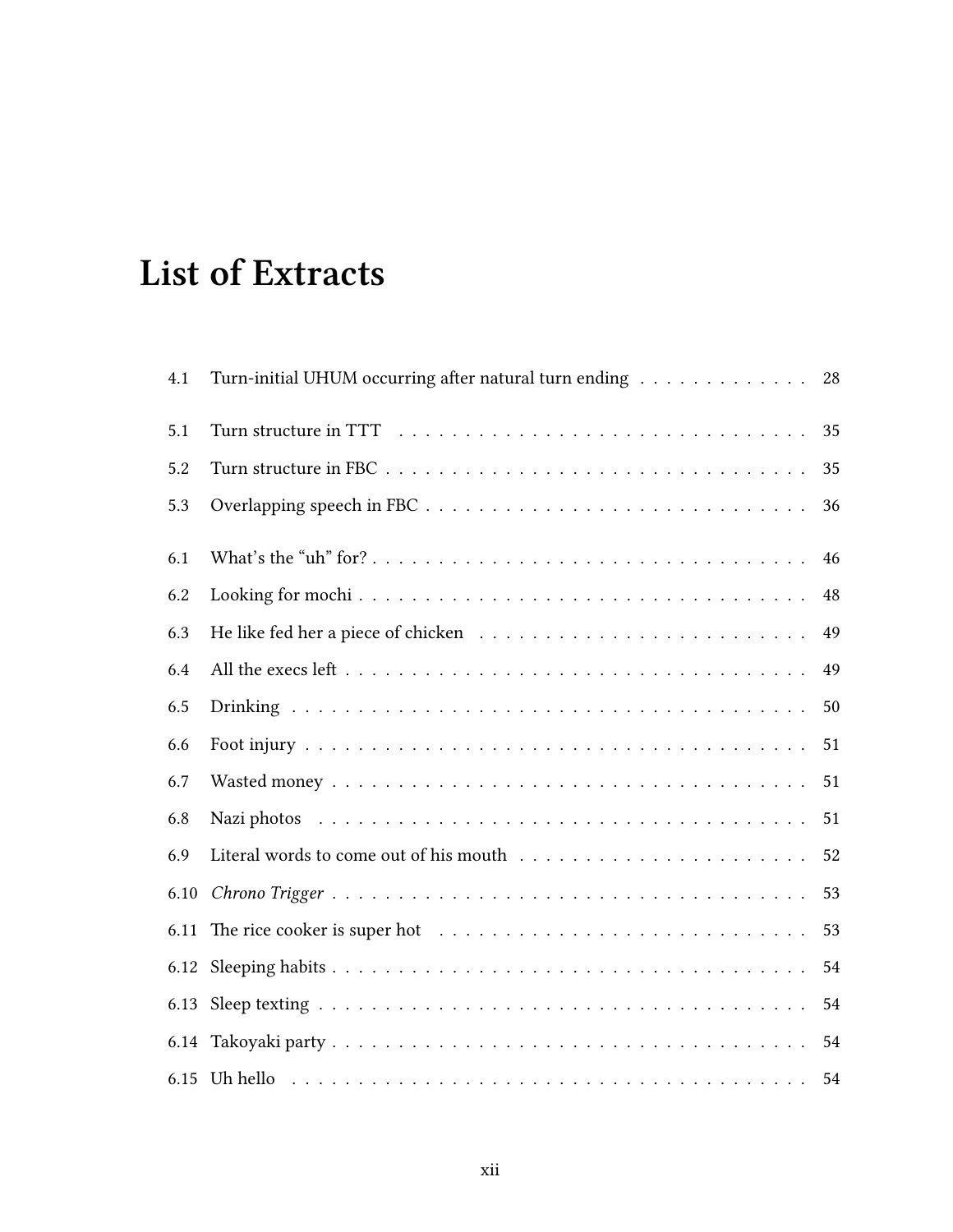## <span id="page-13-0"></span>**Chapter 1**

## **Introduction**

Uhm is a word often used by programmers when they respond to a question that has no context, or is way too stupid to answer. Also used as a response to something inaccurate. Also used with 'uh'.

*Emil*, Urban Dictionary

June 22, 2004

Recent variationist work on the "filled pauses" UM, as in  $(1a)^1$ , and UH<sup>2</sup>, as in  $(1b)$ , has revealed a striking change in progress which has escaped the notice of laypeople and, until recently, linguists.

- (1) a. **Um**, you might wanna ease up on the ol liver there
	- b. **uhh** how would i know LOOOL

<sup>&</sup>lt;sup>4</sup>All examples and extracts in this paper are rendered exactly as they were originally typed, with the exception of redactions and truncations for confidentiality and clarity, which are indicated using [square brackets]. In numbered examples, breaks between individual messages from the same speaker are indicated using double slashes *⟨*//*⟩*.

²Uh and um are also sometimes spelled *⟨*er*⟩* and *⟨*erm*⟩* respectively, usually by speakers of non-rhotic varieties of English.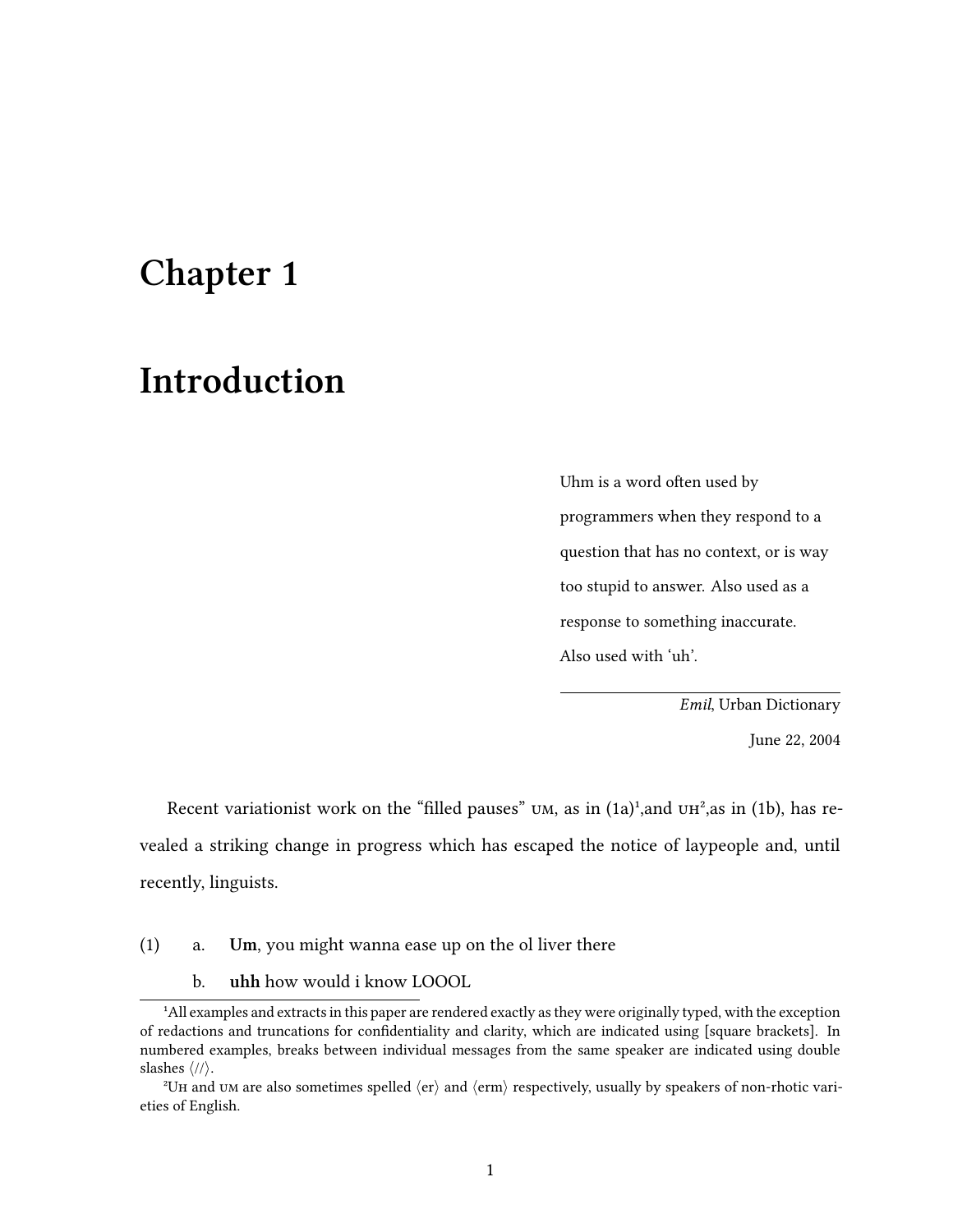Treating uh and um as a sociolinguistic variable (hereafter referred to as UHUM), Fruehwald [\(2016](#page-84-0)) and Wieling et al.([2016](#page-87-0)) have found, using both apparent- and real-time data, that um is becoming more frequent and uh is declining. For example, the oldest speakers (born c. 1900– 1910) in the Philadelphia Neighborhood Corpus (PNC) (Labov & Rosenfelder, [2011](#page-85-0)) have um rates below 10%, while the youngest speakers (born c. 1990–2000) have um rates exceeding 70%. One possible explanation for this change, as suggested by both Fruehwald([2016\)](#page-84-0) and Wieling et al.([2016](#page-87-0)), is that a new discourse function for um has entered the system, leading it to become more frequent. However, neither study pinpoints what exactly this new discourse function could be. This is unsurprising, because in many cases, uh and um appear to be nonlexical "planners" which are not consciously produced by speakers. For example, Tottie [\(2016](#page-86-6)) has found that UHUM is more frequent in contexts which require more planning narratives and long turns (p. 103), answers to questions (p. 106) and in word-search (p. 107). In these contexts, it is not clear that UHUM serves any function other than planning.

However, Tottie([2017\)](#page-86-0) has recently demonstrated that UHUM is a *bona fide*, intentional pragmatic marker in a different medium: writing. In writing, UHUM marks speaker attitude and stance and offers commentary on the speaker's word choice. For comparison with speech, though, Tottie's [\(2017](#page-86-0)) study is limited, because it looks only at writing, a noninteractive, monologic medium. Yet there are written media which *are* interactive and dialogic—for instance, instant messaging (IM). IM has been described as a hybrid (Crystal, [2001;](#page-83-2) Tagliamonte, [2016](#page-86-1); Tagliamonte & Denis, [2008\)](#page-86-2): it contains elements of speech (interactivity, dialogicity, synchrony) in a written medium. It is thus the ideal medium for a study of the discourse-pragmatic function of UHUM which goes beyond planning.

In the present study, I conduct an exhaustive quantitative analysis of 1513 tokens of UHUM in IM, drawn from three Toronto corpora of teenagers and twenty-somethings: two collected by Tagliamonte and Denis [\(2008](#page-86-2)) in 2004–2006, and one that I collected in 2017. I aim to shed light on the key questions surrounding UHUM and its use in IM, including whether the change in progress observed in speech is also present in IM, whether either variant has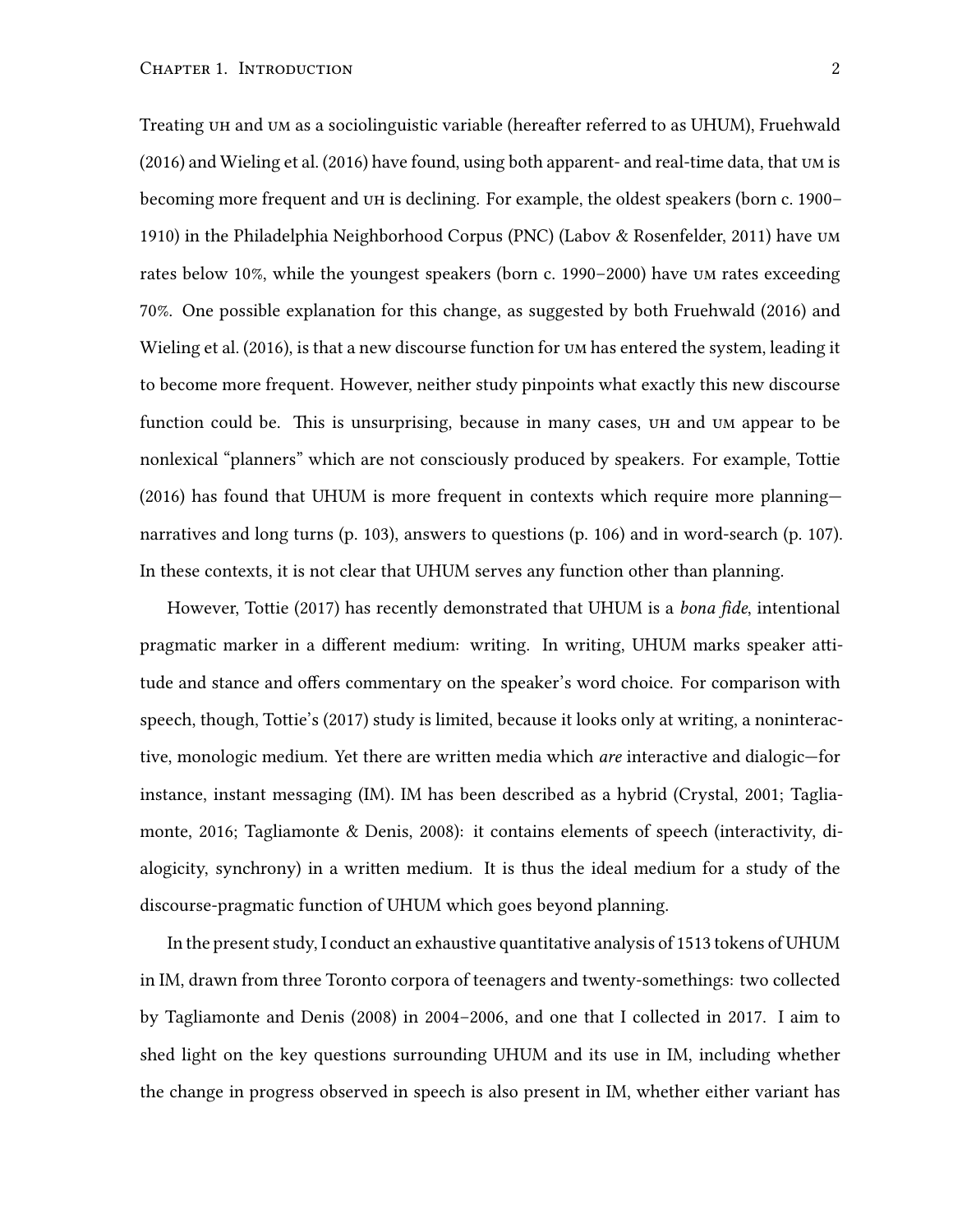developed a new discourse function, and what exactly UHUM does and means.

This paper is structured as follows. In Chapter [2](#page-16-0), I provide further background on UHUM in IM—its history in the literature, the change in progress underway and a primer on computer-mediated communication. In Chapter [3](#page-20-0), I give an overview of the data to be analyzed, a description of the variationist methodology, a circumscription of the variable context, an outline of the coding schema and an explanation of the statistical and analytical tools employed. In Chapter [4](#page-31-0), I undertake a quantitative analysis of UHUM overall—the factors influencing its frequency and the contexts in which it is most commonly used. In Chapter [5,](#page-43-0) I conduct a quantitative analysis of the variation between uh and um—the internal and external predictors favouring each variant and the patterns in real and apparent time. In Chapter [6,](#page-54-0) I present and analyze metalinguistic texts as well as longer extracts from the most recent corpus in order to identify the function of UHUM and its two variants and the social meaning of each. In Chapter [7](#page-73-0), I tie together the results of the three preceding chapters and discuss the implications of the findings overall. Chapter [8](#page-80-0) concludes the paper.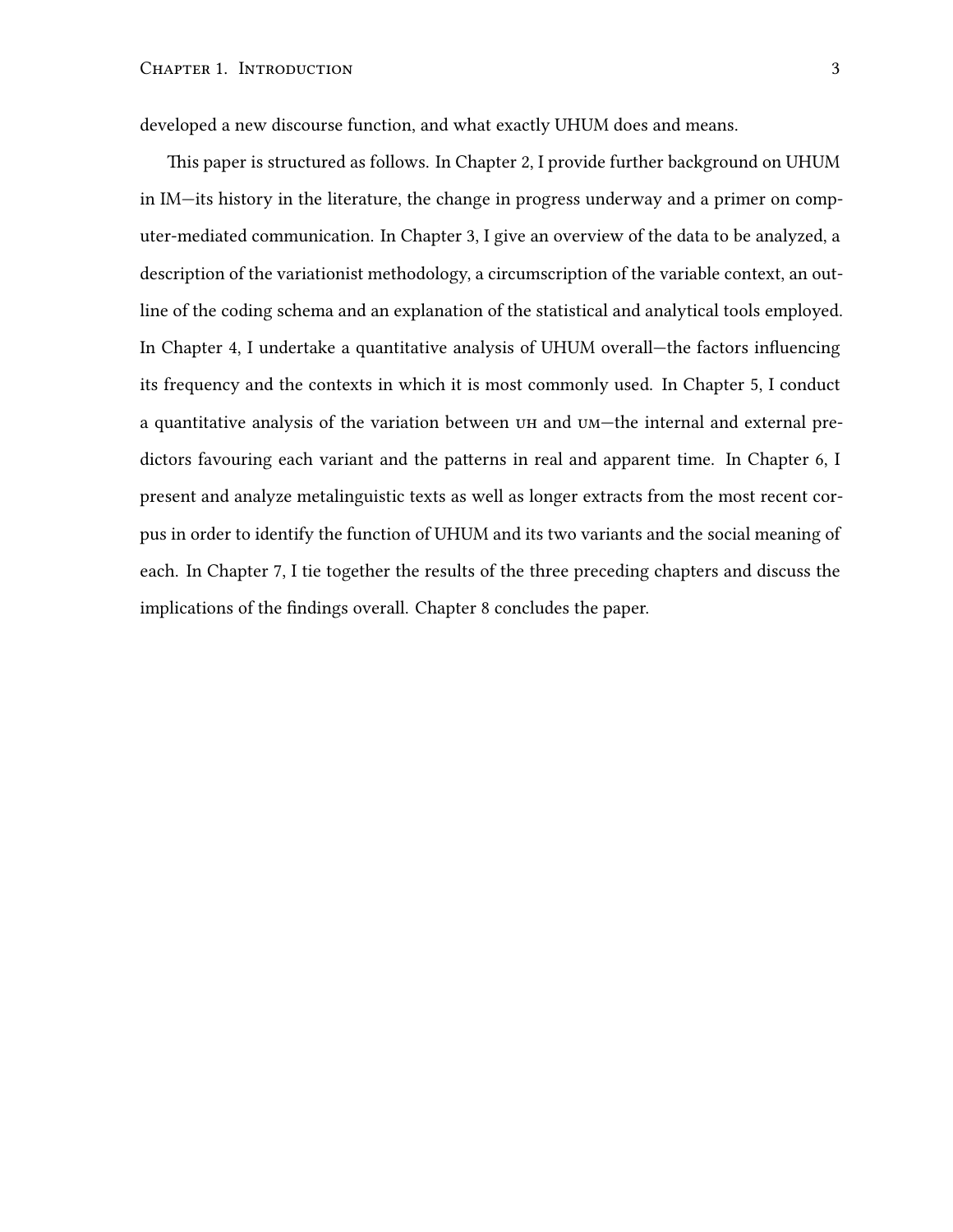## <span id="page-16-0"></span>**Chapter 2**

## **Situating the variable**

### <span id="page-16-1"></span>**2.1 The nature of UHUM**

What exactly UHUM is, and what its function is, are not trivial questions. The literature has long been divided on two main points: whether UHUM is intentional or an unconscious signal, and whether it is a lexical word.

Maclay and Osgood's([1959\)](#page-85-1) seminal paper on English hesitation phenomena characterizes UHUM as a device for floor management: speakers insert UHUM to indicate that while they may be hesitating, they do not want to be interrupted. They justify this claim by their finding that UHUM occurs more frequently between syntactic units, where decisions about what to say and how to say it are presumably being made (Maclay & Osgood, [1959](#page-85-1): 41–42). In other words, UHUM is used to manage the floor during speech disfluency.

Levelt [\(1983](#page-85-2), [1989](#page-85-3)) takes this argument somewhat farther, characterizing UHUM as little more than a *symptom*—an involuntary noise pronounced automatically and unconsciously as a result of a problem with speech production. According to Levelt([1989](#page-85-3): 484), "*er* apparently signals that at the moment when trouble is detected, the source of the trouble is still actual or quite recent. But otherwise, *er* doesn't seem to mean anything. It is a symptom, not a sign." I will refer to this hypothesis as the *nonword/symptom* view.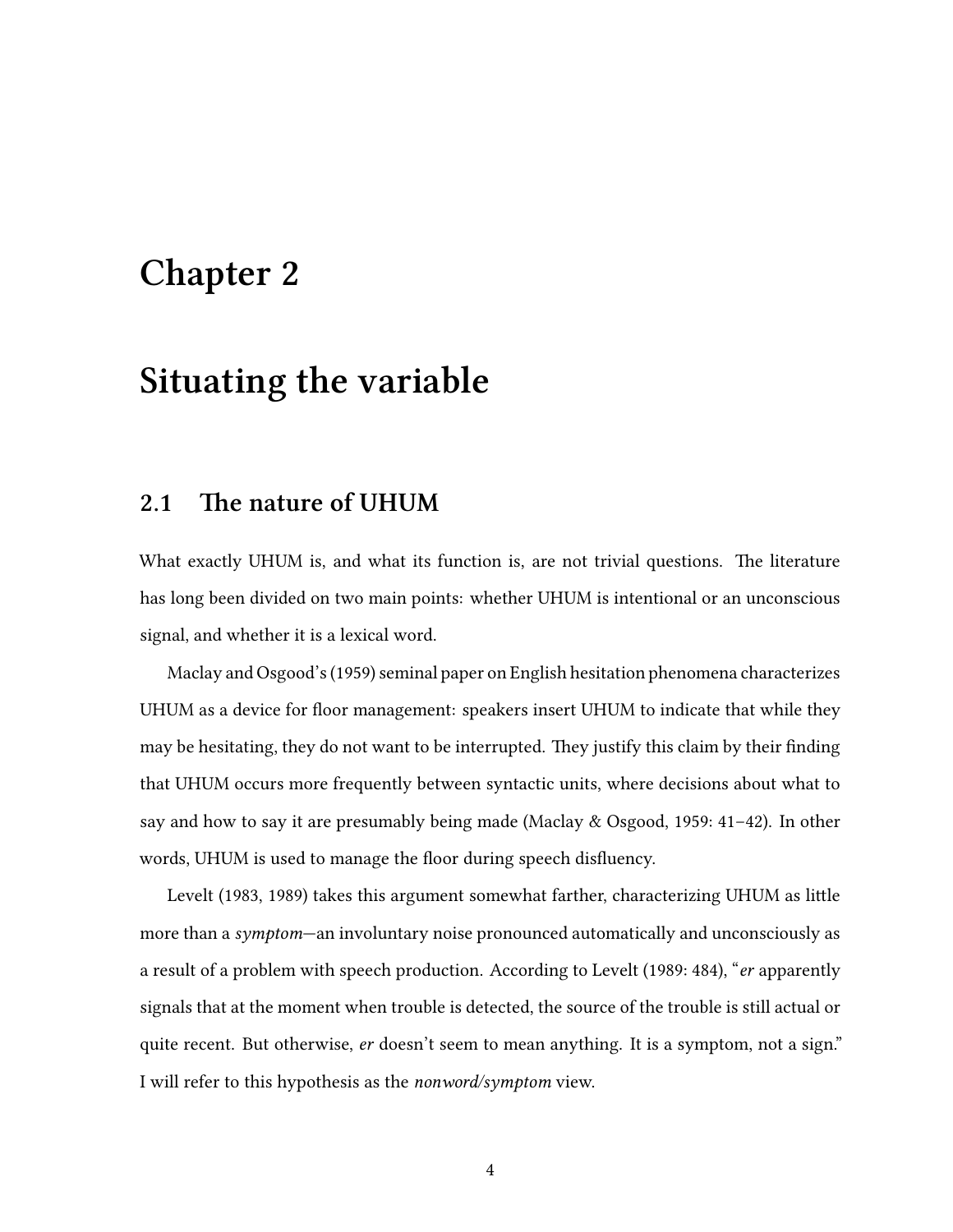While the nonword/symptom view remains common, it is somewhat problematic, as Clark and Fox Tree [\(2002](#page-83-3): 75) point out: speakers can control whether or not they produce UHUM, indicating that they are not completely involuntary, and speakers have the choice of using uh, um or another vocalization, indicating that the choice must be conditioned in some way. Accordingly, they argue based on correlational data in English speech corpora that UHUM is indeed a *bona fide* word (specifically, an interjection), used to signify a delay. Um is used to signal a long delay, and uh is used to signal a short one. I will refer to this hypothesis as the *word/signal* view.

Today, both the degree to which UHUM is intentional and its status as a word remain unsettled. Both views are extant in the literature. On the nonword/symptom side, for example, Corley and Stewart [\(2008](#page-83-4)) have argued that while there is some degree of intentionality in the use of UHUM, it does not provide the same kind of information as typical words, behaving more like facial gestures or prosody changes. On the word/signal side, Tottie [\(2016,](#page-86-6) [2017](#page-86-0)) has recently made important contributions to our understanding of what UHUM is and how it functions.

Tottie has advanced the view that UHUM is a *pragmatic marker*: items which do not contribute to the propositional content of an utterance but have interpersonal or textual meaning (Archer, Wichmann, & Aijmer, [2012:](#page-83-5) 74). For instance, Tottie([2016\)](#page-86-6) argues that in speech, UHUM is used as a *planner*, primarily used in contexts that require more speaker planning, such as narratives and other long turns. In this sense, it is similar to words like *well*, *you-know*, *I-mean* and *like*, pragmatic markers which Tottie [\(2018](#page-87-1)) also holds are used for planning.

Tottie([2017](#page-86-0)) has also examined UHUM's use in written English, and distinguishes its function from writing from its function in speech. She argues that in writing, uh and um are *stance adverbs* (following Biber, Johansson, Leech, Conrad, & Finegan, [1999:](#page-83-6) §10.3), which can be used in initial position to indicate speaker attitude toward the topic of the utterance (*attitude adverbs*), and in medial position to make self-aware comments about word choice, feigned lexical access, &c. (*style adverbs*). Tottie([2017](#page-86-0)) argues that these uses derive from the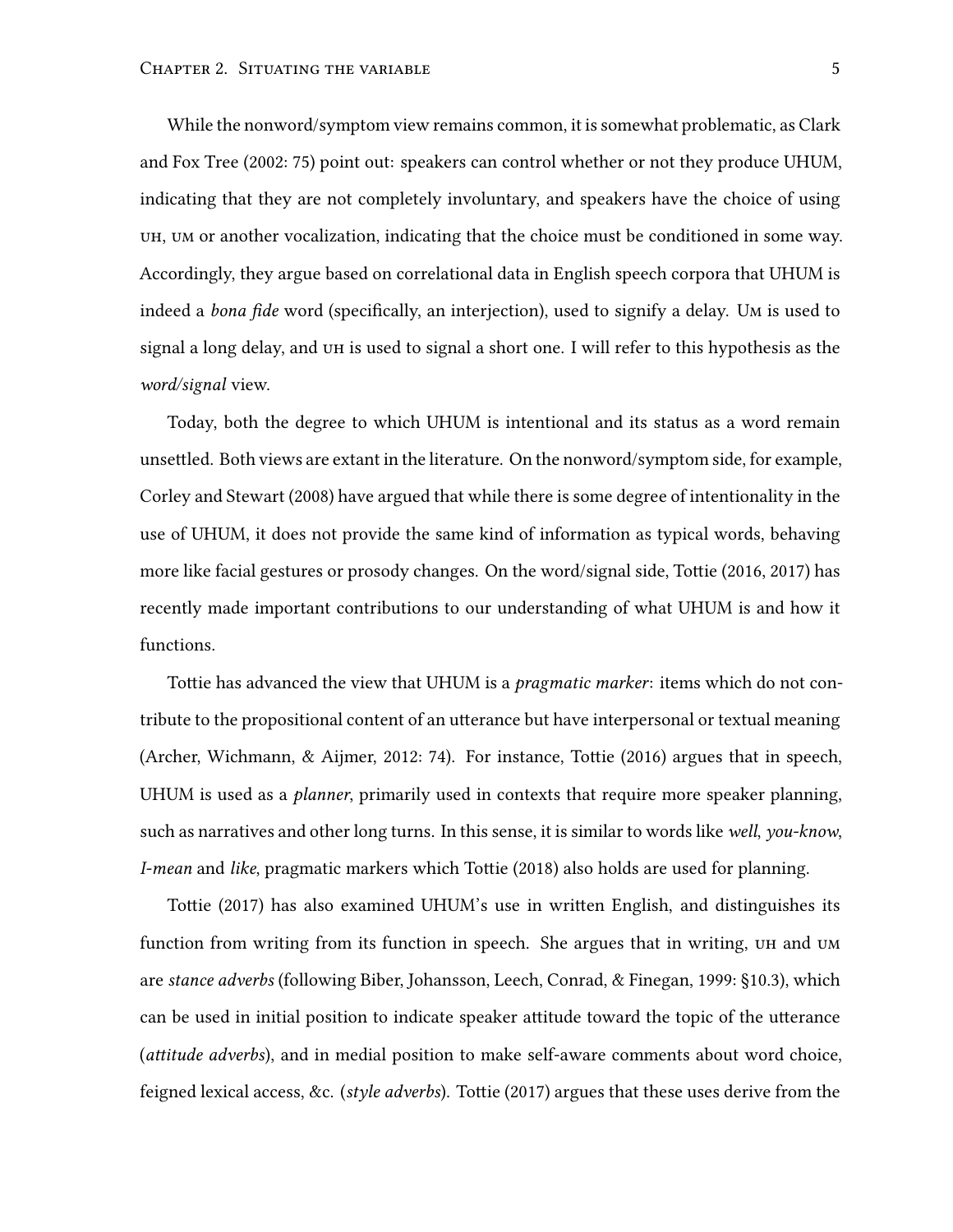use of UHUM in speech: situations which require a lot of planning, like touchy or sensitive situations, are associated with UHUM in the spoken language, and this use translates into the written domain as an indicator of speaker stance about such situations. Such stance-marking uses are also identified by Rose [\(2011\)](#page-86-7) in blogs and by Wieling et al. [\(2016:](#page-87-0) 207) on Twitter.

#### <span id="page-18-0"></span>**2.2 Change in progress**

Recent variationist work by Wieling et al.([2016](#page-87-0)) has identified social patterns in the use of uh vs. um: across six Germanic languages (English, Dutch, German, Norwegian, Danish, and Faroese), female speakers and younger speakers are more likely to use the nasal variant than the non-nasal variant<sup>1</sup>. In two subcorpora, the Fisher corpus of English and the Dutch corpus, higher education also favoured um. Data from Dutch and English Twitter followed the same patterns: speakers who identified their gender as female in their profiles were more likely to use um than those who identified their gender as male, and speakers who identified their age showed a similar age pattern. This is interpreted by Wieling et al.([2016\)](#page-87-0) as a change in progress, an interpretation which is supported by Denis and Gadanidis([2018](#page-83-1)): while Wieling et al.([2016](#page-87-0)) find rates of um as high as 64% in modern English data, in Derek Denis's *Farm Work and Farm Life* corpus of Canadian English as spoken by farmers born in the late 1800s and early 1900s, the rate of um is only 9–16% (Denis & Gadanidis, [2018\)](#page-83-1).

While the pattern is clear, it's not clear why the particular variant  $um$  is rising over  $u$ H $$ the actuation problem remains unsolved. One possible explanation for the precipitous rise of um is that, as suggested by Fruehwald [\(2016](#page-84-0)) and Wieling et al. [\(2016](#page-87-0)), a new discoursepragmatic function may have entered the language for which um is used, but not uh. However, neither Fruehwald([2016\)](#page-84-0) nor Wieling et al.([2016](#page-87-0)) are able to find evidence supporting this hypothesis. My goal in this forum paper is to shed some light on this problem using data from instant messaging, which has a number of characteristics, described below, that make it ideal for examining the pragmatic function of UHUM.

<sup>&</sup>lt;sup>1</sup>Asimilar gender pattern has also been found in Mandarin; see Yuan, Xu, Lai, and Liberman ([2016](#page-87-2)).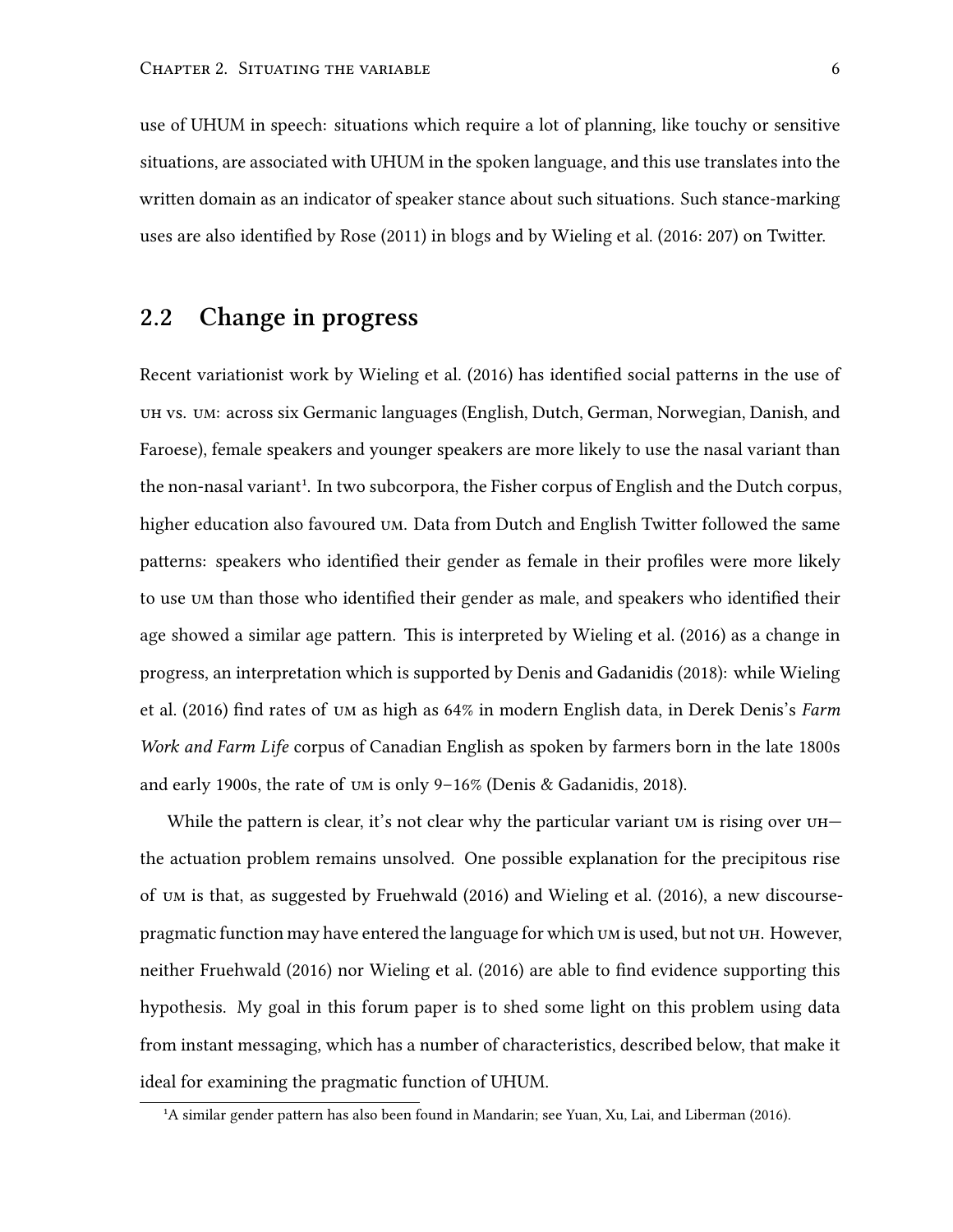### <span id="page-19-0"></span>**2.3 UHUM and computer-mediated communication**

Androutsopoulos [\(2006\)](#page-83-7) notes that much work on computer-mediated communication (CMC) has emphasized its differences from speech. Particular foci of this research have included the degree to which CMC is a hybrid of spoken and written language (Crystal, [2001](#page-83-2); Tagliamonte, [2016](#page-86-1); Tagliamonte & Denis, [2008\)](#page-86-2), the use of emoticons/acronyms, the effects of synchrony vs. asynchrony, &c. (e.g., Crystal, [2001](#page-83-2)). Medium-specific differences (e.g., differences between speech, traditional writing, email, SMS, IM, and so on) have been of particular interest (e.g., Crystal, [2001;](#page-83-2) Tagliamonte, [2016\)](#page-86-1). In this work, however, rather than investigating mediumspecific differences *per se*, I aim to *exploit* these differences so as to get another view on the variable of interest.

IM's well-documented status as a hybrid register (Tagliamonte, [2016](#page-86-1); Tagliamonte & Denis, [2008\)](#page-86-2) makes it ideal for studying UHUM: its speechlikeness gives us a view of how the variable is used conversationally and interactively, and its written nature filters out its use as a planner (Tottie, [2016](#page-86-6)), enabling me to undertake a more straightforward analysis of its discourse function and social meaning. In the next chapter, I describe the methodology I employ in order to conduct this analysis.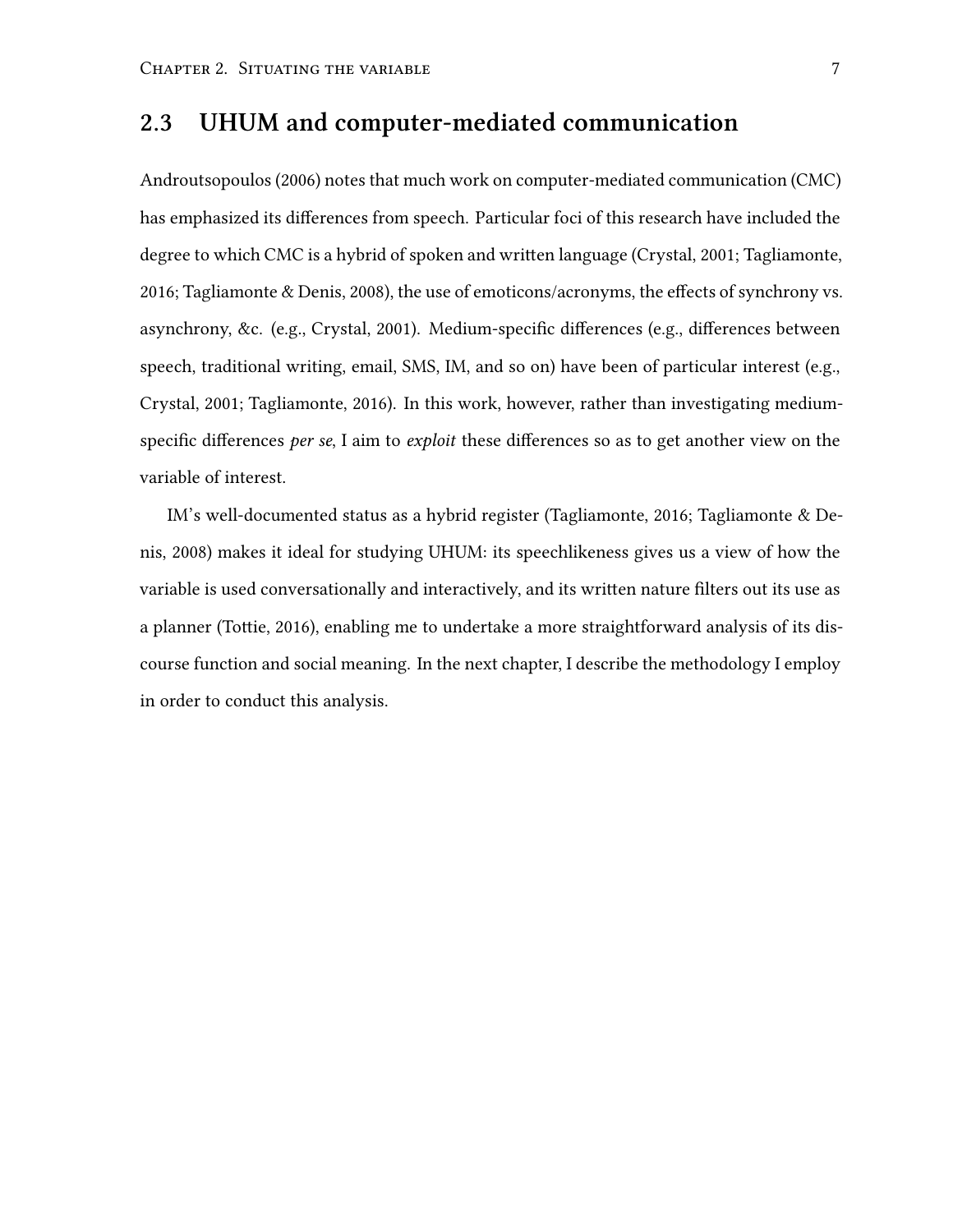## <span id="page-20-0"></span>**Chapter 3**

## **Data and methods**

#### <span id="page-20-1"></span>**3.1 Corpora**

The data for this study come from three corpora: TEEN and TTT, from the Tagliamonte Internet Archive (Tagliamonte, [2003–2006,](#page-86-4) [2007–2010](#page-86-5)) and FBC, a corpus that I collected myself for this project.

#### <span id="page-20-2"></span>**3.1.1 The TEEN and TTT corpora**

TEEN consists of IMs collected by Toronto high-school students as part of a mentorship project organized by Sali Tagliamonte in Toronto schools from 2004–2006, with years of birth ranging from 1987–1990. TTT consists of IMs collected by Derek Denis from himself and other Toronto speakers in his social networks, mostly university-age students, also from 2004– 2006, with years of birth ranging from 1985–1987. For a detailed overview of both TEEN and TTT, see Tagliamonte and Denis [\(2008](#page-86-2)).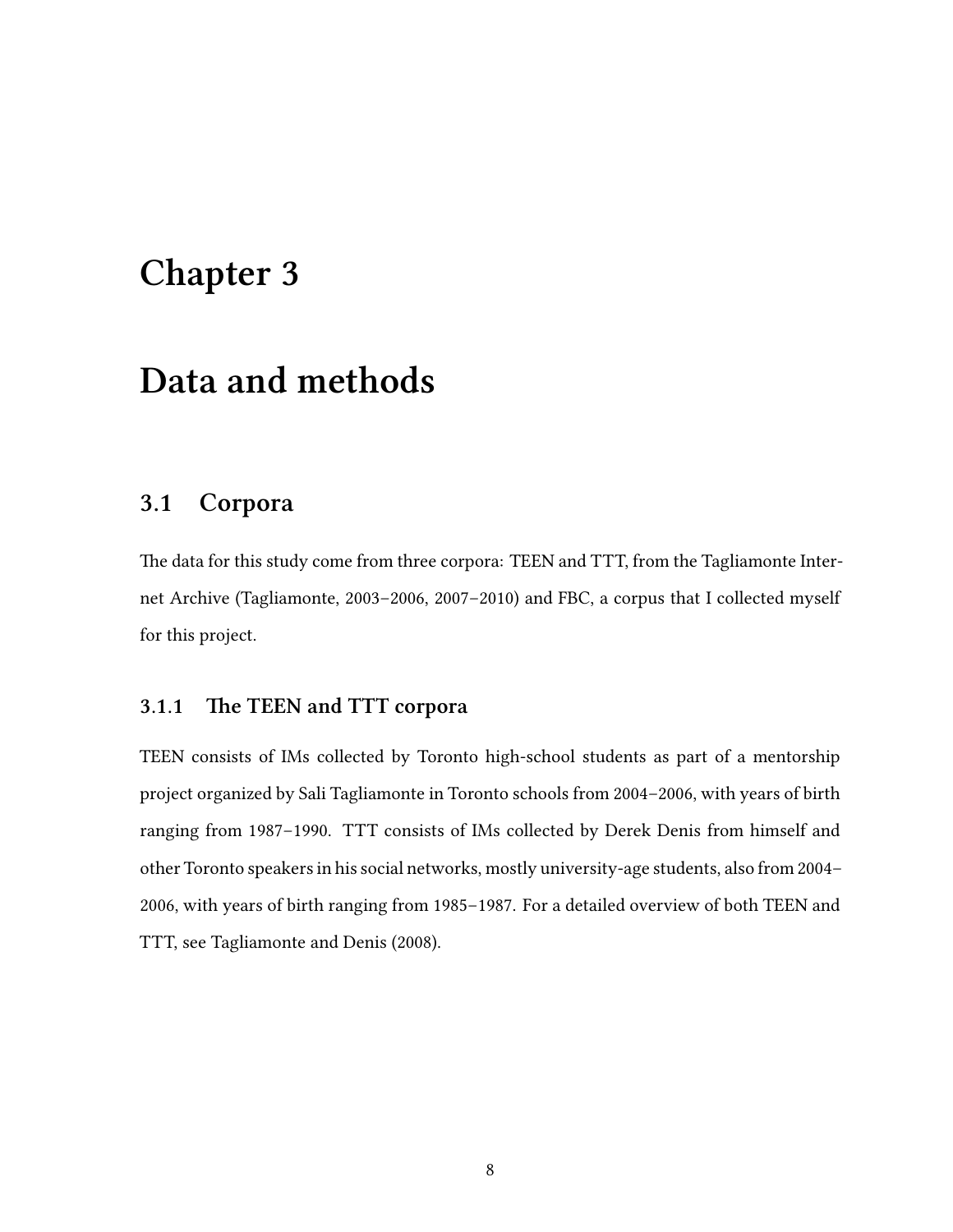#### <span id="page-21-0"></span>**3.1.2 The FBC corpus**

Along with the data from Tagliamonte and Denis [\(2008\)](#page-86-2), this study also analyzes FBC<sup>1</sup>, a corpus that I collected from my own social networks of IM conversations that took place from 2014–2017 (one decade after the data from Tagliamonte and Denis, [2008](#page-86-2)). Speaker birthdates range from 1993–1997; all were undergraduate university students at the time the conversations took place. While the data was produced between 2014 and August 2017, the research project did not begin until September 2017, meaning that this data circumvents the Observer's Paradox (Labov, [1972\)](#page-85-4): not only was there no researcher involved for speakers to linguistically orient themselves to, it was not possible for any of them to know that anyone other than the intended recipients would ever read or analyze their data (see also Tagliamonte & Denis,  $2008)^2$  $2008)^2$ .

The participants in this corpus are all members of at least one of two university clubs which practice Japanese martial arts<sup>3</sup>. Thus, this corpus constitutes a community of practicethat is, the speakers are mutually engaged in two jointly-negotiated enterprises (Meyerhoff, [2002](#page-85-5)): day-to-day practice as well as the administration of the clubs themselves (they are members of the executive teams). As I will show in Chapter [6](#page-54-0), they also make use of a shared repertoire, which includes standards/conventions of use for UHUM and its variants. While the conversations in the corpus took place via IM, all participants know each other in real life and are thus able to "voice" each others' messages (i.e., they can imagine them saying them aloud). Examining the use of UHUM in one community of practice allows me to identify emergent patterns of use common to and understood by its members.

<sup>&</sup>lt;sup>1</sup>FBC stands for "Facebook Corpus"— the data were retrieved from Facebook Messenger.

²Of course, the standard ethical procedures were conducted before the data was added to the corpus, based on the approved University of Toronto ethics protocol #35299.

³Importantly for some of the extracts to be analyzed in Chapter [6](#page-54-0), both of these clubs have strict rules about etiquette and respect deriving from a traditional social hierarchy system: *senpai* (members senior to oneself) and *sensei* (instructors) are to be obeyed as well as addressed respectfully in the *dojo* (practice room). Crucially, however, only a subset of members continue to follow these social rules outside the dojo.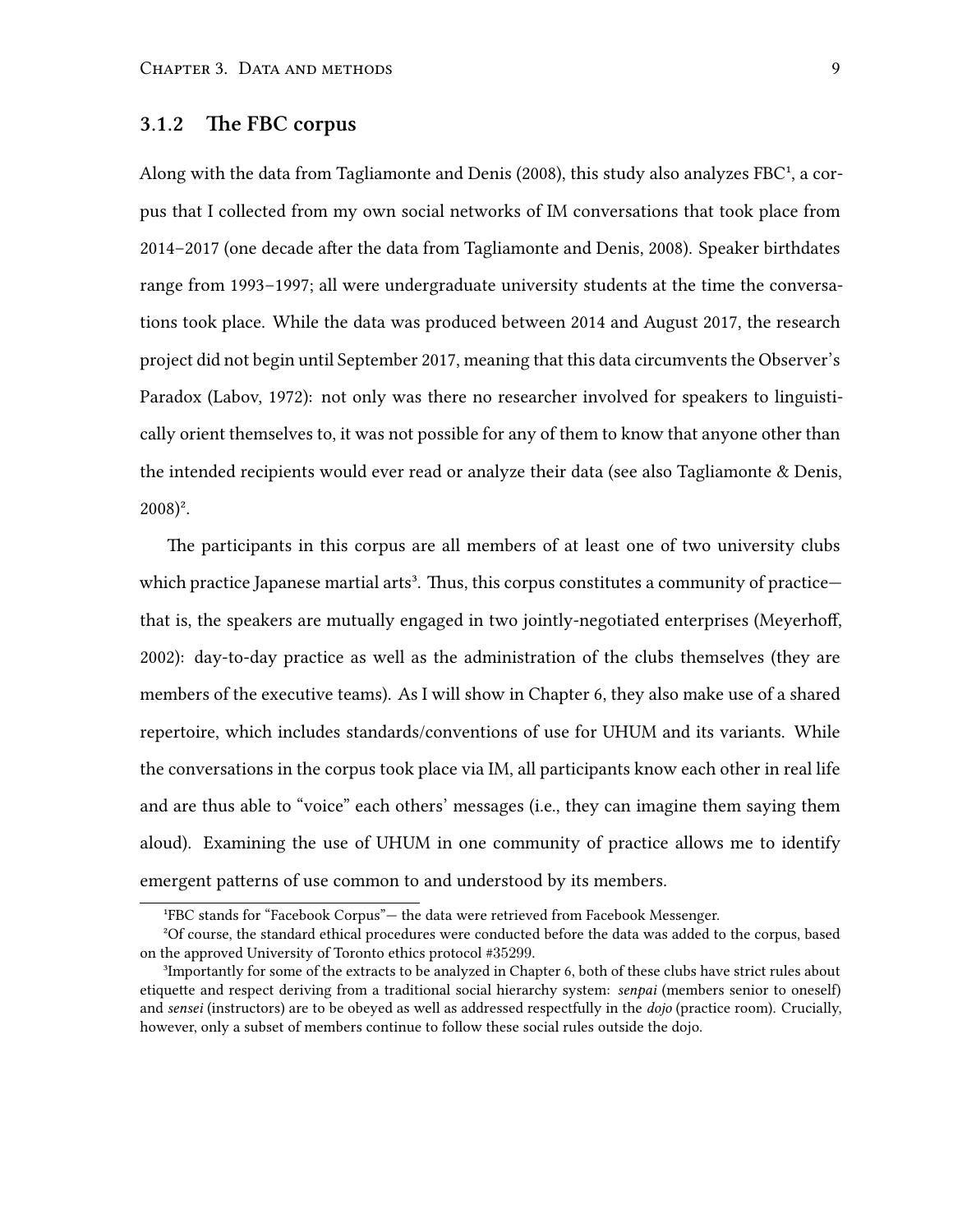#### <span id="page-22-0"></span>**3.1.3 Cross-corpus comparability**

Pichler([2010](#page-85-6): 584) has noted that "[t]he extreme context-sensitivity of discourse features hampers cross-corpora comparability and generalizability" because comparability is "not generally a design feature of dialectal corpora." In the construction of the FBC corpus, however, I aimed for the greatest possible comparability with the earlier two corpora. Table [3.1](#page-23-0) outlines the characteristics of all three corpora, providing the metadata necessary for "reliable cross-corpora comparisons" according to Pichler [\(2010](#page-85-6): 587) as well as some supplementary information. Note that because the conversations in these corpora are completely organic and uncontrolled, some factors—especially psychological factors—are not determinable. Otherwise, as the table makes clear, the corpora are broadly similar, justifying comparisons between them.

### <span id="page-22-1"></span>**3.2 Sample design**

Table [3.2](#page-24-0) lists the speakers across all three corpora, including their pseudonym, year of birth (YOB), gender, um rate, number of tokens, relative frequency of UHUM (R.f.), total word count, and notes on speakers' language backgrounds where relevant and available (i.e., for non-monolingual English speakers).

### <span id="page-22-2"></span>**3.3 The variationist method**

#### <span id="page-22-3"></span>**3.3.1 Outline of the method**

The overall methodological framework of this study is that of variationist sociolinguistics<sup>4</sup>, initially developed by Labov [\(1963](#page-84-2), [1966\)](#page-85-7) and outlined comprehensively in (Weinreich, Labov, & Herzog, [1968\)](#page-87-3). The foundation of this framework is the concept of the *linguistic variable*: a group of linguistic forms (*variants*) that have different surface realizations but make the same

⁴For a comprehensive overview, see, Tagliamonte([2006](#page-86-8)).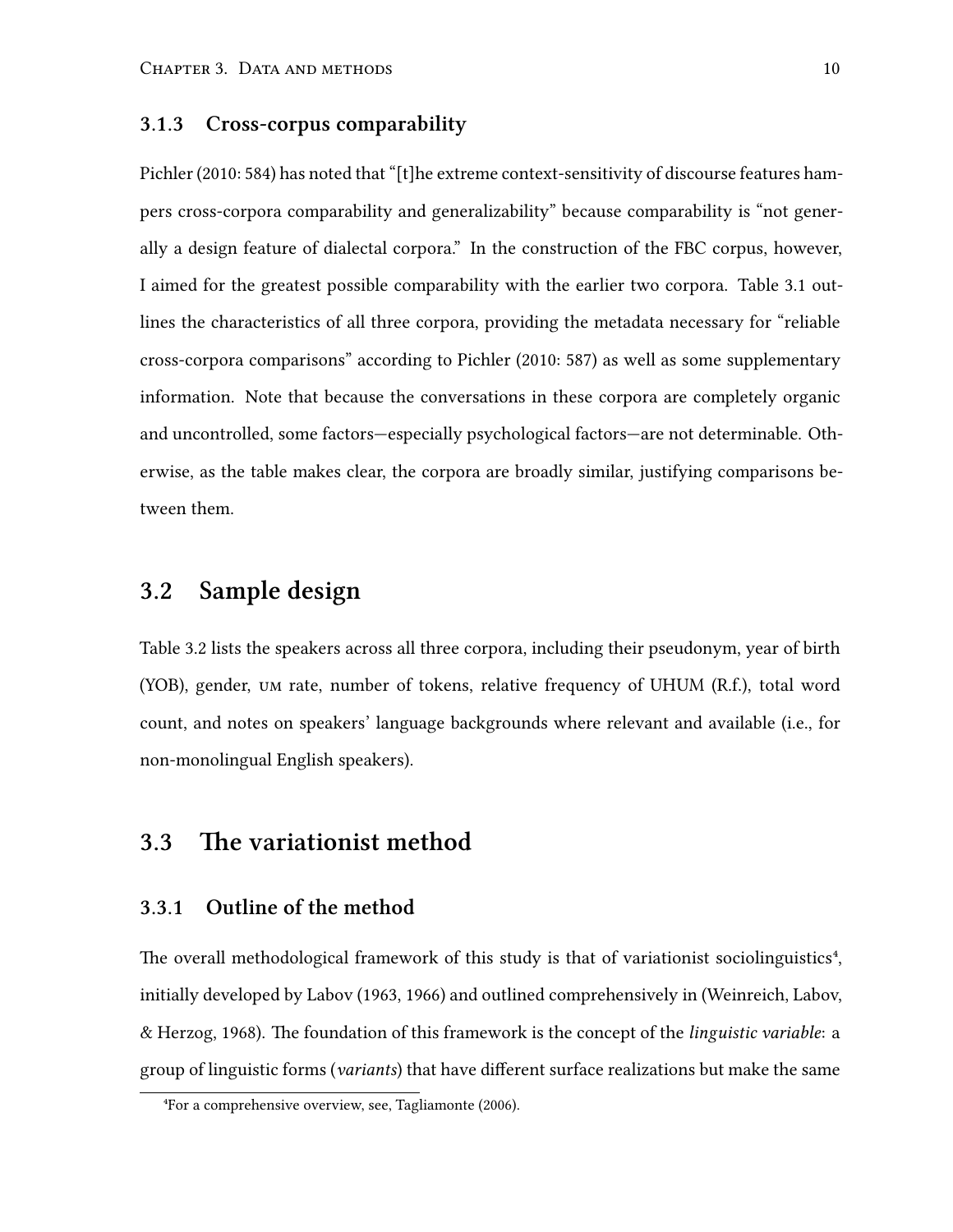<span id="page-23-0"></span>

| Category                  | Factor                                                                                                               | TTT                                                            | <b>TEEN</b>                                                                      | FBC                                                        |
|---------------------------|----------------------------------------------------------------------------------------------------------------------|----------------------------------------------------------------|----------------------------------------------------------------------------------|------------------------------------------------------------|
| Basic                     | Number of participants<br>Geographic location<br>Total word count<br>Year(s) recorded)<br>Year of birth<br>Age range | 1985-1988<br>$2004 - 2006$<br>520, 240<br>Toronto<br>$17 - 20$ | 1987-1990<br>$2004 - 2006$<br>156,969<br>Toronto<br>$15 - 18$<br>$\overline{11}$ | 1993-1997<br>2014-2017<br>971, 484<br>Toronto<br>$18 - 24$ |
| Social                    | Participants' relationship<br>Assumed knowledge<br>Role of participants                                              | friends, partners<br>various<br>peers                          | friends, partners<br>various<br>peers                                            | friends, partners<br>various<br>peers                      |
| Physical<br>Stylistic     | ್ರ<br>Communication chann<br>Place of recording<br>Formality                                                         | private (digital)<br>IM (computer)<br>casual                   | private (digital)<br>IM (computer)<br>casual                                     | IM (computer, smartphone)<br>private (digital)<br>casual   |
| Psychological<br>Semantic | Attitudes re: interaction<br>Goals of interaction<br>Attitudes re: topic<br>Topics discussed                         | non-prepared<br>various<br>various<br>various                  | non-prepared<br>various<br>various<br>various                                    | non-prepared<br>various<br>various<br>various              |
| Discourse                 | Speech situation/event<br>Activity context                                                                           | discussion<br>dialogic                                         | discussion<br>dialogic                                                           | discussion<br>dialogic                                     |
|                           |                                                                                                                      | Table 3.1: Corpus metadata                                     |                                                                                  |                                                            |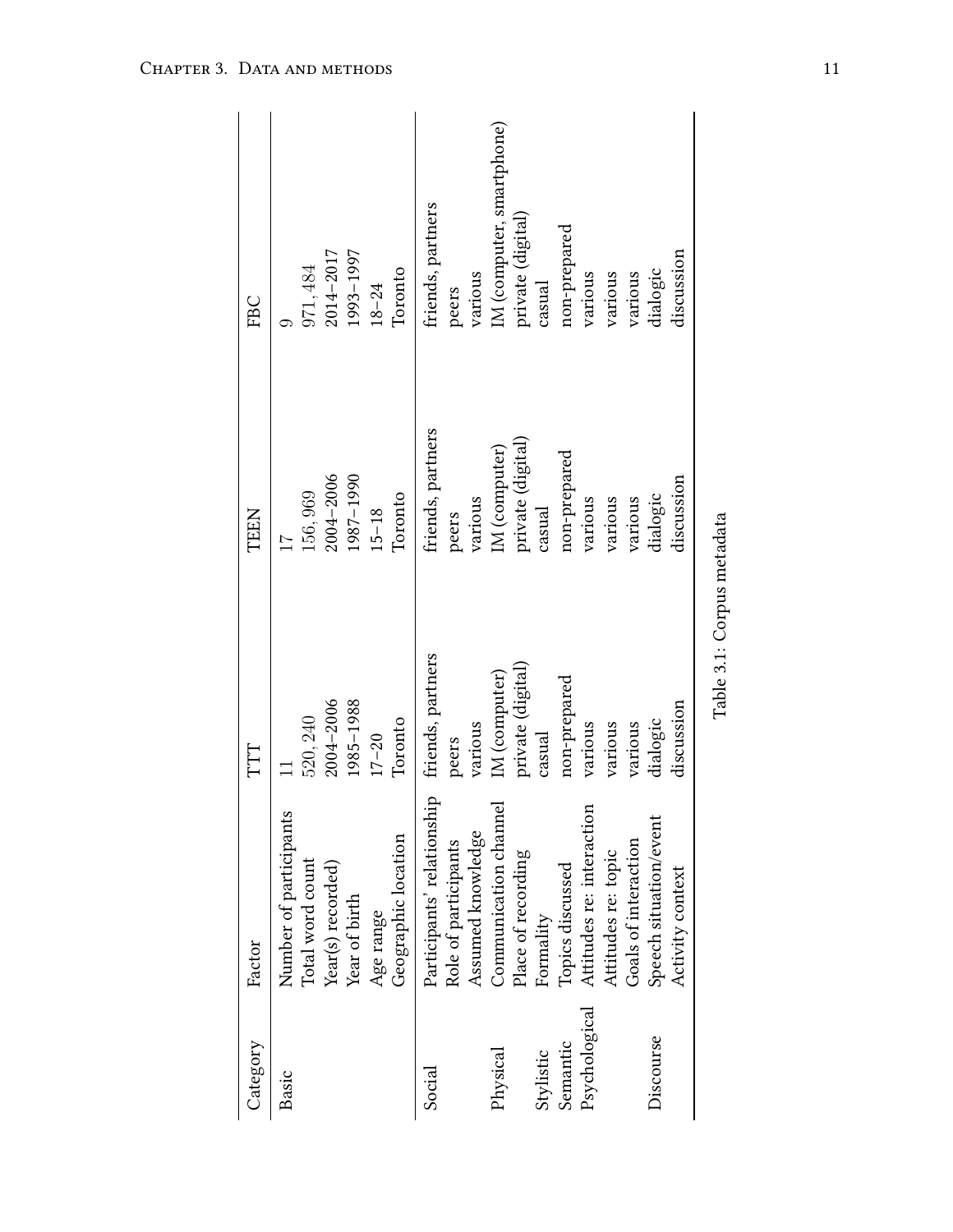<span id="page-24-0"></span>

| Pseudonym          | YOB  | Gender                    | UM $\%$          | Tokens           | R.f.  | Words  | Notes <sup>a</sup>       |
|--------------------|------|---------------------------|------------------|------------------|-------|--------|--------------------------|
| TTT corpus         |      |                           |                  |                  |       |        |                          |
| alewis             | 1988 | $\boldsymbol{\mathrm{F}}$ | 100              | $\,8\,$          | .457  | 17511  |                          |
| claterman          | 1985 | M                         | 85               | 20               | .732  | 27331  |                          |
| ddenis             | 1985 | M                         | 91               | 149              | .561  | 265802 |                          |
| dhodinott          | 1986 | $\mathbf{M}$              | 100              | $\boldsymbol{2}$ | .118  | 16933  |                          |
| dmarland           | 1986 | $\mathbf M$               | $\boldsymbol{0}$ | $\mathbf{1}$     | .0716 | 13973  |                          |
| hllull             | 1986 | $\boldsymbol{\mathrm{F}}$ | 92               | 343              | 4.98  | 68842  |                          |
| jmccleary          | 1988 | M                         | $\boldsymbol{0}$ | $\mathbf{1}$     | .170  | 5884   |                          |
| kmayewsky          | 1987 | $\boldsymbol{\mathrm{F}}$ | 100              | 5                | .518  | 9656   |                          |
| mscata             | 1985 | M                         | 25               | 12               | .388  | 30940  |                          |
| msperry            | 1987 | $\boldsymbol{\mathrm{F}}$ | $\boldsymbol{0}$ | 15               | .370  | 40507  |                          |
| swaters            | 1985 | M                         | 82               | 17               | 1.88  | 9023   |                          |
| <b>TEEN</b> corpus |      |                           |                  |                  |       |        |                          |
| alo                | 1987 | $\boldsymbol{\mathrm{F}}$ | 50               | $\boldsymbol{2}$ | .858  | 2330   |                          |
| aluc               | 1988 | M                         | $\boldsymbol{0}$ | 11               | .742  | 14828  |                          |
| avikhailovitch     | 1990 | $\boldsymbol{\mathrm{F}}$ | 100              | $\,8\,$          | 2.14  | 3731   |                          |
| bqiao              | 1987 | $\mathbf{M}$              | $\boldsymbol{0}$ | $\mathbf{1}$     | .591  | 1692   |                          |
| ckierans           | 1988 | $\boldsymbol{\mathrm{F}}$ | 27               | 151              | 1.22  | 2291   |                          |
| ebaxter            | 1988 | $\boldsymbol{\mathrm{F}}$ | 89               | $\mathbf{9}$     | 2.59  | 3479   |                          |
| jdayton            | 1988 | $\boldsymbol{\mathrm{F}}$ | 40               | 20               | 1.83  | 10936  |                          |
| kchamis            | 1990 | $\mathbf{M}$              | 39               | 18               | 1.51  | 11942  |                          |
| mfoto              | 1988 | $\boldsymbol{\mathrm{F}}$ | 86               | 35               | 2.66  | 13177  |                          |
| mpak               | 1988 | M                         | 67               | $\sqrt{3}$       | 6.33  | 474    |                          |
| msanjose           | 1988 | $\mathbf M$               | 100              | $\mathbf{1}$     | .535  | 1869   |                          |
| pkowlakowski       | 1990 | $\boldsymbol{\mathrm{F}}$ | 100              | 6                | 2.66  | 2257   |                          |
| sbudge             | 1990 | $\boldsymbol{\mathrm{F}}$ | 77               | 13               | 1.49  | 8734   |                          |
| sdreisman          | 1989 | M                         | 67               | $\sqrt{3}$       | 1.42  | 2107   |                          |
| sessel             | 1989 | $\boldsymbol{\mathrm{F}}$ | 25               | $\overline{4}$   | 1.74  | 2300   |                          |
| tflemwood          | 1988 | $\mathbf{M}$              | 100              | $\overline{7}$   | 1.16  | 6024   |                          |
| tfriedman          | 1988 | M                         | 93               | 61               | 1.27  | 47952  |                          |
| FBC corpus         |      |                           |                  |                  |       |        |                          |
| adam               | 1993 | M                         | 67               | 3                | .0375 | 79945  | L1 Cantonese, L2 English |
| alice              | 1995 | M                         | 52               | 121              | 1.02  | 118625 | BL English-Japanese      |
| anna               | 1993 | F                         | 65               | 283              | 1.62  | 174975 | HL Mandarin, L1 English  |
| emily              | 1997 | $\boldsymbol{\mathrm{F}}$ | 9                | 67               | 2.09  | 32024  |                          |
| jeff               | 1995 | ${\bf M}$                 | $\boldsymbol{0}$ | 31               | .365  | 84935  |                          |
| louise             | 1993 | $\boldsymbol{\mathrm{F}}$ | 50               | 10               | .912  | 10970  | BL English-Japanese      |
| sam                | 1996 | M                         | 67               | $\mathfrak{Z}$   | .102  | 29459  |                          |
| stella             | 1993 | F                         | 50               | 10               | .525  | 19054  |                          |
| tim                | 1995 | M                         | 29               | 195              | .463  | 421497 |                          |

*a* L*n* = *n*th language, BL = *bilingual*, HL = *heritage language*

Table 3.2: Sample design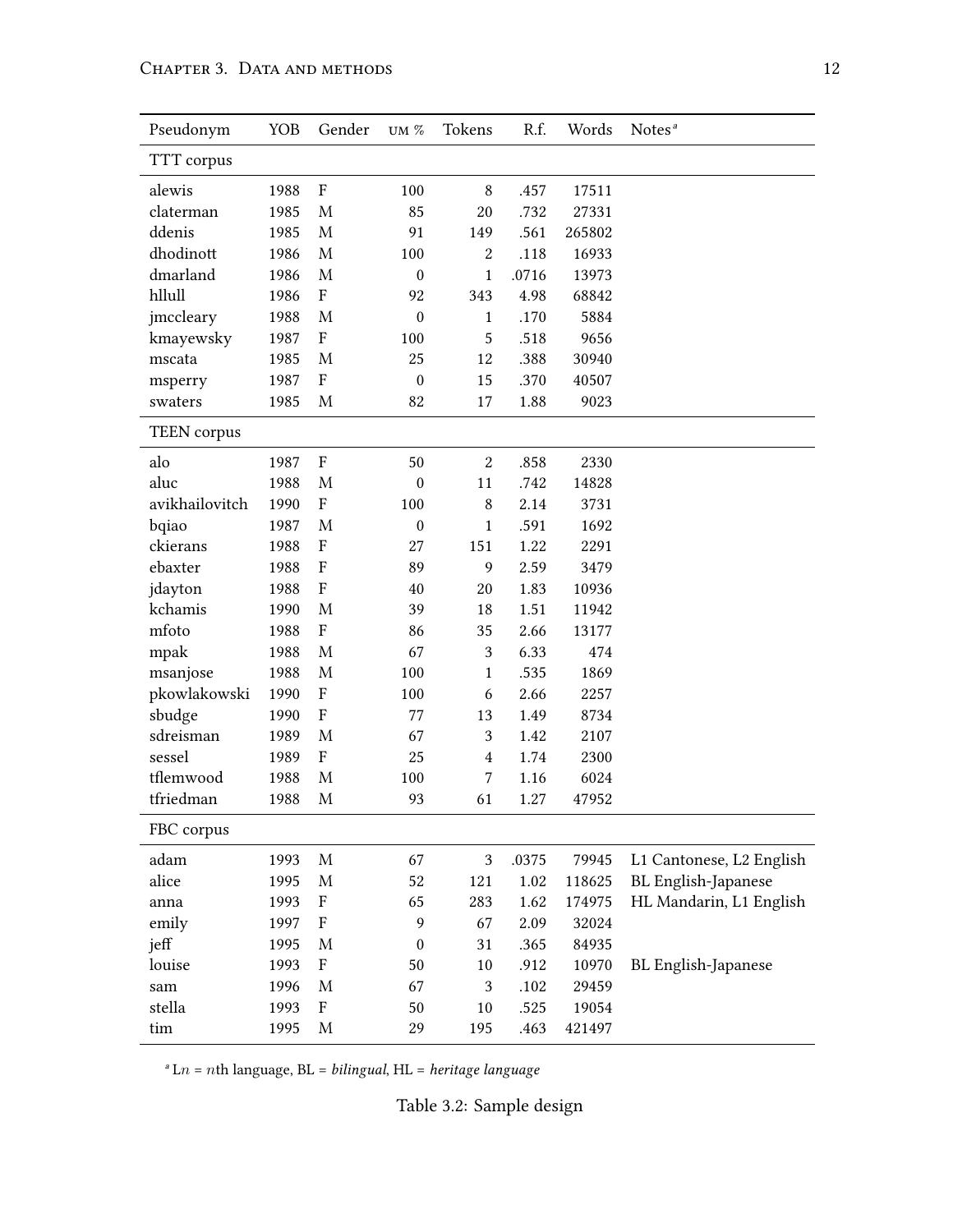semantic contribution (i.e., different ways of saying the same thing) (Labov, [1966\)](#page-85-7). Variables vary within individuals (i.e., an individual may use different variants of the same variable on different occasions) and between individuals (i.e., different individuals have different rates of use of each variant). According to Weinreich et al. [\(1968](#page-87-3): 100), variation is governed by a set of structured predictors (*orderly heterogeneity*), both internal (linguistic) and external (social).

Of critical importance in the variationist method is the *principle of accountability* (Labov, [1972](#page-85-4): 72): researchers must extract and analyze of all *tokens* (instances of a variable) which fall into the *variable context* (the set of all possible environments in which the variable could occur). Without satisfying the principle of accountability, reliable statistical analysis is not possible—an analysis of only the tokens of interest to the researcher is bound to be biased.

#### <span id="page-25-0"></span>**3.3.2 Applying variationist analysis to discourse-pragmatic variation**

Discourse-pragmatic features, including UHUM, are not as easily investigated using the variationist method as phonological or morphosyntactic variables. It is difficult to determine the precise variable context and set of variants for discourse-pragmatic variables because, as Pichler([2010:](#page-85-6) 588) notes, discourse-pragmatic features do not all occur in the same segmental or phonological slot, and they are optional: their presence or absence does not affect the truth-conditions of the proposition. This means that the set of variants corresponding to one variable cannot be based on semantic equivalence. While functional equivalence has been adopted in some analyses (e.g., Dines, [1980](#page-84-3); Lavandera, [1978](#page-85-8)), this is not always feasible, since many discourse-pragmatic variables are multifunctional and continue to develop new pragmatic functions over the course of grammaticalization (Pichler, [2010:](#page-85-6) 589). Denis [\(2017](#page-83-8): 161) notes that, for example, while general extenders are often conceptualized as one variable system, there are actually two separate types of general extenders—*adjunctive* and *disjunctive*—which are not always kept separate in the variationist literature.

In this paper, I adopt Pichler's [\(2010](#page-85-6): 590–591) concept of the discourse-pragmatic variable as a set of variants which have an underlying structural similarity—variants which are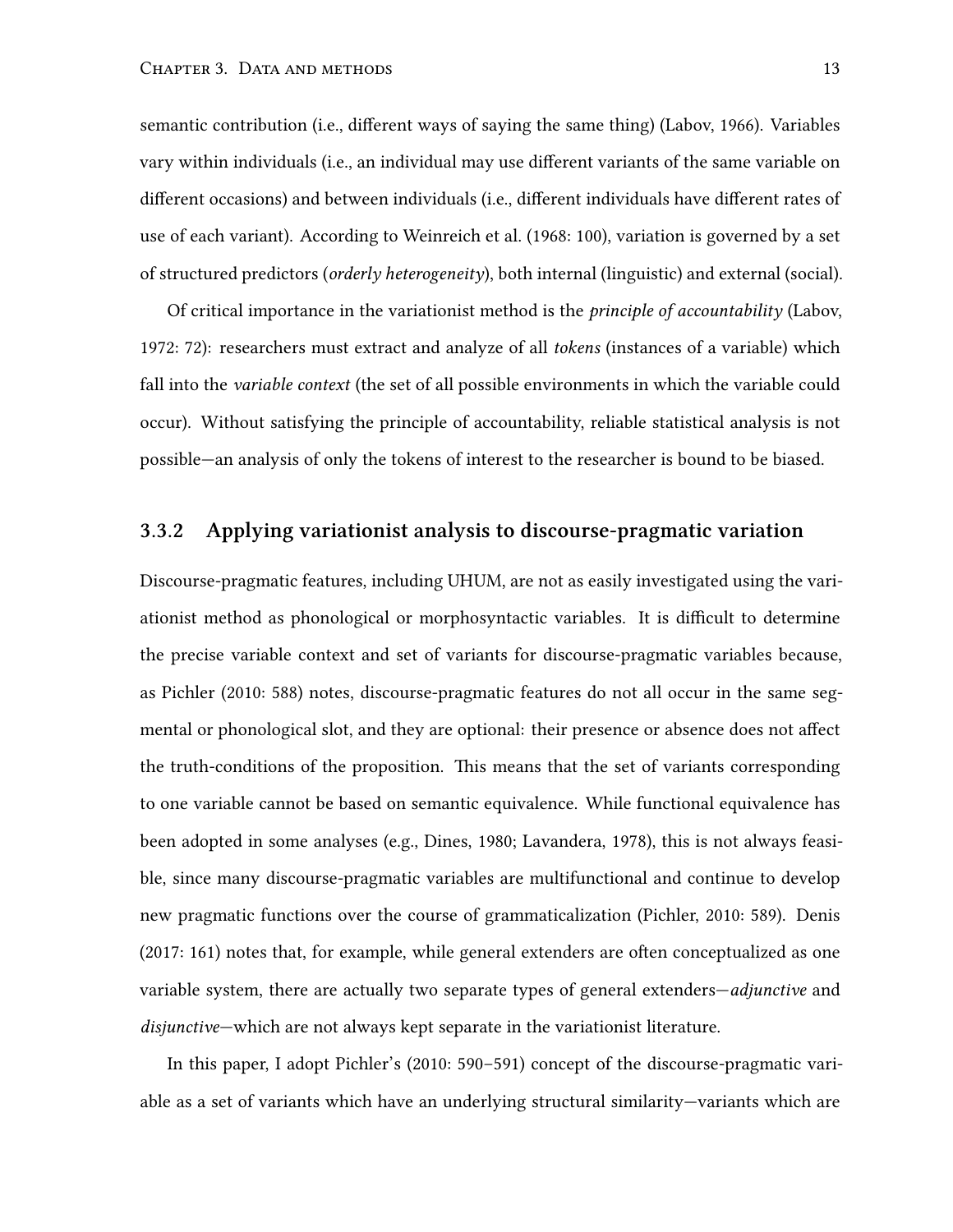"formed with the same components" and "occur in the same syntactic environment". This allows me to close the set of variants around uh and um and conduct an accountable analysis of the variation between just these two markers. I describe this variation in the following section.

### <span id="page-26-0"></span>**3.4 Circumscribing the variable context**

#### <span id="page-26-1"></span>**3.4.1 The variable context**

For the purposes of this study, I treat the variable context as any occurrence of either uh or um, aside from the exclusions noted in the next section.

There is a potential case to be made for including other 'planners', including *well*, *youknow*, *I-mean*, and *like*, in the envelope of variation (Tottie, [2018](#page-87-1)). However, for reasons relating both to replicability/consistency and to the theory of discourse-pragmatic variation (see previous section), I include only uh and um.

In terms of replicability and consistency, in focusing my analysis on uh and um I follow Fruehwald([2016\)](#page-84-0) and Wieling et al.([2016\)](#page-87-0), themselves following the lead of the literature in psycholinguistics (e.g., Clark  $&$  Fox Tree, [2002](#page-83-3)), which has traditionally treated UH and UM as separate from other 'fillers'.

There are also important structural similarities between uh and um that justify their treatment as variants of a single variable. For instance, while pragmatic markers usually consist of semantically bleached lexical items, like *I-mean* and its ilk (Tottie, [2016](#page-86-6): 99), neither uh nor um derives from a lexical item or set of lexical items, at least transparently. They also share a similar phonological and orthographic structure—in Canadian English both are pronounced with /ə/, the only difference being that um is followed by /m/; and they are both spelled using the letter *⟨*u*⟩*. Kendall([2013\)](#page-84-4) has also found that silent pauses adjacent to UHUM are significantly longer than those adjacent to other putative planners, potentially indicating that they are part of a different set.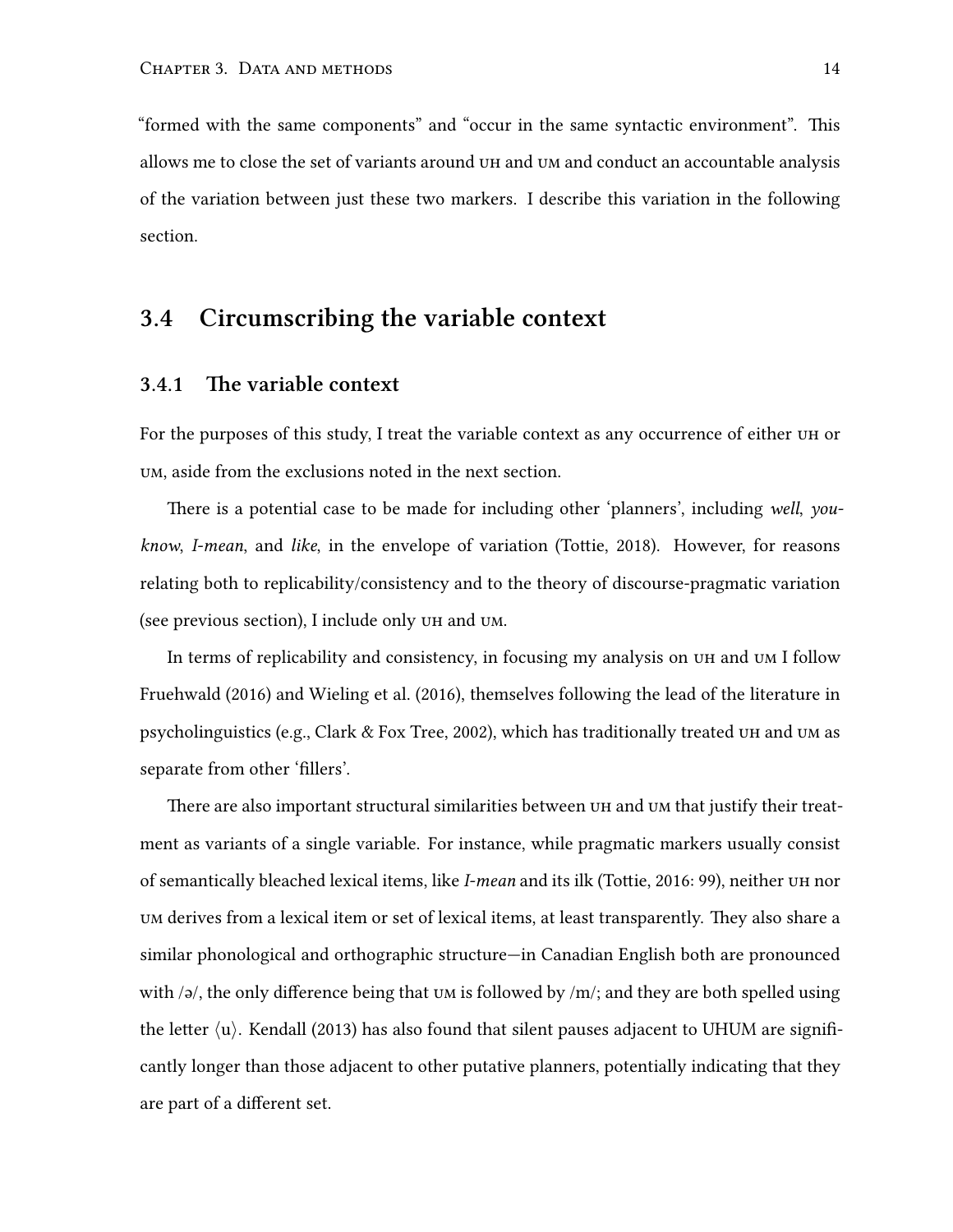#### <span id="page-27-0"></span>**3.4.2 Extraction and excluded contexts**

I extracted every instance of *⟨*uh*⟩* or *⟨*um*⟩* in the corpus, allowing for reduplication and/or capitalization of either letter (e.g., *⟨*Uhhhh*⟩*, *⟨*uuummmm*⟩*, or *⟨*UHHH*⟩*).

Some cases of *⟨*uh*⟩* or *⟨*um*⟩* were not included. For example, in *⟨*uh oh*⟩*, while the same letters are used, *⟨*uh*⟩* is not used as a pragmatic marker itself but as a part of an unrelated exclamation.

#### <span id="page-27-1"></span>**3.4.3** A note on the ellipsis  $(\langle \ldots \rangle)$

There is reason to consider the ellipsis (*⟨*…*⟩*) as part of the variable context, since it represents an unfilled pause and sometimes behaves similarly to UHUM in terms of function<sup>5</sup>. Aside from the reasons I give above for restricting the variable context to just uh and um, there are some practical constraints which have led me to leave the ellipsis out of the present study. In particular, it is very difficult to separate the ellipsis's use as a discourse marker from its use as a punctuation marker. For example, in (2a), *⟨*…*⟩* appears to be a discourse marker, indicating the speaker's stance, whereas in (2b), *⟨*…*⟩* appears to be a punctuation marker, similar to the way a comma could be used.

- (2) a. ….. // I just realized how small this division/tournament is // Half of the participants are from UofT // not hyped anymore // :'( (F/1995)
	- b. i also have a version that is 5 minutes long… but that is like half our set haha (M/1985)

Without inspecting every single instance of *⟨*…*⟩* (of which there are far more than instances of UHUM), it would not be possible to collect all of the discourse-marker tokens within the timeframe of this paper, so I leave this aside for future work.

⁵Thanks to Ai Taniguchi (p.c. via Derek Denis, Sept. 23, 2017) for bringing this to my attention.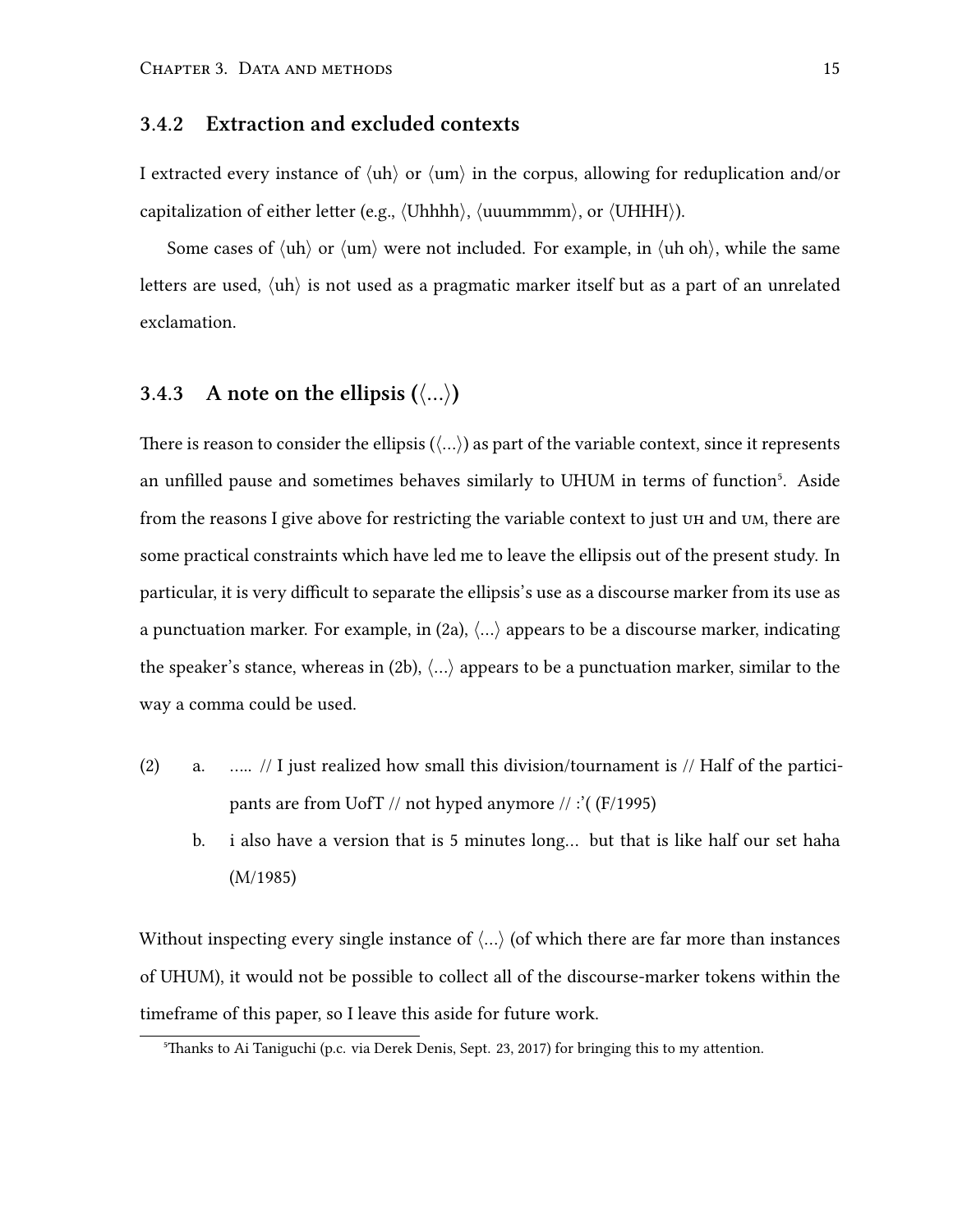### <span id="page-28-0"></span>**3.5 Coding schema**

Each token was coded for participant sex/gender<sup>6</sup> (*male* or *female*) and year of birth. These were used to operationalize the change-in-progress hypothesis drawn from Fruehwald([2016](#page-84-0)) and Wieling et al.([2016\)](#page-87-0): since um is the incoming variant in speech, women and young speakers are expected to favour um.

I operationalized Maclay and Osgood's([1959\)](#page-85-1) turn-taking hypothesis by coding each token for its location in the current turn. The possible levels were *turn-initial* (3a), *turn-medial* (3b) and *turn-final* (3c).

- (3) a. **uuuuuh** hahaha i dunno man, hahah that might be alittle too strange…… (M/1985)
	- b. I just saw that they rescheduled the video review for today at 8 D: // so **uh**, I should get going x.x (F/1993)
	- c. i got a pair of green cords, some undies, two movies, a ramones cd, **ummm**…. (F/1986)

Because Tottie([2017](#page-86-0)) identified a functional difference relating to position within a sentence for UHUM in journalistic writing, I coded for the position of UHUM within the message. The possible levels were *message-initial* (4a), *message-medial* (4b), *message-final* (4c) and *solo* (4d) (a token of UHUM that constituted an entire message). Because many *solo* tokens immediately preceded and appeared to be related to another full message, the *solo* tokens were subdivided into *solo-initial* (preceding another full message), *solo-medial* (occurring between two related full messages), *solo-final* (following a full message) and *solo-solo* (standing alone without connection to adjacent messages).

- (4) a. he's been in documentary stuff // **umm** is she famous? (F/1986; turn-medial)
	- b. LOL omg i imagined **um** something from vagabond i don't think you're there yet

⁶For the TTT and TEEN corpora, only sex information was available; for the FBC corpus, both sex and gender were provided by the participants, but there were no cases in which a participant's self-reported biological sex differed from their identified gender.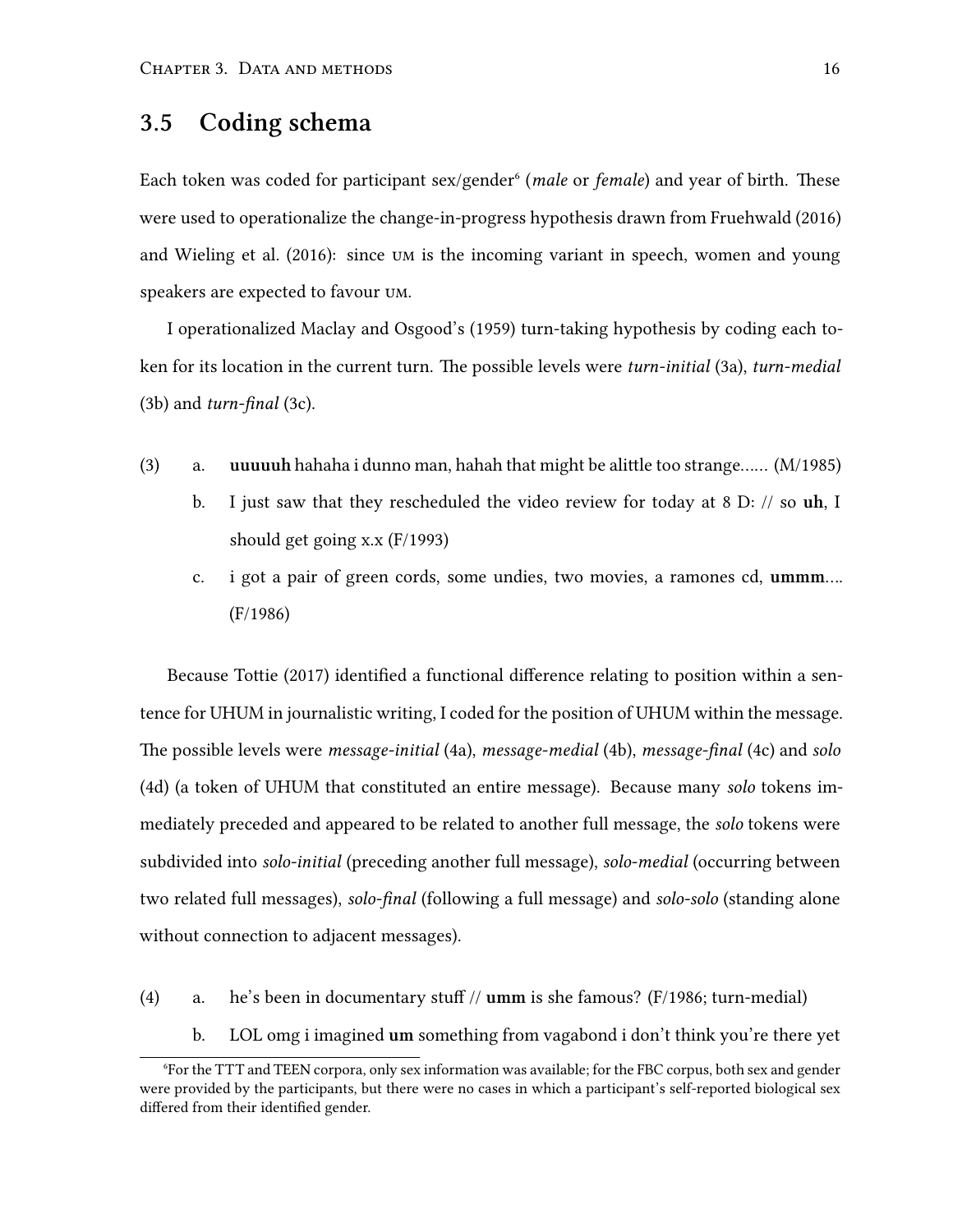hough (F/1993; turn-medial)

- c. yeah ahha thats why i was like. **ummm**… // yay london calling (F/1986; turnmedial)
- d. **um**… // Isn't that illegal in Canada? (M/1988; turn-initial)

I also coded for polarity—i.e., whether or not the clause containing UHUM was syntactically positive (5a) or negative (5b)—to determine if polarity had any effect on the realization of UHUM. I checked for this effect because of the high proportion of negative-polarity utterances along the lines of "I don't know" or "I'm not sure" which were accompanied by UHUM.

- (5) a. **Uhh** if I can make it yeah // But I srsly need to get it together cuz it's my final year so idk how often I can go tbh (F/1995)
	- b. **Uh** // We didn't // Snort // Anything (F/1997)

Finally, I noticed while coding the data that a great many tokens occur in responses to questions. I therefore coded for what I refer to here as "speech act"—which I use here to refer to the relation of the token to any ongoing questions. Specifically, I coded tokens which occurred when the speaker was asking a question as *question* (6a), tokens which occurred when the speaker was responding to a question as *response* (6b), and tokens which occurred when neither was the case as *other* (6c).

- (6) a. **uhm**, it's not dangerous to plug in electric things when there's lightening outside, is it? *><* (F/1993)
	- b. **Uhm** it depends // But tomorrow I'm working on the meowing // Morning (F/1995)
	- c. but i have like school of rock, igby goes down, **umm**… mona lisa smile… matchstick men…. (F/1986)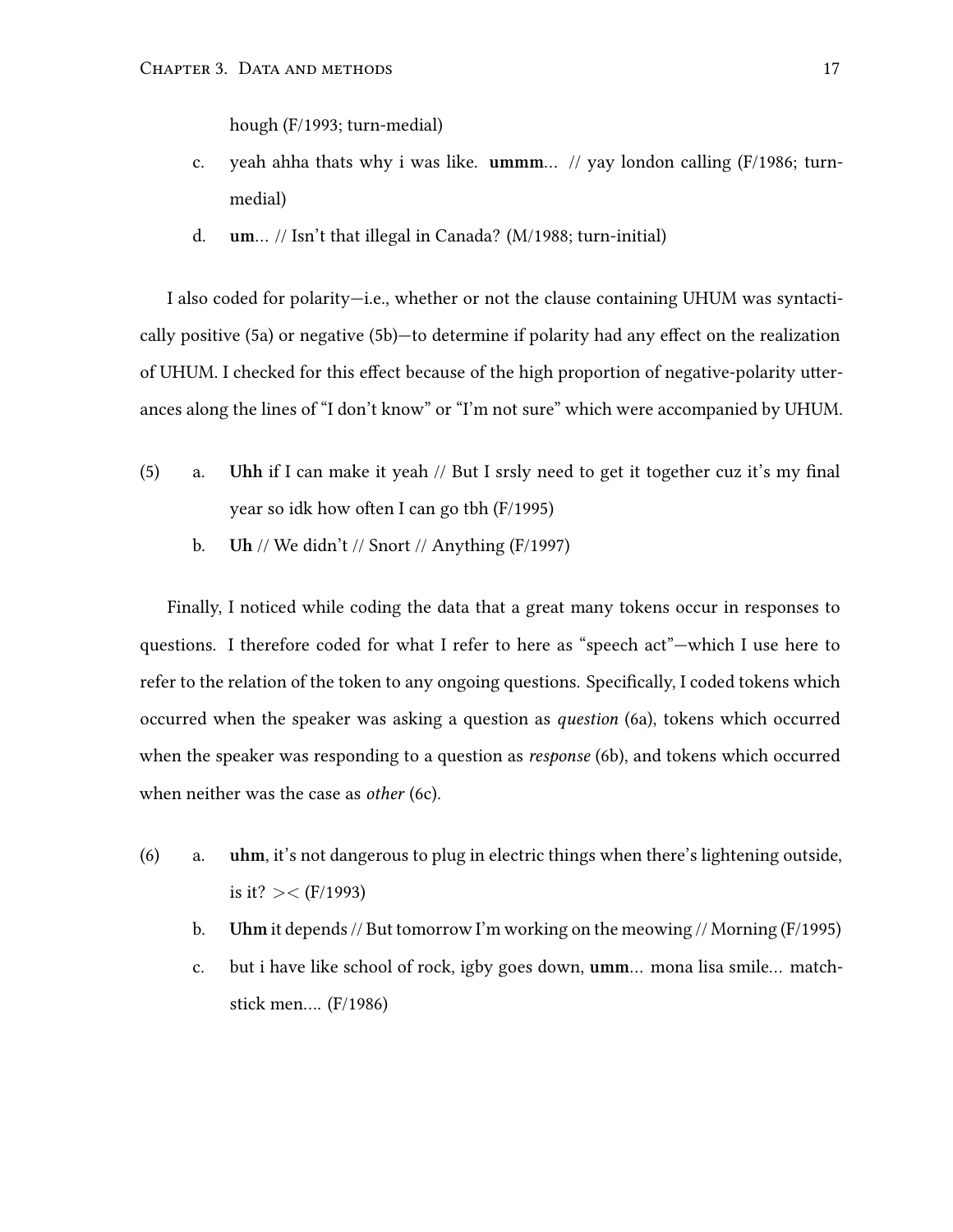### <span id="page-30-0"></span>**3.6 Statistical tools & analysis**

To conduct my analysis, I employ several tools implemented in the programming language and free-software environment R (R Core Team, [2018](#page-86-3)). In particular, the lme4 package (Bates et al., [2015\)](#page-83-0), and specifically the functions lmer() and glmer(), are used to conduct mixedeffects logistic regression in a similar manner to tools like GoldVarb (Tagliamonte, Sankoff, & Smith, [2005\)](#page-86-9) but without the associated statistical issues (e.g., the tendency for Type I errors and the now-strongly-proscribed use of stepwise model-building, see Johnson, [2009](#page-84-5)). Mixedeffects regression enables the incorporation of random effects for individual speaker, enabling the model to account for individuals' different baseline rates of use of a given variable (Johnson, [2009:](#page-84-5) 365). I use the package lmerTest (Kuznetsova, Brockhoff, & Christensen, [2017\)](#page-84-6) to provide significance testing for lmer() models, as by default these are not possible in lme4.

The lme4 models presented in this paper make use of reference or "dummy" coding the estimates given for each level of a categorical predictor are in relation to the *reference level*. For example, in Table [4.2](#page-39-0) on Page [27,](#page-39-0) the negative estimate for noninitial turn position (*−*0*.*101825, *p* = 0*.*000110) indicates that when all other categorical predictors are held at their reference level and continuous predictors are held at zero, UHUM is less likely in non-initial turn position than in initial turn position, i.e., it is disfavoured. For continuous predictors, like age in Table [4.2,](#page-39-0) the estimate can be interpreted as the change in probability of the dependent variable (in this case, the count of UHUM tokens) per each increase of one unit (years, in this case).

All plots presented in this paper are built using the ggplot 2 package (Wickham & Chang, [2008](#page-87-4)), an R implementation of Wilkinson's [\(2006\)](#page-87-5) *Grammar of Graphics* which enables the creation of complex, layered graphs using simple code.

Data preparation, recoding and other manipulations were conducted using Hadley Wickham's tidyverse (Wickham, [2017](#page-87-6)), a set of packages designed to make data organization and manipulation in R easier.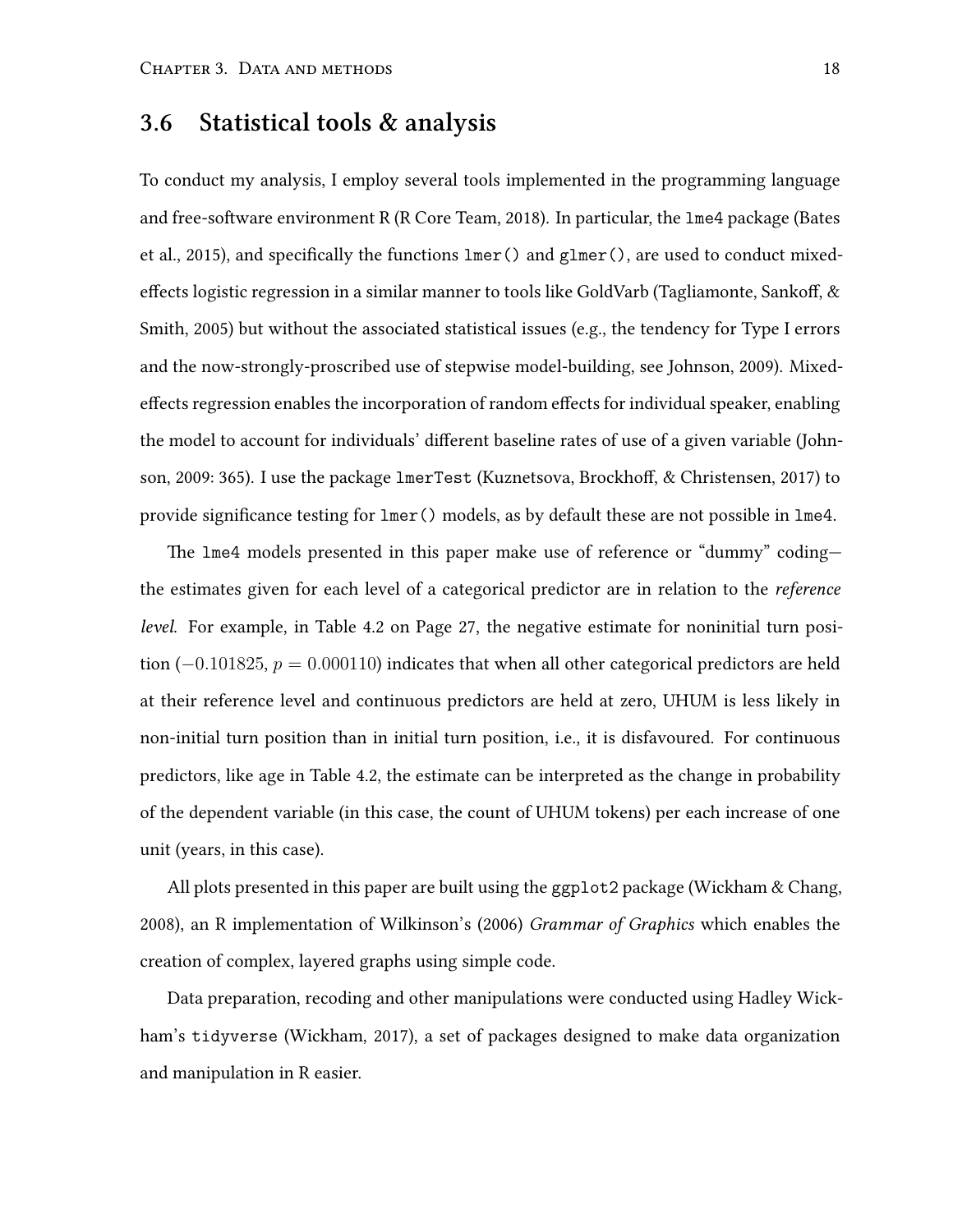## <span id="page-31-0"></span>**Chapter 4**

## **Variable UHUM overall**

### <span id="page-31-1"></span>**4.1 Introduction**

The main focus of this paper is the variation between uh and um. However, so as to give a complete picture of UHUM's use in IM, in this chapter I aim to sketch the patterns associated with UHUM as a whole: contexts in which it is more or less likely to appear, and external predictors which condition its relative frequency (the number of tokens per 1000 words). These normalized frequency measures allow me to determine which speakers use UHUM more or less often and check for trends by various social and linguistic factors while ensuring that the measures are comparable and replicable (for further discussion, see Pichler, [2010:](#page-85-6) 594).

### <span id="page-31-2"></span>**4.2 Descriptive statistics**

#### <span id="page-31-3"></span>**4.2.1 Token counts**

This subsection presents UHUM token counts by internal factors. External factors are not included as different speakers had different amounts of data; external factors are thus better examined using a relative frequency measure, see [§4.2.2](#page-32-0).

Figures [4.1](#page-32-1) to [4.3](#page-33-1) show the number of UHUM tokens by message [\(4.1\)](#page-32-1), turn position [\(4.2](#page-33-0))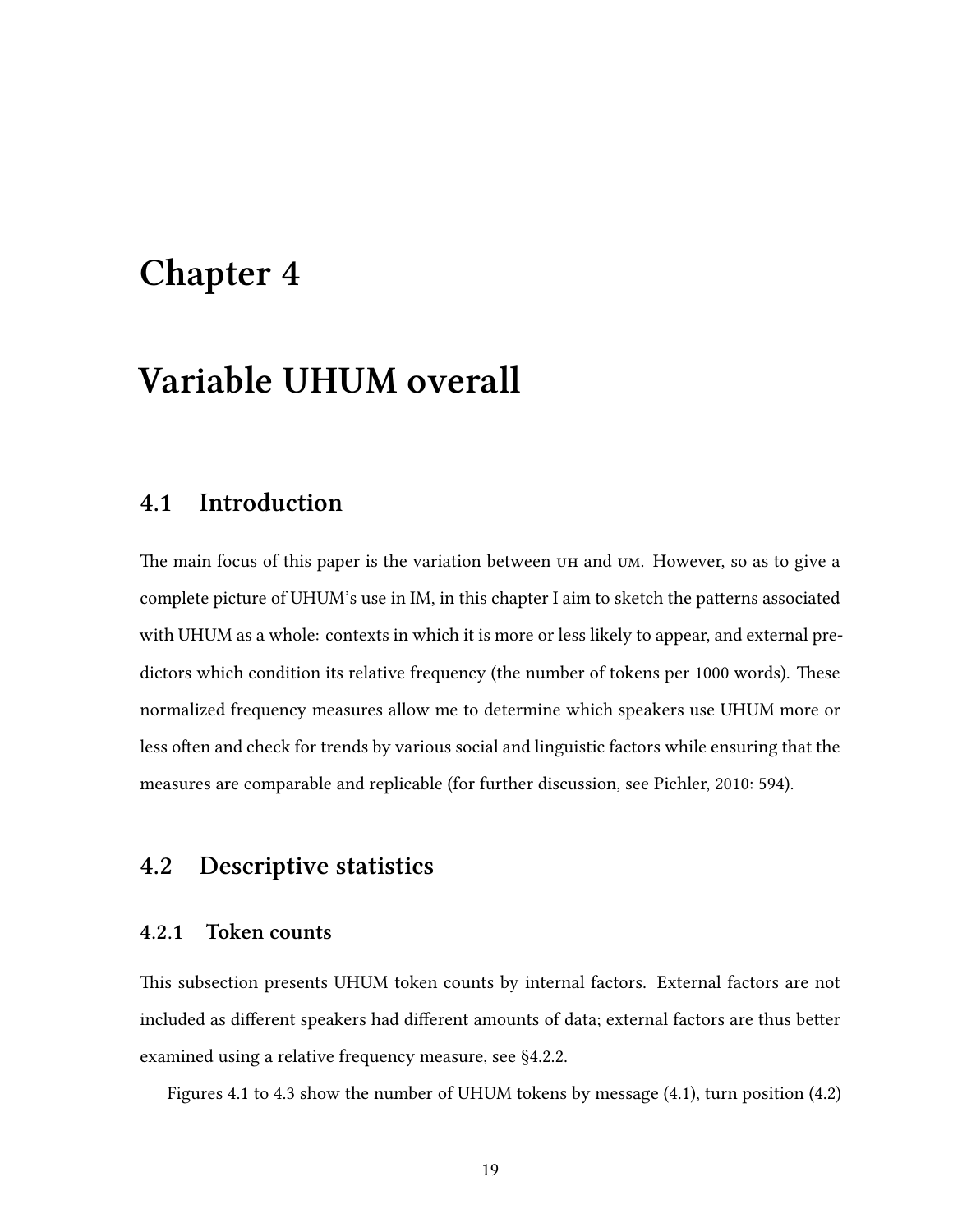<span id="page-32-1"></span>and speech act type([4.3\)](#page-33-1). It is clear from these figures that the most UHUM-ful context is turn-initial, message-initial, and non-interrogative.



Figure 4.1: Number of UHUM tokens by message position

#### <span id="page-32-0"></span>**4.2.2 Relative frequency**

Table [4.1](#page-34-0) shows the mean relative frequency (i.e., the number of UHUM tokens for each speaker per 1000 words) for the speakers in each corpus, compared to spoken data from Wieling et al.([2016\)](#page-87-0) and Denis and Gadanidis [\(2018](#page-83-1)). The relative frequency of UHUM in IM is clearly much lower than in speech: even TEEN, which has the highest average rate—1.81 UHUM per 1000 words—is dwarfed by the spoken data, in which the lowest average rate is the British National Corpus's (BNC) 8.80 UHUM per 1000 words.

Looking closer at individual variation within the IM data, Figures [4.4](#page-34-1) and [4.5](#page-35-0) show the relative frequency of UHUM per 1000 words, coloured by gender and by corpus respectively. Individuals vary greatly in their UHUM rates, and high-UHUM-users and low-UHUM-users are fairly well-distributed across genders and across corpora—although the majority of the younger TEEN speakers are clustered on the higher end.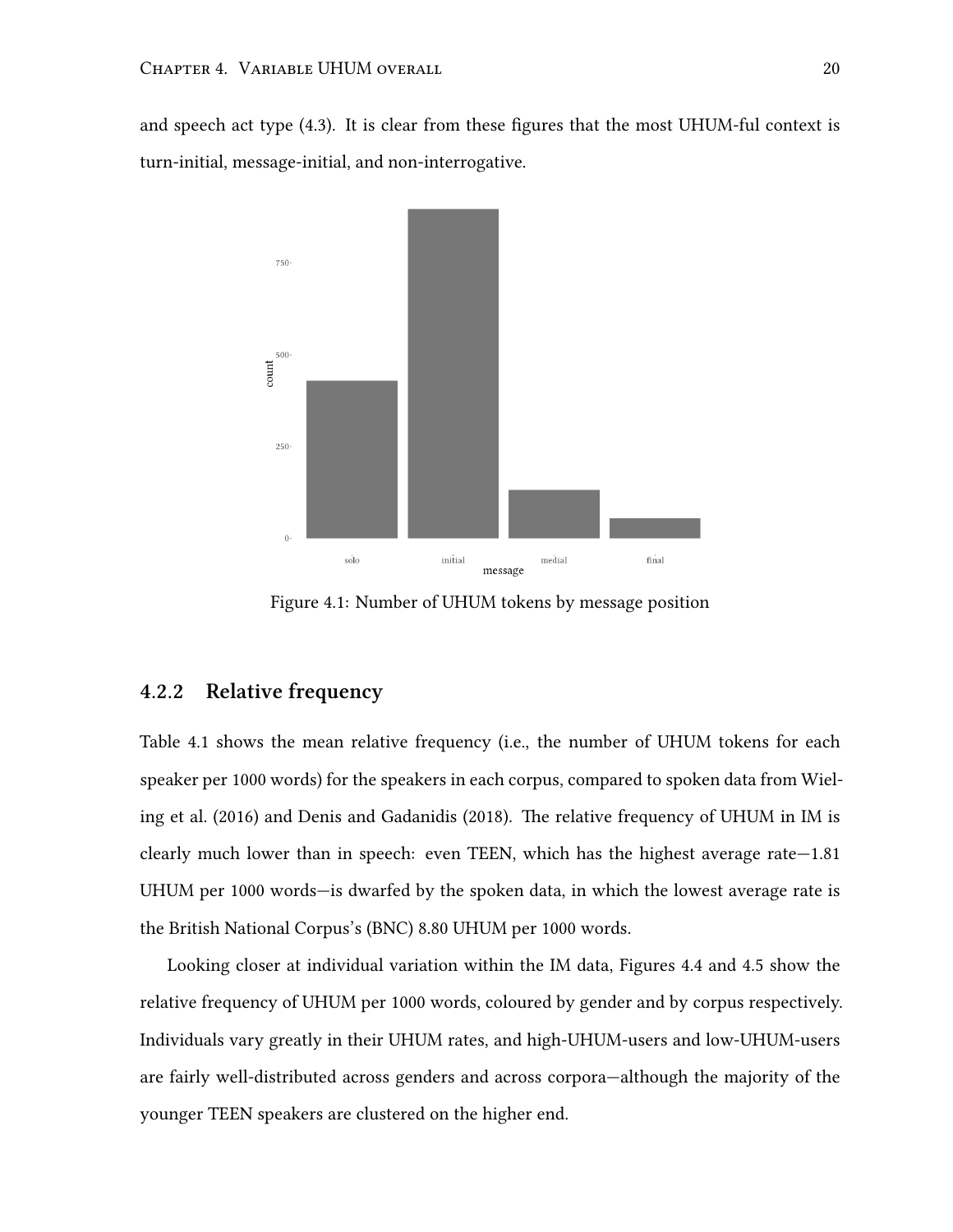<span id="page-33-0"></span>

Figure 4.2: Number of UHUM tokens by turn position

<span id="page-33-1"></span>

Figure 4.3: Number of UHUM tokens by speech act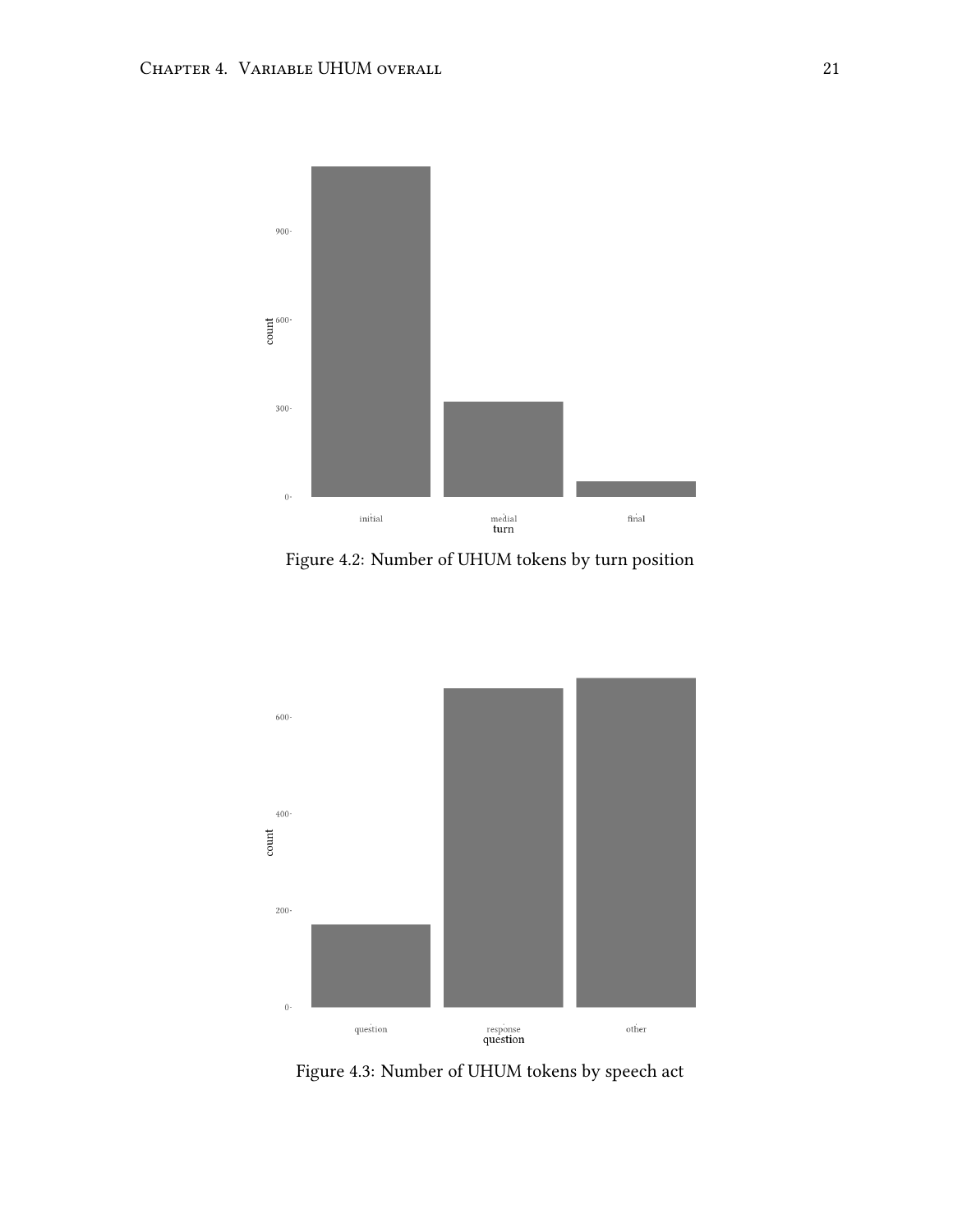<span id="page-34-0"></span>

| Community       | Mean r.f. | Year(s) recorded | Birth years  | Source                     |
|-----------------|-----------|------------------|--------------|----------------------------|
| <b>TTT</b>      | .932      | $2004 - 2006$    | 1985-1988    | current study              |
| <b>TEEN</b>     | 1.81      | $2004 - 2006$    | 1987-1990    | current study              |
| <b>FBC</b>      | .793      | $2014 - 2017$    | 1993-1997    | current study              |
| Switchboard     | 29.6      | 1990             | 1923-1974    | Wieling et al. (2016)      |
| Fisher          | 16.7      | $2002 - 2003$    | $??? - 1986$ | Wieling et al. (2016)      |
| <b>PNC</b>      | 17.7      | 1973-2013        | 1888-1991    | Wieling et al. (2016)      |
| <b>BNC</b>      | 8.80      | 1993             | ???          | Wieling et al. (2016)      |
| Niagara         | 25.4      | 1984             | 1898-1917    | Denis and Gadanidis (2018) |
| Eastern Ontario | 25.0      | 1984             | 1891-1919    | Denis and Gadanidis (2018) |

Table 4.1: Comparison of IM data to historical and contemporary spoken data

<span id="page-34-1"></span>

Figure 4.4: Relative frequency of UHUM per individual, coloured by gender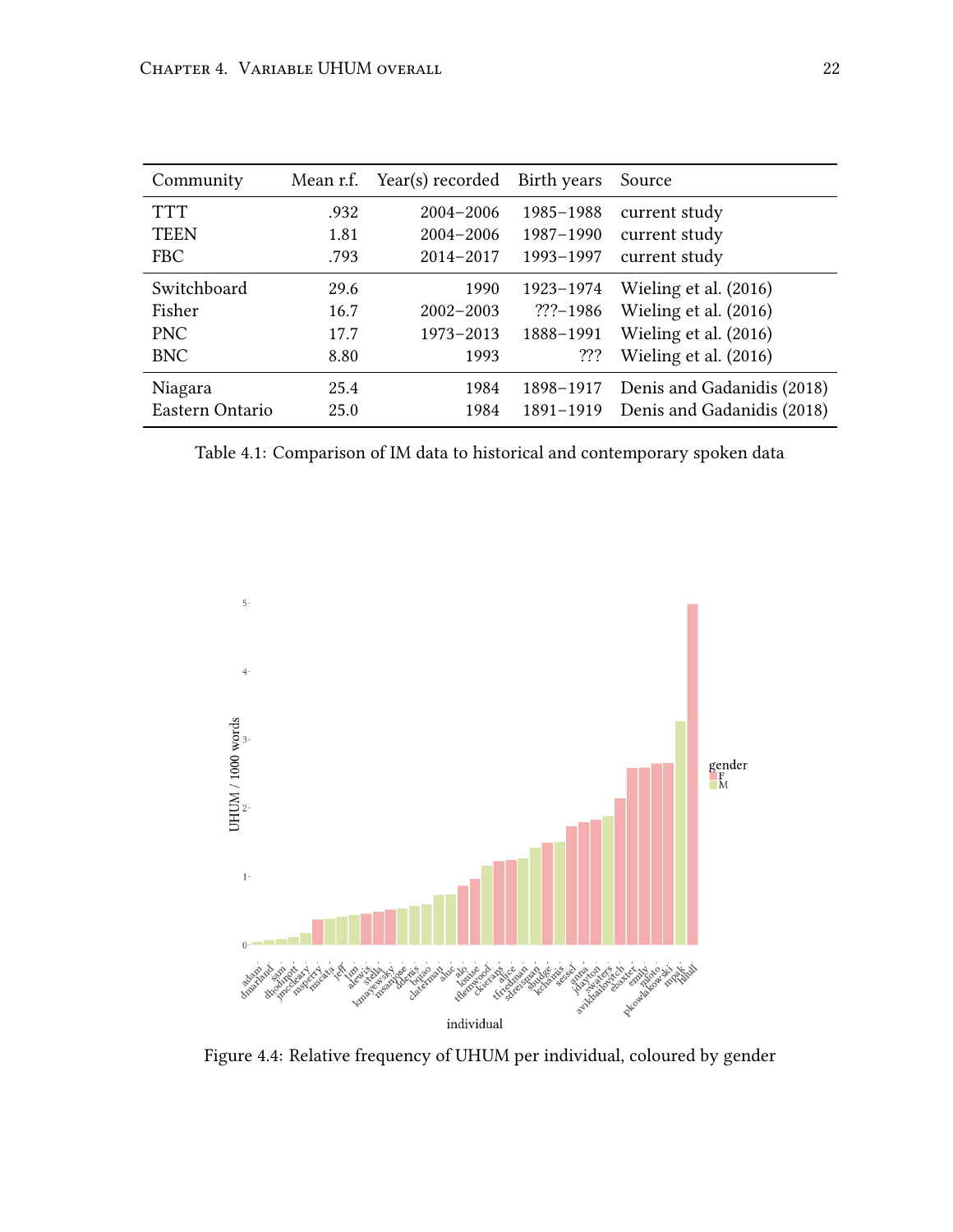<span id="page-35-0"></span>

Figure 4.5: Relative frequency of UHUM per individual, coloured by corpus

Figure [4.6](#page-36-0) shows each individual's rate of UHUM by their year of birth. Note that the line of best fit is essentially flat: there does not appear to be any significant change in individuals' rate of UHUM by their year of birth.

On the other hand, Figure [4.7](#page-36-1) shows each individual's rate of UHUM by their approximate *age* at the time the message was sent.<sup>1</sup> In this plot, there is a clear correlation between age and UHUM: older speakers use UHUM less, regardless of their date of birth. Figure [4.8](#page-37-0) shows another view of the same figure, with each individual at different time points linked using a unique colour. While some speakers' use of UHUM increases with age (kmayewsky and claterman), most speakers show relatively large drops as time goes on.

<sup>&</sup>lt;sup>1</sup>This was calculated by subtracting each individual's year of birth from the year each message was sent.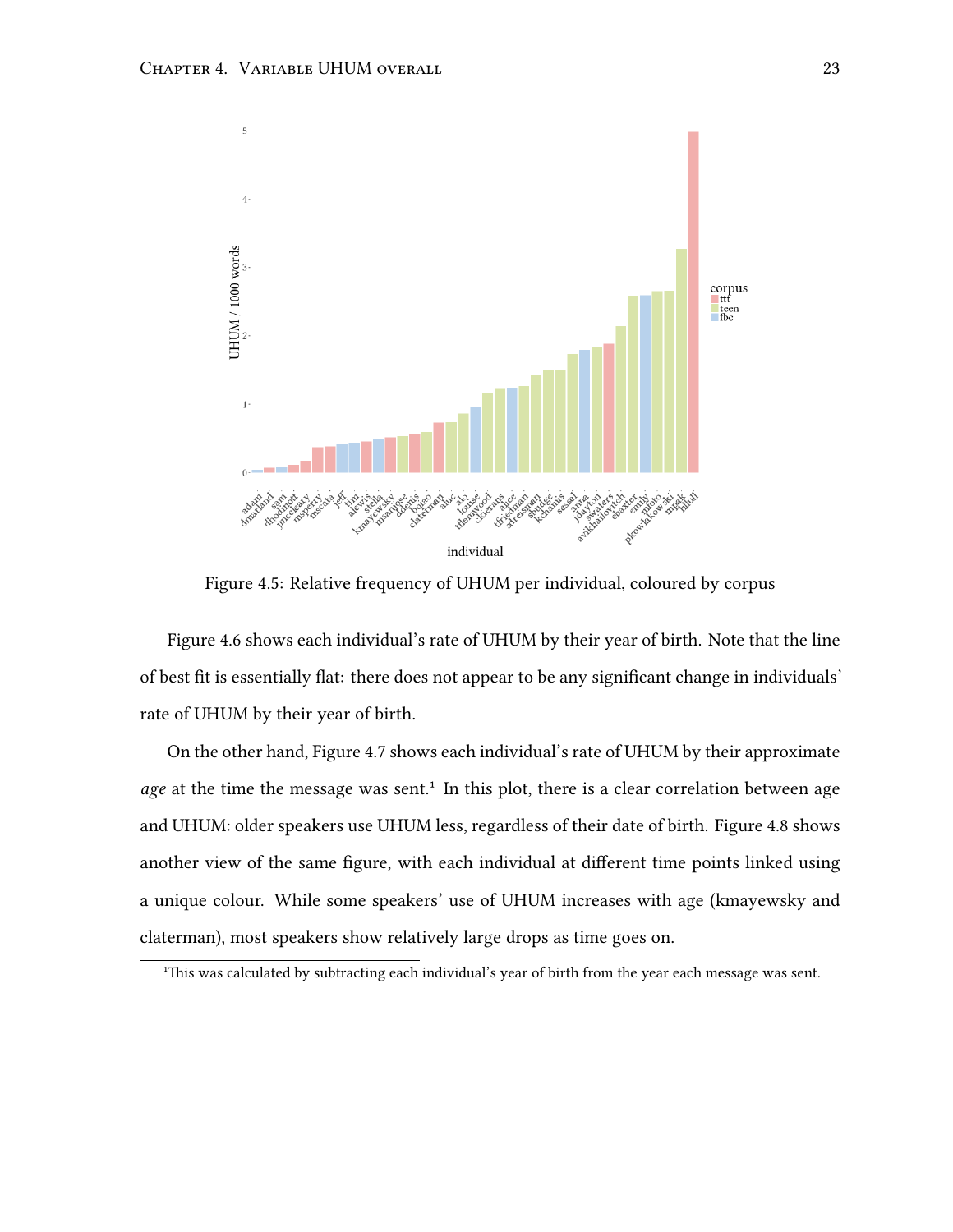

Figure 4.6: Relative frequency of UHUM by year of birth



Figure 4.7: Relative frequency of UHUM by age at time of message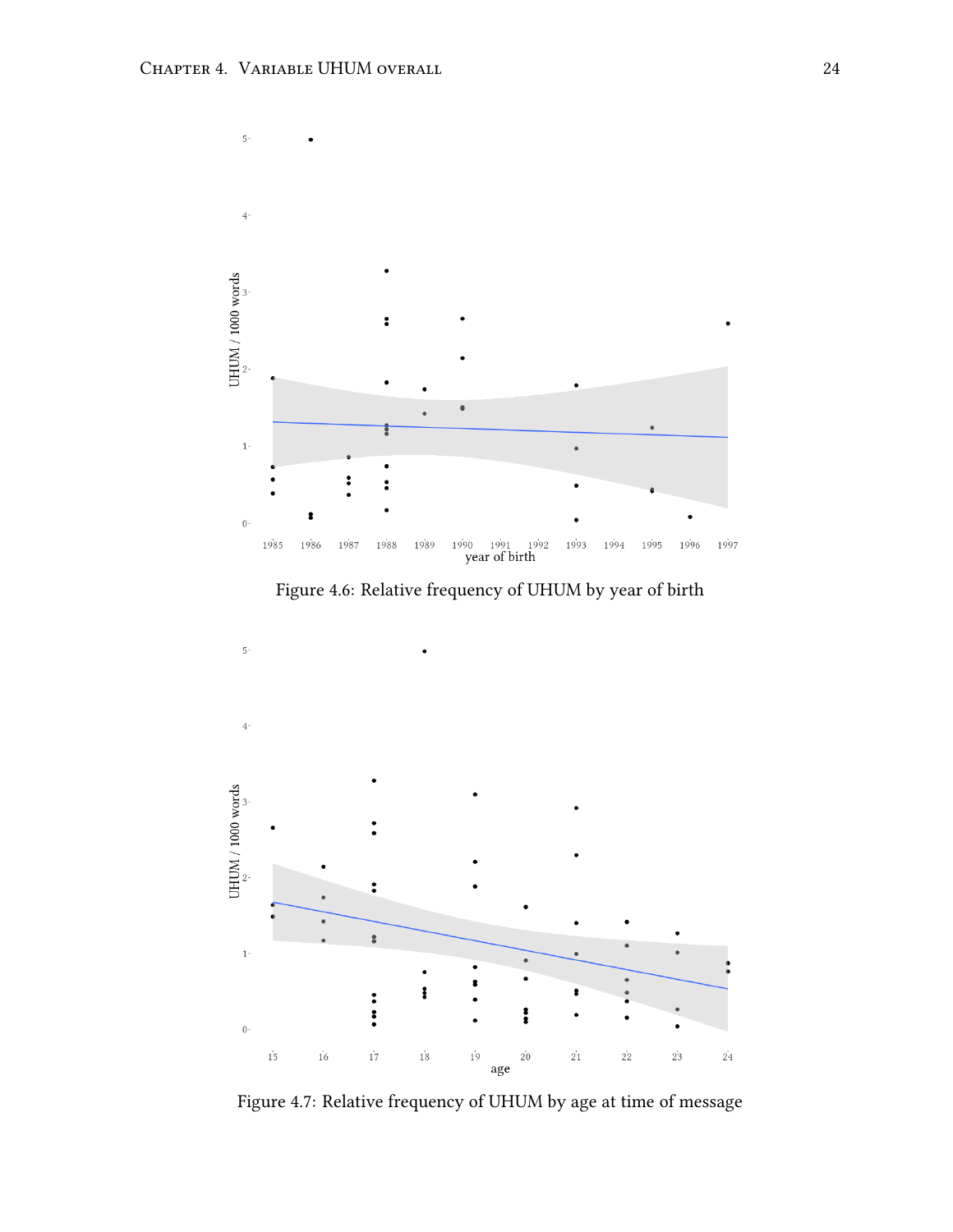



 $\dot{\rm b}$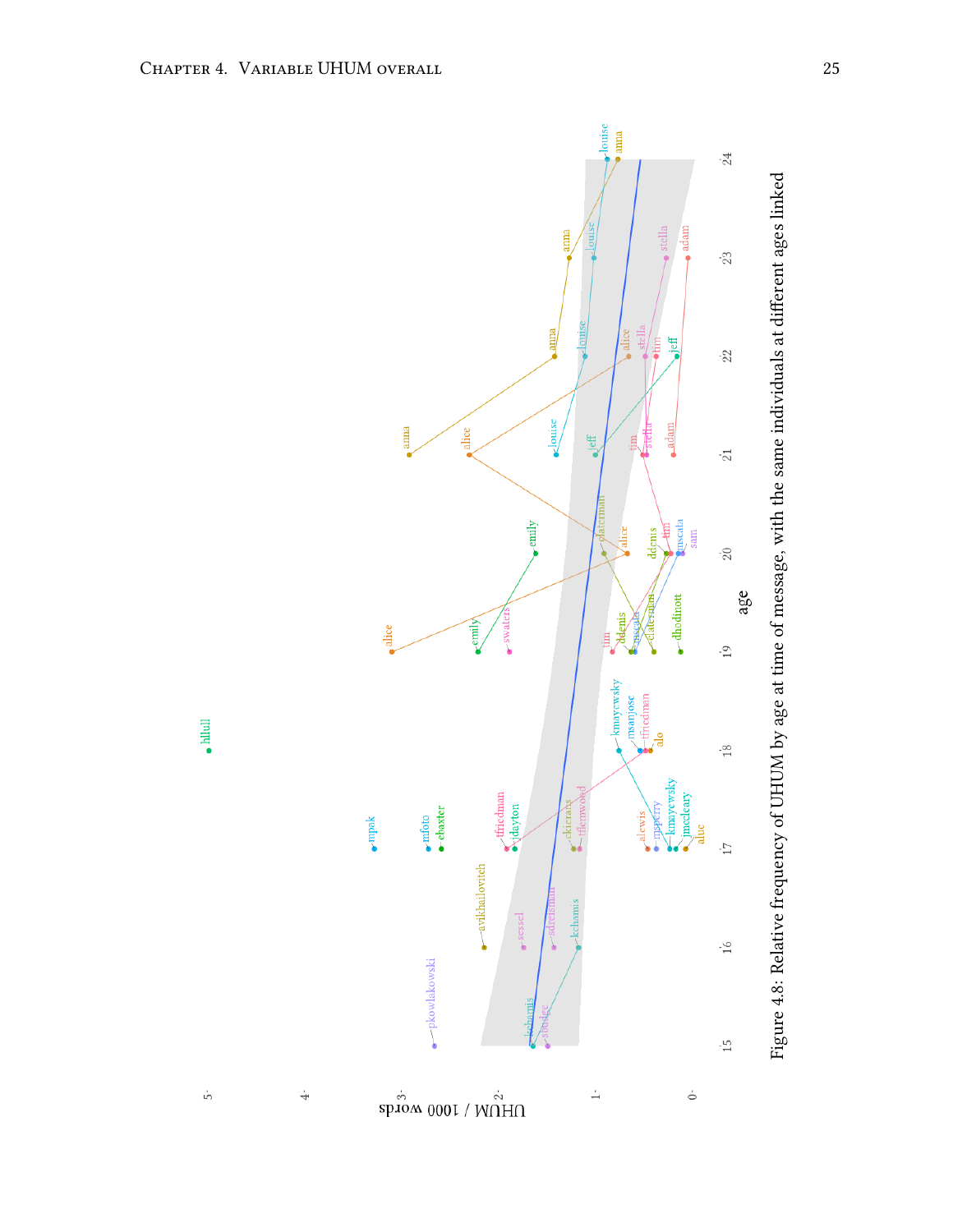## **4.3 Multivariate analysis**

Table [4.2](#page-39-0) shows the results of a generalized linear mixed-effects Poisson regression on the frequency of UHUM (with an offset by word count to normalize across speakers). Poisson regressions are used for count data because, unlike linear/logistic regression, it limits the range of possible values to zero and above and does not require the assumption that the data are normally distributed.

The predictors which are significantly correlated with the frequency of UHUM are age, gender, position in message, position in turn and speech act. UHUM is less frequent with older speakers than with younger speakers and less frequent with male speakers than with female speakers. UHUM is also more frequent message- and turn-initially and less frequent in questions, and there is a significant interaction between message position and turn position: UHUM is less unlikely to appear in tokens which are both message-noninitial and turn-noninitial than would be expected by simply adding the main effects.

## **4.4 Discussion**

The results in this chapter show that UHUM is more frequent message-initially, turn-initially and in non-questions, as well as with younger speakers (regardless of when they were born).

The correlation with turn position could be interpreted as an indication that UHUM is used for turn management in IM, along the lines of Maclay and Osgood([1959](#page-85-0)). However, recall that the turn-managing function of UHUM is supposed to be *holding* the turn (Maclay & Osgood, [1959](#page-85-0): 41–42), not taking it. We would expect therefore that UHUM would be frequent turnfinally, but this is actually its rarest context<sup>2</sup>. The turn-taking function of UHUM in IM, if it exists, is thus clearly different than the putative turn-holding function of UHUM in speech. An examination of the turn-initial tokens also does not turn up any clear examples of UHUM

²Derek Denis (p.c., July 11th, 2018) points out that this could also indicate very successful floor-holding, such that the use of UHUM to hold the turn is unnecessary. Regardless of the reason, UHUM does not appear to be used for floor-holding in the IM data.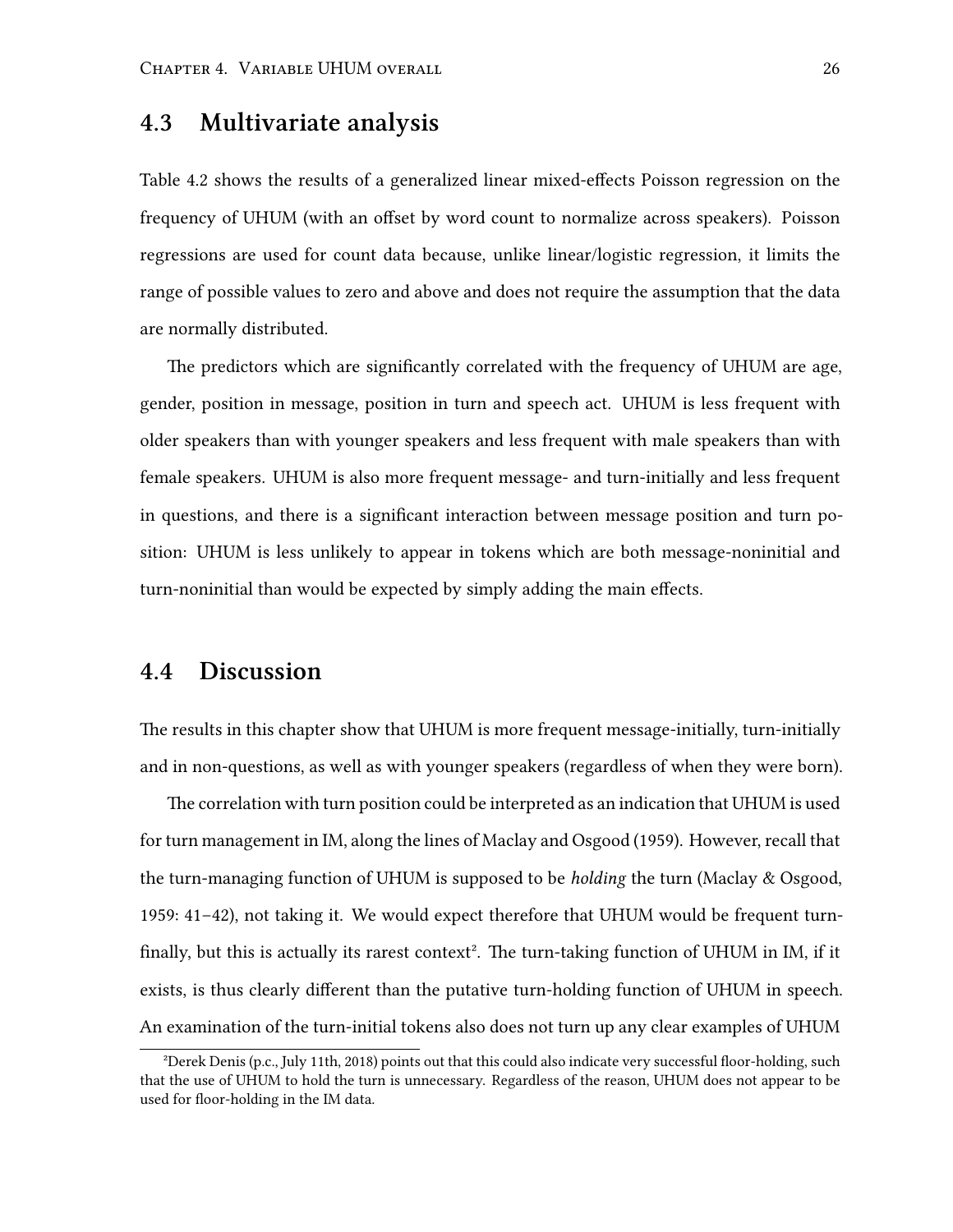<span id="page-39-0"></span>

| Predictor                   | Estimate          | Std. Error | z-value        | $Pr(\ge  z )$ |     | Mean r.f. |
|-----------------------------|-------------------|------------|----------------|---------------|-----|-----------|
| OVERALL:                    |                   |            |                |               |     |           |
| Intercept                   | $-8.694094$       | 0.221791   | $-39.20$       | $< 2e-16$     | *** | 1.24      |
| GENDER:                     |                   |            |                |               |     |           |
| Female                      | reference level   |            |                |               |     | 1.70      |
| Male                        | $-0.539825$       | 0.272530   | $-1.98$        | 0.047614      | *   | 0.81      |
| MESSAGE POSITION:           |                   |            |                |               |     |           |
| Initial                     | reference level   |            |                |               |     | 0.76      |
| Solo                        | $-0.733960$       | 0.068401   | $-10.73$       | $< 2e-16$     | *** | 0.55      |
| Noninitial                  | $-2.077146$       | 0.177569   | $-11.70$       | $< 2e-16$     | *** | 0.23      |
| TURN POSITION:              |                   |            |                |               |     |           |
| Initial                     | reference level   |            |                |               |     | 0.95      |
| Noninitial                  | $-1.420763$       | 0.096592   | $-14.71$       | $< 2e-16$     | *** | 0.41      |
| SPEECH ACT:                 |                   |            |                |               |     |           |
| Question                    | reference level   |            |                |               |     | 0.54      |
| Response                    | 0.930460          | 0.088297   | 10.54          | $< 2e-16$     | *** | 0.23      |
| Non-interrogative           | 0.882788          | 0.088857   | 9.93           | $< 2e-16$     | *** | 0.72      |
| AGE:                        |                   |            |                |               |     |           |
| One-year increase           | $-0.207018$       | 0.060312   | $-3.43$        | 0.000598      | *** | N/A       |
| YEAR OF BIRTH:              |                   |            |                |               |     |           |
| One-year increase           | 0.010735          | 0.038162   | 0.28           | 0.778480      |     | N/A       |
| $MESSAGE \times TURN$       |                   |            |                |               |     |           |
| Initial: Initial            | reference level   |            |                |               |     | 0.69      |
| Solo: Noninitial            | 0.411566          | 0.146681   | 2.81           | 0.005018      |     | 0.26      |
| Noninitial: Noninitial      | 1.536591          | 0.216092   | 7.11           | 1.15e-12      | *** | 0.21      |
| $AGE \times YEAR$ of BIRTH: |                   |            |                |               |     |           |
| Age: Year of birth          | $-0.008313$       | 0.015703   | $-0.53$        | 0.596540      |     | N/A       |
|                             | Random intercepts | Variance   | Std. Deviation |               |     |           |
|                             | Individual        | 0.4219     |                | 0.6495        |     |           |

Table 4.2: Linear mixed-effects Poisson regression model for UHUM with individual as random intercept; 37 individuals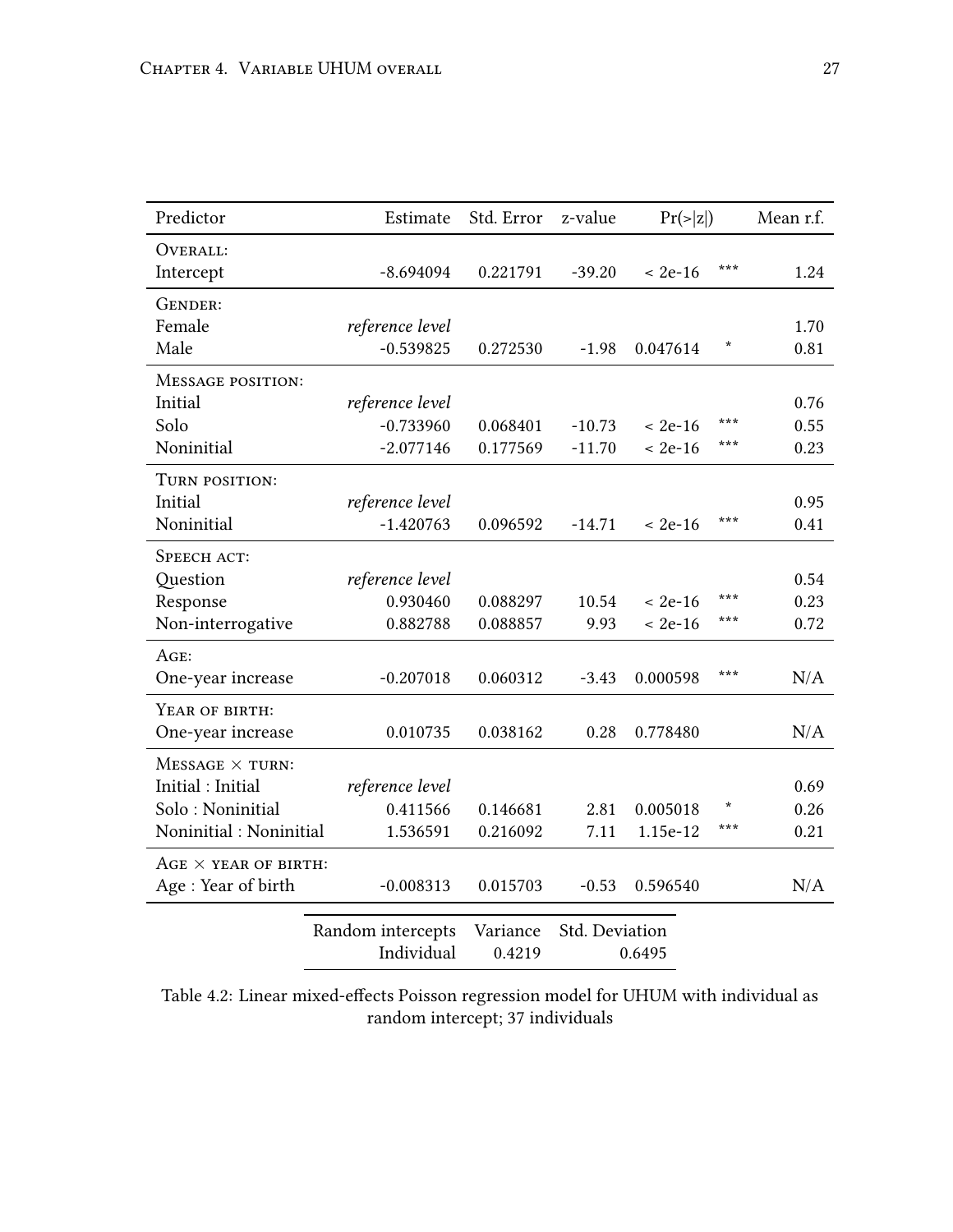being used to take a turn from another speaker. Most cases occur when the interlocutor has already naturally ended their turn, as in Extract [4.1](#page-40-0).

<span id="page-40-0"></span>

|              | 1 Anna: are you going straight home after class tomorrow? |
|--------------|-----------------------------------------------------------|
|              | 2 Tim: Weren't we going to eat ramen?                     |
|              | 3 Tim: Or are you guys going for lunch instead?           |
| 4 Anna: uhhh |                                                           |
|              | 5 Anna: I have no idea what everyone is doing actually    |

Extract 4.1: Turn-initial UHUM occurring after natural turn ending

It seems therefore that UHUM's prevalence in turn-initial position is likely to be unrelated to turn management in and of itself, and possibly a reflection of the tendency for UHUM to occur message-initially. The significant interaction showing that there is essentially no cumulative effect of turn-noninitialness and message-noninitialness lends support to this interpretation and suggests that these predictors may simply be different ways of measuring the same phenomenon. As we will see in Chapter [6](#page-54-0), UHUM tends to mark stance initially, so the tendency toward initialness may reflect a high proportion of stance-marking tokens.

There is also evidence that age may play a role in the frequency of UHUM, with older speakers using UHUM less often than younger speakers, a pattern along the same lines as Tagliamonte and Denis's [\(2008](#page-86-0): 13) finding that IM terms like *lol* decline with age. This appears to be a case of age-grading, wherein a linguistic feature is used by the same individuals at different rates at different times in their lives.

(7), in which Twitter user @scalzi suggests that um is used by or associated with 14-yearolds<sup>3</sup>, provides anecdotal support for this interpretation.

(7) Folks, unless you are actually 14, may I suggest that prefixing "um," to whatever argument you are about to make is not the effective rhetorical tool you think it is. I usually don't read past "um" in tweets because my eyes are already rolling in my head.

The lack of any significant year-of-birth correlation indicates that over the decade cap-

<sup>&</sup>lt;sup>3</sup>See Chapter [6](#page-54-0) for further discussion of this example.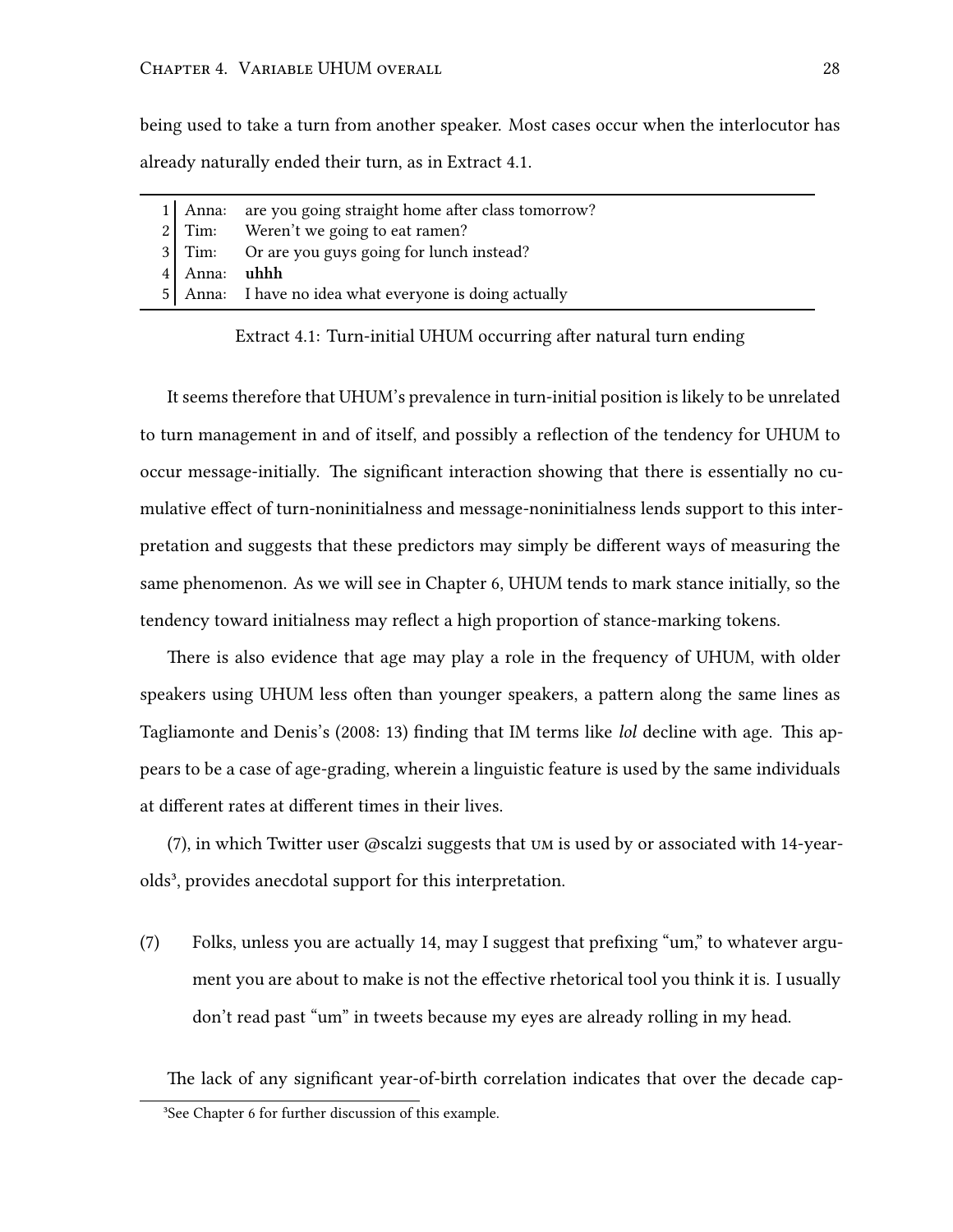tured in the corpora studied here, there is no observable change in progress in terms of how often individuals use UHUM. This suggests that UHUM was not a new or rising feature of IM speech in 2004—it was used with roughly the same frequency then as it was in 2017—and it is not in decline either. In other words, it is a stable part of the discourse-pragmatic system in IM.

The amount of individual variation in the relative frequency of UHUM is striking. While some speakers approach 3–6 uses of UHUM per 1000 words, including mpak (6.33), hllull (4.98), pkowlakowski (2.66), mfoto (2.66), and ebaxter (2.59), others hover around zero, including Adam (0.0375), dmarland (0.0716), Sam (0.102), dhodinott (0.118), and jmccleary (0.170). While gender is not a significant predictor of the frequency of UHUM in the model, and more moderate speakers' genders are relatively well-distributed, these extreme ends of the spectrum do seem to be stratified by gender: with the exception of mpak<sup>4</sup>, all the speakers on the top end are female, and all the speakers on the bottom end are male.

It should also be noted that Adam, who has an astonishingly low relative frequency of only 0.0375 UHUM per 1000 words, is not a fluent speaker of English. Olynyk, d'Anglejan, and Sankoff [\(1987](#page-85-1)) have found that in speech, low-fluency speakers are less likely to use "progressive" speech markers (markers which occur before a repair), such as UHUM, than "regressive" speech markers (markers which occur after a repair). While it is not possible to determine whether the frequency of UHUM in speech and the frequency of UHUM in IM are correlated, this looks to be a promising avenue for future research.

Overall, the picture in this chapter is of a stable discourse-pragmatic feature with an established niche: in IM, UHUM is most frequent turn- and message-initially, and it occurs often in answers to questions. There is no evidence of a change in progress in terms of the overall frequency of UHUM, and the only social predictor which is even marginally correlated with UHUM in the model is age. In other words, while individuals certainly have (in some cases drastic) different rates of use of UHUM, all speakers use it and the inter-speaker differences

⁴It should also be noted that mpak is the speaker with the least data (and therefore the speaker with the highest probability of being an outlier).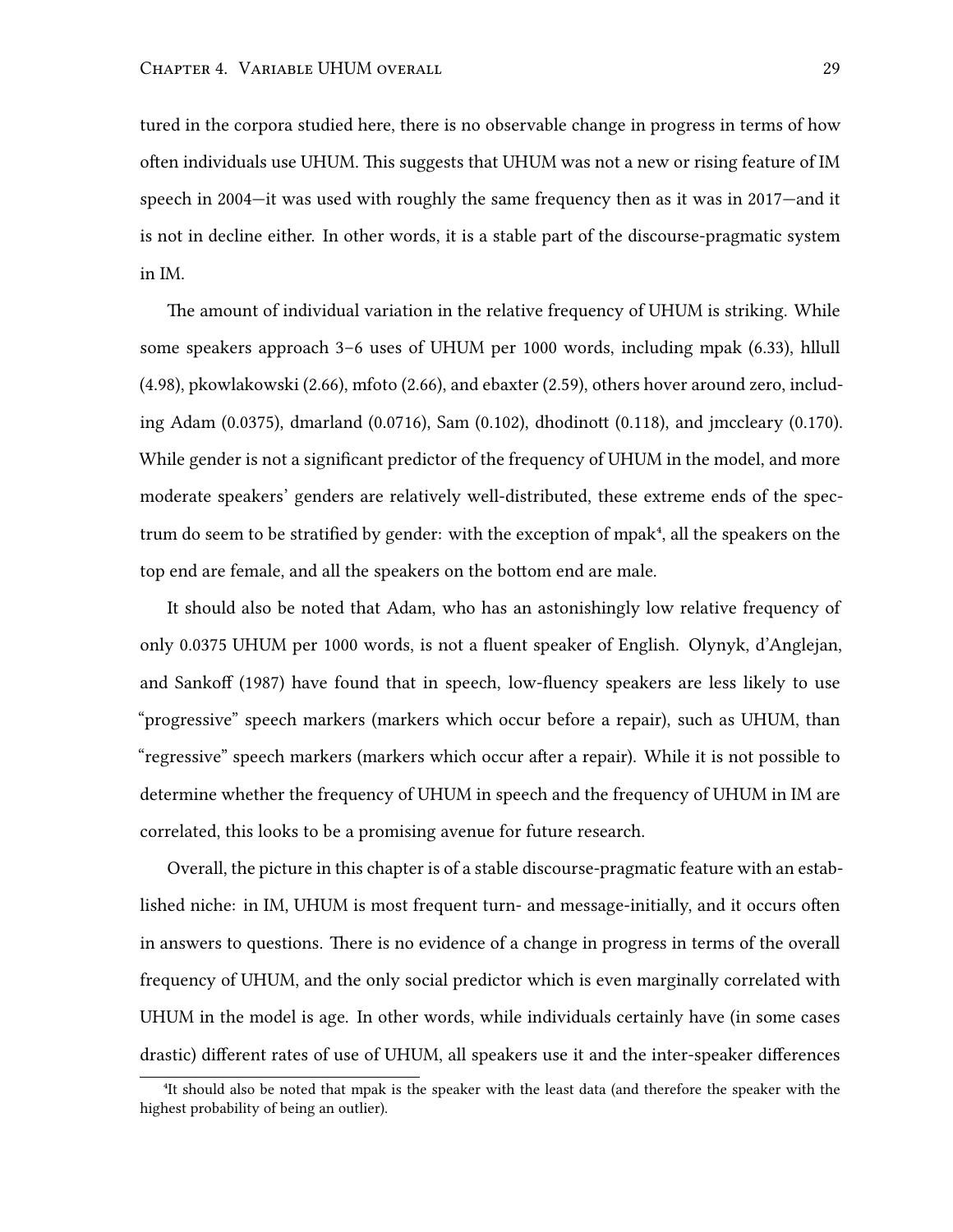do not pattern systematically with most macro-level social predictors. In the next chapter, I turn to an investigation of the variation between uh and um, where the picture is much more complex.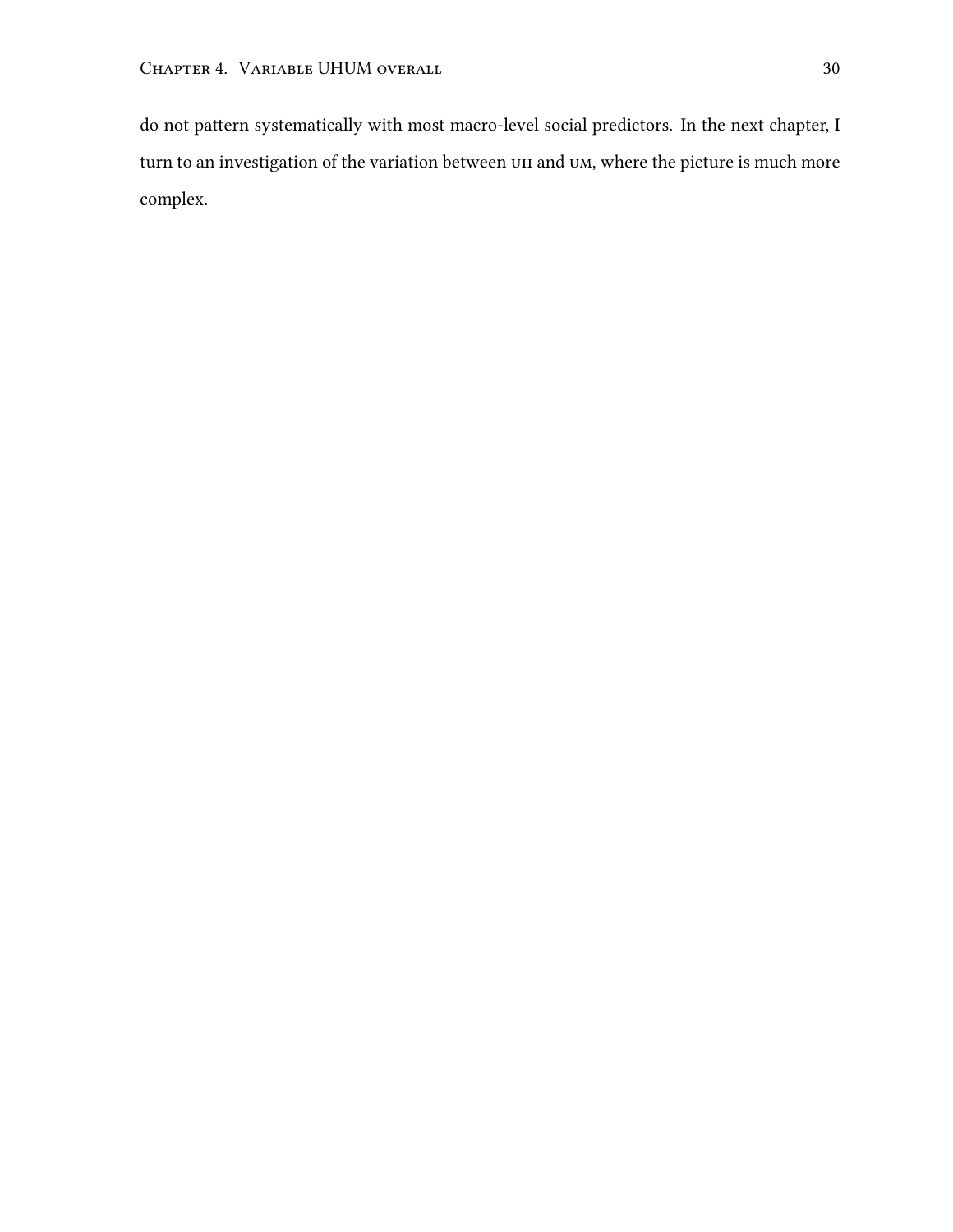# **Chapter 5**

# **Factors conditioning the choice of variant**

# **5.1 Introduction**

Having determined which factors are correlated with the relative frequency of UHUM overall, in this chapter I investigate the factors which are correlated with each variant. I conduct descriptive statistics and run mixed-effects models in order to determine which factors favour uh and um, so as to determine the social and linguistic constraints governing the variation, as well as to determine whether a similar change-in-progress pattern favouring um exists in this data as in Fruehwald [\(2016](#page-84-0)) and Wieling et al.([2016\)](#page-87-0).

## **5.2 Descriptive statistics**

### **5.2.1 Distribution**

Figure [5.1](#page-44-0) shows the proportion of um over uh for each speaker by year of birth; the trendline is based on each speaker's proportion. There is a clear downward trend in the um rate as the year of birth approaches 1997. This is opposite the trend reported by Wieling et al.([2016\)](#page-87-0) and Fruehwald([2016\)](#page-84-0)—rather than a change in progress toward um, we see a change in progress toward uh.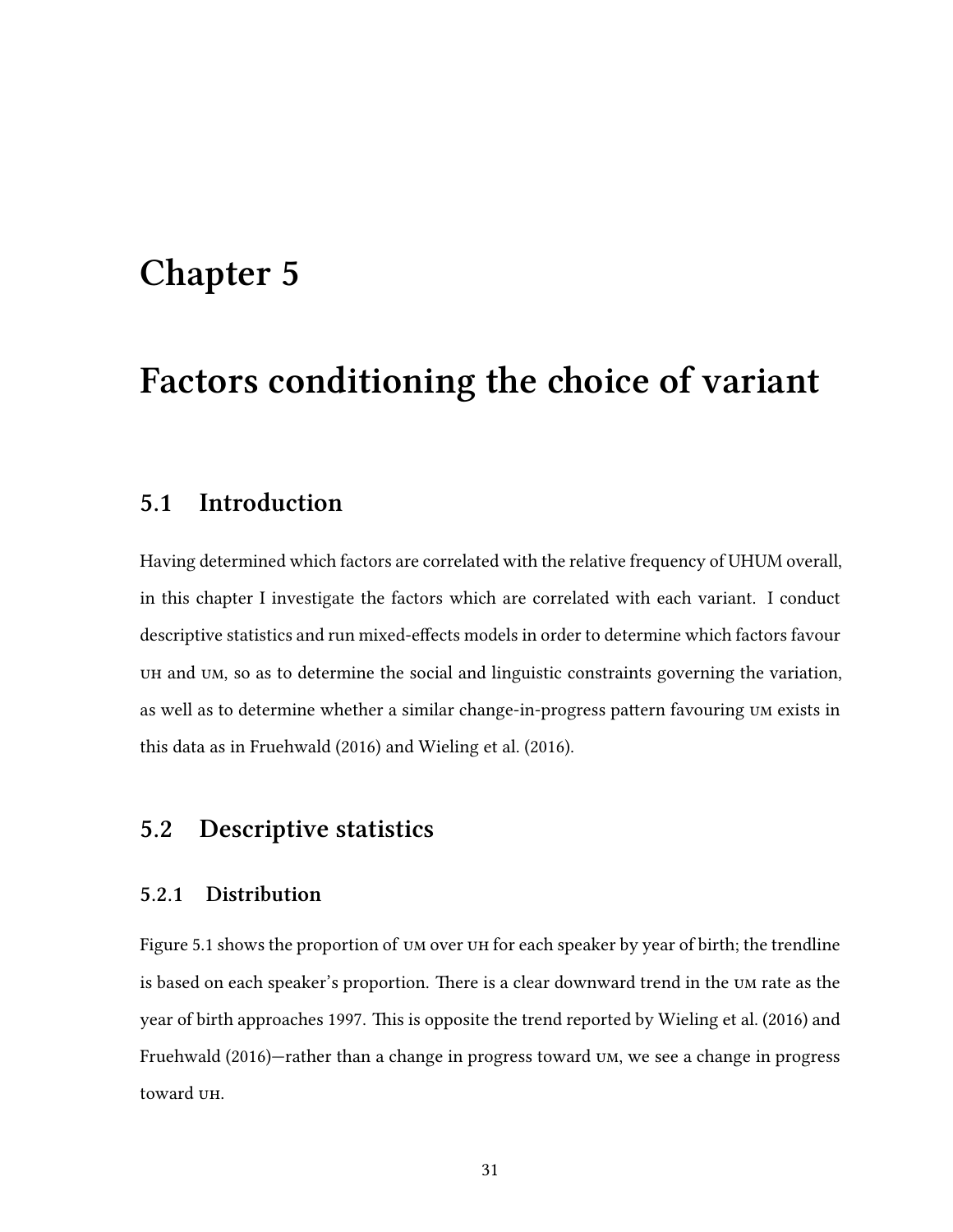<span id="page-44-0"></span>

Figure 5.1: Distribution of uh vs. um by year of birth

Figures [5.2](#page-45-0) and [5.3](#page-45-1) show the proportion of um over uh for each individual in ascending order, coloured by corpus and by gender respectively. Each individual represents one bar; the number above each bar is the total number of tokens for that individual.

In both charts, a striking amount of individual variation is evident: there are speakers at 0% um, speakers at 100% um, and everywhere in between. There is also a clear pattern in Figure [5.2:](#page-45-0) no speaker from FBC has an um rate above 65%, and most are at 50% or lower, while the majority of the speakers from the other corpora are above 75% um. In Figure [5.3,](#page-45-1) however, the speakers are relatively evenly distributed by gender.

Figures [5.4](#page-48-0) and [5.5](#page-49-0) show the distribution of uh and um by message and turn position, respectively, facetted by corpus. TTT and TEEN have been collapsed into one group for these graphs, because the two corpora are roughly comparable and the low token count in TEEN is otherwise misleading.

For message position (Figure [5.4](#page-48-0)), both the TTT/TEEN group and the FBC group have the same pattern: um is most frequent in initial position, followed by solo and medial position,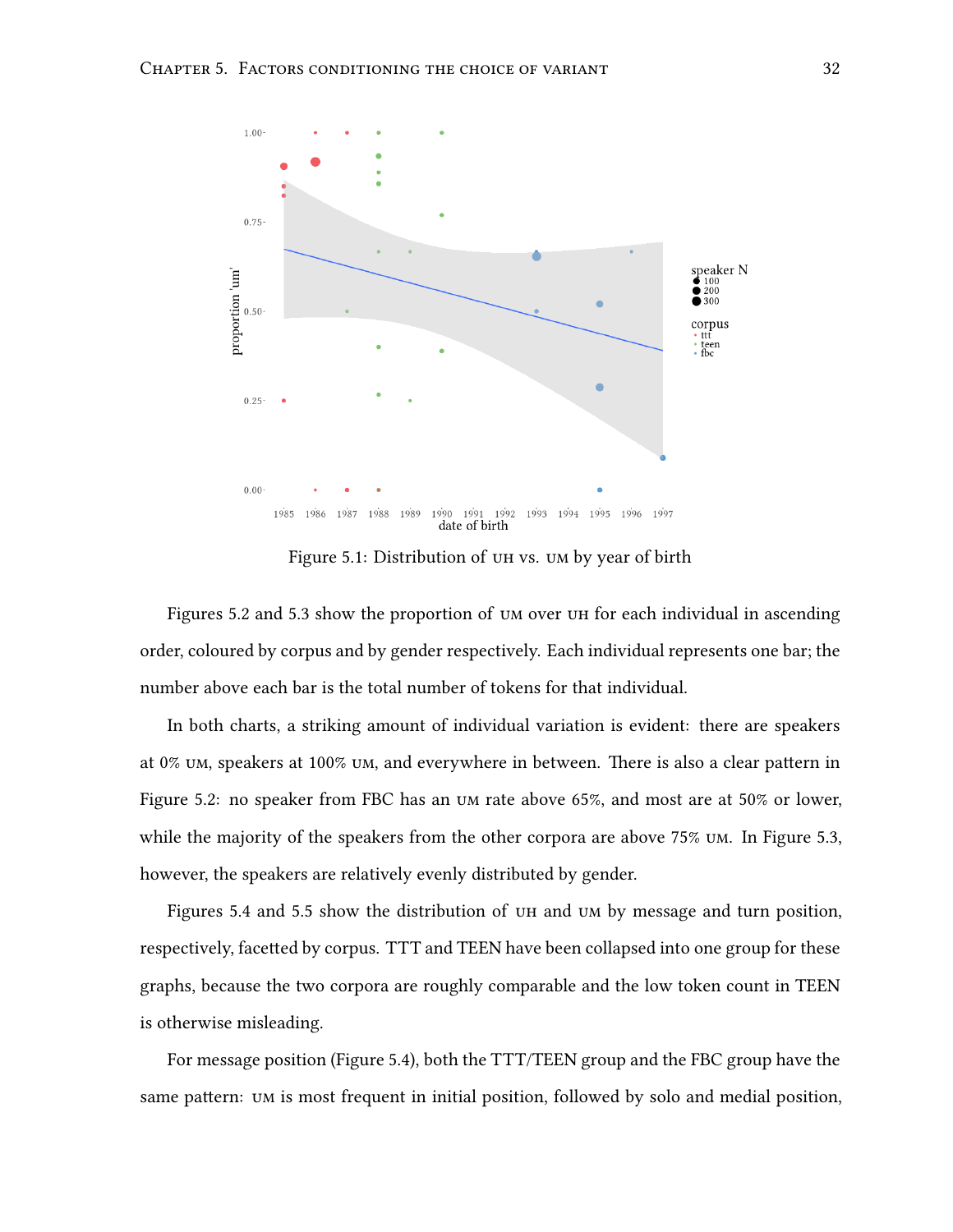<span id="page-45-0"></span>

Figure 5.2: Distribution of uh vs. um per speaker

<span id="page-45-1"></span>

Figure 5.3: Distribution of uh vs. um by gender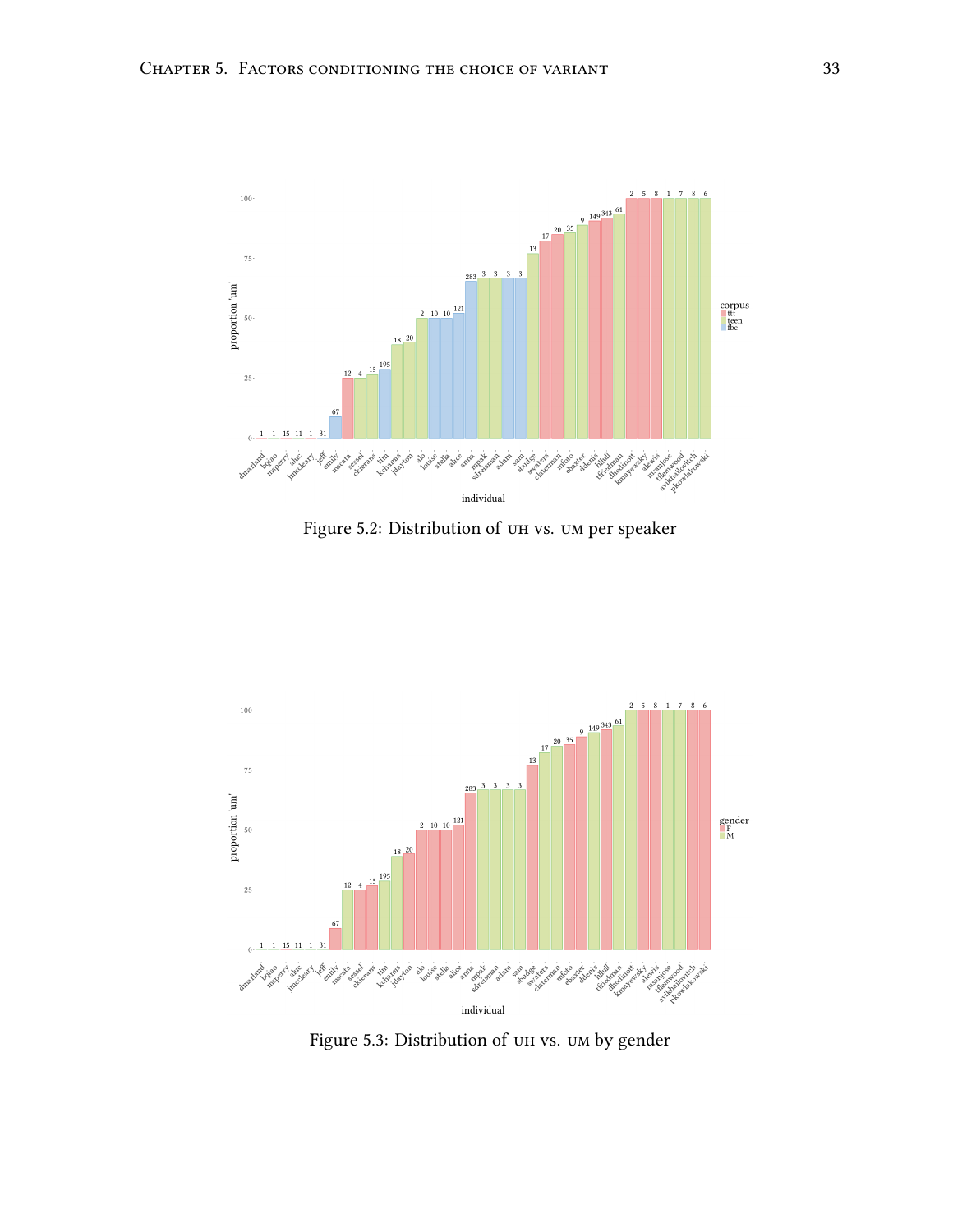with the fewest um tokens appearing in final position. The only differences between the two groups are that FBC has a lower baseline rate of um, and FBC also has a slightly larger gap between solo/medial and final position.

For turn position (Figure [5.5](#page-49-0)), on the other hand, there is no consistent pattern. In TTT/- TEEN, turn-initial tokens have the highest rate of um, while in FBC, turn-initial tokens have the *lowest* rate of um. This pattern appears to be due to the use of different turn structures in the older and newer data. In the older data, a turn generally consists of one or two messages, and each message typically consists of one or more full clauses. Extract [5.1](#page-47-0) is a representative example from TTT. In the newer data, however, turns often consist of several messages, and each message corresponds not to full clauses but to smaller phrasal elements, e.g. noun or prepositional phrases. Extract [5.2](#page-47-1) is a representative example from FBC. This also leads to cases where turns overlap, as in Extract [5.3,](#page-48-1) in which Tim's uh on line 13 is turn-final instead of turn-medial because Anna's contribution on line 14 appears between Tim's contributions on lines 13 and 15. Given these differences, it is unsurprising that the pattern by turn should differ in different corpora. This speaks to the importance of examining the characteristics of given corpora before comparing them (see also Pichler, [2010\)](#page-85-2)—emergent turn conventions in these corpora, while unavoidable, make the data less comparable.

Figure [5.6](#page-49-1) shows the distribution of uh vs. um by speech act in the two groups. In both groups, the most um-ful context is responses to questions. While the differences between different levels in the older group are small, in the newer group they are substantial—especially between responses to questions and other non-question contexts.

### **5.2.2 Relative frequency**

There is a clear change in progress toward uh in the proportional data. However, the origin of this change remains unclear. Broadly speaking, there are two possibilities: this could be a case of simple lexical replacement (i.e., uh replacing um in the same contexts) or of functional expansion (i.e., uh taking on a new discourse function, boosting its usage) (Fruehwald,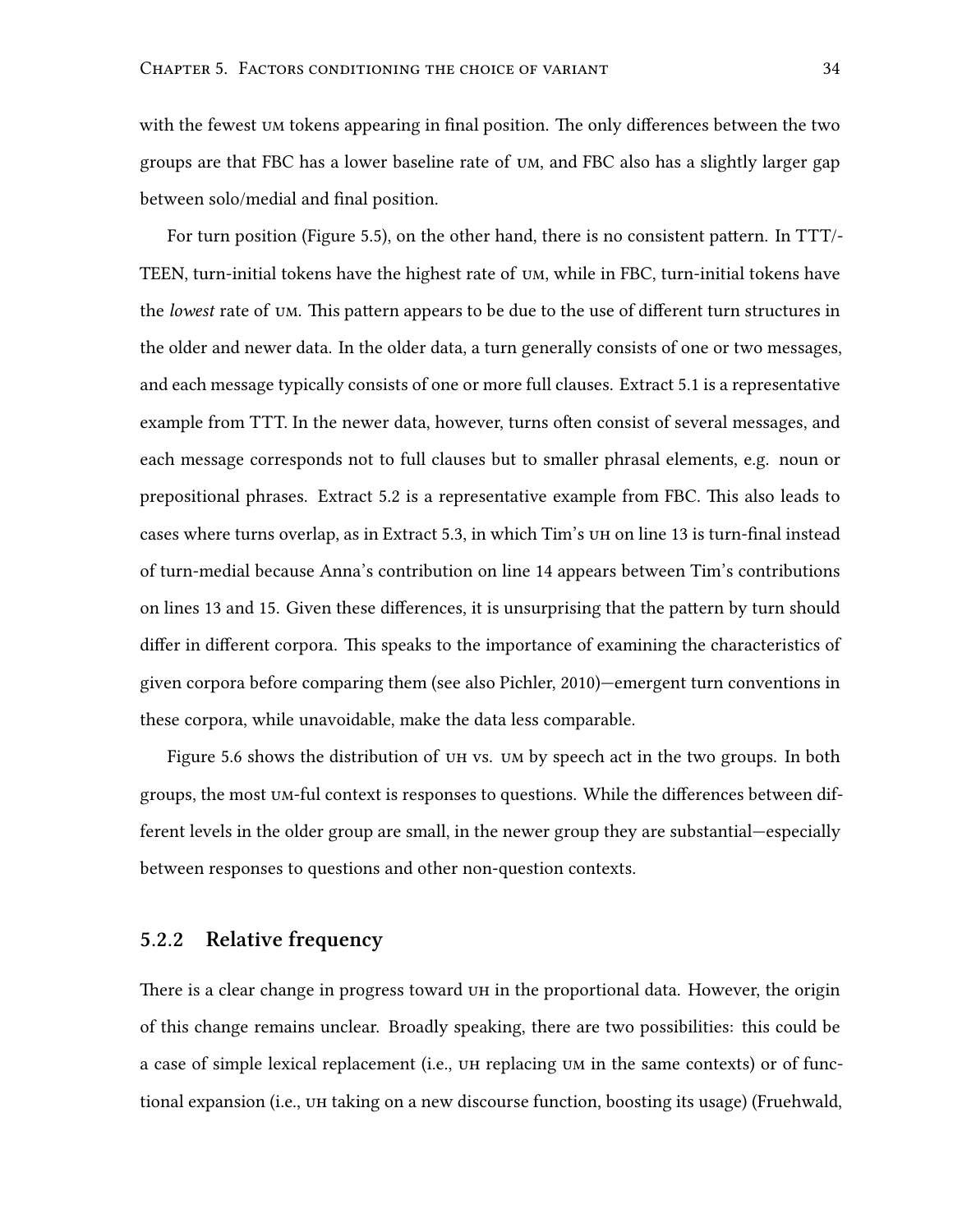<span id="page-47-0"></span>

| $\mathbf{1}$            | ddenis:      | how are you gonna get here hun?               |
|-------------------------|--------------|-----------------------------------------------|
| $\overline{c}$          | hllull:      | um i ugess by bus?                            |
| 3                       | ddenis:      | mmk                                           |
| $\overline{\mathbf{4}}$ |              | ddenis: which one?                            |
| 5                       | hllull:      | 4 or 5 something?                             |
| 6                       | ddenis:      | : (                                           |
| 7                       |              | ddenis: but daniel's thing is at 5            |
| 8                       | hllull:      | what?                                         |
| 9                       | hllull:      | is it?                                        |
| 10                      | ddenis: yeah |                                               |
| 11                      | ddenis:      | but whatever, come whenever you wanna         |
| 12                      |              | hllull: 8-) why is it so early?               |
| 13                      | ddenis:      | i don't know????? cause we are having dinner? |
| 14                      | ddenis:      | if you don't want to come you don't have to   |
| 15                      | hllull:      | oh                                            |
| 16                      | hllull:      | no i do                                       |
| 17                      | ddenis:      | well what are you doing all day?              |
| 18                      | ddenis:      | why can't you come until then?                |
| 19                      | hllull:      | well im kinda tiiired i DID get up EARLY      |
| 20                      | hllull:      | :                                             |
| 21                      |              | ddenis: ok then go sleep                      |

Extract 5.1: Turn structure in TTT

<span id="page-47-1"></span>

|  |  | 1 Tim: Hey why can't you carry two snakes in Japan |  |  |  |  |
|--|--|----------------------------------------------------|--|--|--|--|
|--|--|----------------------------------------------------|--|--|--|--|

- Alice: **Uhmmmmm**
- Alice: Cuz it's too
- 4 Alice: Heavy
- Alice: ?
- Tim: CUZ THEY'RE TWO HEBI aHhHaahhahHwhahahahhahAHHAHAh
- Alice: ….

Note: *Hebi* means 'snake' in Japanese.

Extract 5.2: Turn structure in FBC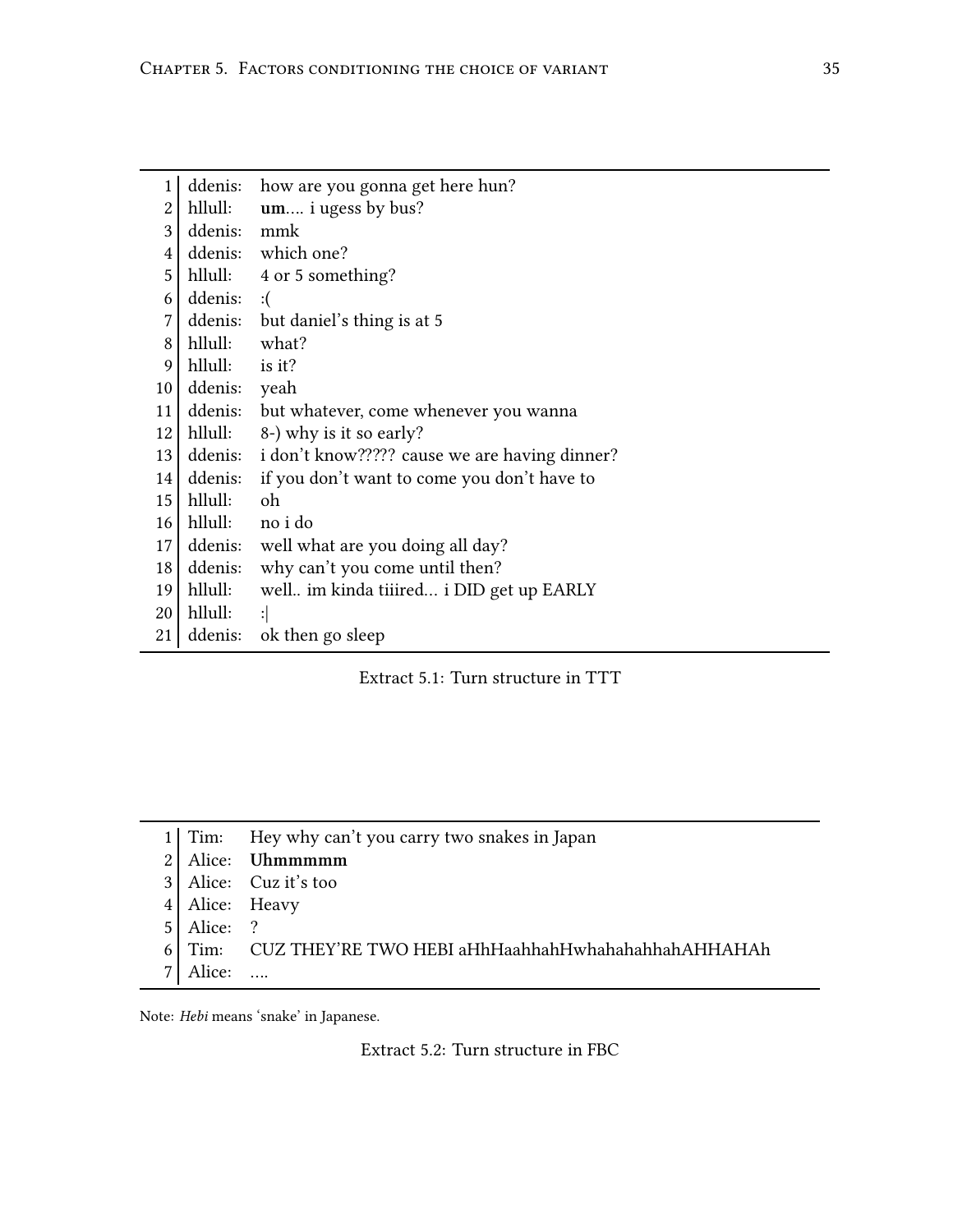<span id="page-48-1"></span>

|                | Tim:  | My shoulder is severely tense                  |
|----------------|-------|------------------------------------------------|
| $\overline{2}$ | Tim:  | From the mega bus ride                         |
| 3              | Anna: | Oh noD:                                        |
| $\overline{4}$ | Anna: | Is it still tense?                             |
| 5              |       | Tim does not respond for about five minutes    |
| 6              | Anna: | Hey! I found a photo of you :D                 |
| $\overline{7}$ | Anna: | [sends link to photo]                          |
| 8              | Anna: | You look grim o.o                              |
| 9              | Tim:  | <b>LOL</b>                                     |
| 10             | Tim:  | I was grim $>:($                               |
| 11             | Anna: | $??$ D:                                        |
| 12             | Tim:  | It's still tense                               |
| 13             | Tim:  | Uh                                             |
| 14             | Anna: | You were grim cuz of the tense shoulder? o-o   |
| 15             | Tim:  | But it's probably going to be OK               |
| 16             | Anna: | Okay, I hope so $><$                           |
| 17             | Anna: | How does it get tense from riding the bus? o.O |
| 18             | Tim:  | No I was just being goofy                      |

<span id="page-48-0"></span>Non-indented material is part of the first conversational track, about Tim's tense shoulder; indented material is part of the second conversational track, about why Tim looks grim in a photo.

Extract 5.3: Overlapping speech in FBC



Figure 5.4: Distribution of uh vs. um by message position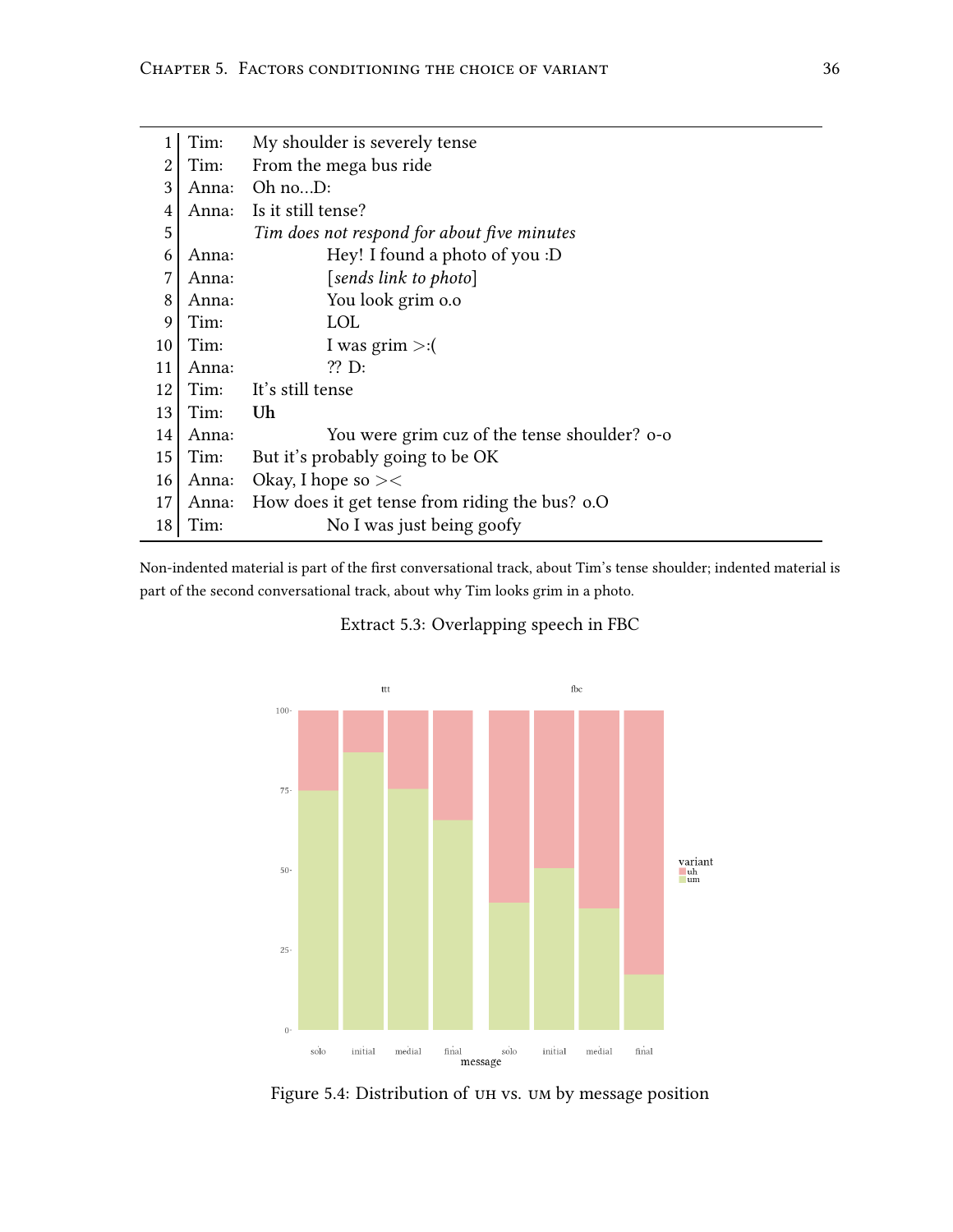<span id="page-49-0"></span>

Figure 5.5: Distribution of uh vs. um by turn position

<span id="page-49-1"></span>

Figure 5.6: Distribution of uh vs. um by speech act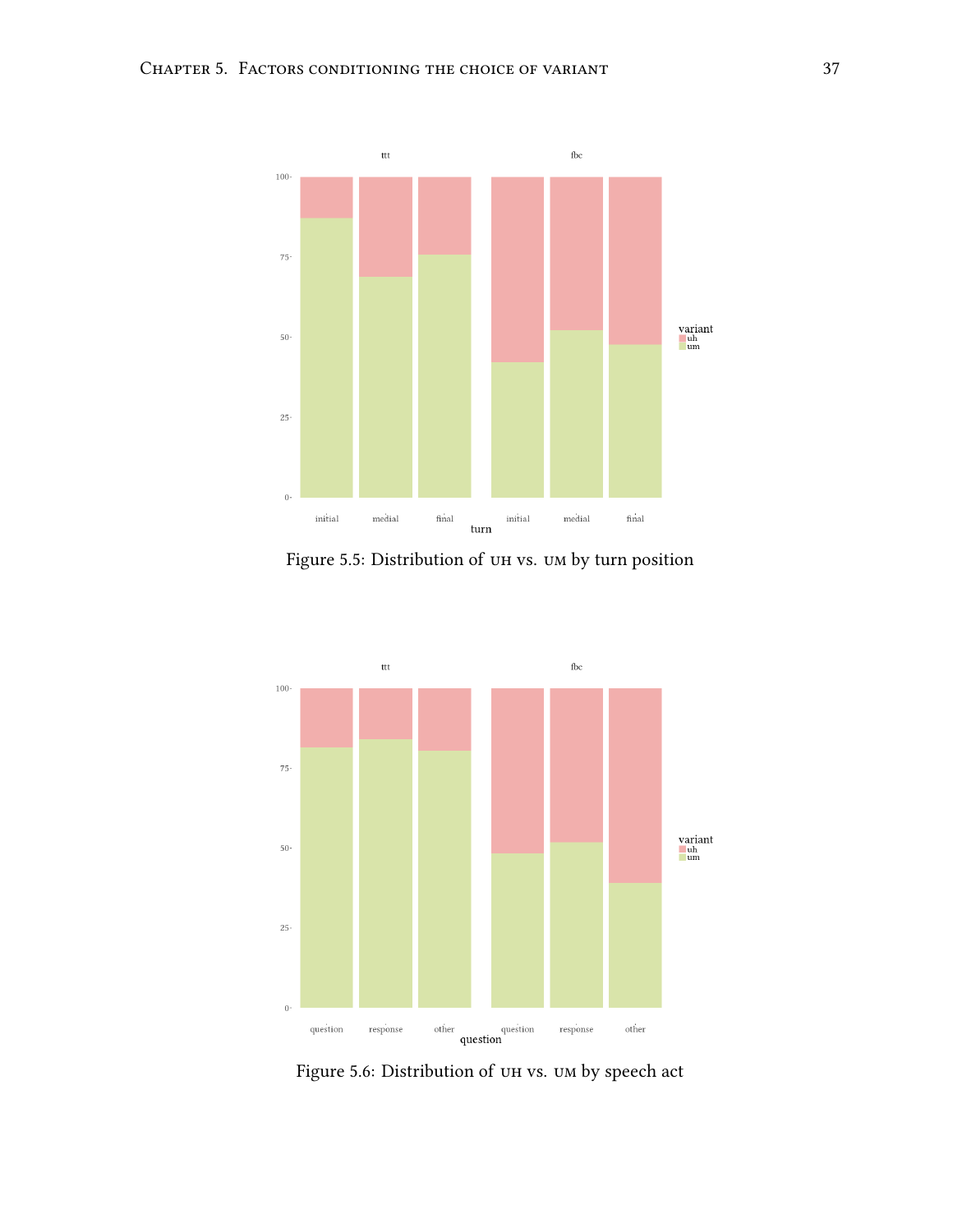[2016](#page-84-0): 45). If uh is simply replacing um, we should see them trading frequencies—as uh goes up, the use of um should go down. After all, if uh is simply replacing um, we do not expect the overall frequency of UHUM to rise, only the proportion of uh. On the other hand, if uh has taken on a new discourse function, we should see uh rising without the equivalent decrease in um we would expect in a case of replacement.

Figure [5.7](#page-50-0) shows the frequency per 1000 words of each variant by year of birth. In the earliest group, UM is substantially more frequent than UH, and as year of birth increases, the relative frequencies of uh and um converge: by the mid-nineties, there is no clear difference between the relative frequencies of each variant. While this pattern does not exclude the possibility of functional change, it does suggest that uh has not taken on some radically new discourse function.

<span id="page-50-0"></span>

Figure 5.7: Relative frequency of uh vs. um by year of birth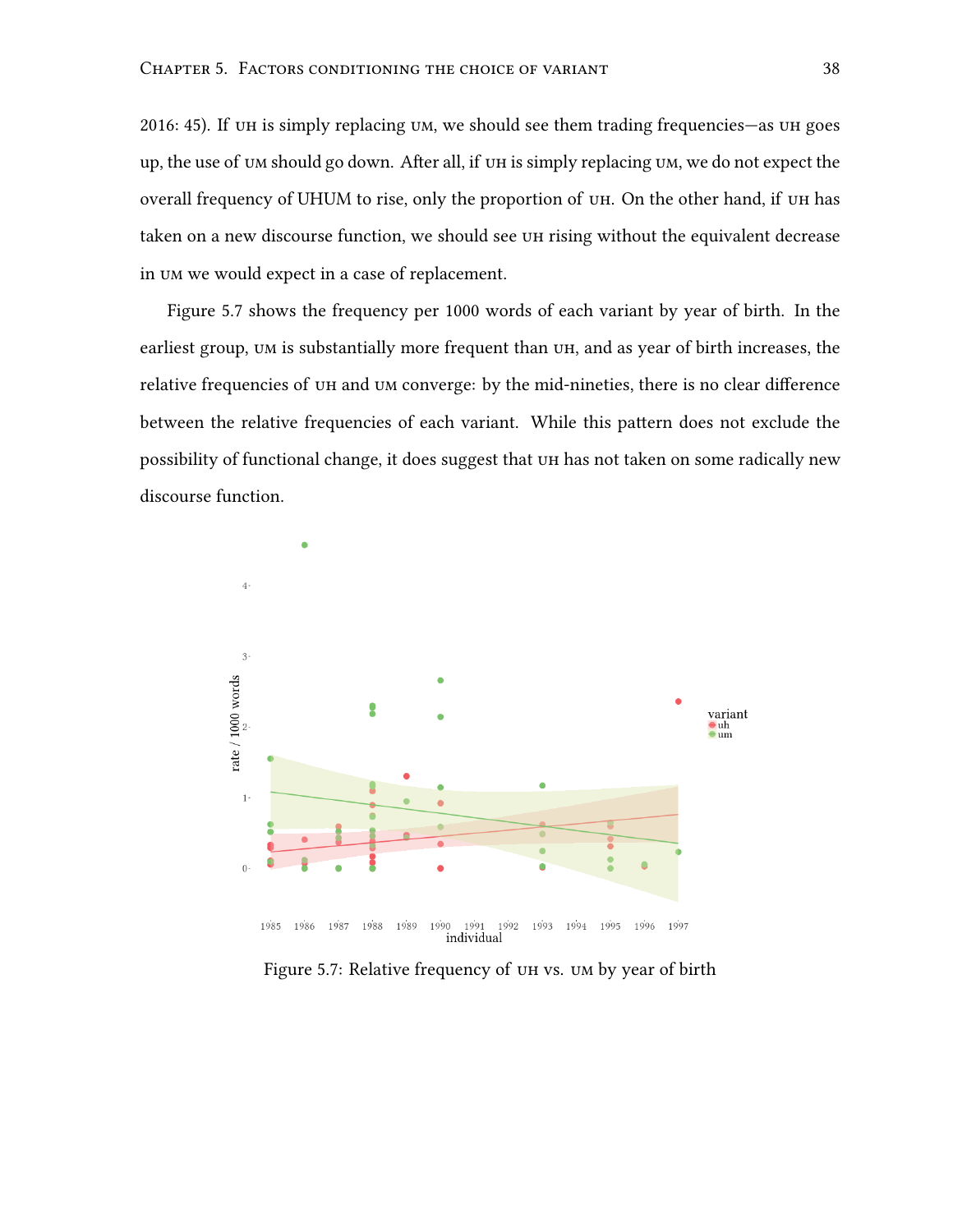# **5.3 Multivariate analysis**

Table [5.1](#page-51-0) shows the results of a generalized linear mixed-effects logistic regression (GLMER) model of the variation between uh and um. A positive estimate indicates that a given level favours um; a negative estimate indicates that if favours uh. *Turn position*, *age* and *corpus* were removed from the model during model selection because including them resulted in a worse fit (lower Somers's *C*, see Tagliamonte & Baayen, [2012\)](#page-86-1); in any case, none were significant when included in the model. I tested several interactions (e.g., message position with turn position), but none resulted in a better fit and none were significant.

<span id="page-51-0"></span>

| Estimate   | Std. Error                                                               | z-value                        |                   |                         | $N$ - $UH$    | $N$ -UM |
|------------|--------------------------------------------------------------------------|--------------------------------|-------------------|-------------------------|---------------|---------|
|            |                                                                          |                                |                   |                         |               |         |
| $-1.09377$ | 0.88238                                                                  | $-1.240$                       | 0.21513           |                         | 538           | 975     |
|            |                                                                          |                                |                   |                         |               |         |
|            |                                                                          |                                |                   |                         | 257           | 640     |
| $-0.11703$ | 0.15801                                                                  | $-0.741$                       | 0.45891           |                         | 211           | 219     |
| $-1.07904$ | 0.23431                                                                  | $-4.605$                       | $4.12e-06$        | ***                     | 70            | 116     |
|            |                                                                          |                                |                   |                         |               |         |
| $-0.23665$ | 0.10318                                                                  | $-2.293$                       | 0.02182           | $^\star$                |               | N/A     |
|            |                                                                          |                                |                   |                         |               |         |
|            |                                                                          |                                |                   |                         | 306           | 668     |
| $-0.73256$ | 0.72060                                                                  | $-1.017$                       | 0.30935           |                         | 232           | 307     |
|            |                                                                          |                                |                   |                         |               |         |
|            |                                                                          |                                |                   |                         | 291           | 390     |
| $-0.07558$ | 0.23329                                                                  | $-0.324$                       | 0.74595           |                         | 53            | 119     |
| 0.39255    | 0.15053                                                                  | 2.608                          | 0.00912           | $* *$                   | 194           | 466     |
|            |                                                                          |                                |                   |                         |               |         |
|            |                                                                          |                                |                   |                         | 83            | 142     |
| 0.23768    | 0.19559                                                                  | 1.215                          | 0.22430           |                         | 455           | 833     |
|            |                                                                          |                                |                   |                         |               |         |
|            |                                                                          |                                |                   |                         |               |         |
|            | reference level<br>reference level<br>reference level<br>reference level | Random intercept<br>Individual | Variance<br>5.051 | Std. Deviation<br>2.247 | $Pr(\ge  z )$ |         |

Table 5.1: Generalized linear mixed-effects regression model of variation between uh and um with individual as random intercept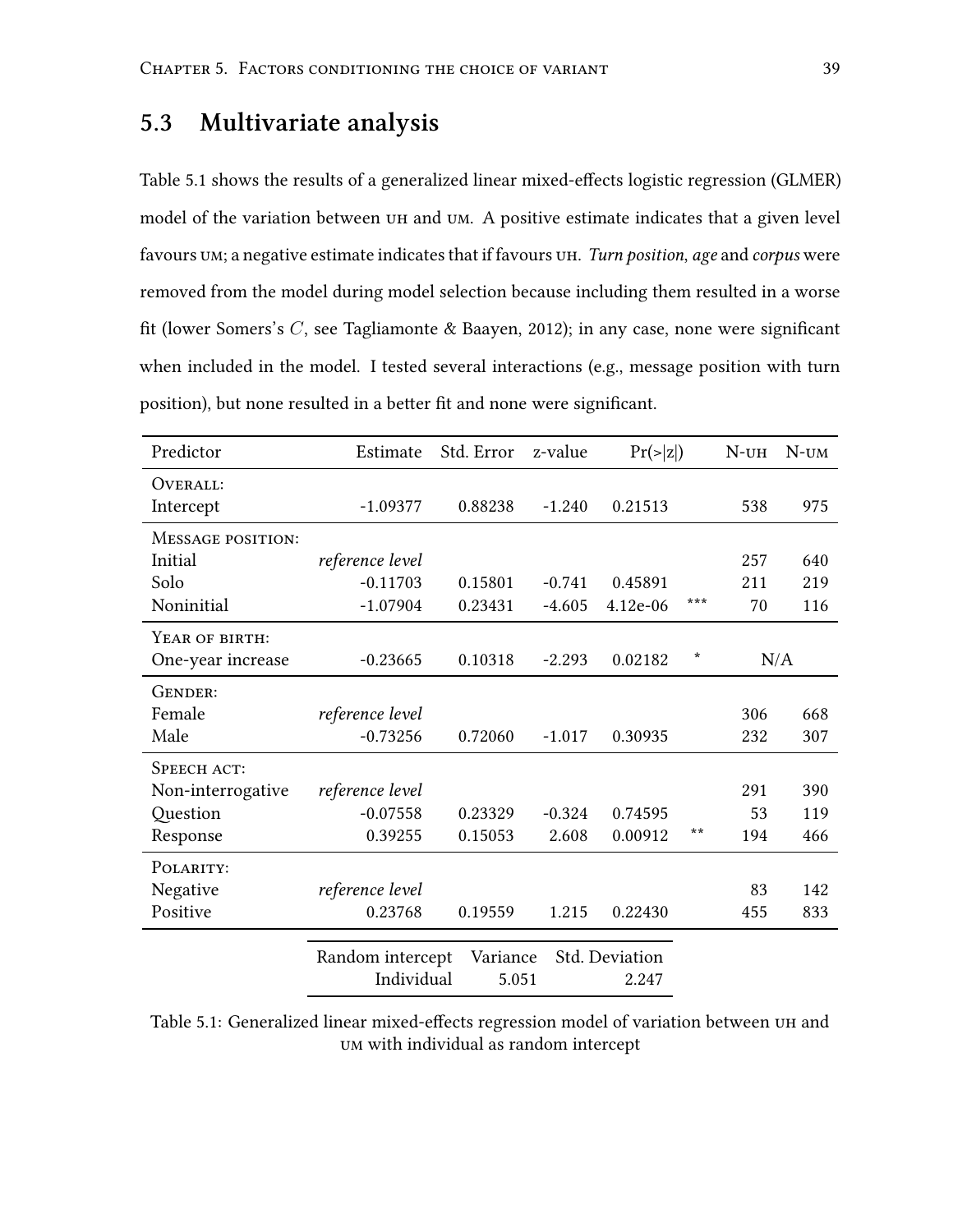Message position, year of birth and speech act are significantly correlated with the realization of um or uh. Message position is the strongest predictor: non-initial message position strongly favours uh. The next-strongest predictor is speech act: responses to questions favour um. The weakest significant predictor is year of birth: as year of birth increases, the probability of observing uh increases.

# **5.4 Discussion**

As is clear from the data presented in this chapter, there is a change in progress going on in the IM data, but it is headed in the opposite direction from the attested pattern—uh appears to be on the rise, not um. This can be explained in terms of specialization (Kroch, [1994\)](#page-84-1).

Kroch([1994:](#page-84-1) 8) argues that competition between members of a *doublet* will lead to one of two outcomes: either one form declines and disappears, or the forms specialize, differentiating in meaning and causing the change to stabilize. Looking again at Figure [5.7,](#page-50-0) it does not appear that either variant is on a trajectory to disappear—in the most recent data, both variants have approximately the same relative frequency overall, and the slopes are not particularly steep. It is also unlikely that um would disappear in IM, given its prevalence in the spoken data (Wieling et al., [2016\)](#page-87-0). This points to specialization, and that explanation appears to be consistent with the present results. The data I present in this chapter indicate that uh and um each have their own contextual niche: um tends to be used message-initially and in responses to questions, while uh tends to be used message-medially and in non-responses to questions.

Based on this explanation, we can draw a tentative trajectory for the change. Denis and Gadanidis [\(2018\)](#page-83-0) found that in Ontario farmers born in the late 1800s and early 1900s, uh dominated—the average rate of um was only 9–16%. We know from Wieling et al. [\(2016\)](#page-87-0) and Fruehwald [\(2016](#page-84-0)) that um then rose gradually throughout the 1900s and early 2000s, reaching rates as high as 64% in the most recent speakers. At this point, the grammatical system is presented with a pair of forms in competition which are both relatively frequent, and, at least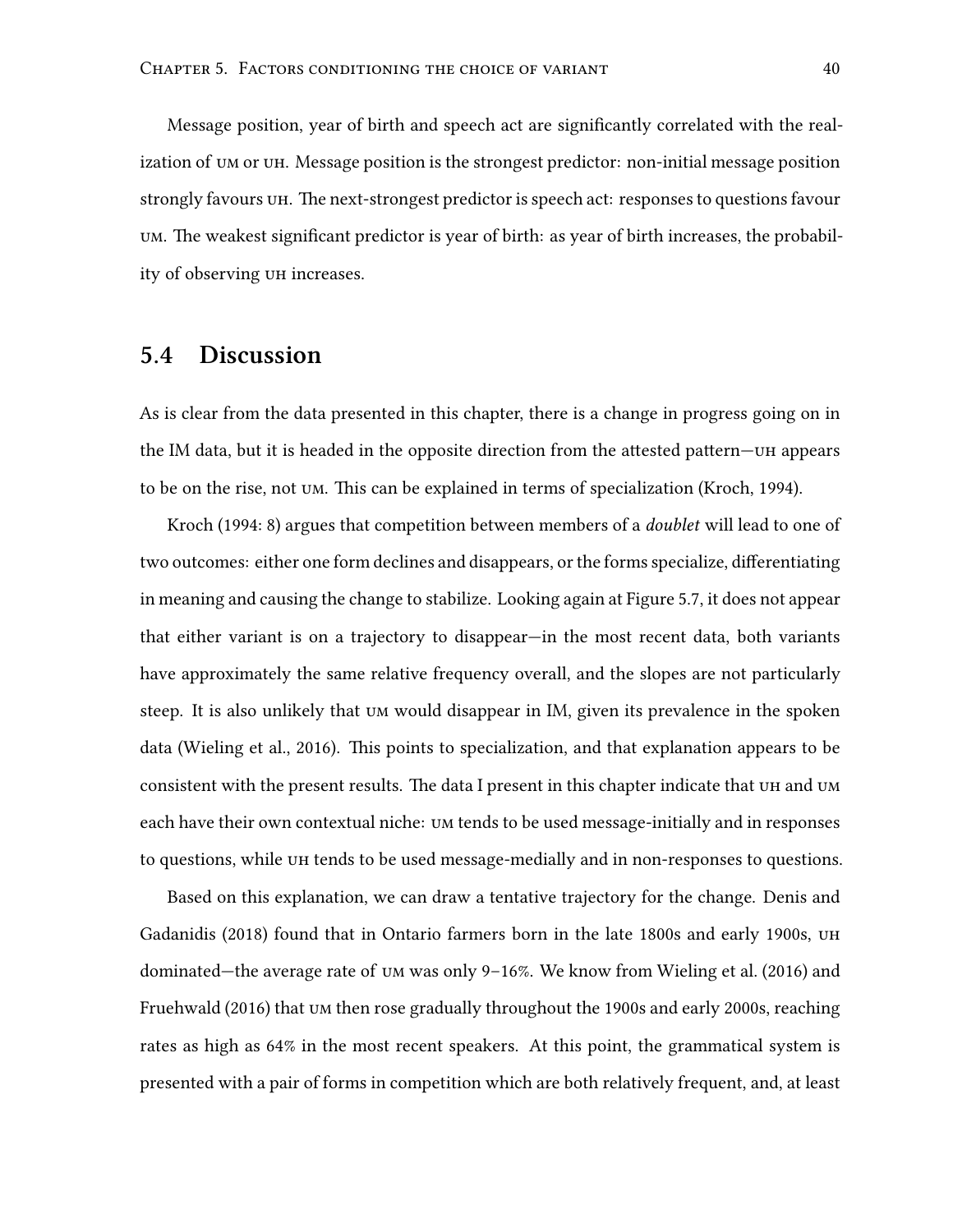in IM<sup>1</sup>, the forms begin to specialize and take on separate meanings, leading to the different niches for each variable we see in this study.

<sup>&</sup>lt;sup>1</sup>It is as yet unclear whether the same process is occurring in speech.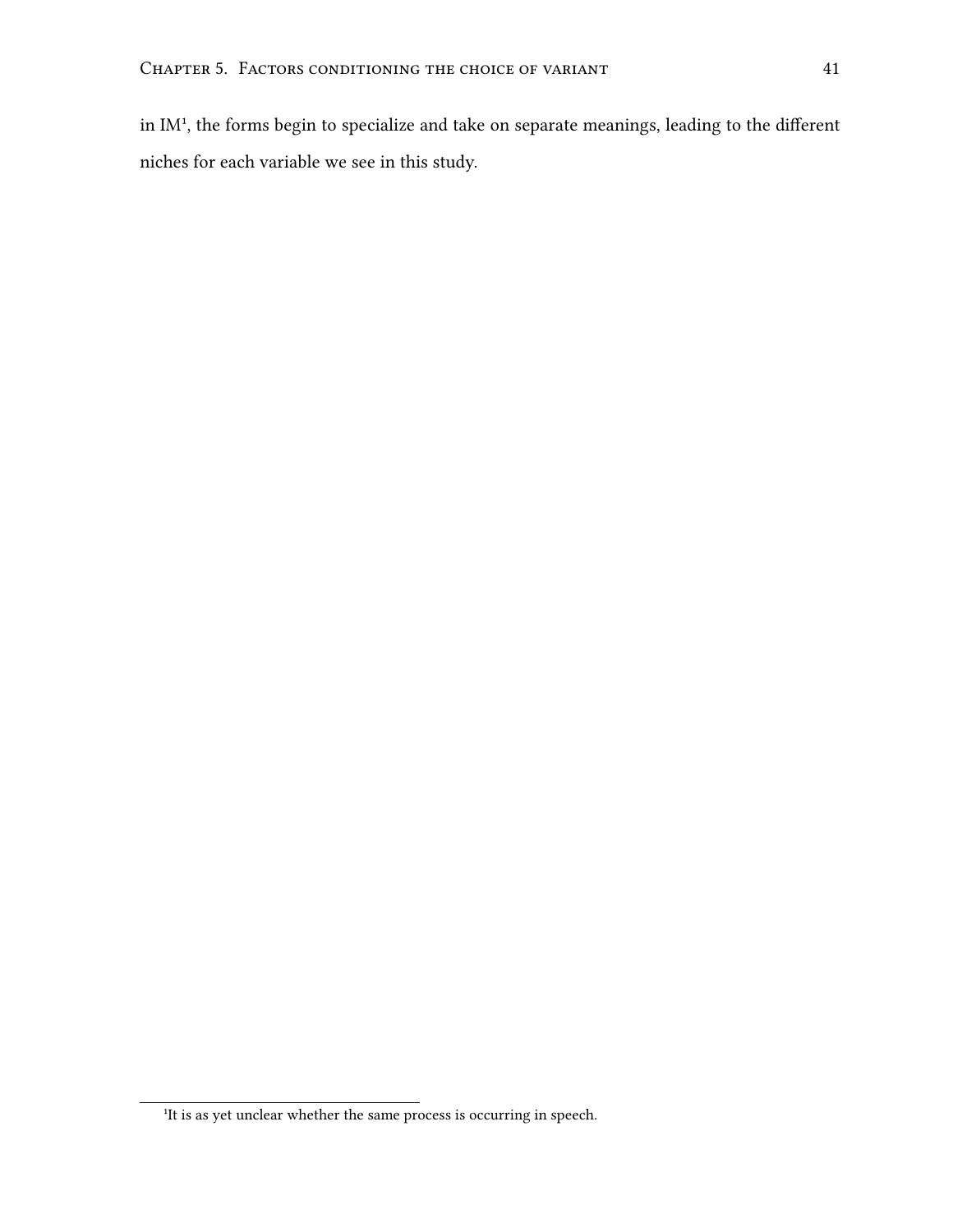# <span id="page-54-0"></span>**Chapter 6**

# **Discourse function and social meaning**

## <span id="page-54-1"></span>**6.1 Introduction**

The quantitative patterns described in the previous chapter suggest that un and um fill different roles in IM. In this chapter, I aim to identify the specific nature of that difference, in terms of both social meaning and discourse-pragmatic function, through close examination of metalinguistic texts (§[6.2](#page-55-0)) and the contexts in which UHUM is used in IM (§[6.3\)](#page-59-0).

Accordingly, in doing so I adopt the community of practice framework (Meyerhoff, [2002](#page-85-3)), with the aim of investigating how UHUM is implicated in computer-mediated discourse (Androutsopoulos, [2006\)](#page-83-1) in one community of practice—specifically, the FBC corpus, in which I am a participant and of which I have firsthand knowledge. This ethnographic knowledge allows me to link the use of UHUM to participants' speech styles, interactional goals and other social factors, which would not be accessible in research with strangers.

I also make use of the concepts of *indexicality*, introduced explicitly to variationist sociolinguistics by Eckert [\(2008](#page-84-2)) based on linguistic-anthropological research, and particularly the work of Silverstein [\(2003](#page-86-2)) on *indexical order*. In this framework, linguistic signs (such as uh and um) are held to indicate or *index* various other characteristics, such as demographic categories or stances, which are termed *indexicalities*. This ties in with variationist observa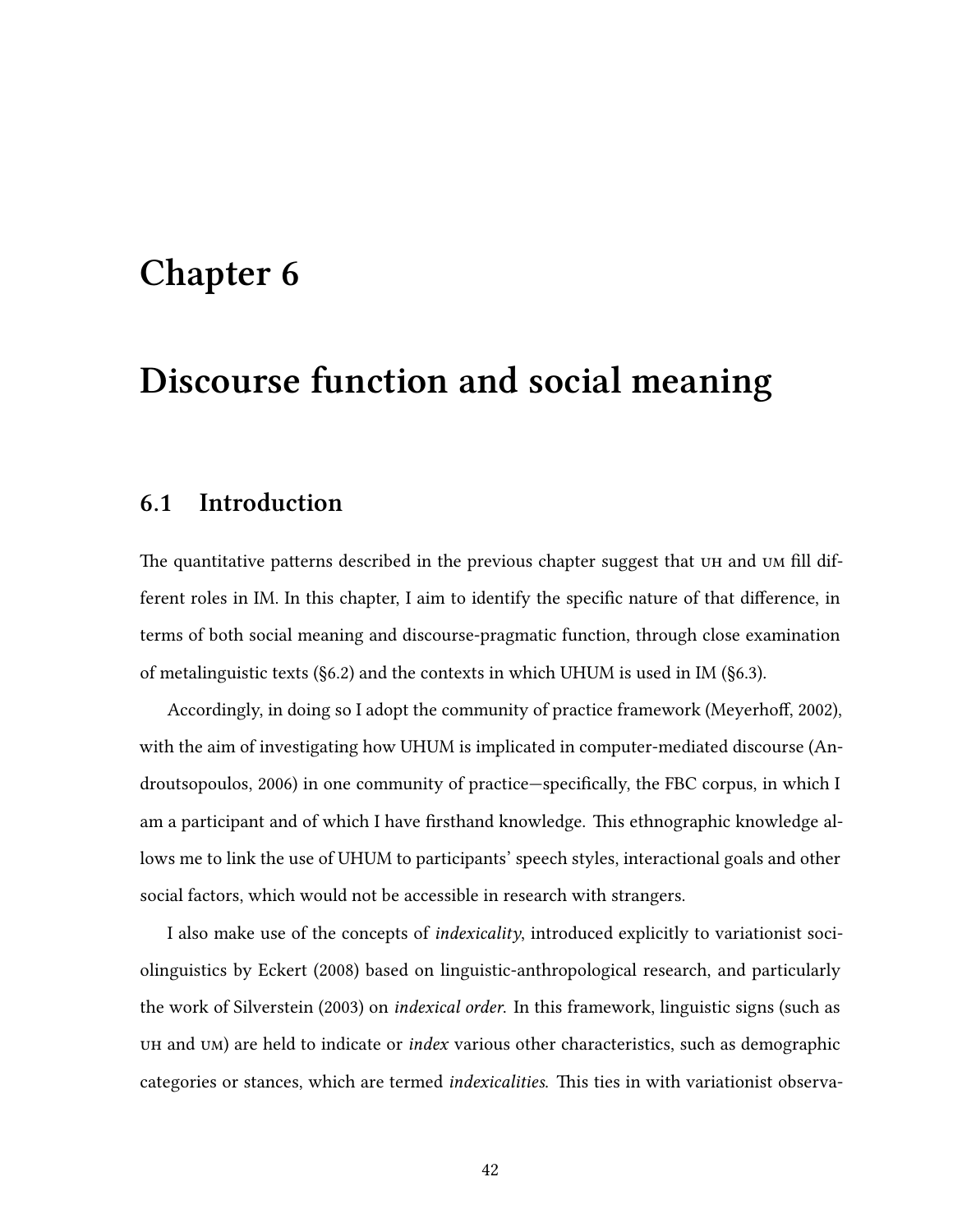tions that certain variants are linked to demographic categories like gender—but as Eckert [\(2008](#page-84-2): 455) emphasizes, "women (and men) are not saying 'I'm a woman' when they use a 'female-led' change, nor are they saying 'I'm not a woman' when they do not. The generalization that women lead in a particular sound change is the outcome of a general statistical result." In fact, because variables stratify with multiple demographic categories, "their meanings are not directly related to these categories but to something that is related to all of them" (p. 455). This indexical multidimensionality is where Silverstein's([2003\)](#page-86-2) concept of indexical order comes in: linguistic forms which are associated with a given indexicality are constantly available for reinterpretation, and each new interpretation results in new indexicalities. To use Eckert's [\(2008:](#page-84-2) 463) example, a *first-order* index might indicate that a speaker is part of a given population, such as a social class stratum or a region. Because these populations are subject to social evaluation (by themselves and others), additional indices can arise as speakers orient themselves in relation to these evaluations. For example, a form which indexes a low social class in the first order may come to index solidarity, roughness or crudeness in the secondorder, which in turn may lead to additional indexicalities<sup>1</sup>. Silverstein ([2003\)](#page-86-2) terms these further indexicalities *n* + 1*th-order indexicalities*.

In the remainder of this chapter, I employ this framework to examine the social and pragmatic meanings of UHUM in practice: the indexicalities that speakers are activating when they use either uh or um and how they interpret and reinterpret them.

## <span id="page-55-0"></span>**6.2 Metalinguistic commentary**

Jaffe([2016](#page-84-3): 109) puts forward the notion that stance plays a mediating role in "the internal ordering of both indexical fields and indexicalities." Jaffe demonstrates this by examining a collection of metalinguistic commentary on Whiteness, the *Stuff White People Like* blog. In this section, I examine similar metalinguistic commentary about UHUM and its supposed

<sup>&#</sup>x27;Note that the terms 'first', 'second', and so on are not intended to necessarily indicate linearity-according to Silverstein [\(2003:](#page-86-2) 194), reinterpretations of given indexicalities are already immanent when they are activated by speakers.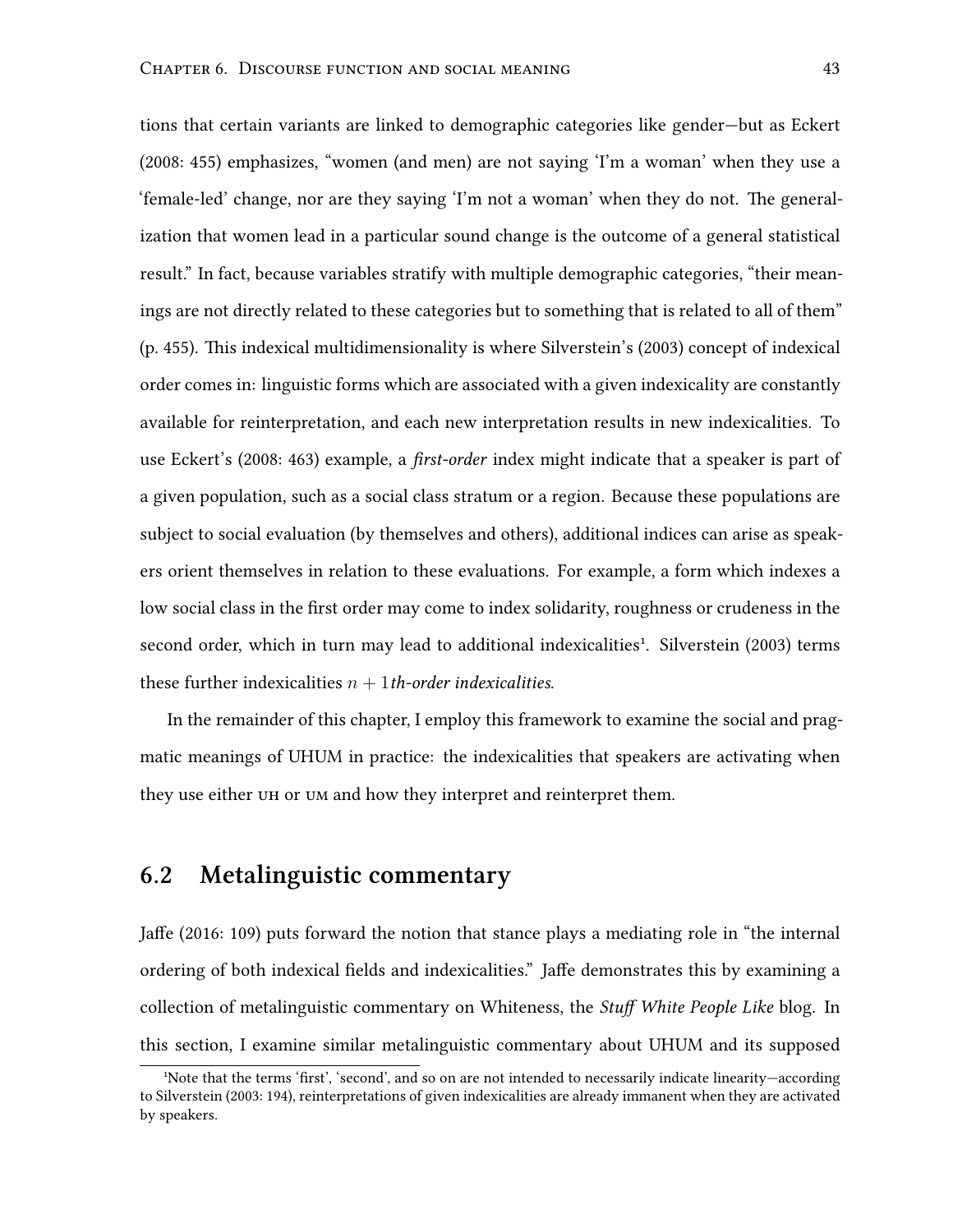functions and indexicalities on Twitter and in the IM corpus.

### **6.2.1 Twitter**

The use of UHUM in English on the internet has not gone unnoticed. As one example, John Scalzi([@scalzi\)](https://twitter.com/scalzi), who runs a Twitter account with over 140,000 followers, has tweeted about UM several times; some examples are shown in  $(8)^2$ .

- <span id="page-56-2"></span><span id="page-56-1"></span><span id="page-56-0"></span>(8) a. I find that starting your a reply to me with "um," means you really want to say "HEY ASSHOLE," so don't be passive-agressive about it.
	- b. Folks, unless you are actually 14, may I suggest that prefixing "um," to whatever argument you are about to make is not the effective rhetorical tool you think it is. I usually don't read past "um" in tweets because my eyes are already rolling in my head.
	- c. […] I think it's also clear that I think the tone "um" sets is usually "I'm going to be condescending, snotty and ignorant all at once." Which, I guess, if that's what you're going for? But doesn't incline me to read further.
	- d. Thesis: Online, when people put "um" before correcting you, "um" is passive aggressive for "hey, you ignorant asshole." Discuss.

<span id="page-56-3"></span>@scalzi identifies um as "passive-aggressive" [\(8a](#page-56-0)), "condescending, snotty, and ignorant" [\(8c](#page-56-1)), and juvenile([8b](#page-56-2)), and in([8d\)](#page-56-3), explicitly identifies it with a specific discourse function: corrections.

Several of the replies to these tweets from his followers push back on this somewhat, as shown by the examples in (9).

<span id="page-56-4"></span>(9) a. I tend to use "um" as an indicator that I am typing something I feel awkward typing.

²Thanks to Marisa Brook (p.c. via Derek Denis, February 28, 2018) for pointing me in the direction of these tweets.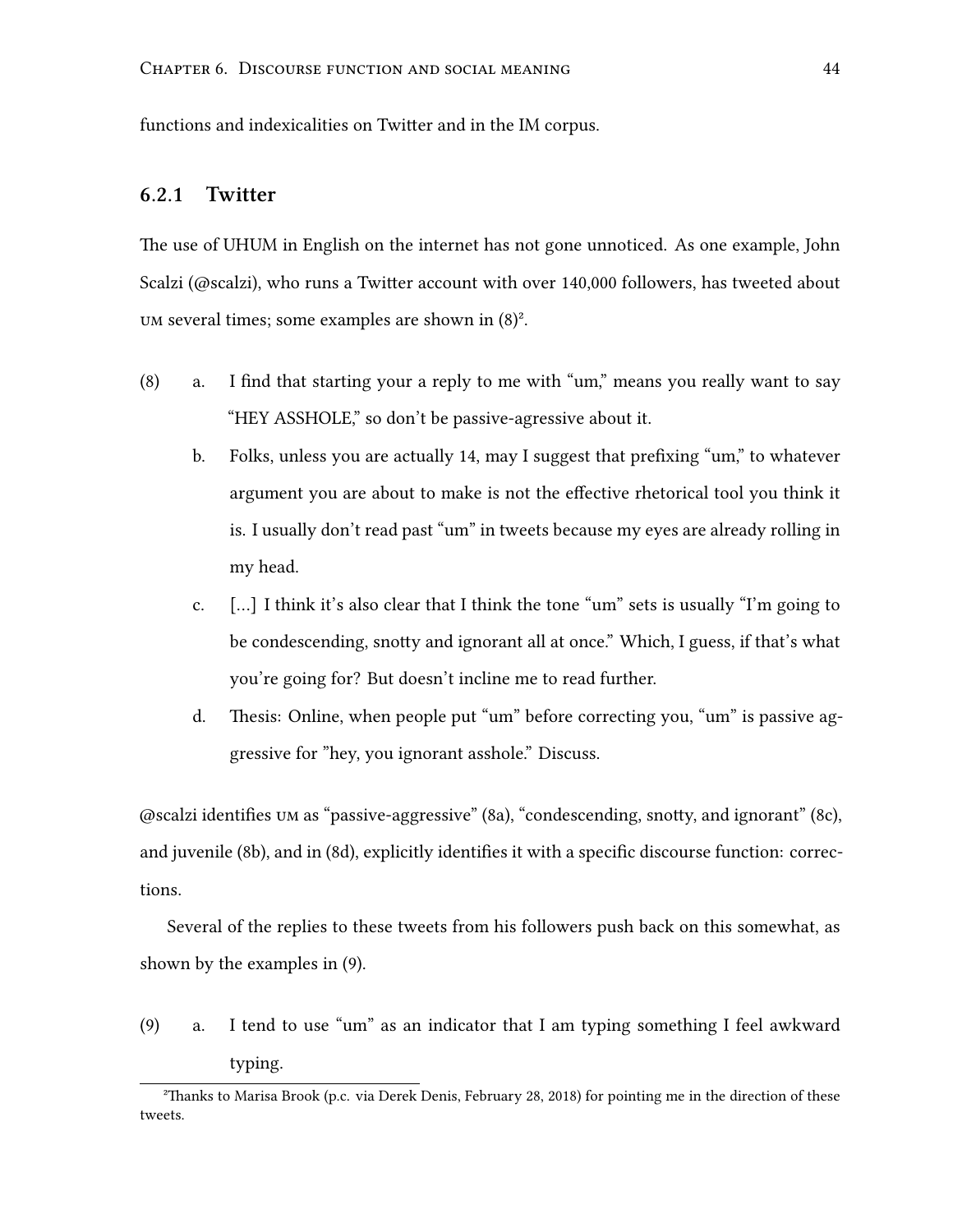- <span id="page-57-0"></span>b. "um" for me is "oh jeez I'm really embarrassed about saying this please don't be mad I thought you ought to know sorry", honestly.
- <span id="page-57-1"></span>c. If I use "um" it generally indicates that I'm unsure about the issue at hand. I use "uh…" to be passive-aggressive.
- <span id="page-57-3"></span>d. Certain groups, such as women, are taught that having an opinion is unfeminine and unattractive. Hesitancy, or the "um" verbal tic, is a way of mitigating the strength or forcefulness of our argument.
- <span id="page-57-2"></span>e. can it be considered to be a shy, possibly uncertain 'um'? At least, that's how I use it.

For these individuals, the indexicality of um is more complex than just condescension and correction: it could index awkwardness [\(9a](#page-56-4)), embarrassment [\(9b\)](#page-57-0), shyness/uncertainty([9c](#page-57-1))/[\(9e](#page-57-2)), andcan even mitigate face-threat  $(9d)^3$  $(9d)^3$  $(9d)^3$ .  $(9c)$  $(9c)$  $(9c)$  also hints at an indexical difference between  $UM$ and uh, where uh indicates uncertainty and uh is passive-aggressive.

Finally, (10) shows some of @scalzi's responses to replies which challenge the passiveaggressive indexicality of um.

- (10) a. But you're not speaking. You have to consciously TYPE "um," which is different.
	- b. Back to the "um" thing: For the folks who say they put it in almost reflexively: You know you can edit things before you post them, yes?
	- c. […] if nothing else, I would like people to think about the fact writing is not speaking.
	- d. My point: if you're putting an "um" in there, be aware it's a conscious choice to do it, not something that just happens.

For @scalzi, um is an anomaly because, while it is unconscious in speech, it must be consciously added in written registers<sup>4</sup>.

<sup>&</sup>lt;sup>3</sup>Note also the explicit connection with women's speech (c.f. Lakoff, [1973\)](#page-85-4)

⁴While idiosyncrasies in @scalzi's IM style are not the primary topic of this paper, it is interesting to note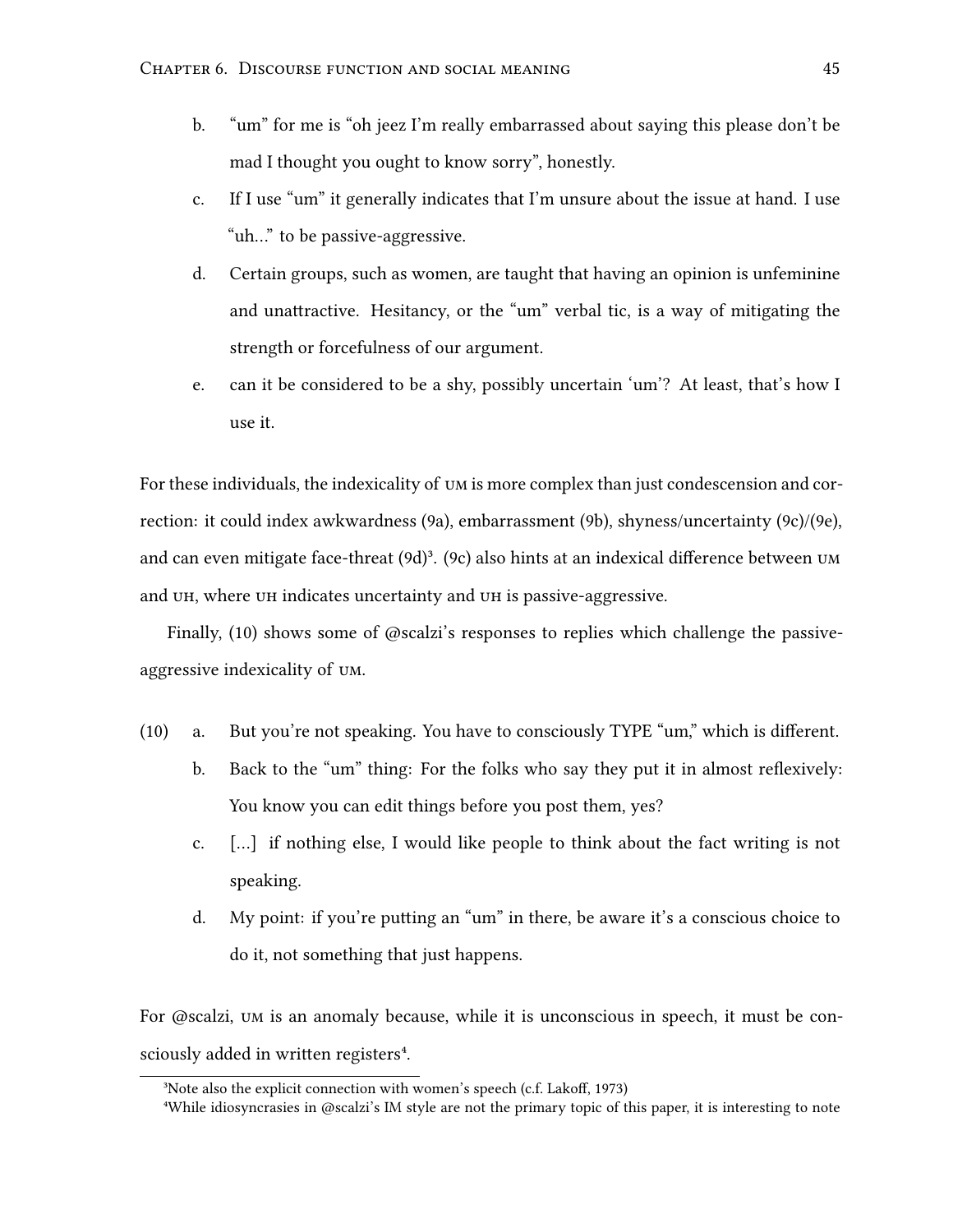#### **6.2.2 IM**

Metalinguistic commentary, while not as prominent, also occasionally occurs in the IM data. Extract [6.1](#page-58-0) shows one example: Alice invites Tim on a "poke hunt" (a reference to the virtual reality app *Pokémon Go*, which was popular at the time, in which users walked around and searched for virtual animals). Tim, up for a walk but not planning to use the app, replies "Uh sure," triggering a request for clarification from Alice. Note that Tim's explanation, and Alice's acceptance, take the indexicality of uh for granted, as though natural (c.f. Inoue, [2004\)](#page-84-4). This is qualitatively different from the Twitter metalinguistic commentary, wherein @scalzi explicitly asks why the lexical item um is being used—Alice is rather asking why Tim was indexing what he was indexing (apparently uncertainty/hesitancy), and thus understands and is satisfied by his explanation.

<span id="page-58-0"></span>

| 1              | Alice:      | wanna go for a poke hunt with me and andy               |
|----------------|-------------|---------------------------------------------------------|
| $\overline{2}$ | Alice:      | in the afternoon                                        |
| 3              | Alice:      | :D                                                      |
| $\overline{4}$ | Tim:        | What time                                               |
| 5              |             | Alice: we're planning to meet up around 1:30            |
| 6              | Alice:      | idk when                                                |
| $\overline{7}$ |             | Alice: probably on campus                               |
| $\,8\,$        | Alice:      | :0                                                      |
| 9              |             | Alice: I'm free till 5ish                               |
| 10             |             | Tim: Uh sure                                            |
| 11             |             | Alice: What's the                                       |
| 12             | Alice: "uh" |                                                         |
| 13             | Alice:      | for                                                     |
| 14             | Tim:        | The uh is because I probably won't actually use the app |
| 15             | Alice:      | oh                                                      |
| 16             | Alice:      | <b>LOL</b>                                              |
| 17             |             | Alice: its okay                                         |
| 18             |             | Alice: walking around                                   |
| 19             | Alice:      | is fun                                                  |

Extract 6.1: What's the "uh" for?

that he uses uh in tweets frequently and has never made a metalinguistic observation about it—for @scalzi, um is marked, but uh is not.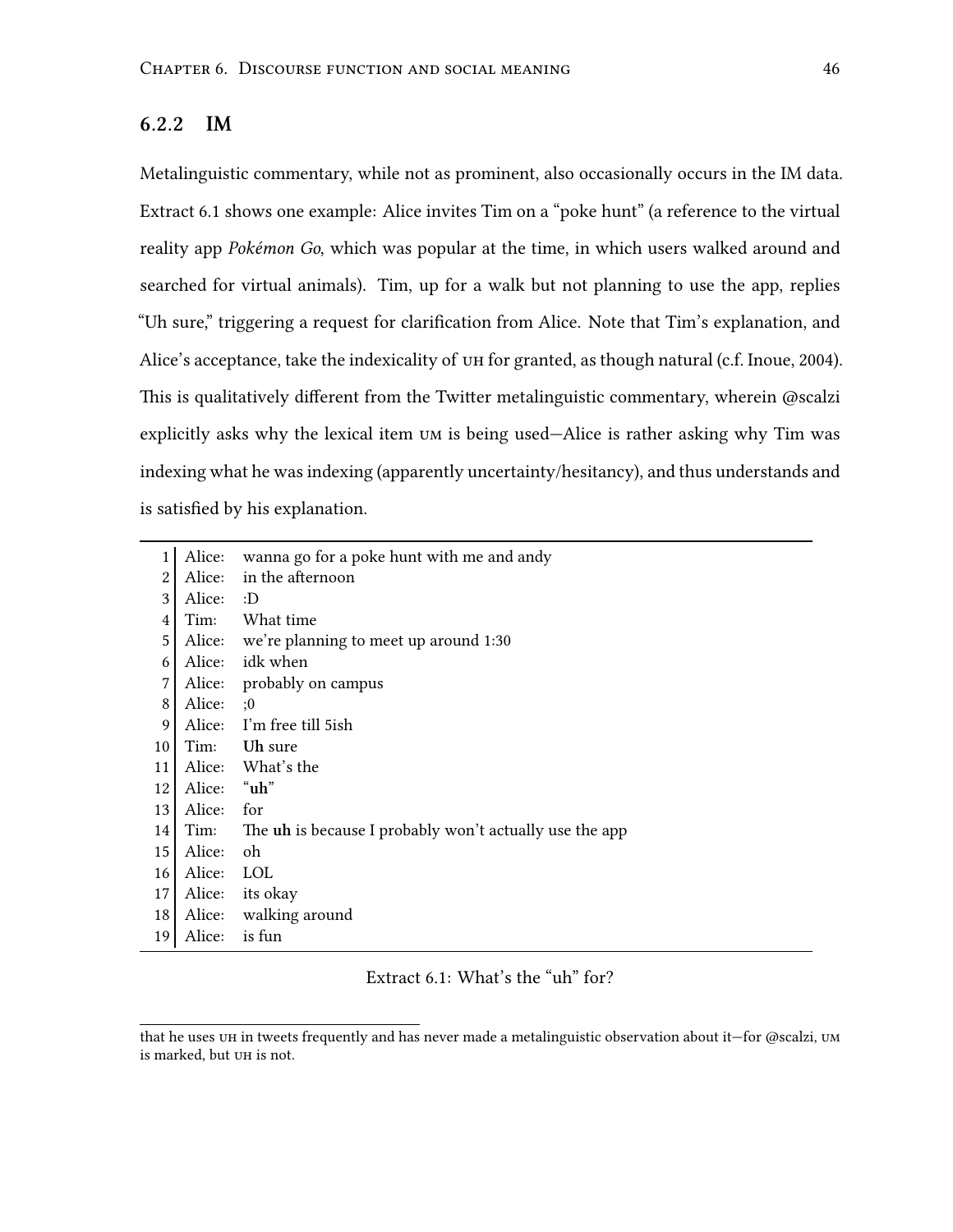## <span id="page-59-0"></span>**6.3 UHUM in context**

This section takes a closer look at the contexts in which UHUM is used in IM, and how it is used in those contexts. As was found by Tottie([2017:](#page-86-3) 22) in writing, UHUM in IM tends to mark stance (the majority of tokens are what Tottie, [2017](#page-86-3) classifies as *attitude adverbs*, which I refer to simply as stance markers). I divide the analysis into three sections based on different types of stances being taken: epistemic, evaluative, and interpersonal (Du Bois, [2007](#page-84-5); Jaffe, [2009](#page-84-6); Kiesling, [2009\)](#page-84-7).

#### <span id="page-59-1"></span>**6.3.1 Epistemic UHUM: Uncertainty, surprise**

A common use for both UHUM variants, employed by virtually all speakers across all three corpora, is uncertainty: speakers use UHUM to indicate that they do not know or are unsure about something. Extract [6.2](#page-60-0) illustrates this indexicality of UHUM. It is a long conversation between Tim and Alice in which Tim is at a grocery store, at Alice's request, looking for *mochi* (Japanese for 'rice cake') which they plan to use to make *takoyaki* ('fried octopus'). Tim, unable to find the mochi, repeatedly asks Alice where it is in the store (which she is familiar with), and she, unable to remember, produces both um and uh several times (lines 2, 3, 12, 13, 25, and 26). Note that both uh and um are used together in this extract to indicate uncertainty.

Likewise, upon learning new information, both um and uh can index surprise and shock, as shown in Extracts [6.3](#page-61-0) and [6.4](#page-61-1). In Extract [6.3,](#page-61-0) when Tim learns that a mutual friend forcibly fed a female member a piece of chicken at a club social event, he replies first with um and then with uh to indicate his surprise. In Extract [6.4,](#page-61-1) when Emily hears that all the members of the executive team left early after an event, leaving Tim to clean up after them, she uses uh to indicate shock (as well as disapproval).

That both uncertainty and surprise can be indexed by both  $U$  and  $U$  alone, and even by both together, suggests that these are among the basic indexicalities of UHUM, and possi-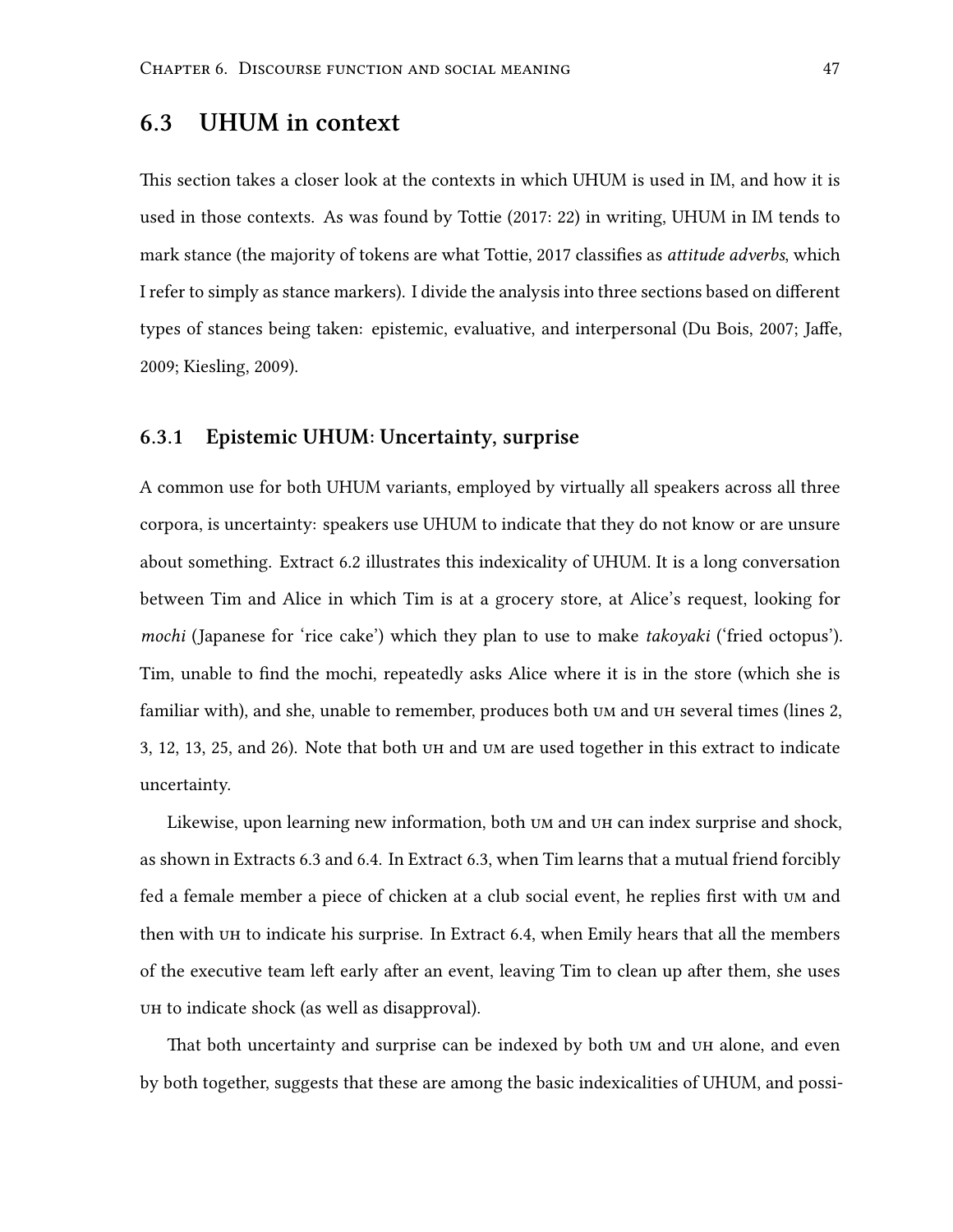<span id="page-60-0"></span>

| 1              | Alice: | [sends a picture of rice cake]             |
|----------------|--------|--------------------------------------------|
| 2              | Alice: | Something like that                        |
| 3              | Tim:   | What aisle lol                             |
| 4              | Alice: | Uhhhh                                      |
| 5              | Alice: | Uhm                                        |
| 6              | Alice: | Idk                                        |
| $\overline{7}$ | Alice: | LOI                                        |
| 8              | Tim:   | At [grocery store name]                    |
| 9              | Alice: | Just ask                                   |
| 10             | Alice: | D:                                         |
| 11             | Tim:   | Its not in the flour aisle                 |
| 12             | Tim:   | Any other ideas                            |
| 13             | Alice: | :(((                                       |
| 14             | Alice: | Uhm                                        |
| 15             | Alice: | Uhhh                                       |
| 16             | Alice: | What other aisles do they have             |
| 17             | Alice: | .                                          |
| 18             | Alice: | Uh                                         |
| 19             | Alice: | Maybe the one next to that                 |
| 20             | Alice: | Uh                                         |
| 21             | Alice: | Just ask                                   |
| 22             | Alice: | One of the workers                         |
| 23             | Alice: | They'll proba know                         |
| 24             |        |                                            |
|                | Tim:   | I won't                                    |
| 25             | Alice: | ;0                                         |
| 26             | Alice: | : (                                        |
| 27             | Alice: | Uhm                                        |
| 28             | Alice: | Uh                                         |
| 29             | Tim:   | Its the last thing we need heheheheh       |
| 30             | Alice: | Go to the aisle next to the one with flour |
| 31             | Alice: | No                                         |
| 32             | Tim:   | Maybe we'll just leave he he he he he      |
| 33             | Alice: | We NeED                                    |
| 34             | Alice: | Rice                                       |
| 35             | Alice: | Cake                                       |
| 36             | Alice: | Without mochi                              |
| 37             | Alice: | It's not                                   |

Extract 6.2: Looking for mochi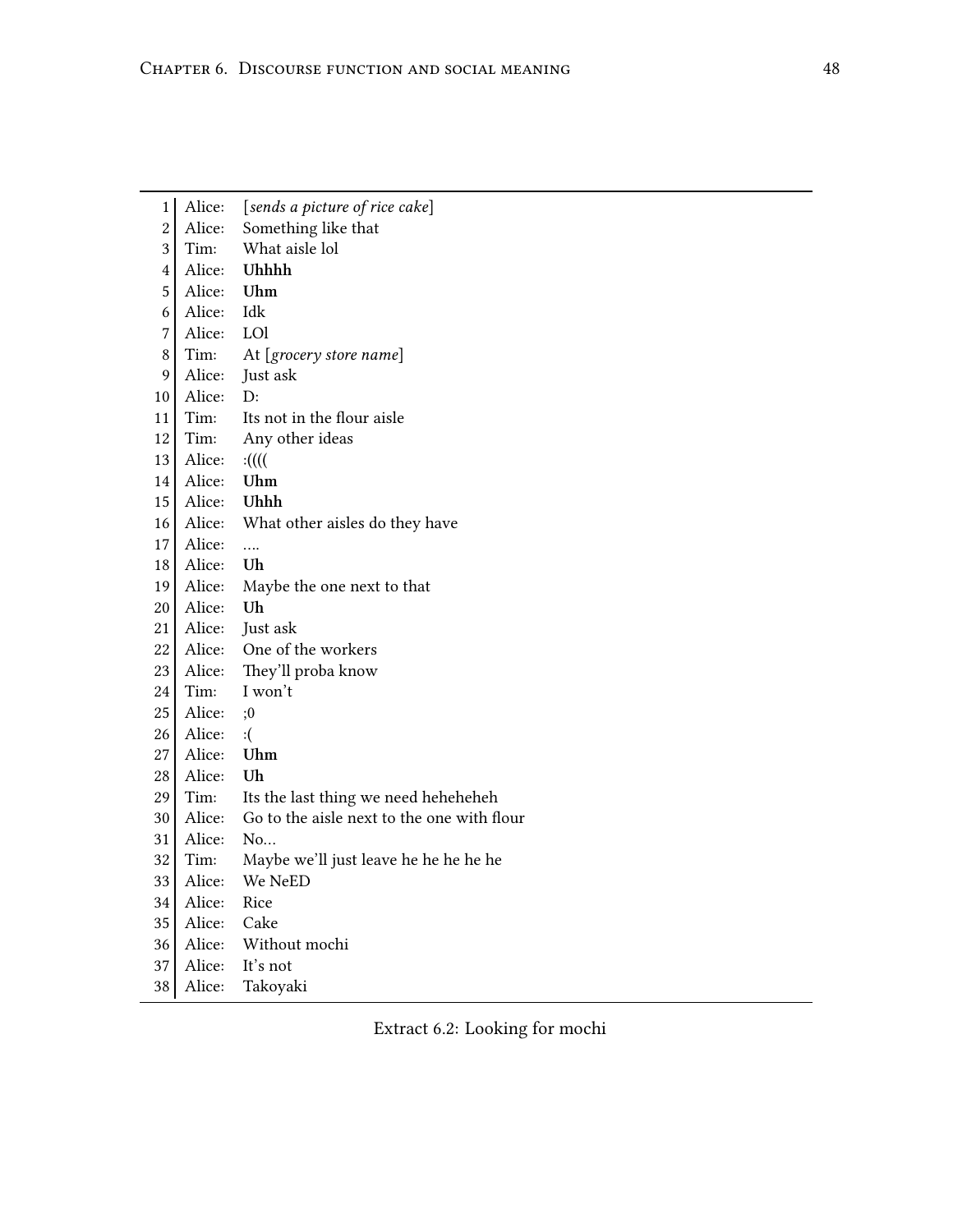bly lower-order indexicalities than those to be discussed below. This makes sense based on Tottie's [\(2017](#page-86-3): 19) claim that the functions of UHUM derive from hesitation when planning speech. Uncertainty is closely-linked to hesitation, since in speech, more planning is required to discuss topics with which one is not familiar. Surprise, too, is closely-linked to hesitation consider the classic image of someone 'lost for words', stammering and producing UHUM upon learning shocking information.

<span id="page-61-0"></span>

|    | Emily: | like i remember at the first practice at the bar she asked me if she should go say |
|----|--------|------------------------------------------------------------------------------------|
|    |        | hi to him                                                                          |
| 2  | Emily: | but like if she did that how do you think he would react                           |
| 3  | Tim:   | <b>SHE WANTS ME BACK</b>                                                           |
| 4  | Emily: | at [bar] at [club social event] he like fed her a peice of chicken                 |
| 5  | Emily: | by just like                                                                       |
| 6  | Tim:   | Um                                                                                 |
|    | Emily: | shoving it in her mouth                                                            |
| 8  | Emily: | lmao                                                                               |
| 9  | Alice: | $:$ /                                                                              |
| 10 | Tim:   | Uh                                                                                 |
| 11 | Alice: | if he can't handle being around her                                                |
| 12 | Alice: | he needs to stop being around her                                                  |

#### Extract 6.3: He like fed her a piece of chicken

<span id="page-61-1"></span>

|    | Tim:   | All the execs left without cleaning up the table+chairs so I had to do it |
|----|--------|---------------------------------------------------------------------------|
| 2  | Emily: | Uhhhh                                                                     |
| 3  | Emily: | What                                                                      |
| 4  | Emily: | The                                                                       |
| 5  | Emily: | Fuck                                                                      |
| 6  | Emily: | Even Sam?                                                                 |
| 7  | Emily: | Wtf                                                                       |
| 8  | Emily: | HOW                                                                       |
| 9  | Emily: | <b>WHY</b>                                                                |
| 10 | Emily: | WOULD THEY JUST LEAVE                                                     |
|    | Emily: | <b>HUH</b>                                                                |

Extract 6.4: All the execs left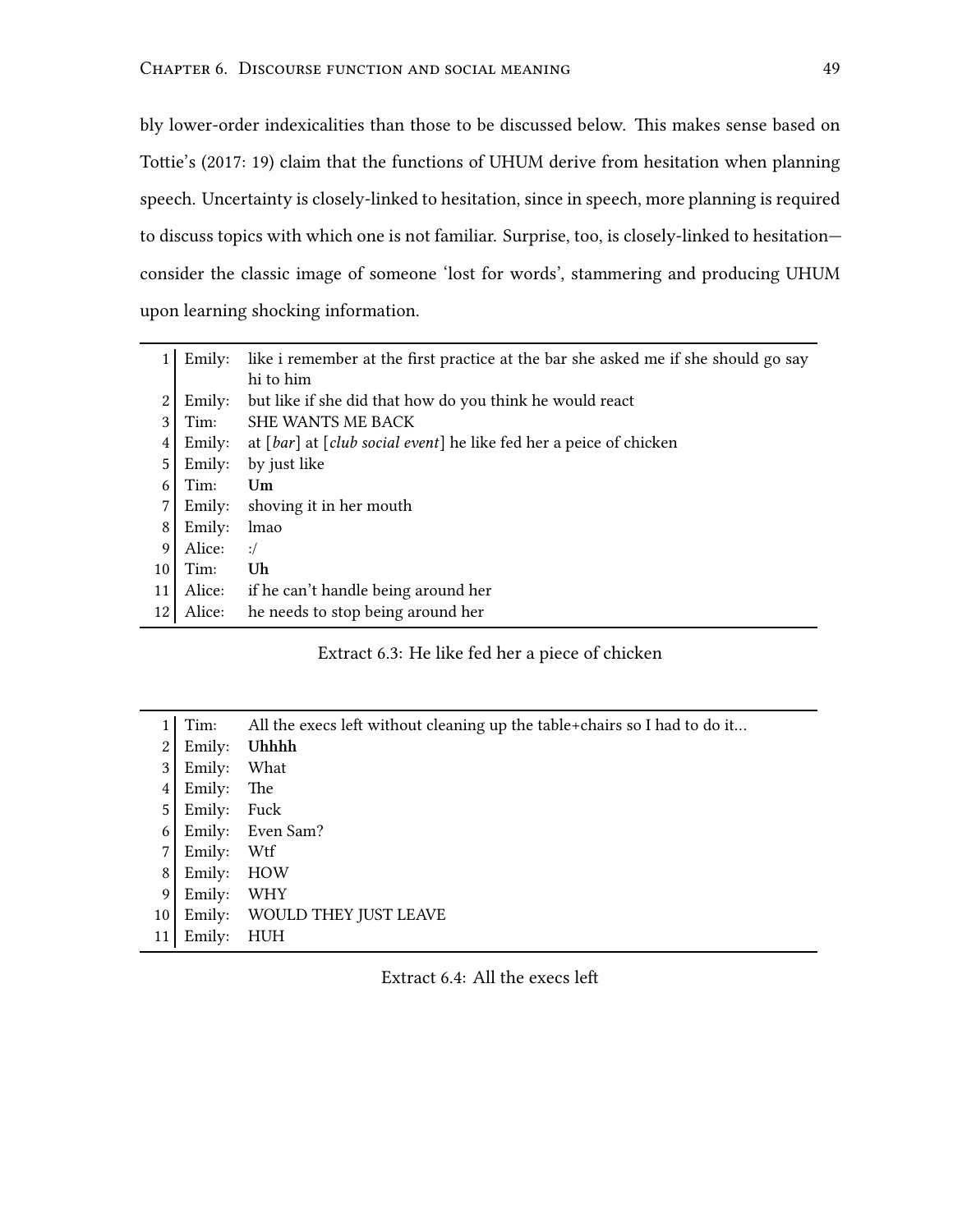#### **6.3.2 Evaluative UHUM: Disapproval, concern**

UHUM can also be used to indicate the speaker's evaluative stance: their opinion regarding a stance object. Both variants convey a negative evaluation, but the specifics depend on which variant is used. Um indicates a somewhat mitigated/concerned negative evaluation, whereas uh indicates a strongly disapproving negative evaluation.

For example, in Extract [6.5](#page-62-0), Tim uses um to (jokingly) negatively evaluate Emily's excessive drinking, but frames it as a concern rather than as a criticism (by giving advice rather than condemning, and by emphasizing the possible negative effects of drinking on her liver). Similarly, in Extract [6.6,](#page-63-0) Emily, who has a foot injury and can't practice before a big women's *shiai* 'tournament', evaluates the prospect of returning to practice early negatively, out of concern for her health, using um.

<span id="page-62-0"></span>

|          | 1 Emily: I've been drinking               |
|----------|-------------------------------------------|
|          | 2 Emily: Since Friday                     |
|          | 3 Emily: Last week                        |
|          | 4 Emily: I drank from Wednesday to Sunday |
| $5$ Tim: | Um                                        |
| $6$ Tim: | You might wanna                           |
| $7$ Tim: | ease up on the ol liver there             |

Extract 6.5: Drinking

In contrast, in Extract [6.7,](#page-63-1) Alice and Tim jointly negatively evaluate how the executive team of their club wasted money by changing the venue of a social event at the last minute (causing them to lose their deposit), and Alice uses uh to indicate disapproval. This coincides with the use of the reflexive *themselves*, emphasizing that it is the executives' fault that the money was wasted. Similarly, in Extract [6.8,](#page-63-2) Tim negatively evaluates Jeff's statement that his brother collects "Nazi photos," and, using UH, suggests that his brother may in fact be a Nazi if he collects photos of Nazis.

To summarize, while both um and uh can index negative evaluation, the specific nature of that evaluation is dependent on which variant is used: while um somewhat mitigates the negative evaluation and tinges it with concern, uh indicates a strong, disapproving negative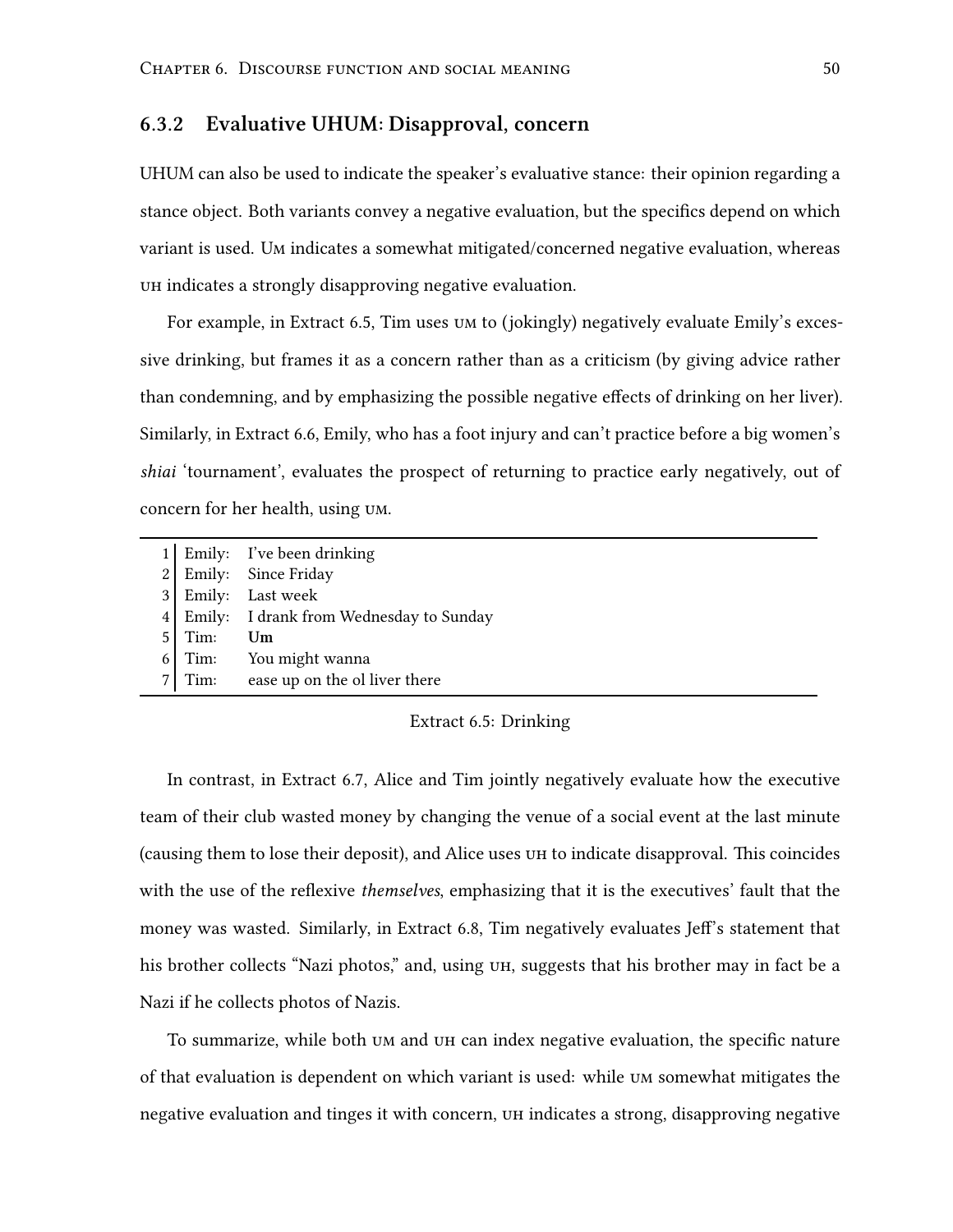<span id="page-63-0"></span>

|    | Emily: | Rip that cut on my foot                                                        |
|----|--------|--------------------------------------------------------------------------------|
| 2  | Emily: | Is infected                                                                    |
| 3  | Emily: | .                                                                              |
| 4  | Emily: | I have to get it freezes                                                       |
| 5  | Emily: | With a needle                                                                  |
| 6  | Tim:   | Well shit                                                                      |
| 7  | Tim:   | Do you know how long it's gonna take to heal?                                  |
| 8  | Emily: | He said stay off for a week                                                    |
| 9  | Emily: | There was plastic and splinter in it.                                          |
| 10 | Emily: | And infection, I couldn't bend my toes LOL                                     |
| 11 | Emily: | Aw man: $($                                                                    |
| 12 | Emily: | So sad                                                                         |
| 13 | Emily: | No practice before women's shiai                                               |
| 14 | Emily: | I'm gonna die                                                                  |
| 15 | Tim:   | You're sure you won't be OK by thurs or fri?                                   |
| 16 | Emily: | Ummmm I don't rlly wanna risk it                                               |
| 17 | Emily: | He said the cut isn't deep but he had to go in deeper to get the infection out |
| 18 | Emily: | He said if I do stuff it would just slow the healing time                      |
|    |        |                                                                                |

Extract 6.6: Foot injury

<span id="page-63-1"></span>

|   | Tim:      | he said they spent \$7000 on [event]     |
|---|-----------|------------------------------------------|
| 2 |           | Alice: 1/7th on the venue change :)      |
|   | Tim:      | lol yup                                  |
|   | Alice:    | $\cdot/$                                 |
| 5 | Tim:      | apparently it was \$5000 for [new venue] |
|   | Alice: uh |                                          |
|   | Alice:    | SO <sub>2</sub>                          |
|   | Alice:    | like                                     |
| 9 | Alice:    | they just wasted money themselves        |

## Extract 6.7: Wasted money

<span id="page-63-2"></span>

| $1$ Jeff:   | You know, you remind me of my brother.                            |
|-------------|-------------------------------------------------------------------|
| $2$ Jeff:   | Except he collects Nazi photos instead of communist russia photos |
| $3$ Tim: Uh |                                                                   |
|             | $4$ Tim: Is your bro a nazi                                       |
|             | 5 Jeff: its like                                                  |
|             | 6 Jeff: the two ends of the spectrum                              |
|             |                                                                   |

Extract 6.8: Nazi photos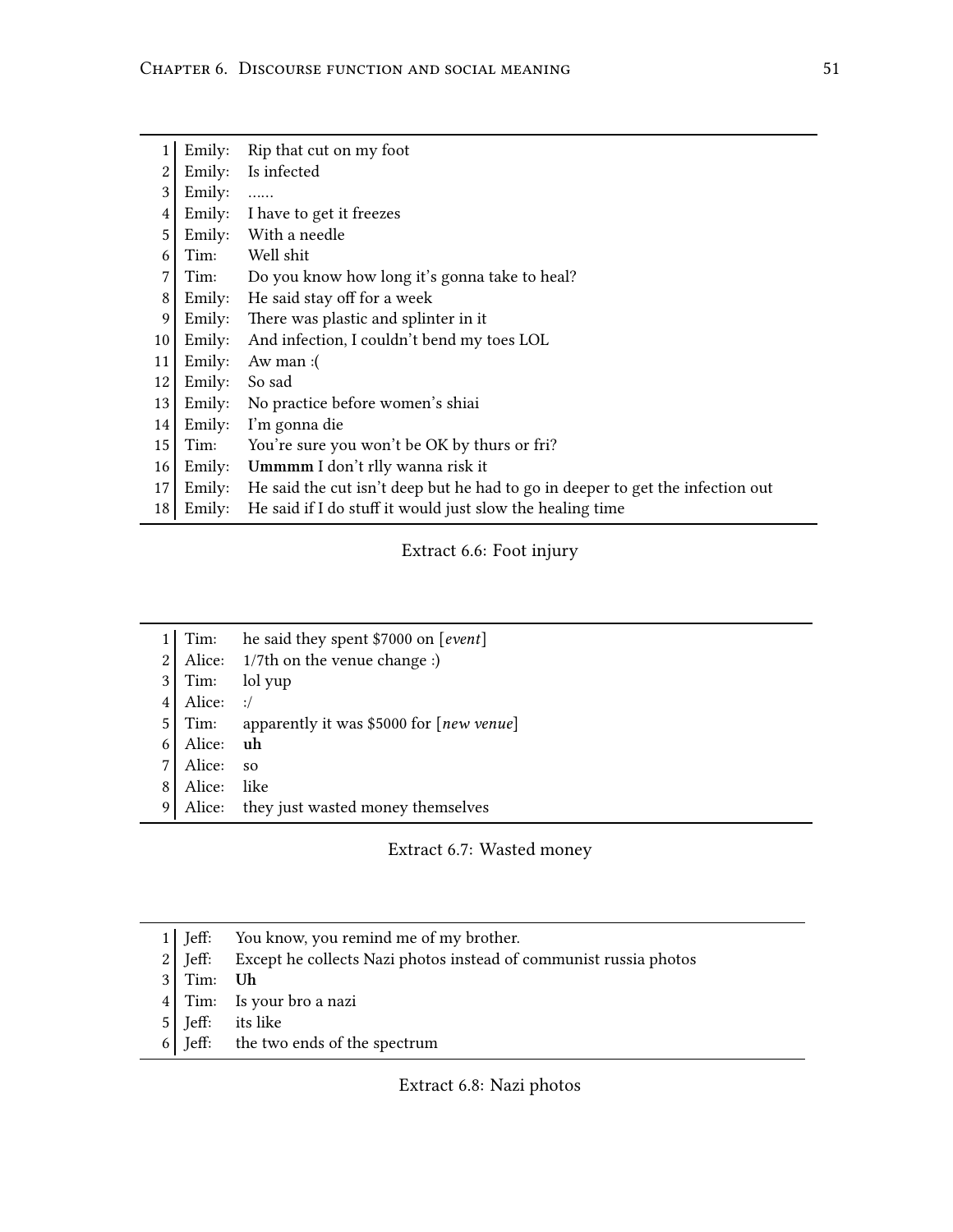evaluation.

#### **6.3.3 Interpersonal UHUM: Disalignment, politeness, face-management**

Both  $UH$  and  $UM$  play crucial roles in managing speaker position and alignment. For instance, uh is commonly used to indicate disalignment, as in Extract [6.9,](#page-64-0) wherein Jeff and Tim criticize a third, nonparticipant member of their martial-arts club for not showing enough respect to his seniors and instructors. Note the use of uh by both participants (lines 10 and 12) to indicate disalignment with the stances of disrespect they cite.

<span id="page-64-0"></span>

|                | Jeff:    | Honestly                                                                      |
|----------------|----------|-------------------------------------------------------------------------------|
| 2              |          | Tim: Dude he's always been like this                                          |
| 3              | Tim:     | It's not new                                                                  |
| 4              | Jeff:    | Yeah                                                                          |
| 5              | Tim:     | Just more visible                                                             |
| 6              |          | Jeff: He's just open about it now                                             |
| 7              |          | Jeff: WHY DOES [club] HAVE TO BE FILLED WITH LITERAL PIECES OF SHIT           |
| 8 <sup>1</sup> |          | Tim: I remember he used to say shit like he didn't                            |
| 9              | Tim:     | Respect any of his sensei                                                     |
| 10             | Tim:     | And I was like uhh                                                            |
| 11             | Jeff:    | "Oh Melissa thinks she's hot shit just cause she's been practicing longer and |
|                |          | started this club"                                                            |
| 12             | $J$ eff: | UHHHHHHHH                                                                     |
| 13             | Jeff:    | LITERAL WORDS TO COME OUT OF HIS MOUTH                                        |

Extract 6.9: Literal words to come out of his mouth

In sharp contrast, um is typically used to position the speaker as polite and considerate, as in Extract [6.10](#page-65-0), in which Anna confesses to Tim that she accidentally deleted his save file in the video game *Chrono Trigger*. Anna uses um (which she spells *⟨*uhm*⟩*) on lines 1 and 3 to take a contrite, apologetic stance, almost as though she is working herself up for her confession. Anna uses um to take a similarly polite stance in Extract [6.11,](#page-65-1) in which she reminds Tim that he has left the rice cooker on. Note that her initial message, prefixed with um, uses the passive (*the rice cooker* is *super hot*, *it* was *still in keep warm mode*) and does not specify an agent. Further, in her final message, she uses the cohortative *let's* rather than the imperative. This indicates that she is avoiding holding Tim directly responsible for the action;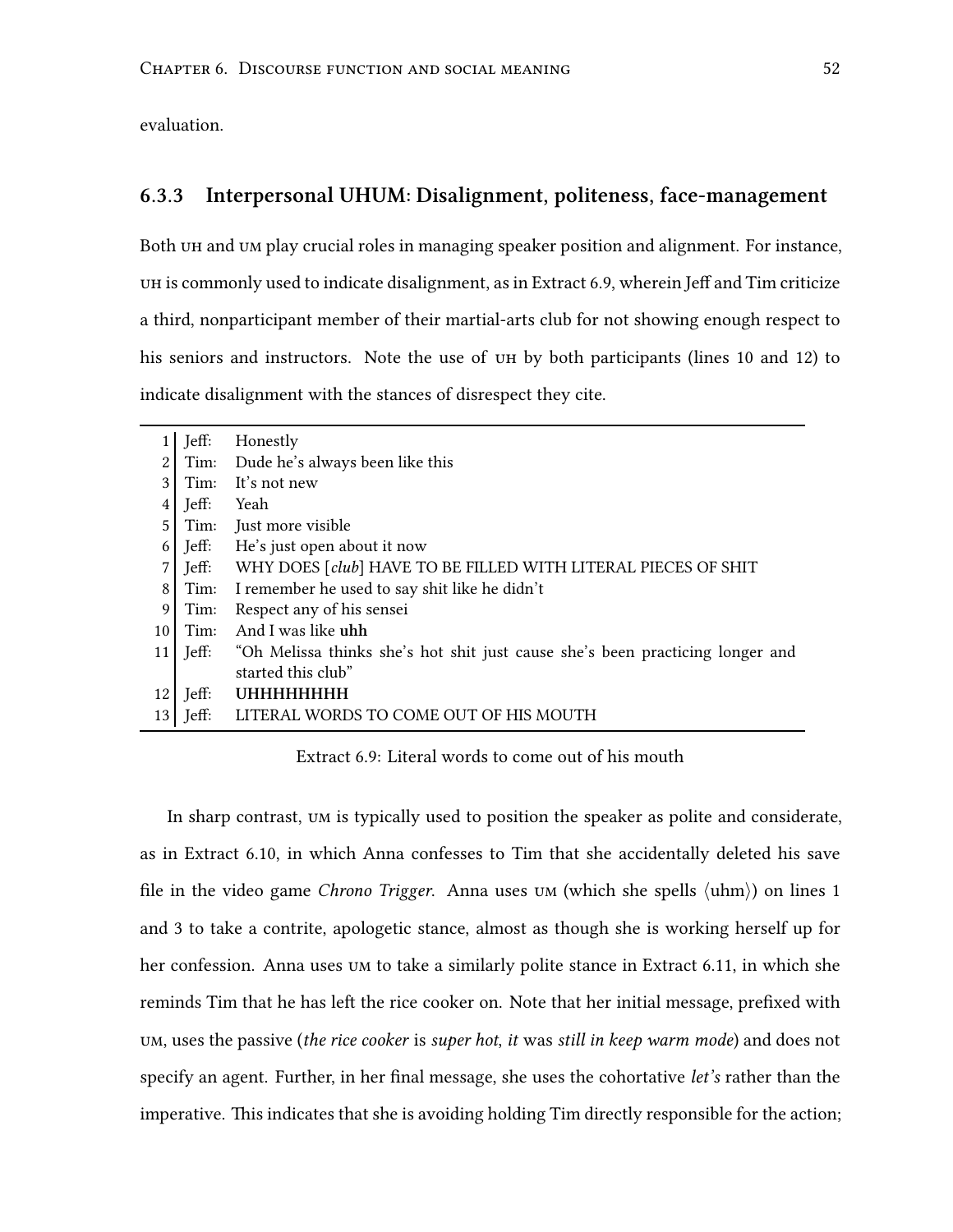rather than accusing him of making a mistake, she mentions it obliquely, mitigating the face challenge. While um does not index all of these things on its own, it is a crucial component of this careful/tactful stance. Note that in both these cases, uh would be infelicitous here—or would indicate a different, more casual and less tactful reading.

<span id="page-65-0"></span>

|   | Anna: | Uhmmmmmm                                                                 |
|---|-------|--------------------------------------------------------------------------|
|   | Anna: | I accidentally did something really terrible T.T                         |
|   | Anna: | <b>Uhmmm</b>                                                             |
|   |       | Anna: I accidentally overwrote your save file in Chrono trigger T.T      |
| 5 |       | Anna: I'm really sorry :'(                                               |
| 6 | Anna: | Arrgghhh I realized like a second after I did it but it was too late x.x |
|   | Anna: | ∴'                                                                       |
| 8 | Tim:  | Oh DW $[=$ don't worry] about it lol                                     |
|   |       | Tim: I was only like an hour or two in                                   |

Extract 6.10: *Chrono Trigger*

<span id="page-65-1"></span>

|  | 1 Anna: Uhm, the rice cooker is super hot cuz it was still in keep warm mode o-o |
|--|----------------------------------------------------------------------------------|
|  | 2 Tim: Holy fuck sorry                                                           |
|  | 3 Anna: It's okay, let's just be careful next time 0.0                           |

Extract 6.11: The rice cooker is super hot

Anna also makes use of uh, as shown in Extracts [6.12](#page-66-0) and [6.13.](#page-66-1) In Extract [6.12](#page-66-0), Anna explicitly contradicts Tim's suggestion that her sleeping habits are normal, and this moredisaligned, higher-investment stance is marked by the use of uh. In Extract [6.13,](#page-66-1) Anna employs uh sarcastically after Tim asks a question whose answer is obvious. The stances she takes using uh are less tactful and less mitigative than the stances shown in Extracts [6.10](#page-65-0) and [6.11](#page-65-1).

Extracts [6.14](#page-66-2) and [6.15](#page-66-3) show a similar dichotomy in Alice's speech. In Extract [6.14,](#page-66-2) she tentatively asks if she can host a party at someone else's apartment using um, whereas in Extract [6.15,](#page-66-3) she uses uh along with *hello* to strongly contradict an assertion that Adam didn't treat his ex-girlfriend "like a thing" (line 2).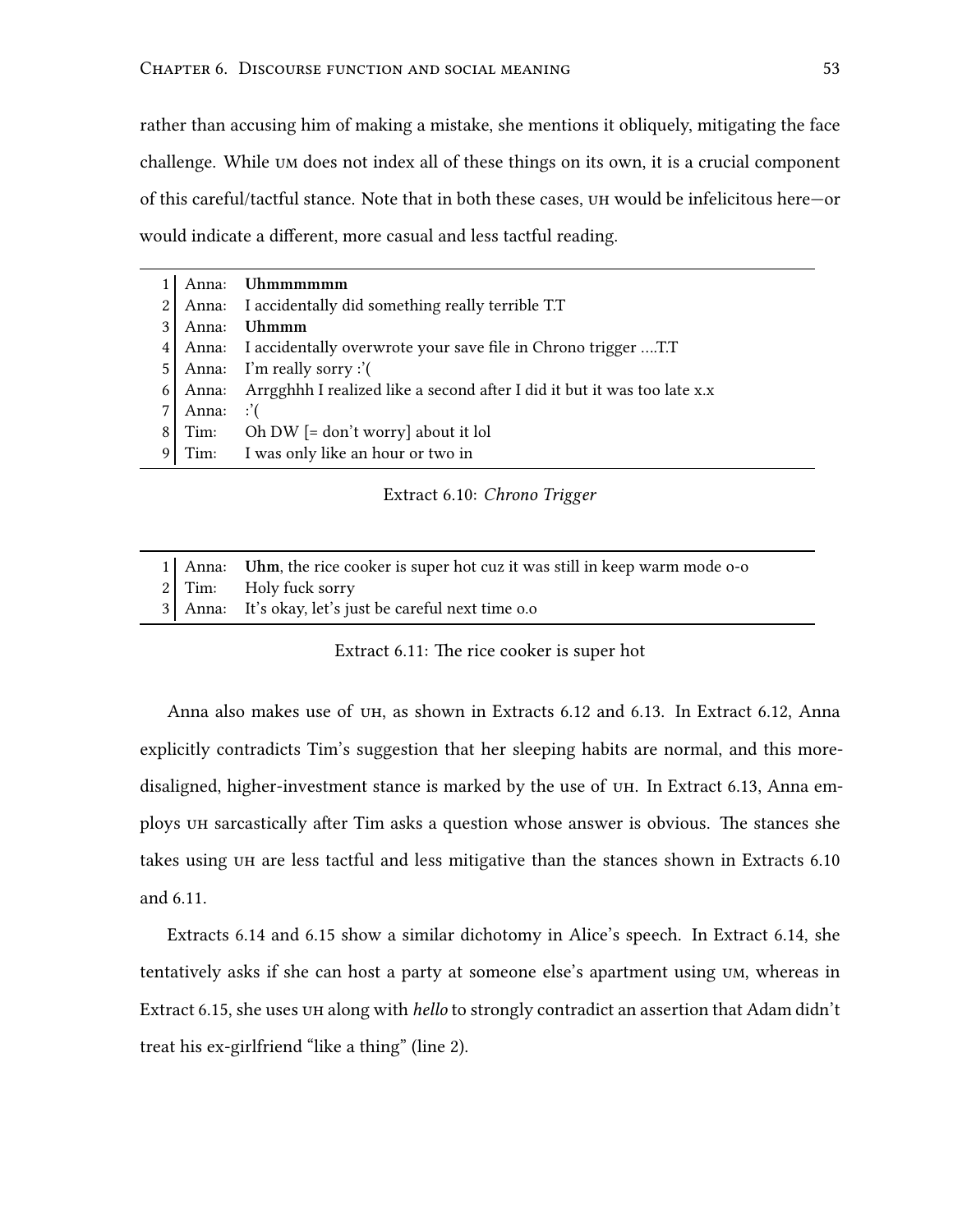<span id="page-66-0"></span>

|    |       | Anna: well, my parents are like                                      |  |
|----|-------|----------------------------------------------------------------------|--|
| 2  | Anna: | "now you just have to start eating healthier and sleeping healthier" |  |
| 3  | Tim:  | <b>LOL</b>                                                           |  |
| 41 | Tim:  | sounds pretty demanding                                              |  |
|    | Anna: | yeah D:                                                              |  |
| 6  | Tim:  | Well, your sleeping habits don't seem that bad to me                 |  |
|    | Anna: | uhhhhreally? x.x                                                     |  |
| 8  | Anna: | at one point last semester, I was sleeping around 4/5AM every night  |  |
|    | Tim:  | It seems like you get enough sleep, just at late times               |  |

Extract 6.12: Sleeping habits

<span id="page-66-1"></span>

|    |       | $[At 3am$ the previous night, Anna had texted Tim that she was having trouble sleep-<br>ing.] |
|----|-------|-----------------------------------------------------------------------------------------------|
|    | Tim:  | By the way, were you having trouble sleeping last night? $><$                                 |
| 3  | Tim:  | I was really touched when I woke up and saw your text                                         |
| 4  | Anna: | $uhhhh.$ .                                                                                    |
| 5  | Anna: | No, I was just sleep texting.                                                                 |
| 6  | Tim:  | Whoa what                                                                                     |
| 7  | Tim:  | Literally?!                                                                                   |
| 8  | Anna: | Lol no                                                                                        |
| 9  | Tim:  | Oh                                                                                            |
| 10 | Anna: | That'd be amazing. o.o                                                                        |
|    |       |                                                                                               |

## Extract 6.13: Sleep texting

<span id="page-66-2"></span>

|           | 1 Alice: Hi Tim :D uhm this is a bit random but if we were to have takoyaki <sup><math>\lceil \cdot \rceil</math></sup> party, |
|-----------|--------------------------------------------------------------------------------------------------------------------------------|
|           | would you mind having it at your place? Since you have the mobile gas burner                                                   |
|           | (convenient) and Anna will know the ppl attending ([club] peeps), I don't want                                                 |
|           | my third roommate to feel uncomfortable by doing it at my place .-.                                                            |
| $21$ Tim: | Of course I don't mind                                                                                                         |
|           | 3 Alice: Oh wow thanks !! :DDDDDDD                                                                                             |

## Extract 6.14: Takoyaki party

<span id="page-66-3"></span>

| 2 Alice: uh hello                             | 1 Adam: how did i treat her like a thing       |
|-----------------------------------------------|------------------------------------------------|
|                                               |                                                |
|                                               | 3 Alice: you've been trying to change her mind |
| 4 Alice: trick her into liking you back again |                                                |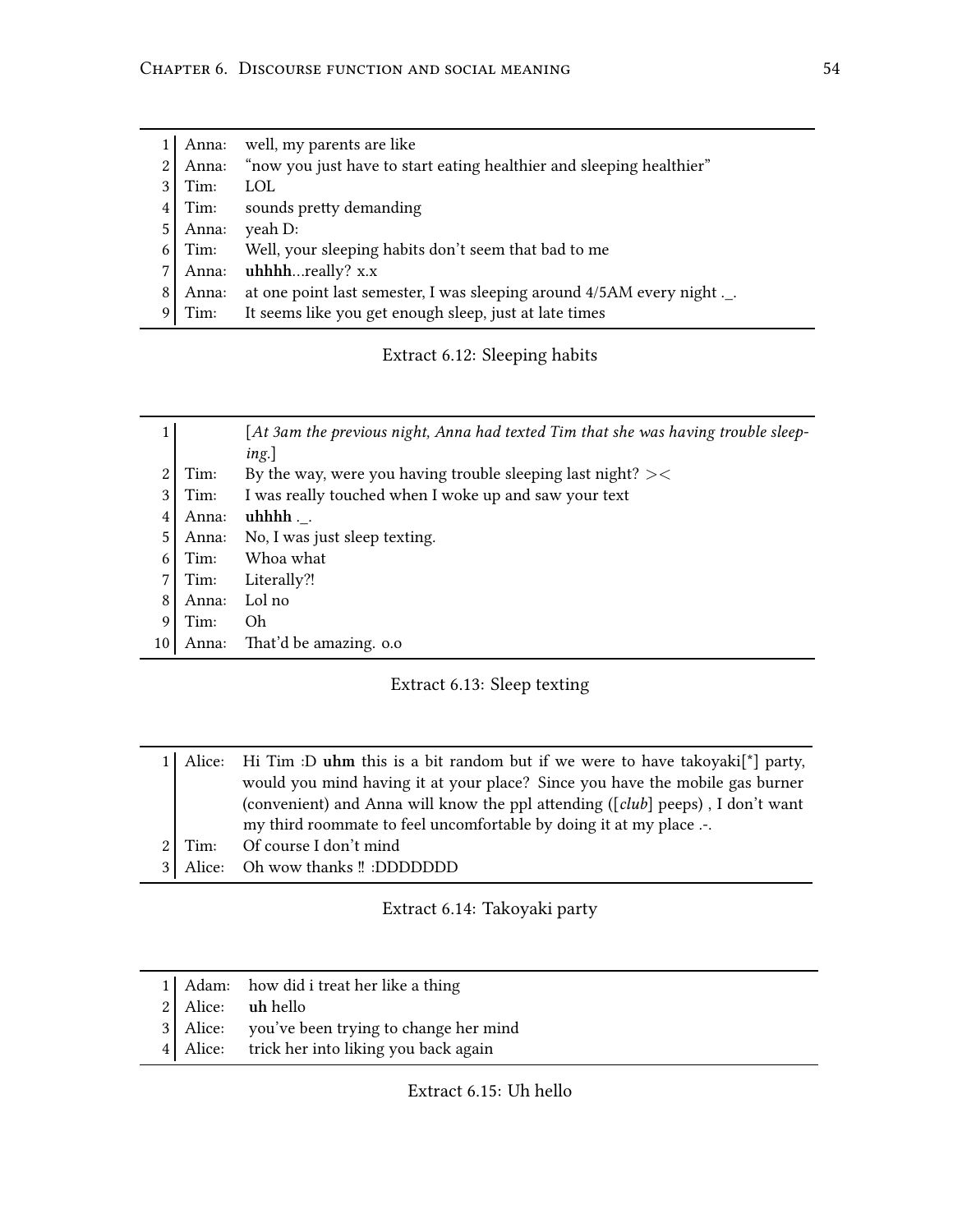#### **6.3.4 UHUM in quotations**

Campbell-Kibler [\(2007](#page-83-2)) has demonstrated that speakers associate sociolinguistic variants (viz., [m] vs. [n]) with various social associations (e.g., intelligence, articulateness). In this section, I come at these associations from the opposite direction: I aim to identify these social meanings by examining what types of people and what contexts people attribute each variant of UHUM to in quotations. In particular, uh is commonly used in quotations to indicate unintelligence, nonfluency, ignorance, &c. on the part of the individual they are quoting. Three such cases are shown in (11).

<span id="page-67-0"></span>(11) a. msperry (TTT):

she was like "**uhh**…**uhhh**…well that's why god created diseases and such" ..or something to that effect

<span id="page-67-1"></span>b. Alice:

My Japanese is garbage // Rip // Can't do polite words // I was like "**Uhhh**" "ahhh"

<span id="page-67-2"></span>c. Anna:

apparently a lot of people have been asking my parents if I have a boyfriend and my mom replies like "**uh** there's this boy whose close with her" or something .\_.

In([11a](#page-67-0)), the speaker quotes a member of their class who they disagree with, and prefixes the quotation using uh to portray her as unintelligent. In [\(11b](#page-67-1)), Alice self-deprecatingly describes her Japanese ability as "garbage" and then quotes herself using uh and *ah* to indicate nonfluency—asthough she was struggling or unable to find the right "polite words."<sup>5</sup> In ([11c](#page-67-2)), Anna quotes her mother, who she frames as not understanding her relationship with her boyfriend (instead describing him as "this boy whose close with her") and prefixes the quotation with uh. In all of these cases, uh is used in quotations to construe the individual being quoted as unintelligent, nonfluent or ignorant.

⁵Japanese has a separate, more formal set of lexical items, known as *keigo*, lit. 'respectful language', which Alice is not familiar with using having only used Japanese with close family and friends.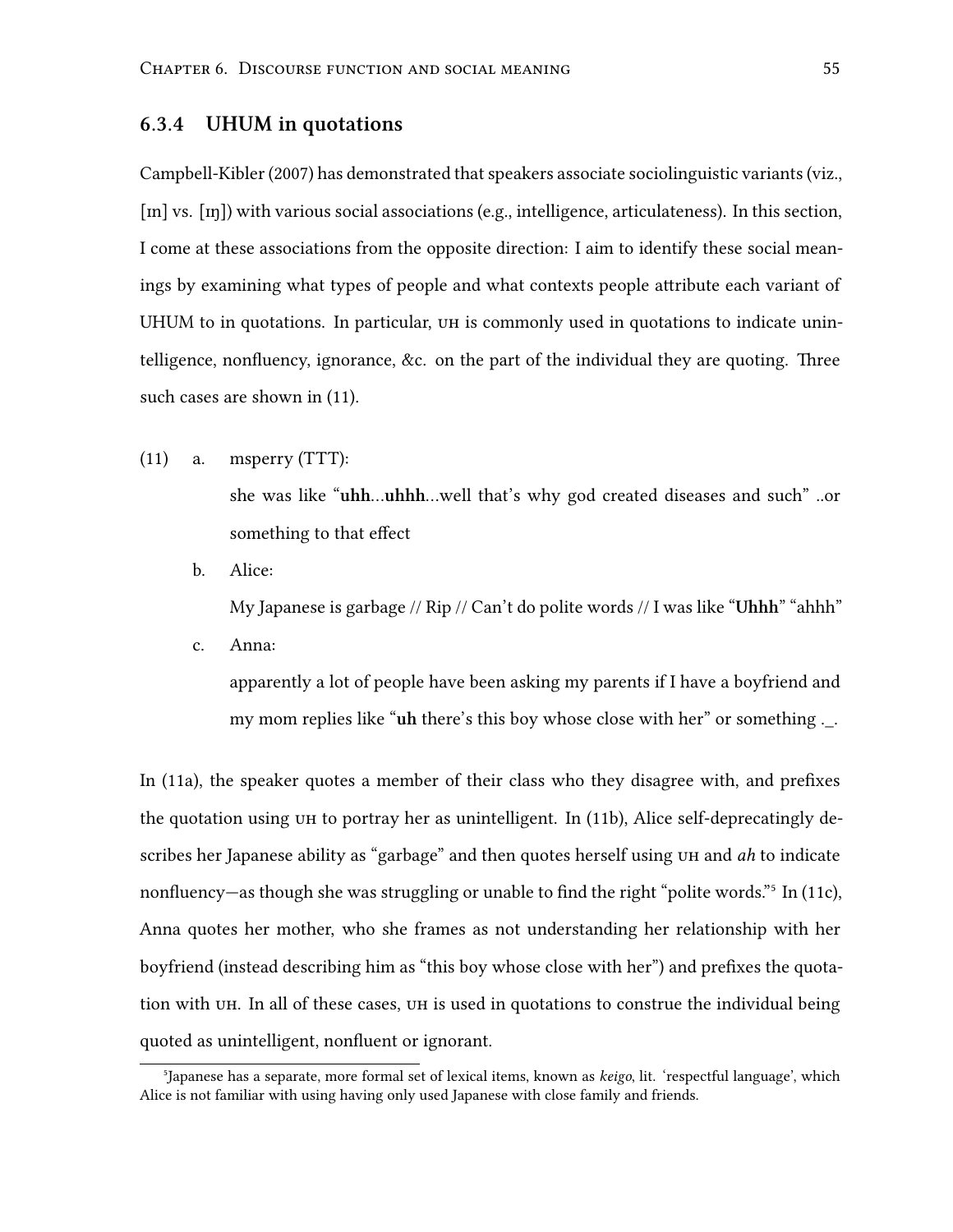Crucially, um is not found in quotations at all in the FBC corpus, and in the TTT and TEEN corpora it is used to index awkwardness or discomfort, rather than unintelligence, as shown in (12), indicating that it does not share the unintelligent indexicality.

- (12) a. and he got ID'd in // Chicago and he was like '**umm**… k….' and they told him that they even ID seniors (M/1985)
	- b. i haven't told my parents about [*breaking up with her boyfriend*] yet:\$ they have been askign me about the wedding and im like.. **um**… uh huh…. but i dont want to tell them (F/1986)

## **6.4 Discussion**

### **6.4.1 The indexical field**

In [§6.1,](#page-54-1) I identify various indexicalities for UHUM, some associated with uh, some with um and some with no strong association with either variant. These are summarized in Table [6.1](#page-68-0). Crucially, while not all of these indexicalities are directly exploited by all members of the community of practice—especially those who have fewer tokens in the corpus—and this data cannot determine if all participants explicitly understand these indexicalities, the fact that their use never results in miscommunications or gaps in understanding indicates that they are part of the community's shared repertoire.

<span id="page-68-0"></span>

| UH                                                     | both                               | UM                                                         |
|--------------------------------------------------------|------------------------------------|------------------------------------------------------------|
| disapproving<br>disaligned<br>mocking<br>unintelligent | hesitant<br>uncertain<br>surprised | apologetic<br>mitigative<br>polite<br>awkward<br>concerned |

Table 6.1: Indexicalities for UHUM

Given this varied list of indexicalities, running the gamut from politeness to mocking,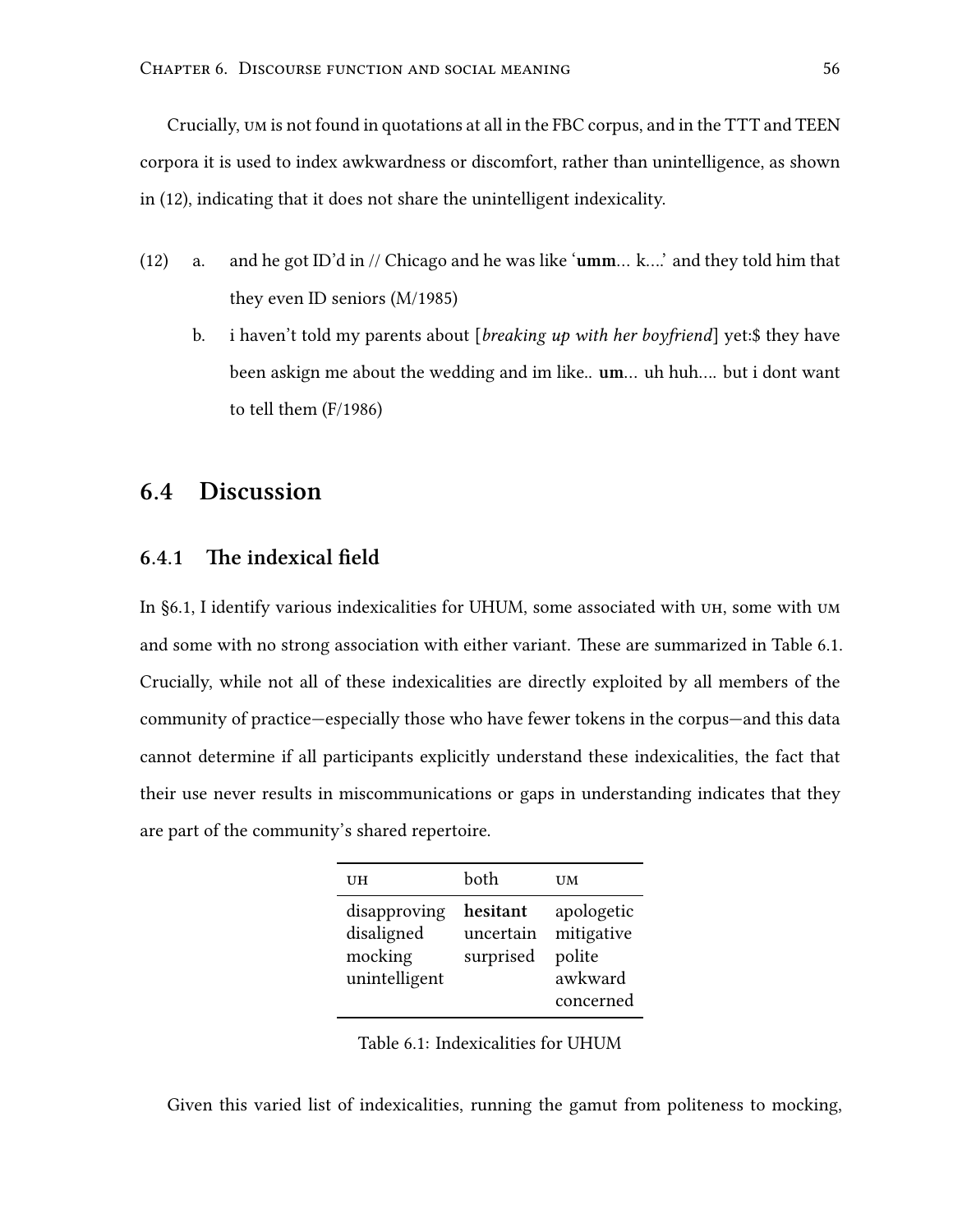disalignment to mitigation and concern to unintelligence, the question arises: where do these indexicalities come from, and how are they linked?

Following Moore and Podesva [\(2009:](#page-85-5) 459), who related the social meanings of tag questions to the core indexicality of "conducive," I propose that all of the indexicalities in Table [6.1](#page-68-0) are related via a core "hesitant" indexicality. I model the core indexicality as "hesitant" because, as I discuss in§[6.3.1,](#page-59-1) Tottie [\(2017](#page-86-3): 19) makes a compelling argument that hesitation is the root of UHUM in writing, and because in my data, both UH and UM are used to index hesitation, suggesting that it is a basic indexicality of UHUM, and not particularly associated with either variant. In Silverstein's([2003\)](#page-86-2) terms, *hesitant* is the *n*th order indexicality, and the others are  $n + 1$ th order,  $n + 2$ th order, &c. indexicalities, activated through association with lower-order indexicalities. Following Eckert([2008:](#page-84-2) 454), I model these indexicalities as arranged in an *indexical field*: a "constellation of ideologically related meanings, any one of which can be activated in the situated use of the variable."

Figure [6.1](#page-70-0), modelled after Moore and Podesva's [\(2009](#page-85-5): 478) Figure 10, shows the indexical field for UHUM. The core indexicality, hesitation, is depicted in the box at the centre of the figure. The border in the centre divides the field between indexicalities for uh and indexicalities for um, but note that the border is permeable—it is possible for uh to index meanings on the right side of the figure, and vice versa. Increased distance from the border roughly indicates further ideological distance from the original indexicality and increased association with a particular variant—the "uncertain" indexicality, for example, is more closely related to the core indexicality, and thus can be activated by either variant, while the "unintelligent" and "polite" indexicalities are constructed based on lower-order indexicalities, and hence ideologically further from both the core indexicality and each other<sup>6</sup>. When a speaker activates one of these higher-order indexicalities, such as "mocking", they are drawing on not only the association between uh and mockery, but the ideological connection between uncertainty

⁶I do not intend to imply that indexicalities which are closer to the edge of the field are necessarily peripheral or less salient to speakers, only that they are more specialized to a particular variant and are the result of more "ideological move[s]" or "sidestepping[s] within an ideological field" (Eckert, [2008](#page-84-2): 484) from the core indexicality than those closer to the center.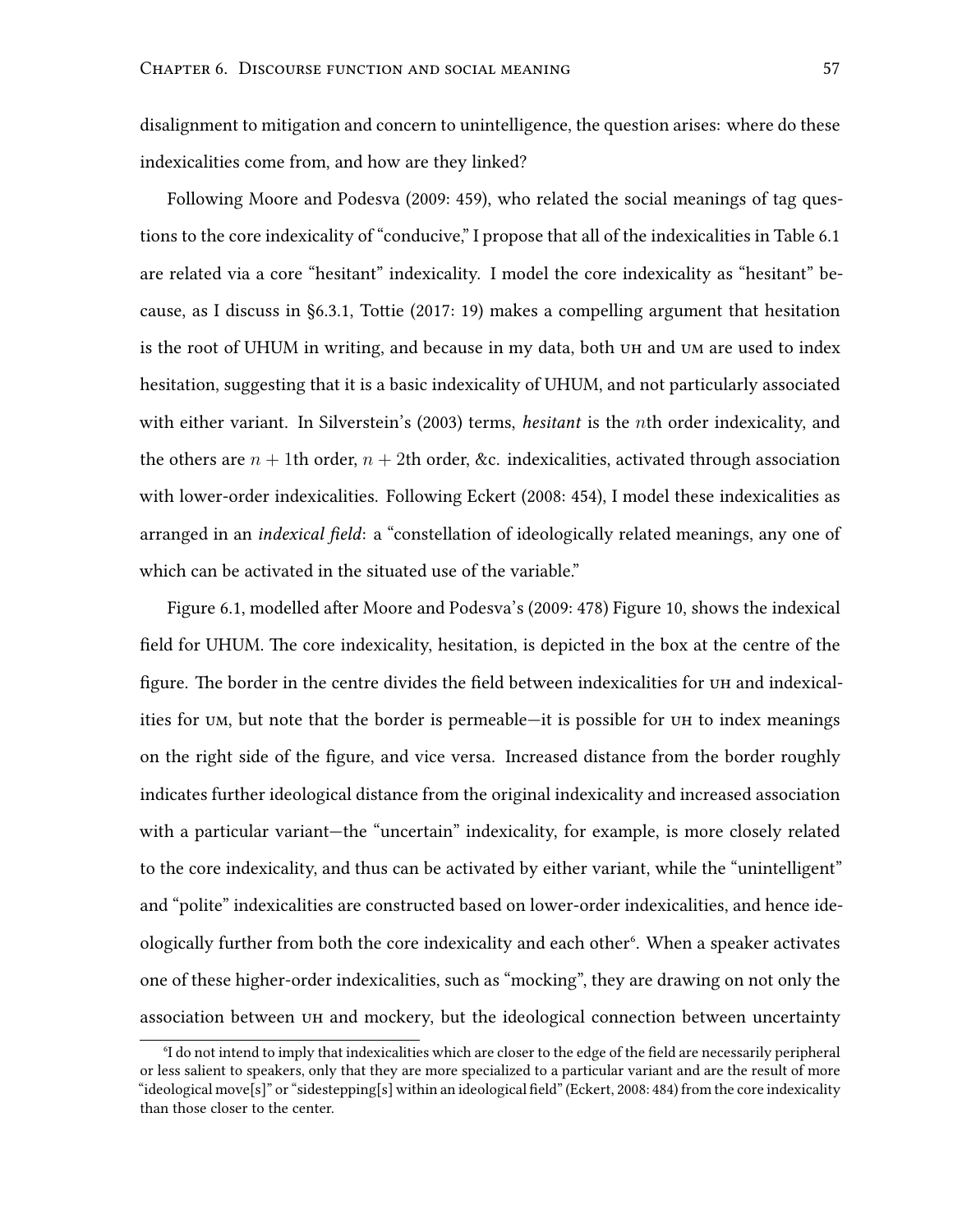and unintelligence, which is what enables mockery in the first place. In fact, individual uses of UHUM rarely activate only a single meaning. For example, Tim's use of uh in line 10 of Extract [6.9](#page-64-0) activates not only the primary "disaligned" indexicality but also the "disapproving" and "surprised" indexicalities, all of which contribute to the overall meaning of uh in context.

<span id="page-70-0"></span>

Figure 6.1: Indexical field for UHUM

## **6.4.2 Styling through stance**

Note that all of the indexicalities in Figure [6.1,](#page-70-0) other than "unintelligent," are interactional they refer to stances and temporary characteristics. We would expect accretion of these stances over time to result in associations with permanent characteristics and social types (Jaffe, [2009](#page-84-6); Moore & Podesva, [2009](#page-85-5)). For instance, we might expect that extensive use of um might become a marker of a polite personality given its association with politeness. However, it is difficult to speculate about what these might be, now or in the future, because speakers do not appear highly aware of their or others' use of UHUM. Metalinguistic commentary is rare and never touches upon permanent characteristics.

However, the high degree of individual variation in the data suggests that different speak-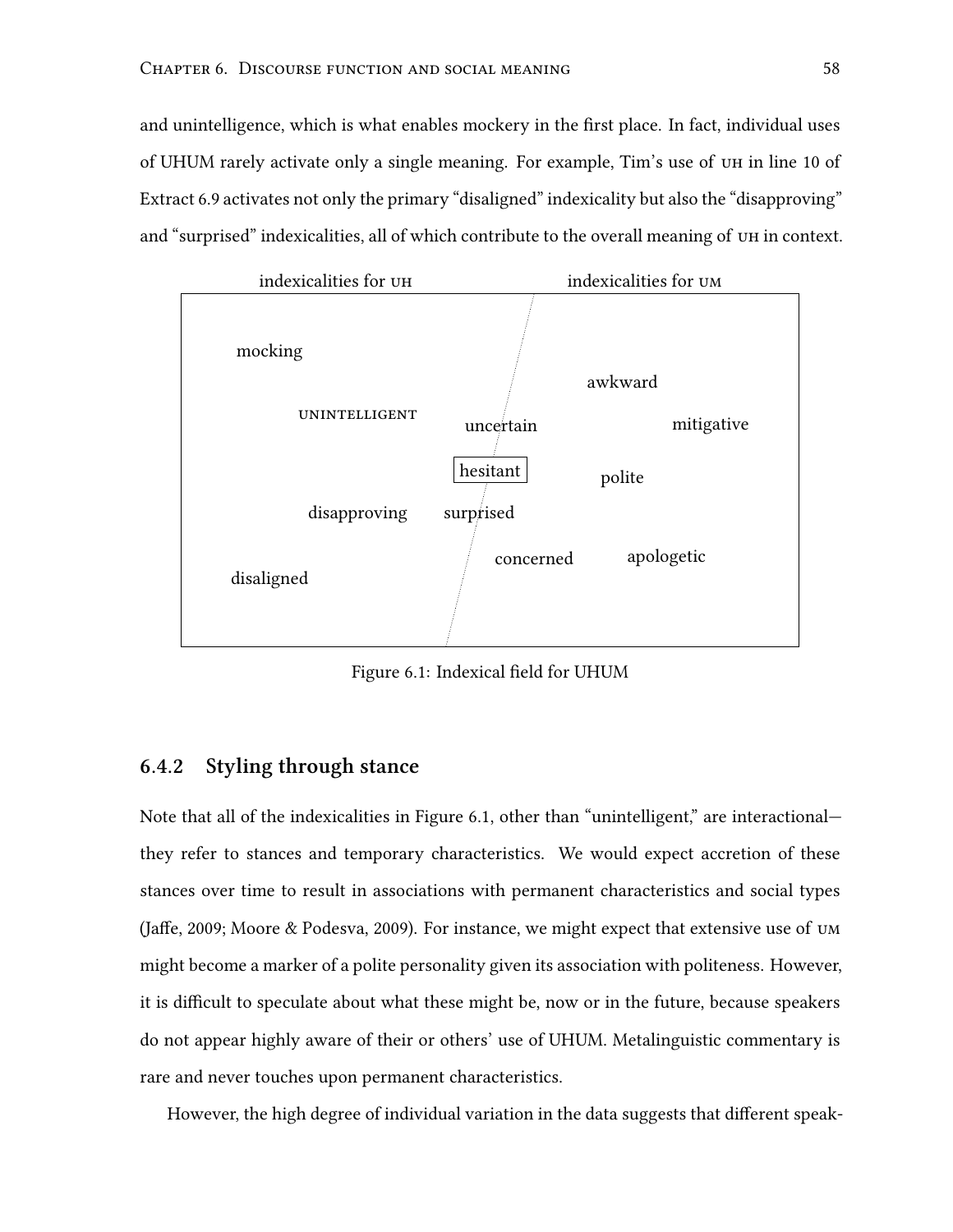ers do habitually use UHUM and its associated stances in different ways. For example, Anna, who uses um much more often than  $UH$  (33.8%  $UH$ ), is engaged in the construction of a more tactful, more polite stance than Emily, who uses uh near-exclusively (91% uh). Furthermore, for interlocutors familiar with Anna's IM style, her high um rate is likely to affect the interpretation of uh in the cases where she uses it, along the same lines as Jaffe's([2009:](#page-84-6) 19–20) *vous*-heavy French acquaintance, whose *tu* carries a more intense intimacy. Anna's use of uh for sarcasm and disalignment in Extracts [6.12](#page-66-0) and [6.13](#page-66-1), for example, is more out-of-theordinary, and thus more intense, than if Emily had produced the same tokens.

#### **6.4.3 Specialization**

An examination of the indexicalities in Figure [6.1](#page-70-0) shows that in this community of practice, and potentially beyond it, uh and um each have a qualitatively different overall connotation: uh is coarse, casual and insensitive, being used for overt mockery, disapproval and disalignment, both seriously and ironically; um is careful, polite and sensitive, being used for apology, face-management and mitigation.

These different functions are consistent with my suggestion in the previous chapter that uh and um are specializing: just as each variant has its own contextual niche, it also has a distinct set of functions and social meanings. While it remains to be seen whether the indexicalities in this community of practice hold across larger groups of speakers, in different mediums and in different contexts, the stark differences between um and uh shown here make it clear that a new standard of use for the two variants, with delineated roles for each, is in effect in the FBC corpus. For discussion of the connections between the indexicalities identified here and the contextual niches identified in previous chapters, see§[7.2.](#page-74-0)

#### **6.4.4 Um and women's speech**

The foregoing analysis has identified a connection between um and many functions and indexicalities which are ideologically associated in much of the English-speaking world with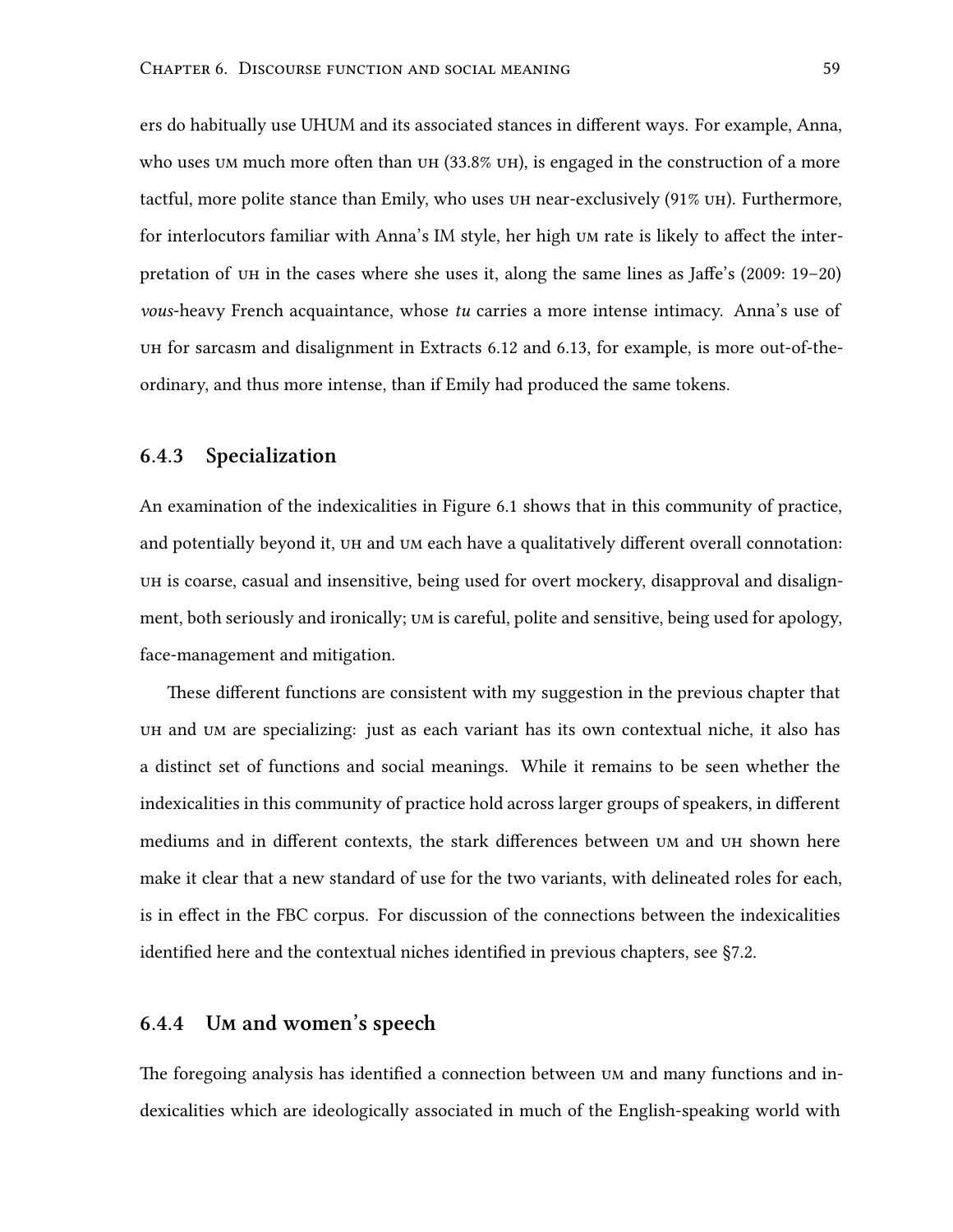women's speech, including face management, politeness, and contrition (Lakoff, [1973;](#page-85-0) Ochs, [1992](#page-85-1)). Metalinguistic commentary on Twitter also identifies um with both women's speech and mitigation, as illustrated in [\(9d\)](#page-57-0), which I have reproduced as (13) below.

(13) Certain groups, such as women, are taught that having an opinion is unfeminine and unattractive. Hesitancy, or the "um" verbal tic, is a way of mitigating the strength or forcefulness of our argument.

This connection is in line with the finding that women favour um in spoken English as part of a change in progress (Fruehwald, [2016](#page-84-0); Wieling et al., [2016](#page-87-0)). Under the hypothesis that the divergence of the two variants is due to specialization as a result of the rise of um, it may be the case that as a result of women's increased adoption of the incoming form, it has become associated with the stances that women are ideologically-expected to take.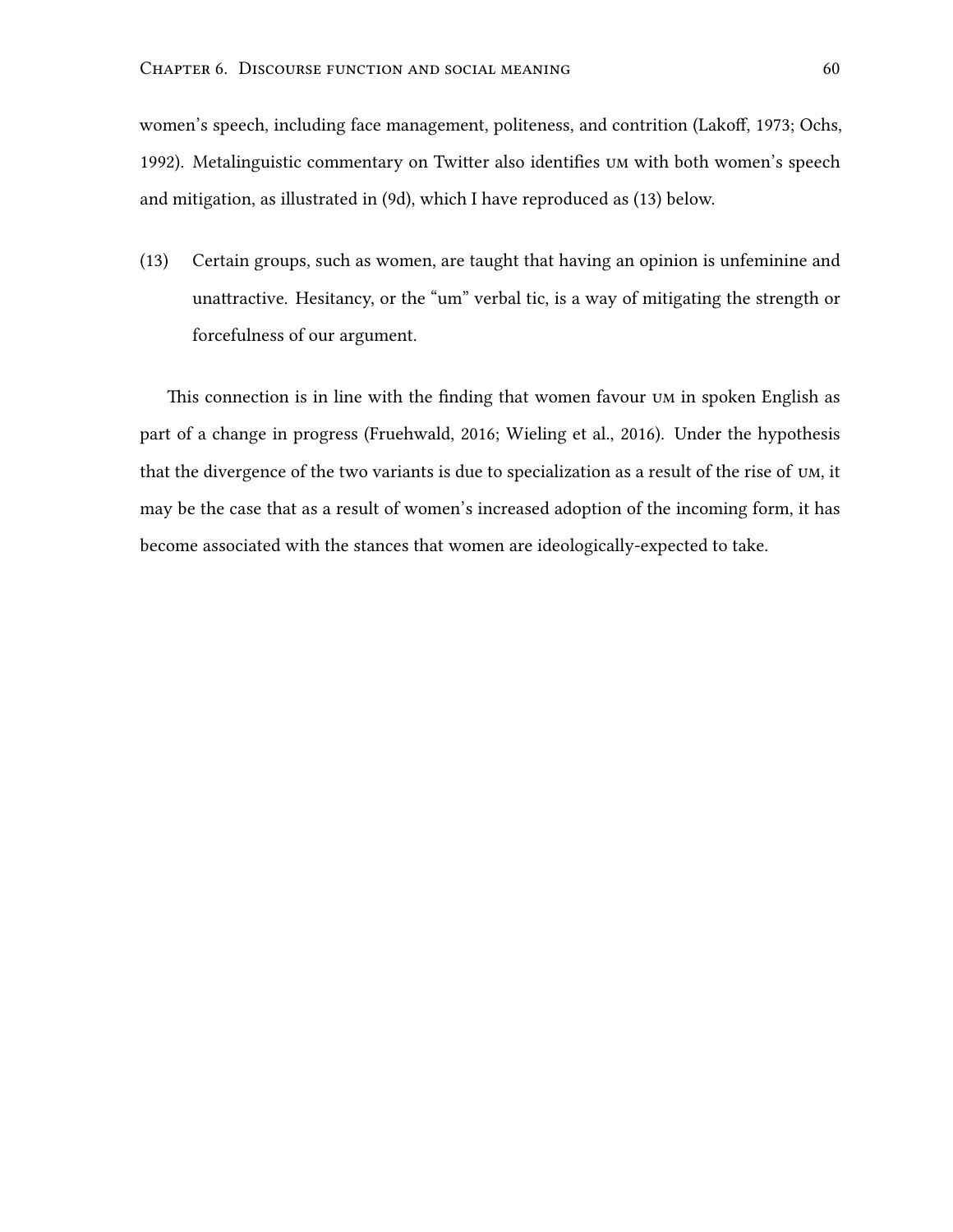## **Chapter 7**

## **General discussion**

### **7.1 Connections with the literature on UHUM**

While this study has focused on UHUM in IM, it is closely connected to several recent quantitative studies of UHUM in speech (Fruehwald, [2016](#page-84-0); Tottie, [2016;](#page-86-0) Wieling et al., [2016\)](#page-87-0), as well as Tottie's([2017](#page-86-1)) study of UHUM in writing. There are several important issues to address arising from these studies.

First, the rate of UHUM in my data is much lower than in the spoken corpora (see Table [4.1](#page-34-0) on Page [22](#page-34-0)), but much higher than in journalism, in which the frequency in recent years is around 7.5 UHUM per million words (0.0075 per thousand words) (Tottie, [2017](#page-86-1): 9). In my view, the best explanation for these differences is that they are due to the differences in how UHUM is used across different registers. In speech, UHUM is used as a planner (Tottie, [2016\)](#page-86-0), whereas in journalism (Tottie, [2017\)](#page-86-1) and IM, UHUM is used much less frequently because it is used as a stance marker. But why precisely is UHUM used differently in different registers? I cannot answer this question definitively, but I speculate that it is due to the different communicative needs associated with each register. In speech, utterances are developed in real-time—speakers plan their utterances as they produce them, necessitating the use of planners such as UHUM to help structure discourse. Since all utterances require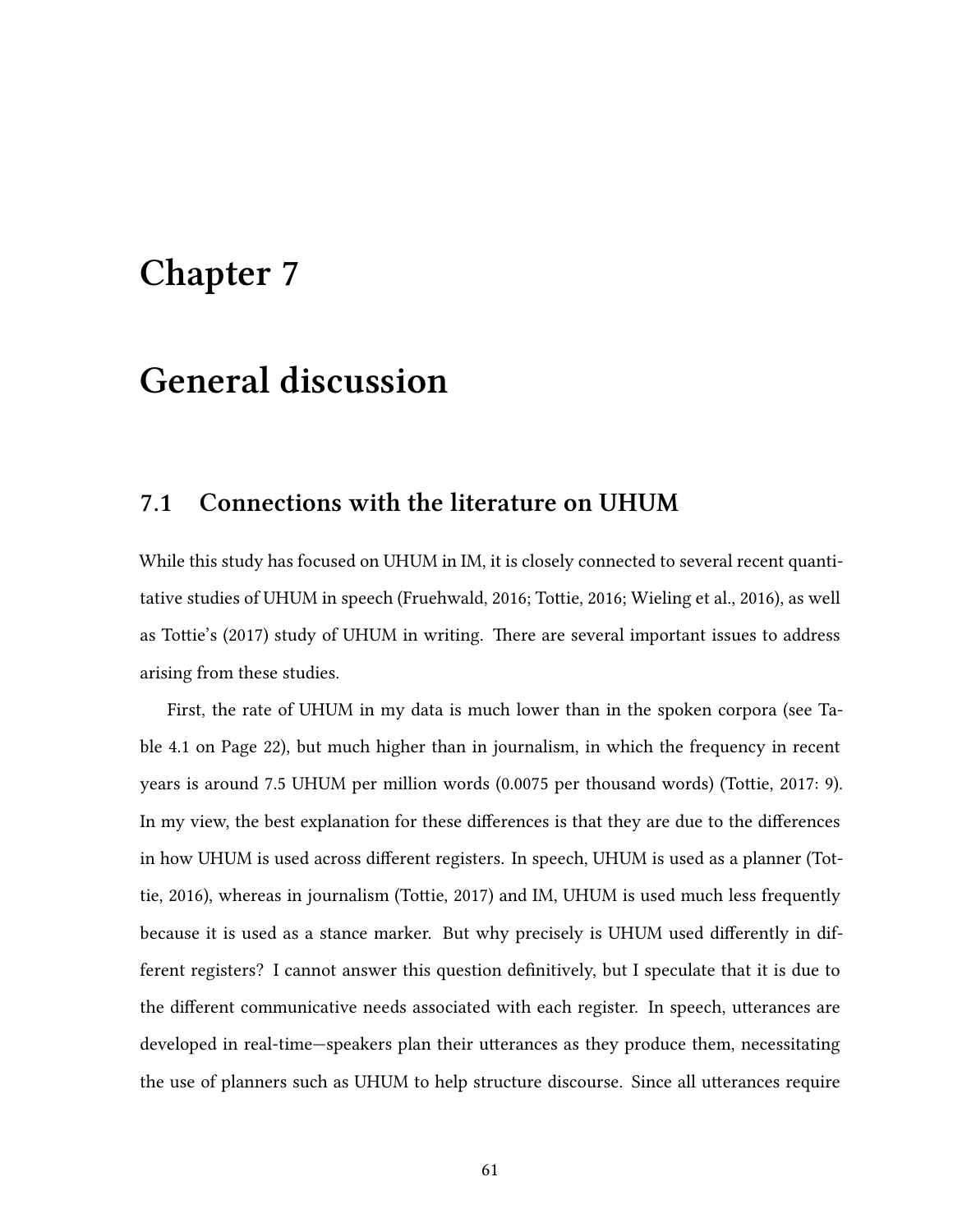some degree of planning, the frequency of UHUM in speech is thus unsurprising. In writing and IM, utterances are produced in larger or smaller chunks, obviating the need to use planners—the writer or IMer has time to plan the content of their text before submitting or sending it. Furthermore, while in speech stance can be communicated using body language, volume, pitch, prosody and other paralinguistic phenomena, in writing and IM, only orthographic and syntactic information is available. Thus writers and IMers use UHUM to make up for this missing information. Given this analysis, the disparity between IM and journalism is easily explained: journalism is more formal than IM and has less need for stance marking in the first place, especially given much journalistic writing emphasizes objectivity.

The proportion of uh vs. um in my data, and more specifically the trend over time, is also strikingly different from previous studies. While my data shows a clear increase in uh, Tottie([2011](#page-86-2)), Fruehwald([2016\)](#page-84-0) and Wieling et al.([2016\)](#page-87-0) all found a clear increase in um over time. It is not clear why the IM data is an exception. However, if um and uh are indeed specializing, as I propose in this paper, this specialization may have been triggered by the rise of um throughout the 20th century—once um reached a certain frequency, it began competing with UH, leading to specialization (see also Chapter [5\)](#page-43-0). Further work is necessary to determine the accuracy of this hypothesis, however. I discuss the specialization analysis further in the following section.

#### **7.2 Integrating the quantitative and qualitative results**

Both the quantitative and qualitative results indicate that um and uh are specializing in IM. Quantitatively, we have seen that um and uh appear in different contexts, and qualitatively, they appear to have different social meanings. Given these two sets of results, the natural question to ask is whether and how the results are related. In this section, I propose that the contexts that are correlated with each variant are related to each variant's indexicality and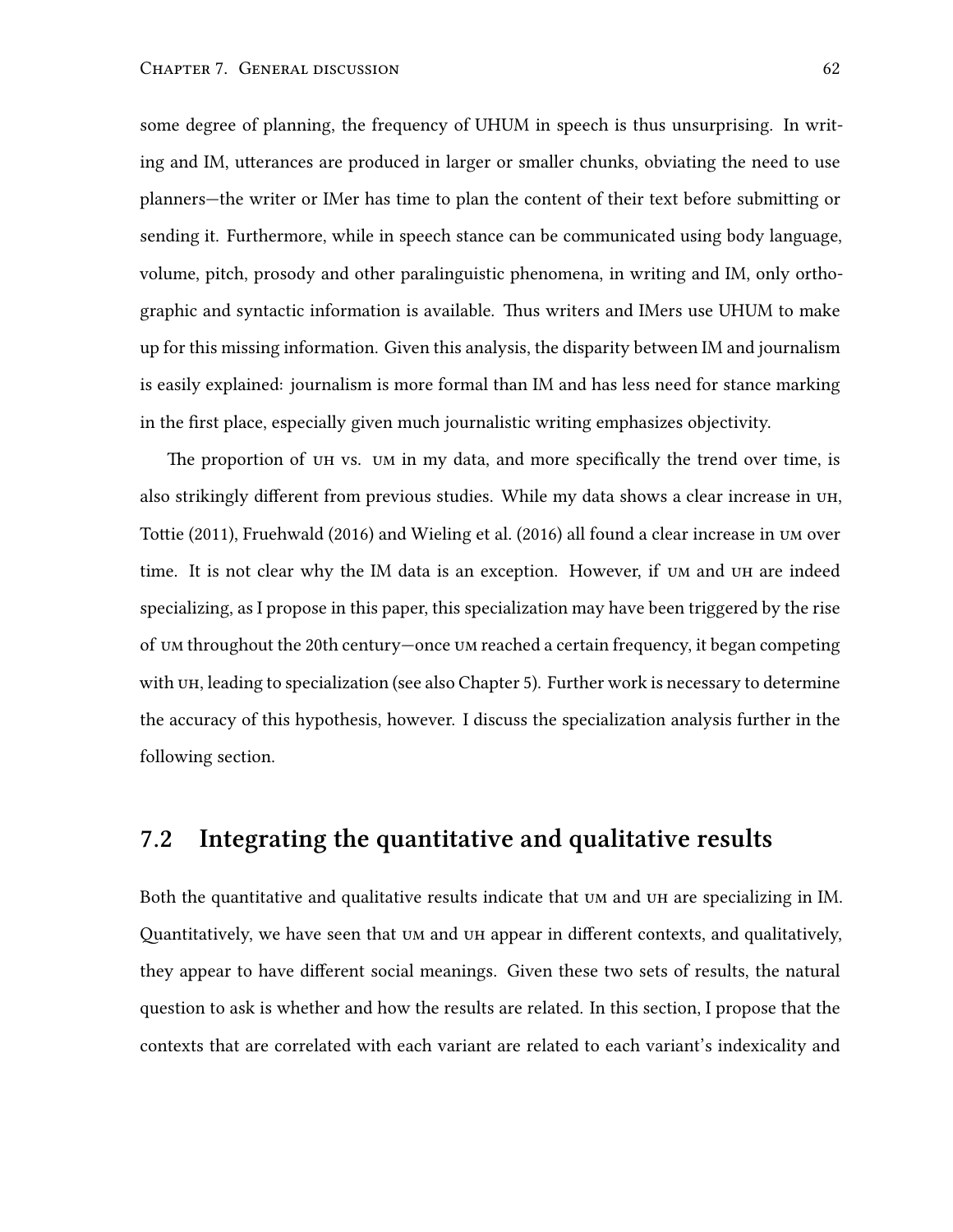pragmatic function<sup>1</sup>.

First, note that strongest context favouring uh is non-initial message position. Recall from Chapter [4](#page-31-0) that this is also one of the rarest contexts for UHUM to appear in in general—the vast majority of UHUM tokens are message- and turn-initial. This means that while UHUM is typically an initial- or solo-position stance marker, it is occasionally used in medial/final position, and when it is, it is usually realized as uh. Some characteristic examples of uh in medial/final position are shown in (14):

- (14) a. ok, i am trying to play that game.. **uh** Hearts… right (F/1986)
	- b. Not until **uhh** // Let me check (M/1995)

Note that these are highly speech-imitative: the speaker interrupts their own message using uh to indicate uncertainty (14a) or lack of knowledge (14b) about the following information. These meanings are close to the core meaning, hesitation, as I have illustrated in Figure [6.1](#page-70-0). In contrast, when um is used in medial/final position, it is coloured by the polite/mitigative connotation associated with that variant, as shown in (15):

- (15) a. …did his family member, **um**… pass away… ? (F/1993)
	- b. do you **uum** still want [to see] me today? (F/1993)

The tendency for uh to be used in these contexts with a more basic meaning suggests that it is in a sense the *default* variant of UHUM: the less-specialized, more basic variant. This also ties in with the scope that uh's contextual niche allows it to take: uh is used more frequently in medial position than um is because in medial position, hesitation or uncertainty can scope over a single word or phrasal element (as in word-search or uncertainty about a certain fact) whereas politeness and concern tend to scope over the entire utterance.

The prevalence of the phrase *be like uh* is further evidence for this notion. To *be like uh* (a

<sup>&</sup>lt;sup>1</sup>Unfortunately, I am not in a position to determine whether the quantitative or qualitative patterns arose first.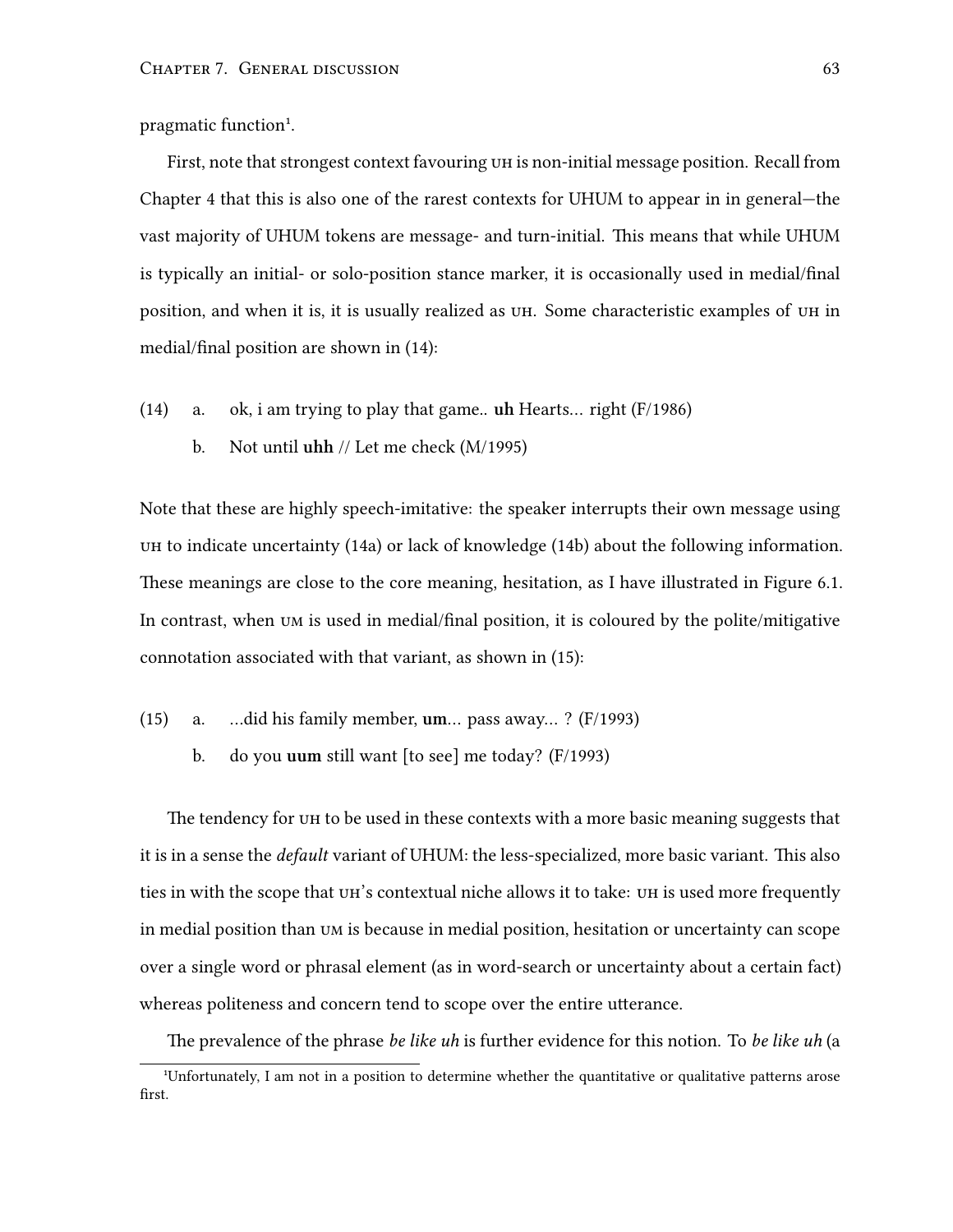combination of the quotative *be like* and uh) is to be hesitant, surprised, or otherwise unable to produce an utterance. Some examples are shown in (16).

- (16) a. I was like "uhhhhhhhhh" (F/1987)
	- b. if you were ever jealous of someone i dated for a week three years ago i would be like "uhhhhhhhhhhhhhhhhhhhhh" (M/1985)
	- c. if one of my brothers friends asked me out, I would definately be like "uhhh" (M/1985)
	- d. in fact if i did they'd be like  $//$  uh what  $(M/1995)$

Again, while um is occasionally found in these contexts, it is always coloured with awkwardness or sensitivity, as in [\(12\)](#page-68-0), reprinted as (17) below.

- (17) a. and he got ID'd in // Chicago and he was like '**umm**… k….' and they told him that they even ID seniors (M/1985)
	- b. i haven't told my parents about [*breaking up with her boyfriend*] yet:\$ they have been askign me about the wedding and im like.. **um**… uh huh…. but i dont want to tell them (F/1986)

If uh is the more basic, less-specialized variant, though, it remains to explain how it developed its own specialized meanings—disapproving, disaligning, unintelligent, mocking—as I have extensively described in Chapter [6](#page-54-0). I speculate that uh developed these coarser meanings as a result of its closer association with hesitation, which itself has a negative connotation<sup>2</sup>. Thus the negative, coarse and confrontational connotation of uh can be modelled as an indexical move from hesitation to unintelligence, and from hesitation to disapproval.

²For example, there are countless articles online designed to help people speak without hesitating, e.g. [https:](https://www.wikihow.com/Talk-Without-Hesitation-and-Feel-Confident) [//www.wikihow.com/Talk-Without-Hesitation-and-Feel-Confident](https://www.wikihow.com/Talk-Without-Hesitation-and-Feel-Confident).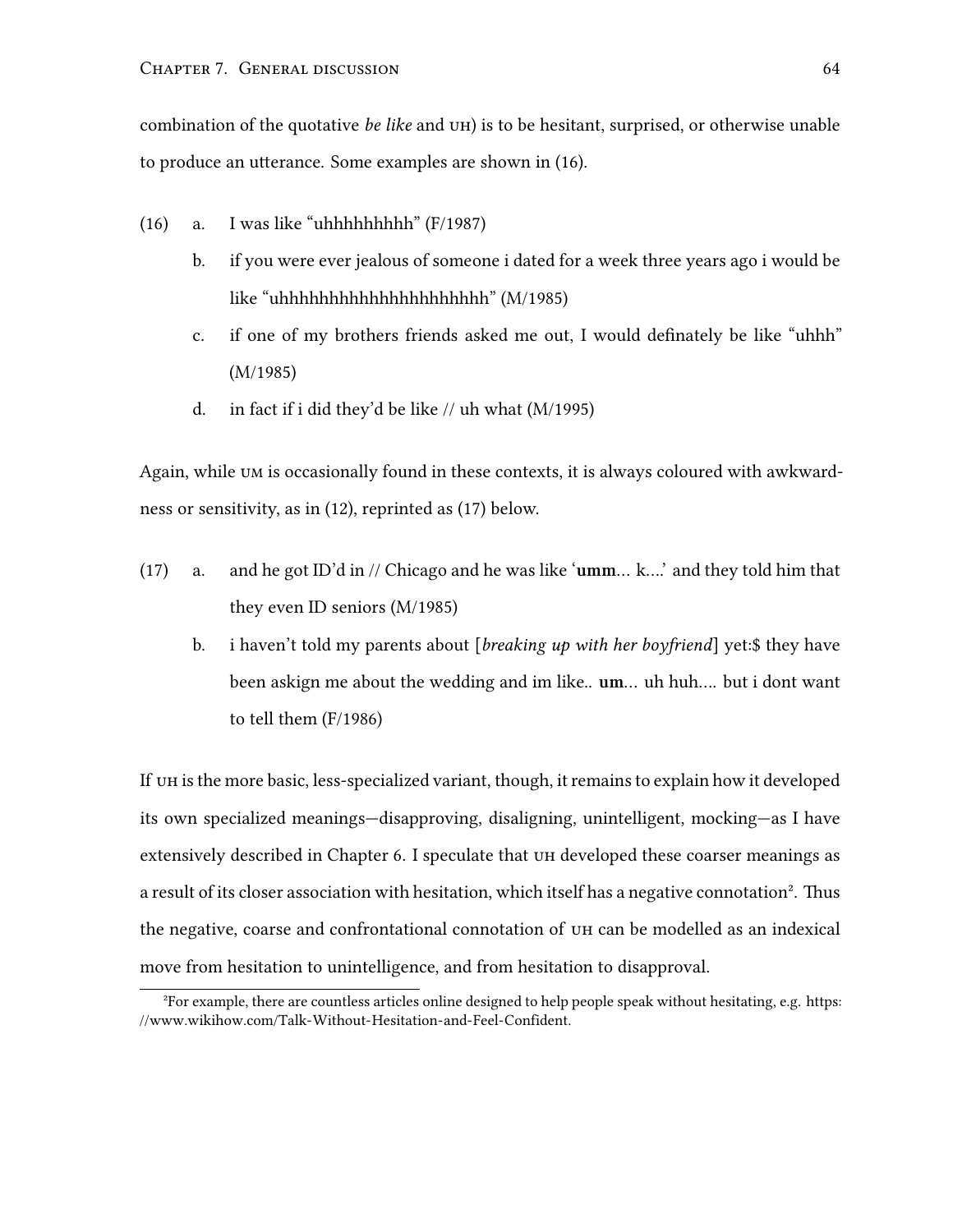### **7.3 Variants of UHUM or different markers altogether?**

The ongoing specialization of uh and um raises the issue of whether the two variants can be considered variants of the same variable. As I briefly discussed in [§3.4](#page-26-0), the answer depends on how we define a discourse-pragmatic variable.

If our definition is based on functional or semantic equivalence, then based on the data presented in this paper, uh and um cannot be considered variants of the same variable, at least in all contexts. As I have outlined in Chapter [6,](#page-54-0) uh and um make qualitatively distinct contributions to discourse—um is often mitigative, while uh is not. In Extract [6.9](#page-64-0), for example, Tim's contribution on lines 8–10 (reproduced as (18) below) is not felicitous (with the same meaning) if uh is replaced with um, as in (18*′* ).

- (18) I remember he used to say shit like he didn't // Respect any of his sensei // And I was like **uhh**
- (18*′* ) I remember he used to say shit like he didn't // Respect any of his sensei // And I was like **umm**

Whereas uh in (18) indicates disagreement, um in (18*′* ) indicates unease or awkwardness. Thus unlike a standard sociolinguistic variable, uh and um are not propositionally or functionally equivalent<sup>3</sup>.

Using Pichler's([2010\)](#page-85-2) concept of structural similarity (see [§3.4](#page-26-0)), on the other hand, there is still a case for considering uh and um as variants of one unified UHUM variable. First, both variants are single-word constructions which do not derive from bleached lexical items but from apparently non-lexical markers in speech. Second, they appear in the same syntactic contexts<sup>4</sup> and, importantly, take the same scope<sup>5</sup>. While  $UH$  is more likely to appear medially

³Unless we consider stance-marking, broadly speaking, as a function—but that definition would be too broad, as it would include all stance markers, even those clearly unrelated to UHUM, in the envelope of variation.

⁴Note that I am agnostic on what exactly the syntactic position of UHUM is (e.g., what node or what head it merges on, &c.).

 $^5$ Thanks to Heike Pichler (p.c., June 7, 2018) for bringing the consideration of scope to my attention.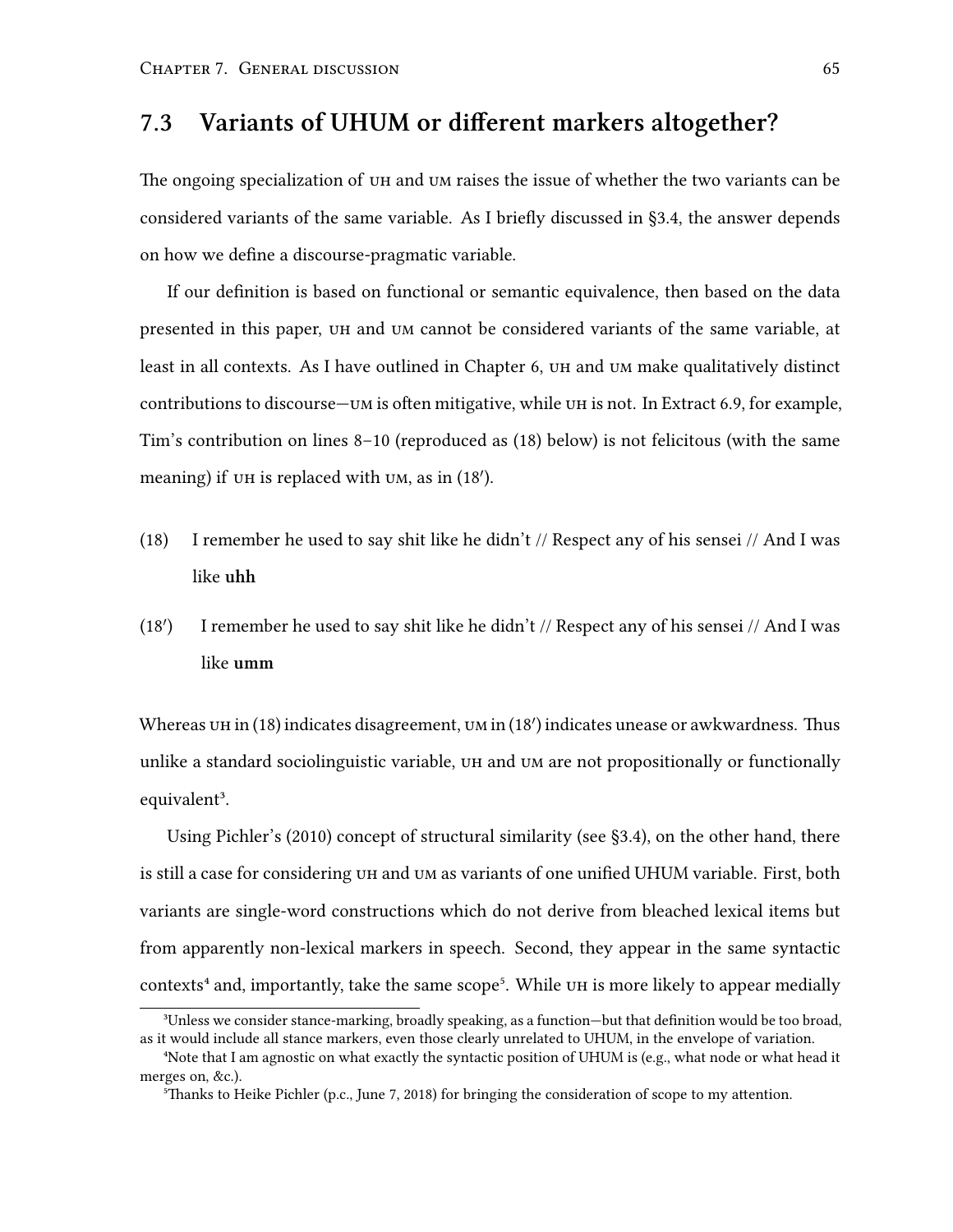or finally than um is, both variants occur most frequently in initial position, where they scope over the entire clause. When they appear in medial position, they scope over the immediately following phrasal element. When they appear in solo or final position and another message follows, they scope over the following message. Finally, when they appear in solo or final position and another message does not follow, they appear to scope over an elided or unsaid following message. Such a structural analysis captures the intuitive similarity between the two variants and also aligns with the psycholinguistic literature, which has historically treated the two variants as separate from other fillers (see§[3.4\)](#page-26-0).

#### <span id="page-78-0"></span>**7.4 Conventionalization in IM**

The patterns I have shown in this paper indicate a developing convention of use for UHUM in IM, one that may be different from the spoken language. The fact that the effect of *speech act* is greater in the most recent corpus than in the earlier corpora is evidence that this conventionalization is still underway (see Figure [5.6](#page-49-0) on page Page [37\)](#page-49-0). But why has this convention developed in this medium? I would argue that the use of UHUM as a stance marker in IM reflects some of the constraints of this text-based medium.

While much has been made of IM's similarity to speech (e.g., Crystal, [2001;](#page-83-0) Tagliamonte, [2016](#page-86-3); Tagliamonte & Denis, [2008\)](#page-86-4), it is fundamentally different in that several key types of information about the interaction are missing: interlocutors do not have access to visual information (including facial expressions and body language) or audio information (such as choice of phonological variants, intonation, stress, rhythm and volume). Various types of markers are used to fill in this information, the most famous being emoticons and emoji, but also including discourse-pragmatic markers like *lol* (Tagliamonte & Denis, [2008](#page-86-4)), *hm* and, of course, UHUM. Dinkin [\(2014](#page-84-1)) has even described the use of spelling to mark the use of the nonstandard phonological variant [ $m$ ] rather than [ $m$ ]. UHUM's use as a stance marker in this medium is thus in accordance with the requirements of the medium itself—it provides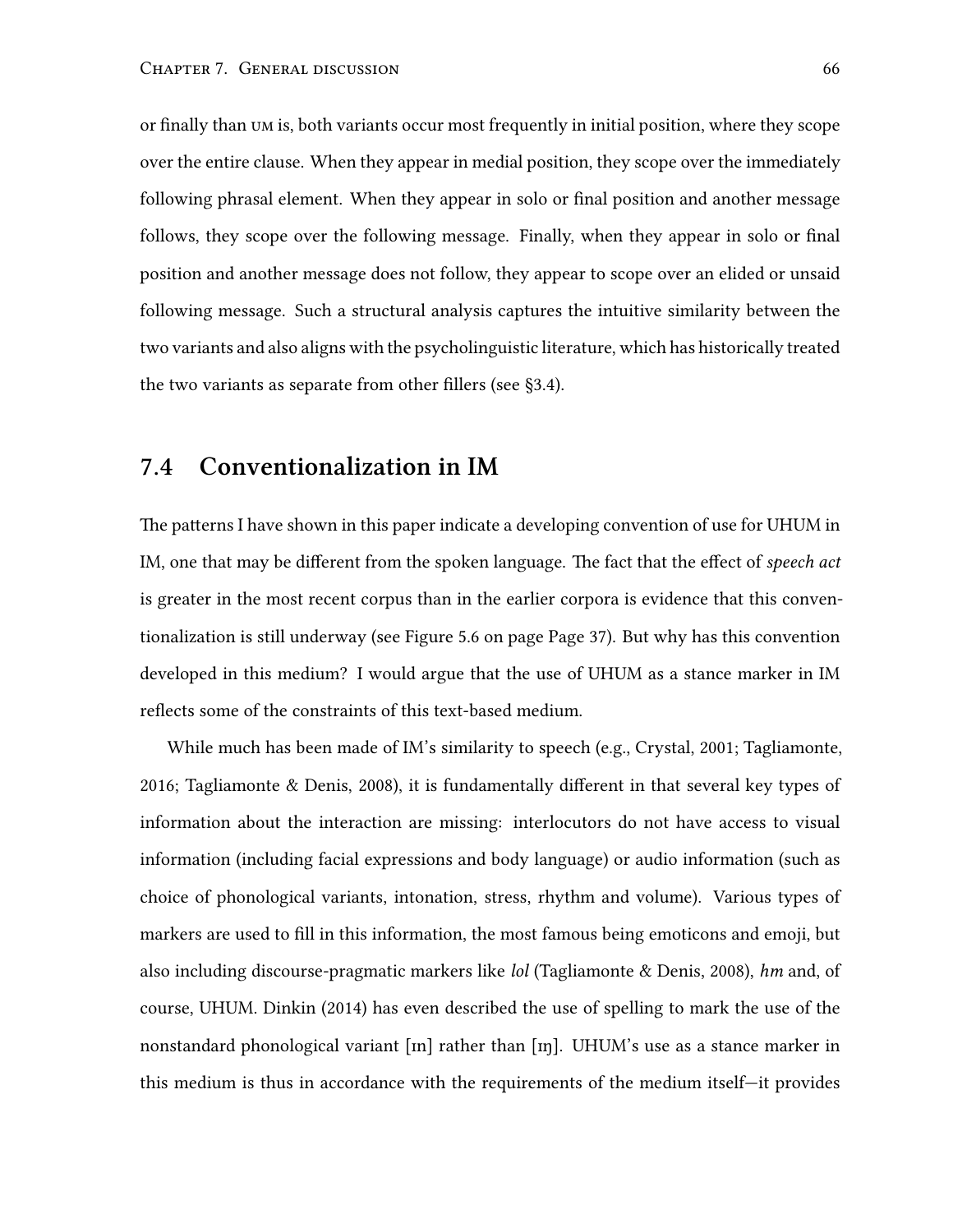pragmatic, interpersonal information about how the interlocutor feels about the utterance, information that is harder to access without the audio and visual channels. It is likely that other "nonlexical" markers, like *hm*, *mm* and others are also being used in similar ways.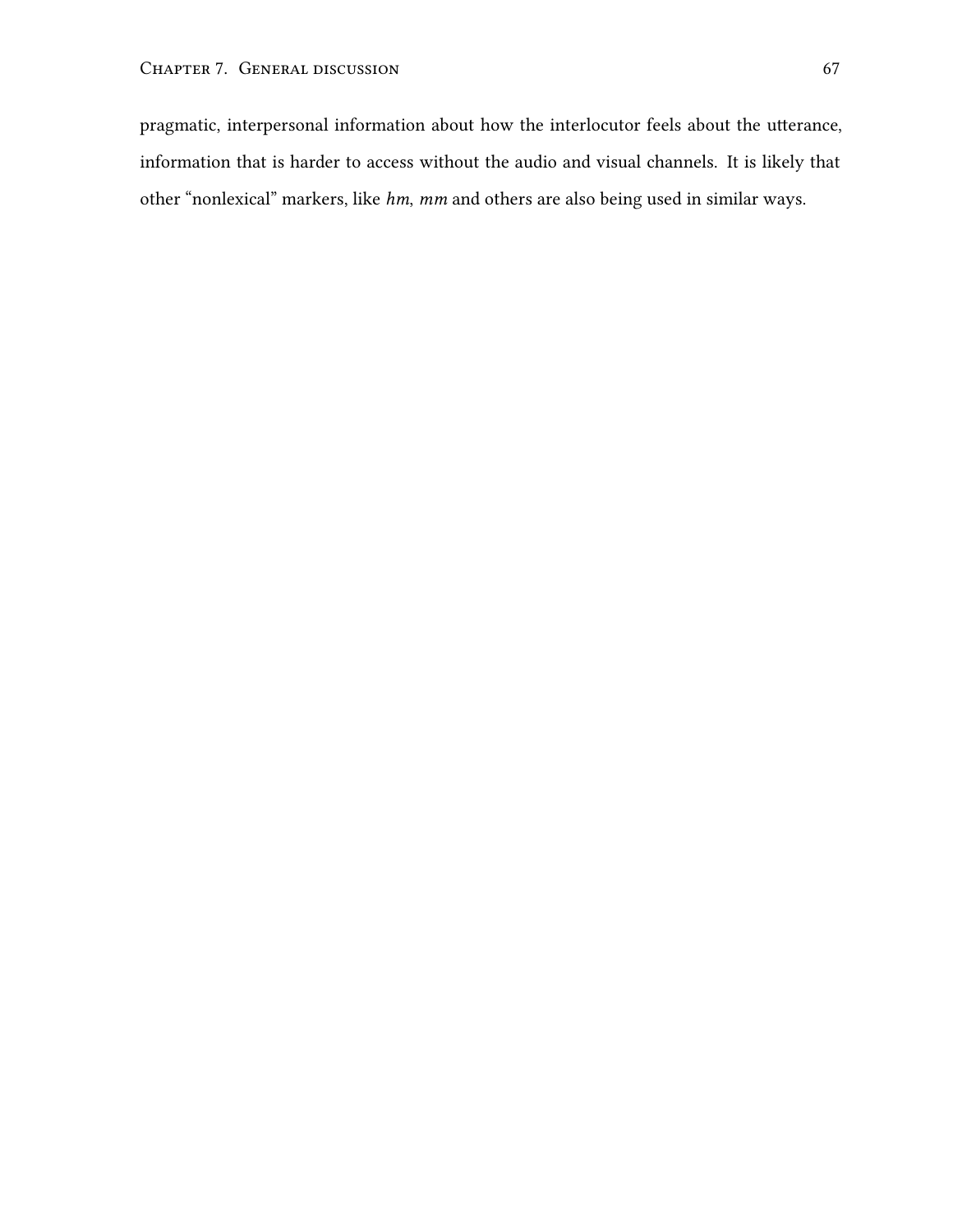## **Chapter 8**

## **Conclusions**

#### **8.1 Remaining questions**

A number of interesting issues arise from the results of this paper which I am unable to answer definitively and will have to be left to future work.

First of all, it remains unclear whether the quantitative and qualitative patterns observed in this paper also exist in the spoken language. Despite the differences between IM and speech, it does not seem that speakers maintain *wholly* different grammars for each medium—there is spillover, as in the case of *lol*, which originated online but is now sometimes used in speech and in other media ("Lol," [2018](#page-85-3)). Unfortunately, the IM-only data I have presented here does not put me in a position to determine to what degree speakers' use of UHUM is similar between speech and IM. However, Tagliamonte and Denis([2008](#page-86-4)) also collected spoken data from the same individuals whose IM data constitutes the TTT and TEEN corpora. In future work, an examination of this data, as well as the collection and examination of data from the speakers in FBC, will allow me to compare the quantitative and qualitative patterns of use of UHUM for each speaker as they cross between speech and IM and identify similarities and differences.

Second, I predicted in [§7.4](#page-78-0) that other "nonlexical" markers (e.g., *hm*, *argh* and *ugh*) are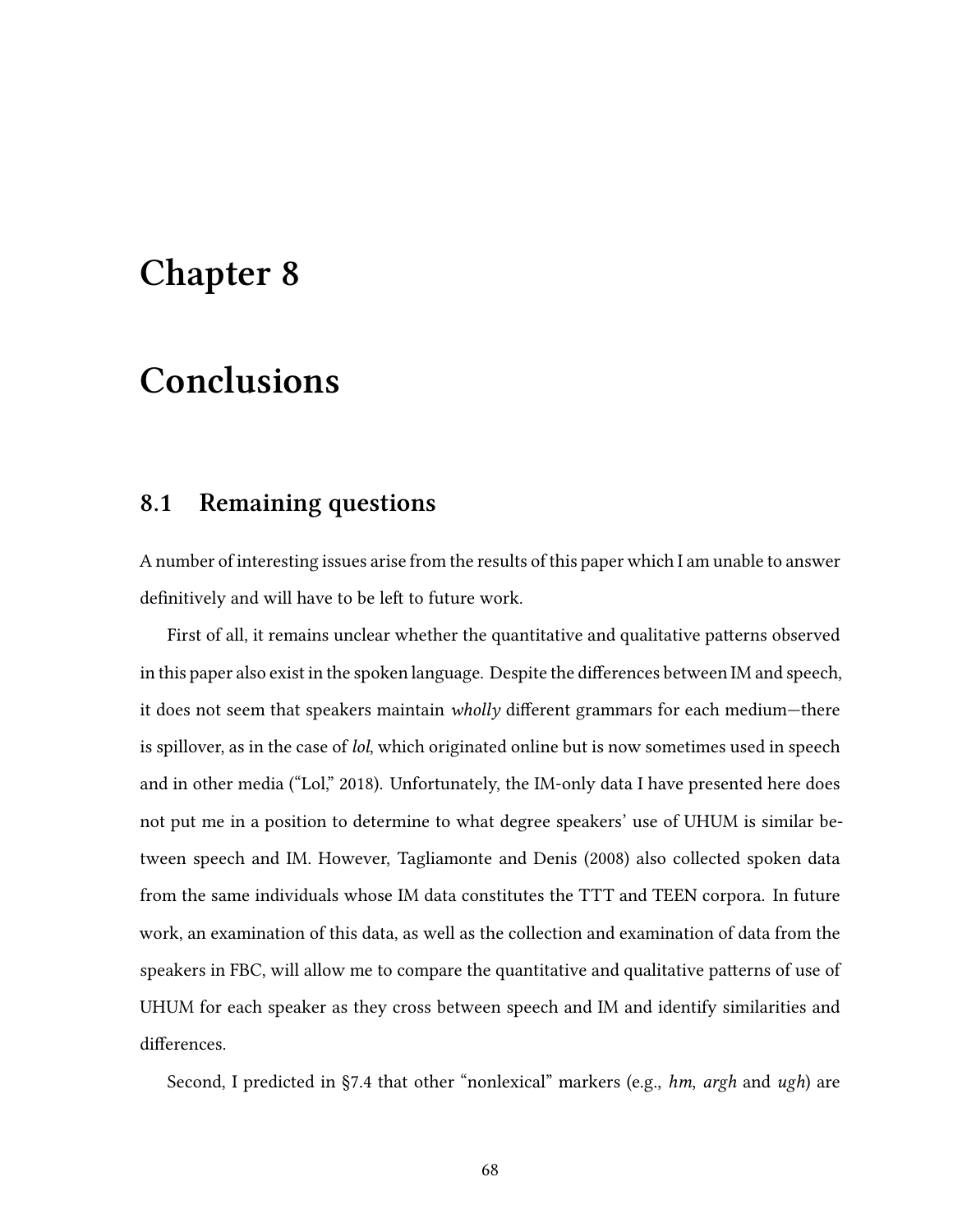likely being used in similar ways to UHUM in IM. I plan to explore this matter further in future work (and encourage others to do the same), with the goal of determining whether these markers constitute their own class and/or behave differently (in terms of function, structure or development) than other discourse markers. The vast majority of work on discourse markers in English to date has been on markers which derive from bleached lexical items, like *I-mean* and *you-know*, but IM offers an ideal testing ground for exploring the nature of apparently nonlexical markers, which should broaden our understanding of discourse-pragmatic variation as a whole.

Finally, the numerous indexicalities I have laid out in Chapter [6](#page-54-0) are all inferred based on the contexts in which they occur and the reactions of other participants to them. However, future work should seek to confirm these indexicalities (and potentially identify others) using an experimental design along the lines of Campbell-Kibler [\(2007](#page-83-1)). An experiment in which speakers are presented with speech or simulated instant messages containing variably uh, um or neither, in conjunction with guises for different speakers, and asked to answer questions about the speaker's tone, their attitude and their personal characteristics (friendliness, condescension, age, gender, &c.) would shed a great deal of light on the social meanings of these variants and the degree to which they differ.

### **8.2 Conclusion**

This study has illustrated the quantitative and qualitative patterns associated with variable UHUM. Using a mixed methodology incorporating both quantitative and qualitative methods, I have shown that contrary to claims about UHUM as a symptom of delay or a filled pause, both uh and um are, at least in IM, discourse-pragmatic markers which provide information about speaker stance. I have also shown that the variants exist in separate statistical niches and that, broadly speaking, uh has a coarser, more disaligning connotation than um does. Stancetaking devices like this are especially crucial in a medium like IM, in which speakers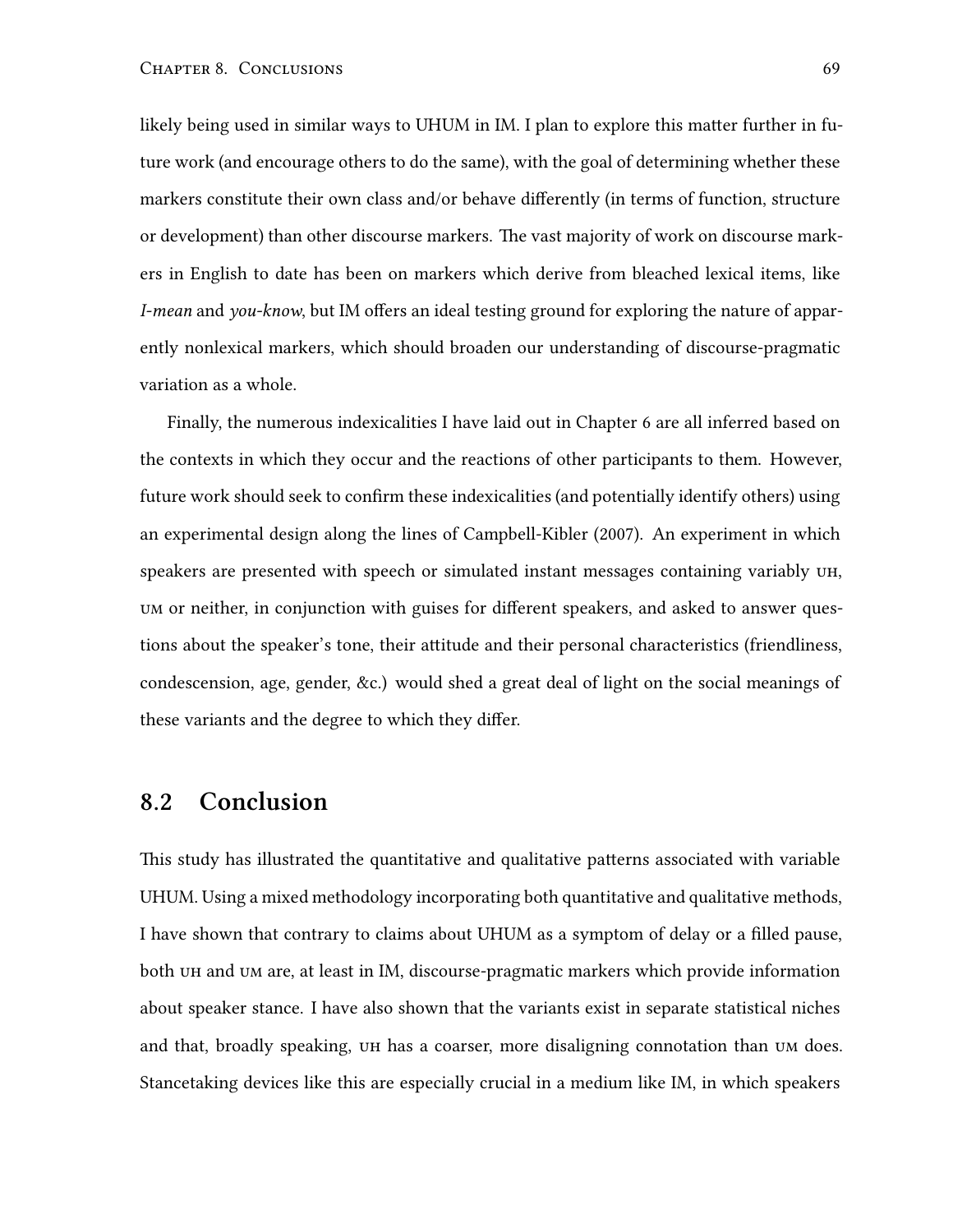do not have access to body-language and prosodic information.

Crucially, these insights would not be possible without the use of the mixed qualitative– quantitative methodology. While quantitative methods can identify overall patterns, like constraints on message position, identifying the subtle indexicalities revealed in Chapter [6](#page-54-0) requires careful examination of language in context. This is particularly true in cases like the present work, in which individual variation is so dramatic—the rate of uh per each individual ranges from 0% to 100%. Knowledge of the stances and attributes indexed by each variant allows us to explain this individual variation in terms of styling: speakers who use uh more often are constructing a coarser and less sensitive style than speakers who use um more often. My results here constitute further evidence that individual variation depends not just on essential identity categories like age, gender and occupation, nor on attention paid to speech (Labov, [1972](#page-85-4)), but micro-elements of talk such as stance, highlighting the necessity of expanding the methodological toolbox of variationist sociolinguistics in order to capture the true nature of variation.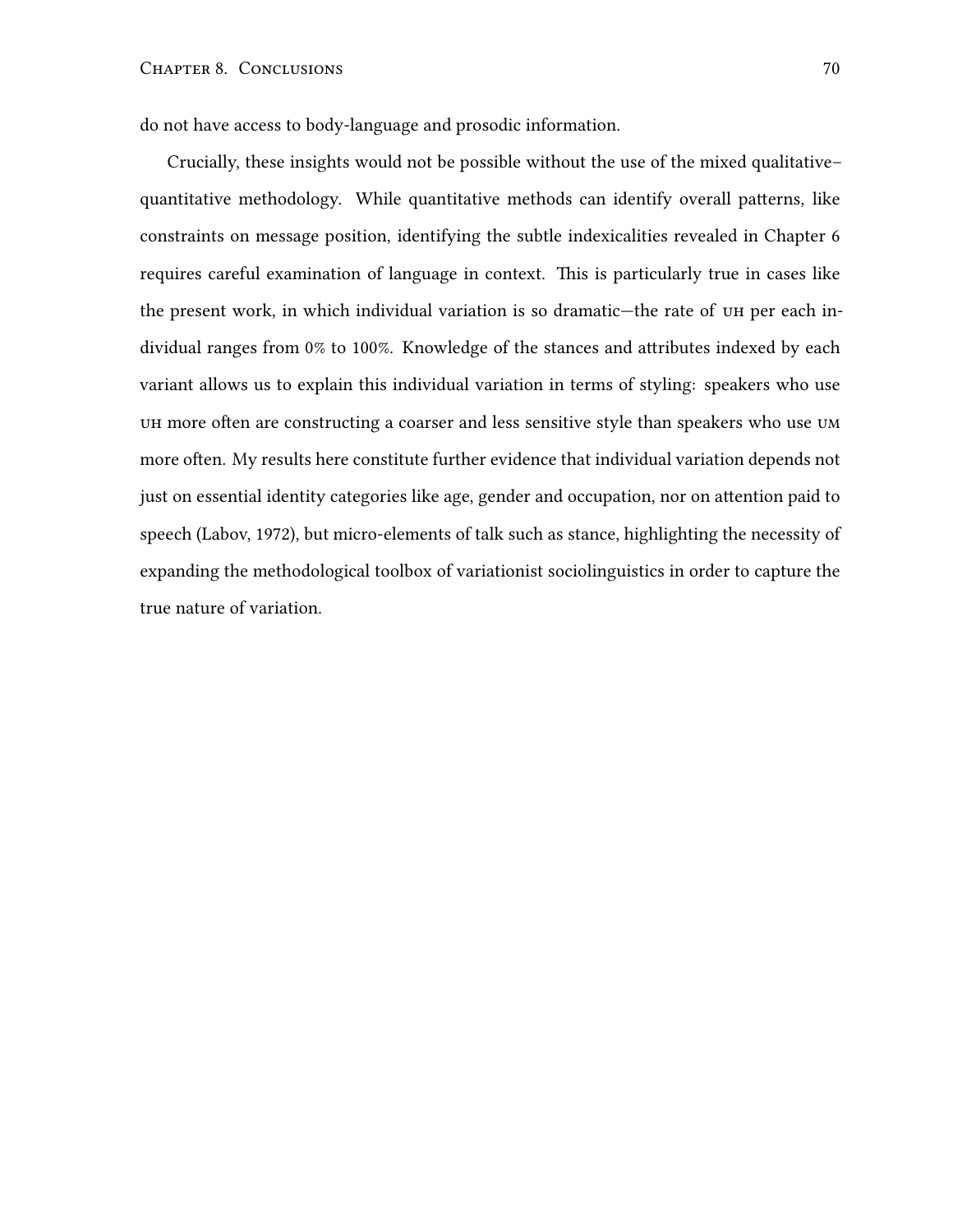# **Bibliography**

- Androutsopoulos, J. (2006). Introduction: sociolinguistics and computer-mediated communication. *Journal of sociolinguistics*, *10*(4), 419–438.
- Archer, D., Wichmann, A., & Aijmer, K. (2012). *Pragmatics: an advanced resource book for students*. Routledge.
- Bates, D., Mächler, M., Bolker, B., & Walker, S. (2015). Fitting linear mixed-effects models using lme4. *Journal of Statistical Software*, *67*(1), 1–48. doi:[10.18637/jss.v067.i01](https://dx.doi.org/10.18637/jss.v067.i01)
- Biber, D., Johansson, S., Leech, G., Conrad, S., & Finegan, E. (1999). Longman grammar of spoken and written English. *Edinburgh: Pearson Education Limited*.
- <span id="page-83-1"></span>Campbell-Kibler, K. (2007). Accent, (ING), and the social logic of listener perceptions. *American speech*, *82*(1), 32–64.
- Clark, H. H. & Fox Tree, J. E. (2002). Using uh and um in spontaneous speaking. *Cognition*, *84*(1), 73–111.
- Corley, M. & Stewart, O. (2008). Hesitation disfluencies in spontaneous speech: The meaning of um. *Language and Linguistics Compass*, *2*(4), 589–602.

<span id="page-83-0"></span>Crystal, D. (2001). *Language and the internet*. Cambridge University Press.

- Denis, D. (2017). The development of *And Stuff* in Canadian English: A longitudinal study of apparent grammaticalization. *Journal of English Linguistics*, *45*(2), 157–185.
- Denis, D. & Gadanidis, T. (2018). Before the rise of *um*. Paper presented at DiPVaC4, Helsinki, Finland.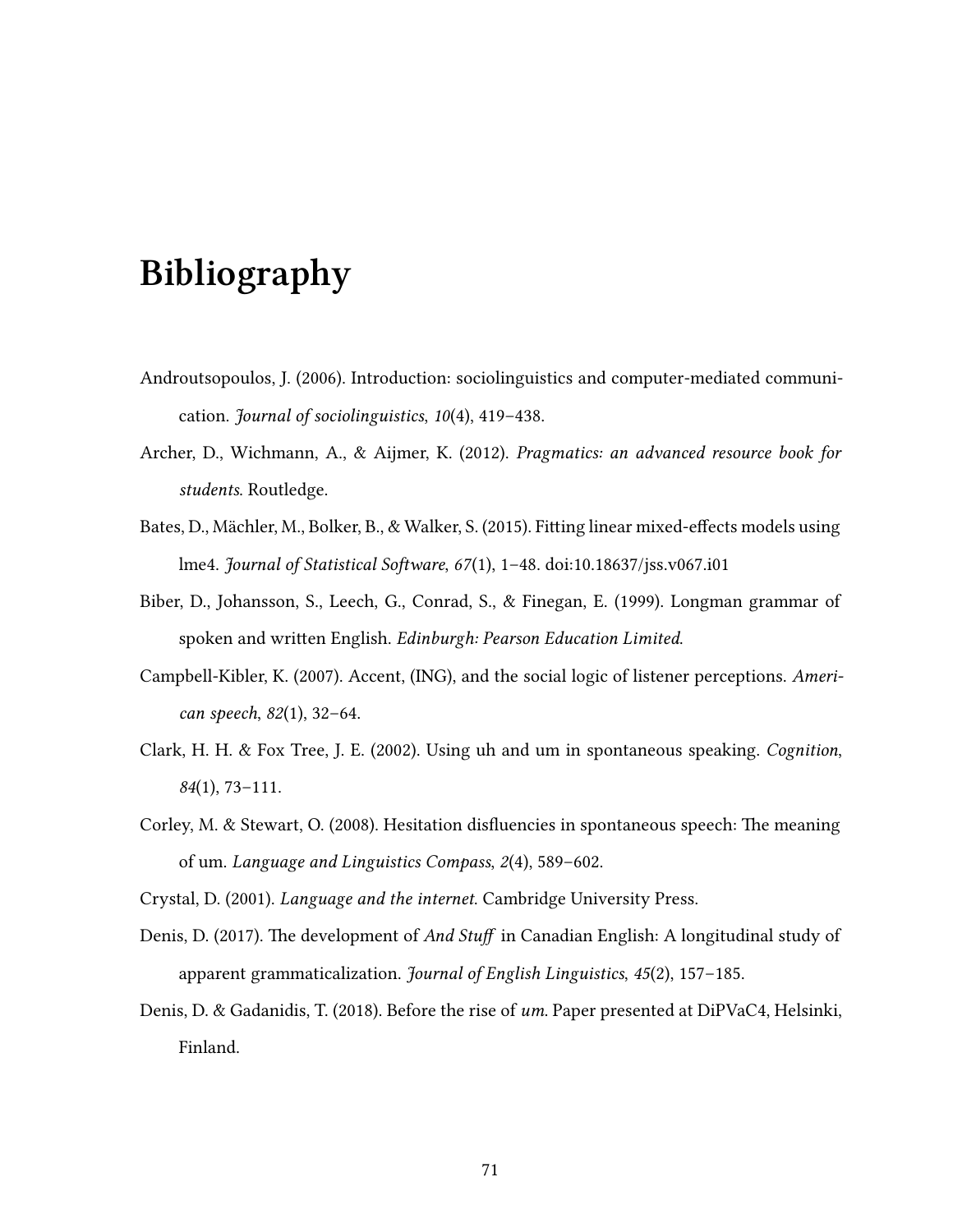- Dines, E. R. (1980). Variation in discourse—"and stuff like that". *Language in society*, *9*(1), 13– 31.
- <span id="page-84-1"></span>Dinkin, A. J. (2014). A phonological variable in a textual medium: (ing) in online chat. Paper presented at CVC 8, Kingston, Canada.
- Du Bois, J. W. (2007). The stance triangle. In R. Englebretson (Ed.), *Stancetaking in discourse: subjectivity, evaluation, interaction* (pp. 139–182).

<span id="page-84-0"></span>Eckert, P. (2008). Variation and the indexical field. *Journal of sociolinguistics*, *12*(4), 453–476.

- Fruehwald, J. (2016). Filled pause choice as a sociolinguistic variable. *University of Pennsylvania Working Papers in Linguistics*, *22*(2), 6.
- Inoue, M. (2004). What does language remember?: Indexical inversion and the naturalized history of Japanese women. *Journal of Linguistic Anthropology*, *14*(1), 39–56.
- Jaffe, A. (2009). Introduction: the sociolinguistics of stance. In A. Jaffe (Ed.), *Stance: sociolinguistic perspectives*. Oxford: Oxford University Press.
- Jaffe, A. (2016). Indexicality, stance and fields in sociolinguistics. In N. Coupland (Ed.), (pp. 86– 112).
- Johnson, D. E. (2009). Getting off the GoldVarb standard: Introducing Rbrul for mixed-effects variable rule analysis. *Language and linguistics compass*, *3*(1), 359–383.
- Kendall, T. (2013). *Speech rate, pause and sociolinguistic variation: Studies in corpus sociophonetics*. Springer.
- Kiesling, S. F. (2009). Style as stance. In A. Jaffe (Ed.), *Stance: sociolinguistic perspectives* (pp. 171–194). Oxford: Oxford University Press.
- Kroch, A. (1994). Morphosyntactic variation. In *Proceedings of the thirtieth annual meeting of the Chicago Linguistics Society* (Vol. 2, pp. 180–201).
- Kuznetsova, A., Brockhoff, P. B., & Christensen, R. H. B. (2017). lmerTest package: Tests in linear mixed effects models. *Journal of Statistical Software*, *82*(13), 1–26. doi[:10.18637/jss.](https://dx.doi.org/10.18637/jss.v082.i13) [v082.i13](https://dx.doi.org/10.18637/jss.v082.i13)
- Labov, W. (1963). The social motivation of a sound change. *Word*, *19*(3), 273–309.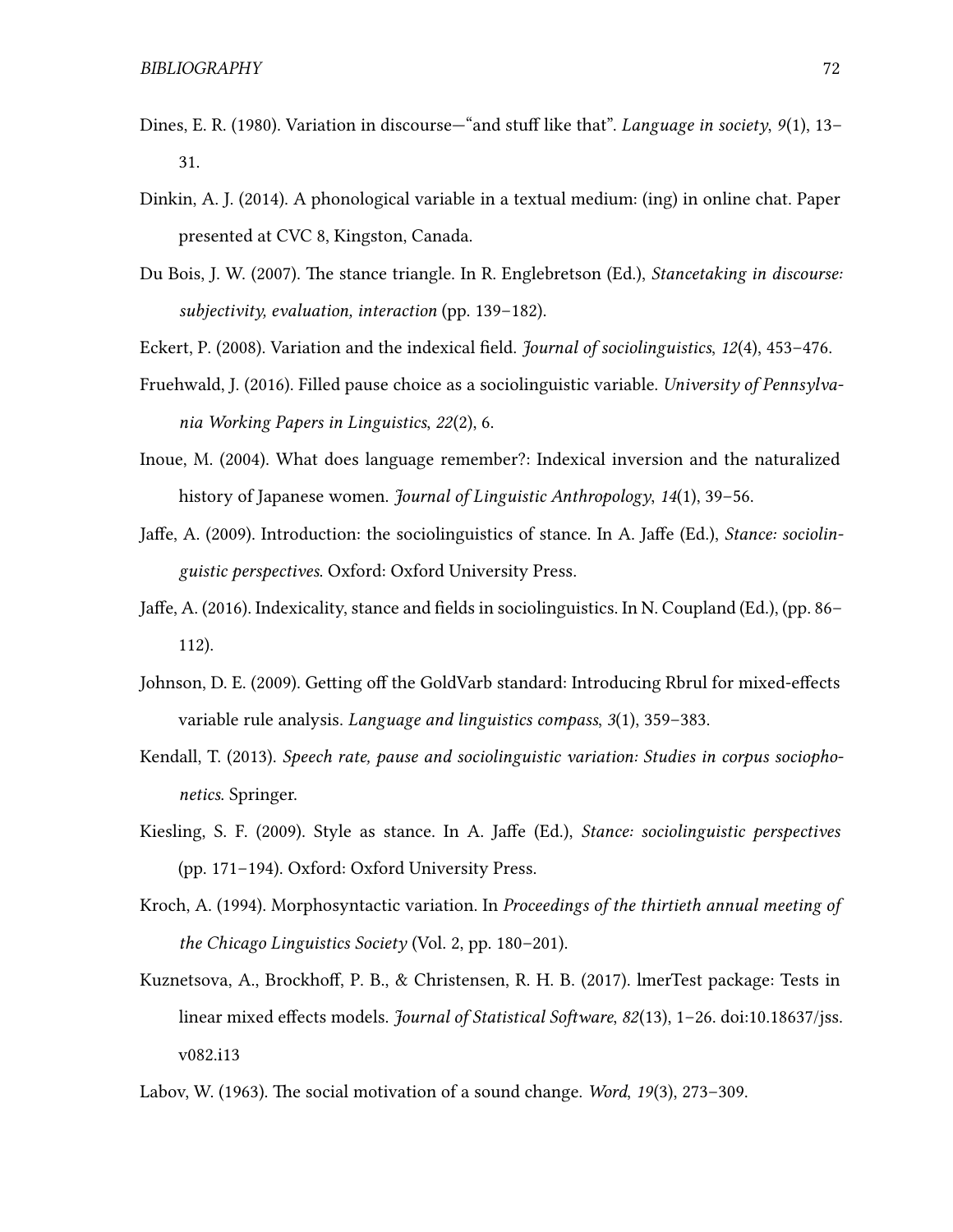- Labov, W. (1966). *The social stratification of English in New York City*. Center for Applied Linguistics.
- <span id="page-85-4"></span>Labov, W. (1972). *Sociolinguistic patterns*. University of Pennsylvania Press.
- <span id="page-85-0"></span>Labov, W. & Rosenfelder, I. (2011). The Philadelphia Neighborhood Corpus.
- Lakoff, R. (1973). Language and woman's place. *Language in society*, *2*(1), 45–79.
- Lavandera, B. R. (1978). Where does the sociolinguistic variable stop? *Language in society*, *7*(2), 171–182.
- Levelt, W. J. (1983). Monitoring and self-repair in speech. *Cognition*, *14*(1), 41–104.
- Levelt, W. J. (1989). *Speaking: from intention to articulation*. MIT Press Series in Natural-Language Processing. MIT Press, Cambridge, Massachusetts.
- <span id="page-85-3"></span>Lol. (2018), In *The Oxford English Dictionary online*. Retrieved from [http: / / oed . com /view /](http://oed.com/view/Entry/291168) [Entry/291168](http://oed.com/view/Entry/291168)
- Maclay, H. & Osgood, C. E. (1959). Hesitation phenomena in spontaneous English speech. *Word*, *15*(1), 19–44.
- Meyerhoff, M. (2002). Communities of practice. In J. K. Chambers, P. Trugill, & N. Schilling-Estes (Eds.), *The handbook of language variation and change* (pp. 526–548). Oxford, U.K.: Blackwell.
- Moore, E. & Podesva, R. (2009). Style, indexicality, and the social meaning of tag questions. *Language in Society*, *38*(4), 447–485.
- <span id="page-85-1"></span>Ochs, E. (1992). Indexing gender. In A. Duranti (Ed.), *Rethinking context: Language as an interactive phenomenon*.
- Olynyk, M., d'Anglejan, A., & Sankoff, D. (1987). A quantitative and qualitative analysis of speech markers in the native and second language speech of bilinguals. *Applied psycholinguistics*, *8*(2), 121–136.
- <span id="page-85-2"></span>Pichler, H. (2010). Methods in discourse variation analysis: reflections on the way forward. *Journal of Sociolinguistics*, *14*(5), 581–608.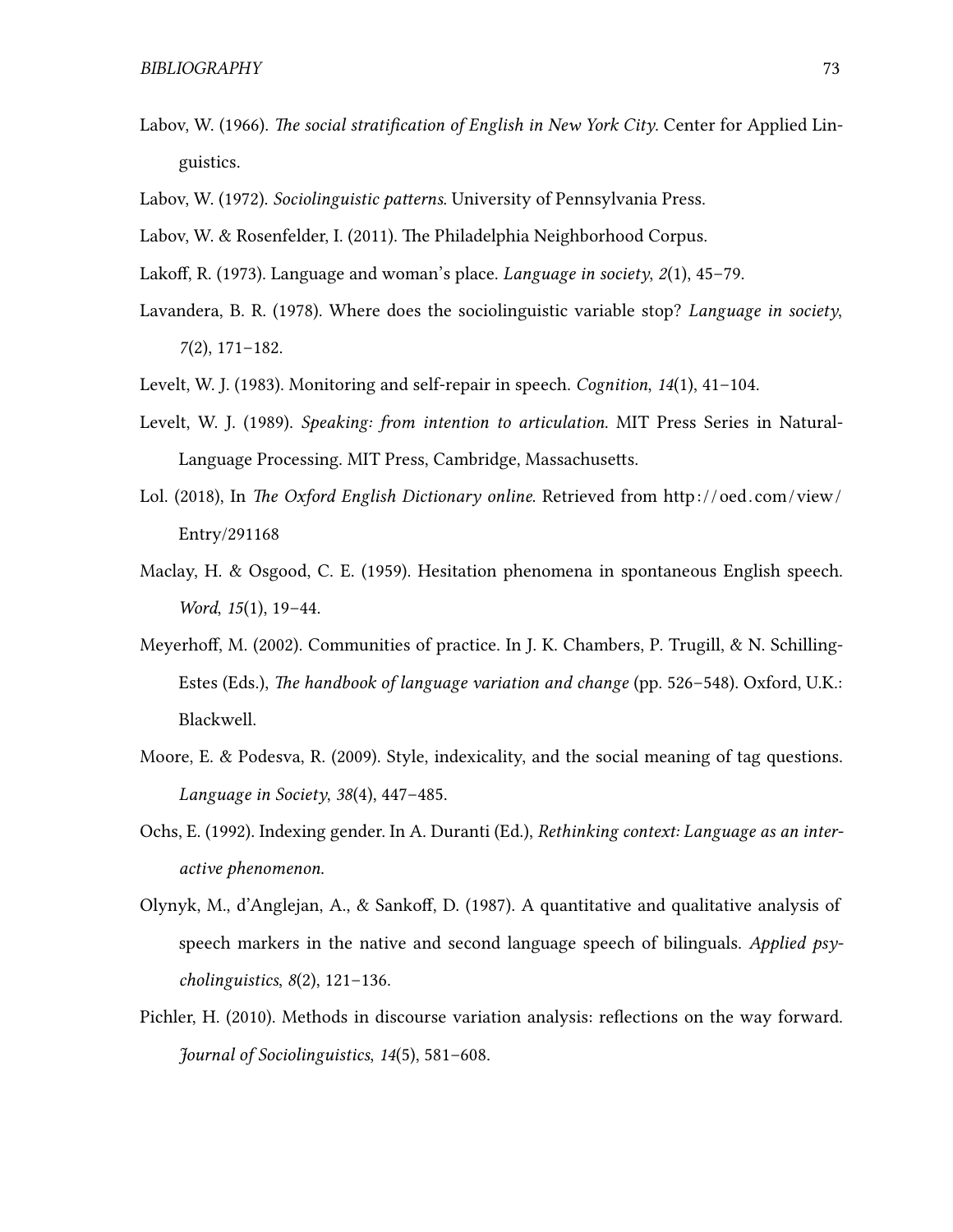- R Core Team. (2018). *R: a language and environment for statistical computing*. R Foundation for Statistical Computing. Vienna, Austria. Retrieved from <https://www.R-project.org/>
- Rose, R. (2011). Filled pauses in writing: What can they teach us about speech? Poster presented at Production and Comprehension of Speech, Nijmegen, the Netherlands.
- Silverstein, M. (2003). Indexical order and the dialectics of sociolinguistic life. *Language & communication*, *23*(3-4), 193–229.
- Tagliamonte, S. A. (2003–2006). Linguistic Changes in Canada entering the 21st century. Research Grant. Social Sciences and Humanities Research Council of Canada (SSHRC). #410-2003-0005.
- Tagliamonte, S. A. (2006). *Analysing sociolinguistic variation*. Cambridge University Press.
- Tagliamonte, S. A. (2007–2010). Directions of change in Canadian English. Research Grant. Social Sciences and Humanities Research Council of Canada (SSHRC). #410 070 048.
- <span id="page-86-3"></span>Tagliamonte, S. A. (2016). So sick or so cool? The language of youth on the internet. *Language in Society*, *45*(1), 1–32.
- Tagliamonte, S. A. & Baayen, R. H. (2012). Models, forests, and trees of York English: was/were variation as a case study for statistical practice. *Language Variation and Change*, *24*(2), 135–178.
- <span id="page-86-4"></span>Tagliamonte, S. A. & Denis, D. (2008). Linguistic ruin? LOL! Instant messaging and teen language. *American speech*, *83*(1), 3–34.
- <span id="page-86-2"></span>Tagliamonte, S. A., Sankoff, D., & Smith, E. (2005). Goldvarb X [computer program].
- Tottie, G. (2011). Uh and um as sociolinguistic markers in British English. *International Journal of Corpus Linguistics*, *16*(2), 173–197.
- <span id="page-86-0"></span>Tottie, G. (2016). Planning what to say: uh and um among the pragmatic markers. In G. Kaltenböck, E. Keizer, & A. Lohmann (Eds.), *Outside the Clause: Form and function of extra-clausal constituents* (pp. 97–122). John Benjamins Publishing Company.
- <span id="page-86-1"></span>Tottie, G. (2017). From pause to word: *uh*, *um* and *er* in written American English. *English Language & Linguistics*, 1–26.